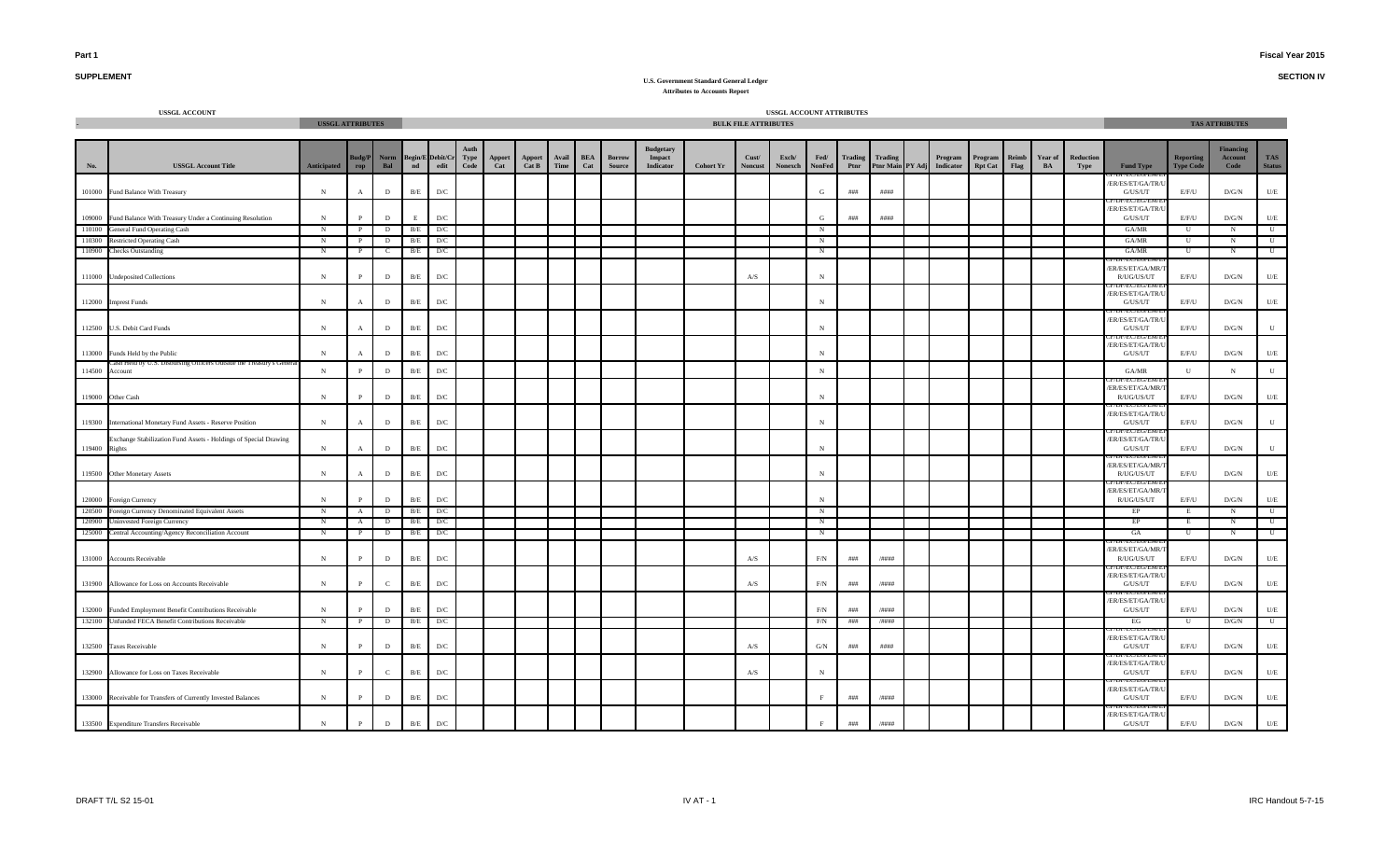**SECTION IV**

## **SUPPLEMENT**

|        | USSGL ACCOUNT                                                                      | <b>USSGL ATTRIBUTES</b> |               |              |               |                          |                     |               |                 |               |                   |                  |                                                |                  | <b>BULK FILE ATTRIBUTES</b> | USSGL ACCOUNT ATTRIBUTES |                       |                 |                             |                      |                           |               |                      |                   |                                                |                                      | <b>TAS ATTRIBUTES</b>               |                             |
|--------|------------------------------------------------------------------------------------|-------------------------|---------------|--------------|---------------|--------------------------|---------------------|---------------|-----------------|---------------|-------------------|------------------|------------------------------------------------|------------------|-----------------------------|--------------------------|-----------------------|-----------------|-----------------------------|----------------------|---------------------------|---------------|----------------------|-------------------|------------------------------------------------|--------------------------------------|-------------------------------------|-----------------------------|
|        |                                                                                    |                         |               |              |               |                          |                     |               |                 |               |                   |                  |                                                |                  |                             |                          |                       |                 |                             |                      |                           |               |                      |                   |                                                |                                      |                                     |                             |
| No.    | <b>USSGL Account Title</b>                                                         | Anticipated             | Budg/P<br>rop | Norm<br>Bal  | $\mathbf{nd}$ | Begin/E Debit/Cr<br>edit | <b>Type</b><br>Code | Apport<br>Cat | Apport<br>Cat B | Avail<br>Time | <b>BEA</b><br>Cat | Borrow<br>Source | <b>Budgetary</b><br>Impact<br><b>Indicator</b> | <b>Cohort Yr</b> | Cust/<br><b>Noncust</b>     | Exch/<br>Nonexch         | Fed/<br><b>NonFed</b> | Trading<br>Ptnr | Trading<br>Ptnr Main PY Adj | Program<br>Indicator | Program<br><b>Rpt Cat</b> | Reimb<br>Flag | <b>Year of</b><br>BA | Reduction<br>Type | <b>Fund Type</b>                               | <b>Reporting</b><br><b>Type Code</b> | <b>Financing</b><br>Account<br>Code | <b>TAS</b><br><b>Status</b> |
| 134000 | Interest Receivable - Not Otherwise Classified                                     | ${\bf N}$               | $\mathbf{P}$  | $\mathbf{D}$ | B/E           | $\mathbf{D}/\mathbf{C}$  |                     |               |                 |               |                   |                  |                                                |                  | A/S                         |                          | $\rm F/N$             | $\# \# \#$      | /####                       |                      |                           |               |                      |                   | ER/ES/ET/TR/UG/U<br>S/UT                       | E/F/U                                | D/G/N                               | $U\!/\!E$                   |
| 134100 | Interest Receivable - Loans                                                        | $_{\rm N}$              | $\mathbf{p}$  | D            | B/E           | D/C                      |                     |               |                 |               |                   |                  |                                                |                  | A/S                         |                          | F/N                   | $\# \# \#$      | /####                       |                      |                           |               |                      |                   | ER/ES/ET/GA/TR/<br>G/US/UT                     | E/F/U                                | D/G/N                               | U/E                         |
| 134200 | <b>Interest Receivable - Investments</b>                                           | $\,$ N                  | $\mathbf{A}$  | D            | B/E           | D/C                      |                     |               |                 |               |                   |                  |                                                |                  | A/S                         |                          | F/N/Z                 | ###             | /####                       |                      |                           |               |                      |                   | ER/ES/ET/GA/TR/U<br>G/US/UT                    | E/F/U                                | D/G/N                               | U/E                         |
|        | 134300 Interest Receivable - Taxes                                                 | $_{\rm N}$              |               | D            | B/E           | D/C                      |                     |               |                 |               |                   |                  |                                                |                  | A/S                         |                          | $_{\rm N}$            |                 |                             |                      |                           |               |                      |                   | /ER/ES/ET/GA/TR/U<br>G/US/UT                   | E/F/U                                | D/G/N                               | $U\!/\!E$                   |
| 134400 | <b>Interest Receivable on Special Drawing Rights</b>                               | $\mathbf N$             | $\mathbf{P}$  | D            | B/E           | D/C                      |                     |               |                 |               |                   |                  |                                                |                  | $\mathbf{A}$                |                          | N                     |                 |                             |                      |                           |               |                      |                   | EP                                             | E                                    | $\mathbf N$                         | $\mathbf U$                 |
|        | 134500 Allowance for Loss on Interest Receivable - Loans                           | N                       | $\mathbf{P}$  | $\mathbf{C}$ | B/E           | D/C                      |                     |               |                 |               |                   |                  |                                                |                  | A/S                         |                          | $_{\rm N}$            |                 |                             |                      |                           |               |                      |                   | /ER/ES/ET/GA/TR/U<br>G/US/UT                   | E/F/U                                | D/G/N                               | U/E                         |
|        | 134600 Allowance for Loss on Interest Receivable - Investments                     | ${\bf N}$               | $\mathbf{P}$  | $\mathbf{C}$ | B/E           | D/C                      |                     |               |                 |               |                   |                  |                                                |                  | A/S                         |                          | $_{\rm N}$            |                 |                             |                      |                           |               |                      |                   | ER/ES/ET/GA/TR/U<br>G/US/UT                    | E/F/U                                | D/G/N                               | $U\!/\!E$                   |
|        | 134700 Allowance for Loss on Interest Receivable - Not Otherwise Classified        | $_{\rm N}$              | $\mathbf{P}$  | $\mathbf{C}$ | $\rm\,B/E$    | $\mathbf{D}/\mathbf{C}$  |                     |               |                 |               |                   |                  |                                                |                  | A/S                         |                          | $_{\rm N}$            |                 |                             |                      |                           |               |                      |                   | /ER/ES/ET/GA/TR/<br>G/US/UT<br>DIVEC/EU/EI     | E/F/U                                | D/G/N                               | U/E                         |
|        | 134800 Allowance for Loss on Interest Receivable - Taxes                           | $\mathbf N$             | $\mathbf{p}$  | $\mathbf{C}$ | B/E           | D/C                      |                     |               |                 |               |                   |                  |                                                |                  | $\mathbf{A} / \mathbf{S}$   |                          | $_{\rm N}$            |                 |                             |                      |                           |               |                      |                   | /ER/ES/ET/GA/TR/U<br>G/US/UT                   | E/F/U                                | D/G/N                               | U/E                         |
|        | 135000 Loans Receivable                                                            | $\,$ N                  | P             | D            | B/E           | D/C                      |                     |               |                 |               |                   |                  |                                                |                  |                             |                          | F/N                   | ###             | /####                       |                      |                           |               |                      |                   | /ER/ES/ET/GA/MR/<br>R/UG/US/UT                 | E/F/U                                | D/G/N                               | $U\!/\!E$                   |
|        | 135100 Capitalized Loan Interest Receivable - Non-Credit Reform                    | ${\bf N}$               | $\mathbf{P}$  | D            | B/E           | D/C                      |                     |               |                 |               |                   |                  |                                                |                  |                             |                          |                       | $\# \# \#$      | /####                       |                      |                           |               |                      |                   | ER/ES/ET/GA/MR/<br>R/UG/US/UT                  | E/F/U                                | D/G/N                               | $U\!/\!E$                   |
|        | 135900 Allowance for Loss on Loans Receivable                                      | $_{\rm N}$              | P             | $\mathbf{C}$ | $\rm B/E$     | D/C                      |                     |               |                 |               |                   |                  |                                                |                  |                             |                          | $_{\rm N}$            |                 |                             |                      |                           |               |                      |                   | /ER/ES/ET/GA/TR/I<br>G/US/UT                   | E/F/U                                | D/G/N                               | $U/E$                       |
|        | 136000 Penalties and Fines Receivable - Not Otherwise Classified                   | N                       | P             | D            | B/E           | D/C                      |                     |               |                 |               |                   |                  |                                                |                  | A/S                         |                          | F/N                   | ###             | /####                       |                      |                           |               |                      |                   | /ER/ES/ET/GA/TR/U<br>G/US/UT                   | E/F/U                                | D/G/N                               | U/E                         |
|        | 136100 Penalties and Fines Receivable - Loans                                      | N                       | $\mathbf{P}$  | D            | B/E           | D/C                      |                     |               |                 |               |                   |                  |                                                |                  | A/S                         |                          | F/N                   | $\# \# \#$      | /####                       |                      |                           |               |                      |                   | /ER/ES/ET/GA/TR/U<br>G/US/UT<br>DP/EU/EU/EI    | E/F/U                                | D/G/N                               | U/E                         |
|        | 136300 Penalties and Fines Receivable - Taxes                                      | $\,$ N                  | $\mathbf{P}$  | $\mathbf{D}$ | B/E           | D/C                      |                     |               |                 |               |                   |                  |                                                |                  | $\mathbf{A} / \mathbf{S}$   |                          | $_{\rm N}$            |                 |                             |                      |                           |               |                      |                   | ER/ES/ET/GA/TR/U<br>G/US/UT                    | E/F/U                                | D/G/N                               | $U\!/\!E$                   |
| 136500 | Allowance for Loss on Penalties and Fines Receivable - Loans                       | $_{\rm N}$              | $\mathbf{p}$  | $\mathbf{C}$ | B/E           | D/C                      |                     |               |                 |               |                   |                  |                                                |                  | A/S                         |                          | $_{\rm N}$            |                 |                             |                      |                           |               |                      |                   | ER/ES/ET/GA/TR/<br>G/US/UT                     | E/F/U                                | D/G/N                               | U/E                         |
| 136700 | Allowance for Loss on Penalties and Fines Receivable - Not Otherwise<br>Classified | $_{\rm N}$              | $\mathbf{P}$  | $\mathbf{C}$ | B/E           | D/C                      |                     |               |                 |               |                   |                  |                                                |                  | A/S                         |                          | N                     |                 |                             |                      |                           |               |                      |                   | /ER/ES/ET/GA/TR/U<br>G/US/UT                   | E/F/U                                | D/G/N                               | U/E                         |
|        | 136800 Allowance for Loss on Penalties and Fines Receivable - Taxes                | $\mathbf N$             | P             | $\mathbb{C}$ | B/E           | $\mathbf{D}/\mathbf{C}$  |                     |               |                 |               |                   |                  |                                                |                  | A/S                         |                          | $_{\rm N}$            |                 |                             |                      |                           |               |                      |                   | /ER/ES/ET/GA/TR/U<br>G/US/UT                   | E/F/U                                | D/G/N                               | U/E                         |
|        | 137000 Administrative Fees Receivable - Not Otherwise Classified                   | ${\bf N}$               | $\mathbf{P}$  | $\mathbf{D}$ | B/E           | $\mathbf{D}/\mathbf{C}$  |                     |               |                 |               |                   |                  |                                                |                  | $\mathbf{A} / \mathbf{S}$   |                          | F/N                   | ###             | /####                       |                      |                           |               |                      |                   | <b>TEC/EG/E</b><br>ER/ES/ET/GA/TR/U<br>G/US/UT | E/F/U                                | $\rm{D/G/N}$                        | $\mathbf{U}/\mathbf{E}$     |
|        | 137100 Administrative Fees Receivable - Loans                                      | $_{\rm N}$              |               | D            | B/E           | D/C                      |                     |               |                 |               |                   |                  |                                                |                  | A/S                         |                          | $\rm F/N$             | ###             | /####                       |                      |                           |               |                      |                   | /ER/ES/ET/GA/TR/<br>G/US/UT                    | E/F/U                                | $\rm{D/G/N}$                        | U/E                         |
|        | 137300 Administrative Fees Receivable - Taxes                                      | $\mathbf N$             | $\mathbf{P}$  | D            | B/E           | D/C                      |                     |               |                 |               |                   |                  |                                                |                  | A/S                         |                          | G/N                   | ###             | ####                        |                      |                           |               |                      |                   | ER/ES/ET/GA/TR/U<br>G/US/UT                    | E/F/U                                | D/G/N                               | U/E                         |
|        | 137500 Allowance for Loss on Administrative Fees Receivable - Loans                | $\,$ N                  | $\mathbf{P}$  | $\mathbf C$  | B/E           | $\mathbf{D}/\mathbf{C}$  |                     |               |                 |               |                   |                  |                                                |                  | A/S                         |                          | $_{\rm N}$            |                 |                             |                      |                           |               |                      |                   | ER/ES/ET/GA/TR/L<br>G/US/UT                    | E/F/U                                | D/G/N                               | U/E                         |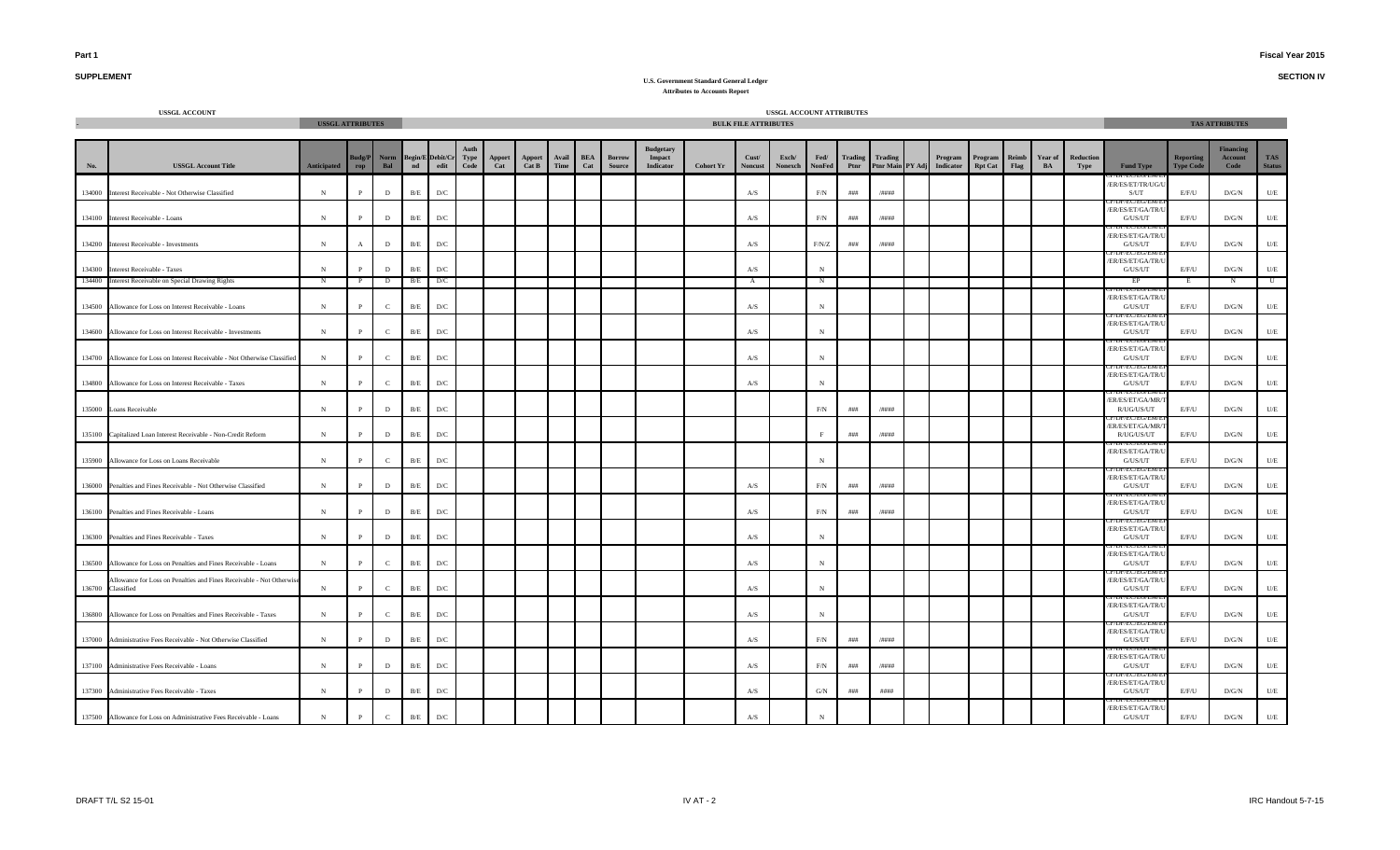**SECTION IV**

# **SUPPLEMENT**

|                  | <b>USSGL ACCOUNT</b>                                                                                                      |                           |               |              |                         |                                                                                                                                                                                           |              |               |                 |               |                   |                         |                                                |                  |                             | USSGL ACCOUNT ATTRIBUTES |                       |                 |                             |                      |                           |               |               |                   |                                      |                                      |                              |                             |
|------------------|---------------------------------------------------------------------------------------------------------------------------|---------------------------|---------------|--------------|-------------------------|-------------------------------------------------------------------------------------------------------------------------------------------------------------------------------------------|--------------|---------------|-----------------|---------------|-------------------|-------------------------|------------------------------------------------|------------------|-----------------------------|--------------------------|-----------------------|-----------------|-----------------------------|----------------------|---------------------------|---------------|---------------|-------------------|--------------------------------------|--------------------------------------|------------------------------|-----------------------------|
|                  |                                                                                                                           | <b>USSGL ATTRIBUTES</b>   |               |              |                         |                                                                                                                                                                                           |              |               |                 |               |                   |                         |                                                |                  | <b>BULK FILE ATTRIBUTES</b> |                          |                       |                 |                             |                      |                           |               |               |                   |                                      |                                      | <b>TAS ATTRIBUTES</b>        |                             |
| No.              | <b>USSGL Account Title</b>                                                                                                | <b>Anticipated</b>        | Budg/P<br>rop | Norm<br>Bal  |                         | $\begin{tabular}{c} Begin/E \end{tabular} \begin{tabular}{l} \multicolumn{2}{c}{\textbf{Begin/E} } \end{tabular} \begin{tabular}{l} \multicolumn{2}{c}{\textbf{Debit/Cr} } \end{tabular}$ | Type<br>Code | Apport<br>Cat | Apport<br>Cat B | Avail<br>Time | <b>BEA</b><br>Cat | Borrow<br><b>Source</b> | <b>Budgetary</b><br>Impact<br><b>Indicator</b> | <b>Cohort Yr</b> | Cust/<br>Noncust            | Exch/<br>Nonexch         | Fed/<br><b>NonFed</b> | Trading<br>Ptnr | Trading<br>Ptnr Main PY Adj | Program<br>Indicator | Program<br><b>Rpt Cat</b> | Reimb<br>Flag | Year of<br>BA | Reduction<br>Type | <b>Fund Type</b>                     | <b>Reporting</b><br><b>Type Code</b> | Financins<br>Account<br>Code | <b>TAS</b><br><b>Status</b> |
| 137700           | Allowance for Loss on Administrative Fees Receivable - Not<br>Otherwise Classified                                        | N                         | $\mathbf{P}$  | $\mathbf{C}$ | B/E                     | D/C                                                                                                                                                                                       |              |               |                 |               |                   |                         |                                                |                  | A/S                         |                          | $\mathbf N$           |                 |                             |                      |                           |               |               |                   | ER/ES/ET/GA/TR/U<br>G/US/UT          | E/F/U                                | D/G/N                        | $U/E$                       |
| 137800           | Allowance for Loss on Administrative Fees Receivable - Taxes                                                              | ${\bf N}$                 | $\mathbf{P}$  | $\mathbf{C}$ | B/E                     | D/C                                                                                                                                                                                       |              |               |                 |               |                   |                         |                                                |                  | A/S                         |                          | $\mathbf N$           |                 |                             |                      |                           |               |               |                   | ER/ES/ET/GA/TR/L<br>G/US/UT          | E/F/U                                | D/G/N                        | U/E                         |
| 138000           | .oans Receivable - Troubled Assets Relief Program                                                                         | N                         | P             | $\,$ D       | $\rm B/E$               | $\mathbf{D}/\mathbf{C}$                                                                                                                                                                   |              |               |                 |               |                   |                         |                                                |                  |                             |                          | $\mathbf N$           |                 |                             |                      |                           |               |               |                   | ER/ES/ET/GA/TR/U<br>G/US/UT          | E/F/U                                | D/G/N                        | $U\!/\!E$                   |
| 138100<br>138400 | Interest Receivable - Loans - Troubled Assets Relief Program<br>Interest Receivable - Foreign Currency Denominated Assets | ${\bf N}$<br>$\mathbb{N}$ | $\mathbf{P}$  | $\,$ D<br>D  | $\rm B/E$<br>B/E        | $\mathbf{D}/\mathbf{C}$<br>D/C                                                                                                                                                            |              |               |                 |               |                   |                         |                                                |                  | $\mathbf{A}$                |                          | $_{\rm N}$<br>N       |                 |                             |                      |                           |               |               |                   | ER/ES/ET/GA/TR/L<br>G/US/UT<br>EP    | $\rm E/F/U$<br>E                     | D/G/N<br>N                   | $U\!/\!E$<br>$\overline{U}$ |
|                  | Allowance for Loss on Interest Receivable - Loans - Troubled Assets<br>138500 Relief Program                              | N                         | $\mathbf{P}$  | $\mathbf{C}$ | $\rm\,B/E}$             | D/C                                                                                                                                                                                       |              |               |                 |               |                   |                         |                                                |                  |                             |                          | $\mathbf N$           |                 |                             |                      |                           |               |               |                   | ER/ES/ET/GA/TR/U<br>G/US/UT          | E/F/U                                | D/G/N                        | U/E                         |
|                  | 138900 Allowance for Subsidy - Loans - Troubled Assets Relief Program                                                     | ${\bf N}$                 | $\mathbf{p}$  | $\mathbf{C}$ | $\rm B/E$               | D/C                                                                                                                                                                                       |              |               |                 |               |                   |                         |                                                |                  |                             |                          | $\mathbf N$           |                 |                             |                      |                           |               |               |                   | ER/ES/ET/GA/TR/U<br>G/US/UT          | E/F/U                                | D/G/N                        | $U/E$                       |
|                  | 139900 Allowance for Subsidy                                                                                              | $\,$ N                    | $\mathbf{P}$  | $\mathbf{C}$ | B/E                     | D/C                                                                                                                                                                                       |              |               |                 |               |                   |                         |                                                |                  |                             |                          | $\mathbf N$           |                 |                             |                      |                           |               |               |                   | ER/ES/ET/GA/TR/U<br>G/US/UT          | E/F/U                                | D/G/N                        | U/E                         |
|                  | 141000 Advances and Prepayments                                                                                           | ${\bf N}$                 | Þ             | $\,$ D       | $\rm B/E$               | $\mathbf{D}/\mathbf{C}$                                                                                                                                                                   |              |               |                 |               |                   |                         |                                                |                  |                             |                          | $\rm F/N$             | ###             | $/$ ####                    |                      |                           |               |               |                   | ER/ES/ET/GA/TR/U<br>G/US/UT          | $\rm E/F/U$                          | D/G/N                        | $U\!/\!E$                   |
|                  | 151100 Operating Materials and Supplies Held for Use                                                                      | $\,$ N                    | P             | $\,$ D       | $\rm B/E$               | $\mathbf{D}/\mathbf{C}$                                                                                                                                                                   |              |               |                 |               |                   |                         |                                                |                  |                             |                          | $_{\rm N}$            |                 |                             |                      |                           |               |               |                   | ER/ES/ET/GA/TR/L<br>G/US/UT          | $\rm E/F/U$                          | D/G/N                        | $U/E/C$                     |
|                  | 151200 Operating Materials and Supplies Held in Reserve for Future Use                                                    | $\,$ N                    | P             | $\,$ D       | $\rm B/E$               | $\mathbf{D}/\mathbf{C}$                                                                                                                                                                   |              |               |                 |               |                   |                         |                                                |                  |                             |                          | $_{\rm N}$            |                 |                             |                      |                           |               |               |                   | /ER/ES/ET/GA/TR/L<br>G/US/UT         | E/F/U                                | $\rm{D/G/N}$                 | U/E                         |
| 151300           | Operating Materials and Supplies - Excess, Obsolete, and<br>Unserviceable                                                 | $\,$ N                    | P             | $\,$ D       | $\rm B/E$               | $\mathbf{D}/\mathbf{C}$                                                                                                                                                                   |              |               |                 |               |                   |                         |                                                |                  |                             |                          | $\mathbf N$           |                 |                             |                      |                           |               |               |                   | ER/ES/ET/GA/TR/U<br>G/US/UT          | E/F/U                                | D/G/N                        | U/E/C                       |
| 151400           | Operating Materials and Supplies Held for Repair                                                                          | ${\bf N}$                 | P             | $\,$ D       | $\rm B/E$               | $\mathbf{D}/\mathbf{C}$                                                                                                                                                                   |              |               |                 |               |                   |                         |                                                |                  |                             |                          | $\mathbf N$           |                 |                             |                      |                           |               |               |                   | ER/ES/ET/GA/TR/U<br>G/US/UT          | E/F/U                                | D/G/N                        | $U/E/C$                     |
|                  | 151900 Operating Materials and Supplies - Allowance                                                                       | N                         | $\mathbf{P}$  | $\mathbf{C}$ | $\rm B/E$               | D/C                                                                                                                                                                                       |              |               |                 |               |                   |                         |                                                |                  |                             |                          | $\mathbf N$           |                 |                             |                      |                           |               |               |                   | ER/ES/ET/GA/TR/L<br>G/US/UT          | E/F/U                                | D/G/N                        | U/E/C                       |
| 152100           | <b>Inventory Purchased for Resale</b>                                                                                     | $\,$ N                    | $\mathbf{P}$  | $\,$ D       | $\mathbf{B}/\mathbf{E}$ | $\mathbf{D}/\mathbf{C}$                                                                                                                                                                   |              |               |                 |               |                   |                         |                                                |                  |                             |                          | $_{\rm N}$            |                 |                             |                      |                           |               |               |                   | /ER/ES/ET/GA/TR/U<br>G/US/UT         | E/F/U                                | $\rm{D/G/N}$                 | U/E                         |
| 152200           | Inventory Held in Reserve for Future Sale                                                                                 | $\,$ N                    | $\mathbf{p}$  | $\,$ D       | $\rm B/E$               | $\mathbf{D}/\mathbf{C}$                                                                                                                                                                   |              |               |                 |               |                   |                         |                                                |                  |                             |                          | $\mathbf N$           |                 |                             |                      |                           |               |               |                   | ER/ES/ET/GA/TR/U<br>G/US/UT          | E/F/U                                | $\rm{D/G/N}$                 | $U\!/\!E$                   |
|                  | 152300 Inventory Held for Repair                                                                                          | $\,$ N                    |               | $\mathbf D$  | $\rm B/E$               | $\mathbf{D}/\mathbf{C}$                                                                                                                                                                   |              |               |                 |               |                   |                         |                                                |                  |                             |                          | $\mathbf N$           |                 |                             |                      |                           |               |               |                   | ER/ES/ET/GA/TR/L<br>G/US/UT          | $\rm E/F/U$                          | D/G/N                        | U/E                         |
|                  | 152400 Inventory - Excess, Obsolete, and Unserviceable                                                                    | $\,$ N                    |               | D            | $\rm B/E$               | $\mathbf{D}/\mathbf{C}$                                                                                                                                                                   |              |               |                 |               |                   |                         |                                                |                  |                             |                          | $_{\rm N}$            |                 |                             |                      |                           |               |               |                   | /ER/ES/ET/GA/TR/L<br>${\rm G/US/UT}$ | E/F/U                                | $\rm{D/G/N}$                 | $U\!/\!E$                   |
|                  | 152500 Inventory - Raw Materials                                                                                          | N                         | P             | $\,$ D       | $\rm B/E$               | D/C                                                                                                                                                                                       |              |               |                 |               |                   |                         |                                                |                  |                             |                          | $_{\rm N}$            |                 |                             |                      |                           |               |               |                   | ER/ES/ET/GA/TR/L<br>G/US/UT          | E/F/U                                | D/G/N                        | U/E                         |
| 152600           | <b>Inventory - Work-in-Process</b>                                                                                        | N                         | P             | $\,$ D       | $\rm\,B/E}$             | $\mathbf{D}/\mathbf{C}$                                                                                                                                                                   |              |               |                 |               |                   |                         |                                                |                  |                             |                          | N                     |                 |                             |                      |                           |               |               |                   | ER/ES/ET/GA/TR/U<br>G/US/UT          | E/F/U                                | D/G/N                        | U/E                         |
|                  | 152700 Inventory - Finished Goods                                                                                         | N                         | $\mathbf{P}$  | $\,$ D       | B/E                     | D/C                                                                                                                                                                                       |              |               |                 |               |                   |                         |                                                |                  |                             |                          | N                     |                 |                             |                      |                           |               |               |                   | ER/ES/ET/GA/TR/U<br>G/US/UT          | E/F/U                                | D/G/N                        | U/E                         |
|                  | 152900 Inventory - Allowance                                                                                              | $\,$ N                    | $\mathbf P$   | $\mathbf{C}$ | B/E                     | D/C                                                                                                                                                                                       |              |               |                 |               |                   |                         |                                                |                  |                             |                          | $_{\rm N}$            |                 |                             |                      |                           |               |               |                   | ER/ES/ET/GA/TR/L<br>G/US/UT          | E/F/U                                | $\rm{D/G/N}$                 | $U/E$                       |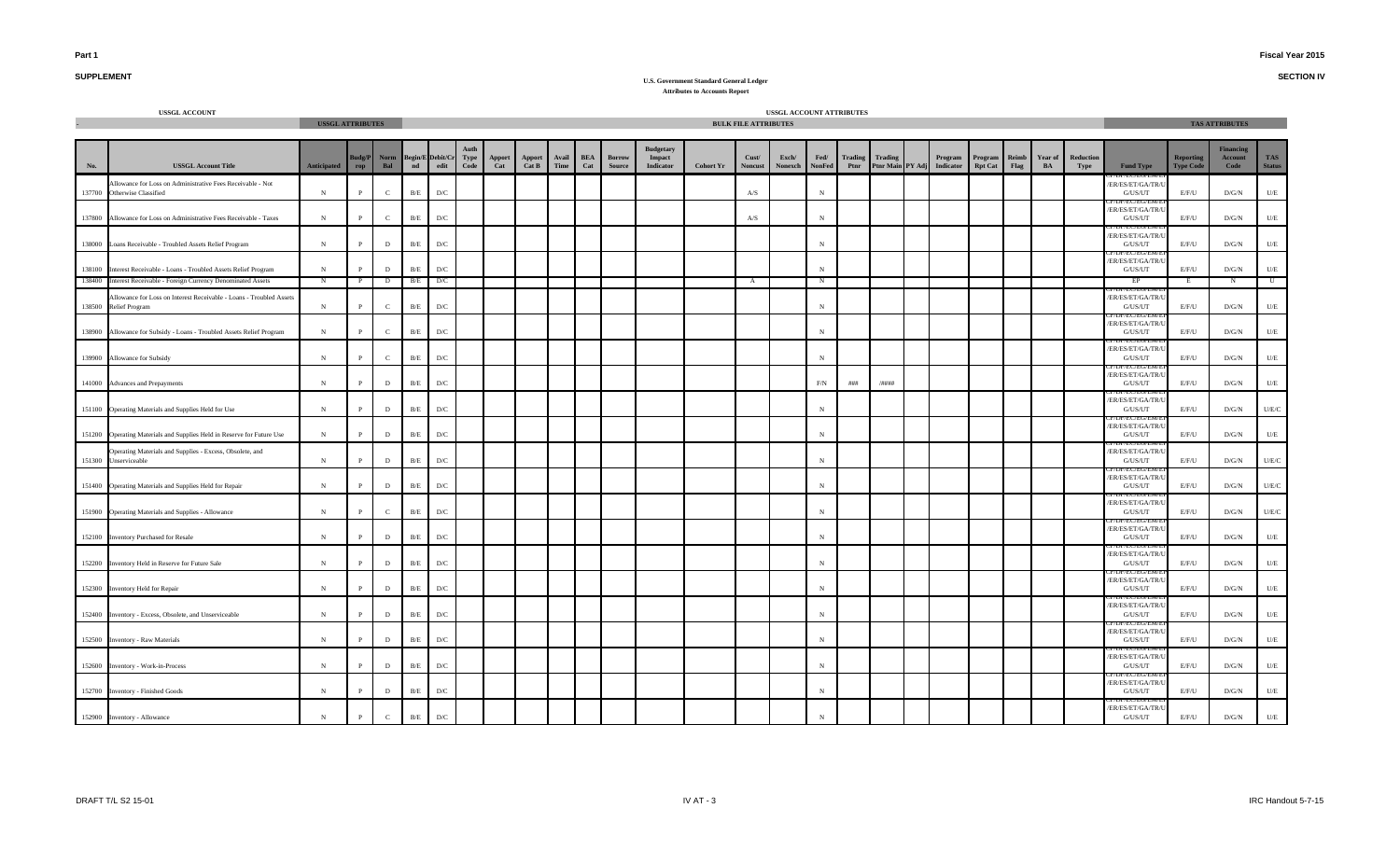**SECTION IV**

# **SUPPLEMENT**

|                | <b>USSGL ACCOUNT</b>                                                                                                  | <b>USSGL ATTRIBUTES</b> |                  |                    |             |                                          |              |                                                                |                                  |               |                   |                                |                                                |                  | <b>BULK FILE ATTRIBUTES</b> | USSGL ACCOUNT ATTRIBUTES |                       |                        |                                    |                      |                           |               |               |                   |                                                     |                                      | <b>TAS ATTRIBUTES</b>               |                             |
|----------------|-----------------------------------------------------------------------------------------------------------------------|-------------------------|------------------|--------------------|-------------|------------------------------------------|--------------|----------------------------------------------------------------|----------------------------------|---------------|-------------------|--------------------------------|------------------------------------------------|------------------|-----------------------------|--------------------------|-----------------------|------------------------|------------------------------------|----------------------|---------------------------|---------------|---------------|-------------------|-----------------------------------------------------|--------------------------------------|-------------------------------------|-----------------------------|
| No.            | <b>USSGL Account Title</b>                                                                                            | <b>Anticipated</b>      | Judg/P<br>rop    | <b>Norm</b><br>Bal | $^{nd}$     | <b>Begin/E Debit/Cr</b><br>$_{\rm edit}$ | Type<br>Code | $\begin{array}{c} \textbf{Apport} \\ \textbf{Cat} \end{array}$ | Apport<br>$\hat{\mathrm{Cat}}$ B | Avail<br>Time | <b>BEA</b><br>Cat | <b>Borrow</b><br><b>Source</b> | <b>Budgetary</b><br>Impact<br><b>Indicator</b> | <b>Cohort Yr</b> | Cust/<br><b>Noncust</b>     | Exch/<br>Nonexch         | Fed/<br><b>NonFed</b> | <b>Trading</b><br>Ptnr | <b>Trading</b><br>Ptnr Main PY Adj | Program<br>Indicator | Program<br><b>Rpt Cat</b> | Reimb<br>Flag | Year of<br>BA | Reduction<br>Type | <b>Fund Type</b>                                    | <b>Reporting</b><br><b>Type Code</b> | <b>Financing</b><br>Account<br>Code | <b>TAS</b><br><b>Status</b> |
|                | 153100 Seized Monetary Instruments                                                                                    | ${\bf N}$               | P                | D                  | $\rm B/E$   | $\mathbf{D}/\mathbf{C}$                  |              |                                                                |                                  |               |                   |                                |                                                |                  |                             |                          | $\,$ N $\,$           |                        |                                    |                      |                           |               |               |                   | ER/ES/ET/GA/TR/U<br>G/US/UT                         | E/F/U                                | D/G/N                               | $U\!/\!E$                   |
|                | 153200 Seized Cash Deposited                                                                                          | ${\bf N}$               | $\mathbf{P}$     | $\mathbf{D}$       | $\rm\,B/E}$ | D/C                                      |              |                                                                |                                  |               |                   |                                |                                                |                  |                             |                          | $_{\rm N}$            |                        |                                    |                      |                           |               |               |                   | ER/ES/ET/GA/TR/<br>G/US/UT                          | E/F/U                                | D/G/N                               | U/E                         |
|                | 154100 Forfeited Property Held for Sale                                                                               | $_{\rm N}$              | P                | D                  | B/E         | D/C                                      |              |                                                                |                                  |               |                   |                                |                                                |                  |                             |                          | $_{\rm N}$            |                        |                                    |                      |                           |               |               |                   | ER/ES/ET/GA/TR/<br>G/US/UT                          | E/F/U                                | D/G/N                               | U/E                         |
|                | 154200 Forfeited Property Held for Donation or Use                                                                    | $_{\rm N}$              | P                | $\mathbf{D}$       | B/E         | D/C                                      |              |                                                                |                                  |               |                   |                                |                                                |                  |                             |                          | $_{\rm N}$            |                        |                                    |                      |                           |               |               |                   | ER/ES/ET/GA/TR/<br>G/US/UT                          | E/F/U                                | D/G/N                               | U/E                         |
|                | 154900 Forfeited Property - Allowance                                                                                 | N                       |                  | $\mathcal{C}$      | B/E         | D/C                                      |              |                                                                |                                  |               |                   |                                |                                                |                  |                             |                          | $_{\rm N}$            |                        |                                    |                      |                           |               |               |                   | ER/ES/ET/GA/TR/U<br>G/US/UT                         | E/F/U                                | D/G/N                               | $U\!/\!\!E$                 |
|                | 155100 Foreclosed Property                                                                                            | ${\bf N}$               | $\mathbf{P}$     | $\,$ D             | $\rm B/E$   | $\mathbf{D}/\mathbf{C}$                  |              |                                                                |                                  |               |                   |                                |                                                |                  |                             |                          | $_{\rm N}$            |                        |                                    |                      |                           |               |               |                   | JP/EU/EU/EI<br>ER/ES/ET/GA/TR/L<br>G/US/UT          | E/F/U                                | D/G/N                               | U/E                         |
|                | 155900 Foreclosed Property - Allowance                                                                                | ${\bf N}$               | $\mathbf{P}$     | $\mathbf{C}$       | $\rm B/E$   | D/C                                      |              |                                                                |                                  |               |                   |                                |                                                |                  |                             |                          | $_{\rm N}$            |                        |                                    |                      |                           |               |               |                   | ER/ES/ET/GA/TR/U<br>G/US/UT                         | E/F/U                                | D/G/N                               | U/E                         |
|                | Commodities Held Under Price Support and Stabilization Support<br>156100 Programs                                     | ${\bf N}$               | $\mathbf{P}$     | $\mathbf{D}$       | $\rm\,B/E$  | D/C                                      |              |                                                                |                                  |               |                   |                                |                                                |                  |                             |                          | $_{\rm N}$            |                        |                                    |                      |                           |               |               |                   | ER/ES/ET/GA/TR/U<br>G/US/UT                         | E/F/U                                | D/G/N                               | U/E                         |
|                | 156900 Commodities - Allowance                                                                                        | ${\bf N}$               | $\mathbf{P}$     | $\mathbf{C}$       | $\rm B/E$   | $\mathbf{D}/\mathbf{C}$                  |              |                                                                |                                  |               |                   |                                |                                                |                  |                             |                          | $_{\rm N}$            |                        |                                    |                      |                           |               |               |                   | ER/ES/ET/GA/TR/U<br>G/US/UT                         | E/F/U                                | D/G/N                               | $U\!/\!E$                   |
|                | 157100 Stockpile Materials Held in Reserve                                                                            | $\, {\bf N}$            | $\mathbf{P}$     | $\,$ D             | $\rm B/E$   | D/C                                      |              |                                                                |                                  |               |                   |                                |                                                |                  |                             |                          | $_{\rm N}$            |                        |                                    |                      |                           |               |               |                   | ER/ES/ET/GA/TR/U<br>${\rm G/US/UT}$                 | $E/F/U$                              | $\rm{D/G/N}$                        | $U\!/\!E$                   |
|                | 157200 Stockpile Materials Held for Sale                                                                              | ${\bf N}$               | $\mathbf{P}$     | $\,$ D             | $\rm B/E$   | D/C                                      |              |                                                                |                                  |               |                   |                                |                                                |                  |                             |                          | $_{\rm N}$            |                        |                                    |                      |                           |               |               |                   | ER/ES/ET/GA/TR/U<br>G/US/UT                         | E/F/U                                | D/G/N                               | $U\!/\!E$                   |
|                | 159100 Other Related Property                                                                                         | ${\bf N}$               | $\mathbf{P}$     | $\mathbf{D}$       | $\rm\,B/E}$ | D/C                                      |              |                                                                |                                  |               |                   |                                |                                                |                  |                             |                          | $_{\rm N}$            |                        |                                    |                      |                           |               |               |                   | ER/ES/ET/GA/TR/U<br>G/US/UT                         | E/F/U                                | D/G/N                               | $U\!/\!\!E$                 |
|                | 159900 Other Related Property - Allowance                                                                             | $_{\rm N}$              | P                | $\mathbf{C}$       | $\rm B/E$   | D/C                                      |              |                                                                |                                  |               |                   |                                |                                                |                  |                             |                          | $_{\rm N}$            |                        |                                    |                      |                           |               |               |                   | <b>DITECTEU</b><br>ER/ES/ET/GA/TR/<br>G/US/UT       | E/F/U                                | D/G/N                               | $U\!/\!\!E$                 |
| 161000         | Investments in U.S. Treasury Securities Issued by the Bureau of the<br><b>Fiscal Service</b>                          | N                       | $\overline{A}$   | $\,$ D             | B/E         | D/C                                      |              |                                                                |                                  |               |                   |                                |                                                |                  |                             |                          | F/N/Z                 | ###                    | $/$ ####                           |                      |                           |               |               |                   | /ER/ES/ET/GA/TR/<br>G/US/UT                         | E/F/U                                | D/G/N                               | $\mathbf{U}$                |
| 161100         | Discount on U.S. Treasury Securities Issued by the Bureau of the Fisca<br>Service                                     | ${\bf N}$               | $\boldsymbol{A}$ | $\mathbf C$        | $\rm B/E$   | $\mathbf{D}/\mathbf{C}$                  |              |                                                                |                                  |               |                   |                                |                                                |                  |                             |                          | $\rm F/N/Z$           | $\# \# \#$             | $/$ ####                           |                      |                           |               |               |                   | ER/ES/ET/GA/TR/U<br>G/US/UT                         | E/F/U                                | $\rm{D/G/N}$                        | U                           |
| 161200 Service | Premium on U.S. Treasury Securities Issued by the Bureau of the Fisca                                                 | ${\bf N}$               | $\mathbf{A}$     | $\mathbf{D}$       | $\rm B/E$   | $\mathbf{D}/\mathbf{C}$                  |              |                                                                |                                  |               |                   |                                |                                                |                  |                             |                          | F/N/Z                 | ###                    | /####                              |                      |                           |               |               |                   | <b>MULLECTE AND</b><br>/ER/ES/ET/GA/TR/U<br>G/US/UT | E/F/U                                | D/G/N                               | $\mathbf{U}$                |
|                | Amortization of Discount and Premium on U.S. Treasury Securities<br>161300 Issued by the Bureau of the Fiscal Service | $_{\rm N}$              | $\mathbf{A}$     | $\mathbf{D}$       | $\rm B/E$   | D/C                                      |              |                                                                |                                  |               |                   |                                |                                                |                  |                             |                          | F/N/Z                 | ###                    | /####                              |                      |                           |               |               |                   | /ER/ES/ET/GA/TR/U<br>G/US/UT                        | E/F/U                                | D/G/N                               | $\mathbf{U}$                |
|                | 161800 Market Adjustment - Investments                                                                                | N                       | $\mathbf{A}$     | D                  | $\rm B/E$   | D/C                                      |              |                                                                |                                  |               |                   |                                |                                                |                  |                             |                          | E/F/N                 | # ##                   | /####                              |                      |                           |               |               |                   | ER/ES/ET/GA/TR/L<br>G/US/UT                         | E/F/U                                | D/G/N                               | $\mathbf{U}$                |
|                | Investments in Securities Other Than the Bureau of the Fiscal Service<br>162000 Securities                            | N                       | $\mathbf{A}$     | D                  | $\rm B/E$   | D/C                                      |              |                                                                |                                  |               |                   |                                |                                                |                  |                             |                          | E/F/N                 | ###                    | $/$ ####                           |                      |                           |               |               |                   | /ER/ES/ET/GA/TR/U<br>G/US/UT                        | E/F/U                                | D/G/N                               | $\mathbf{U}$                |
| 162100         | Discount on Securities Other Than the Bureau of the Fiscal Service<br>Securities                                      | ${\bf N}$               |                  | $\mathcal{C}$      | $\rm B/E$   | $\mathbf{D}/\mathbf{C}$                  |              |                                                                |                                  |               |                   |                                |                                                |                  |                             |                          | $\rm F/N$             | ###                    | /####                              |                      |                           |               |               |                   | ER/ES/ET/GA/TR/U<br>G/US/UT                         | E/F/U                                | $\rm{D/G/N}$                        | $\mathbf U$                 |
| 162200         | Premium on Securities Other Than the Bureau of the Fiscal Service<br>Securities                                       | N                       | $\mathbf{A}$     | $\mathbf{D}$       | $\rm\,B/E}$ | D/C                                      |              |                                                                |                                  |               |                   |                                |                                                |                  |                             |                          | $\rm F/N$             | ###                    | /####                              |                      |                           |               |               |                   | ER/ES/ET/GA/TR/<br>G/US/UT                          | E/F/U                                | D/G/N                               | $\mathbf{U}$                |
|                | Amortization of Discount and Premium on Securities Other Than the<br>162300 Bureau of the Fiscal Service Securities   | $\mathbf N$             | $\mathbf{A}$     | $\,$ D             | $\rm\,B/E$  | D/C                                      |              |                                                                |                                  |               |                   |                                |                                                |                  |                             |                          | $\rm F/N$             | $\# \# \#$             | $/$ ####                           |                      |                           |               |               |                   | ER/ES/ET/GA/TR/U<br>G/US/UT                         | $E/F/U$                              | D/G/N                               |                             |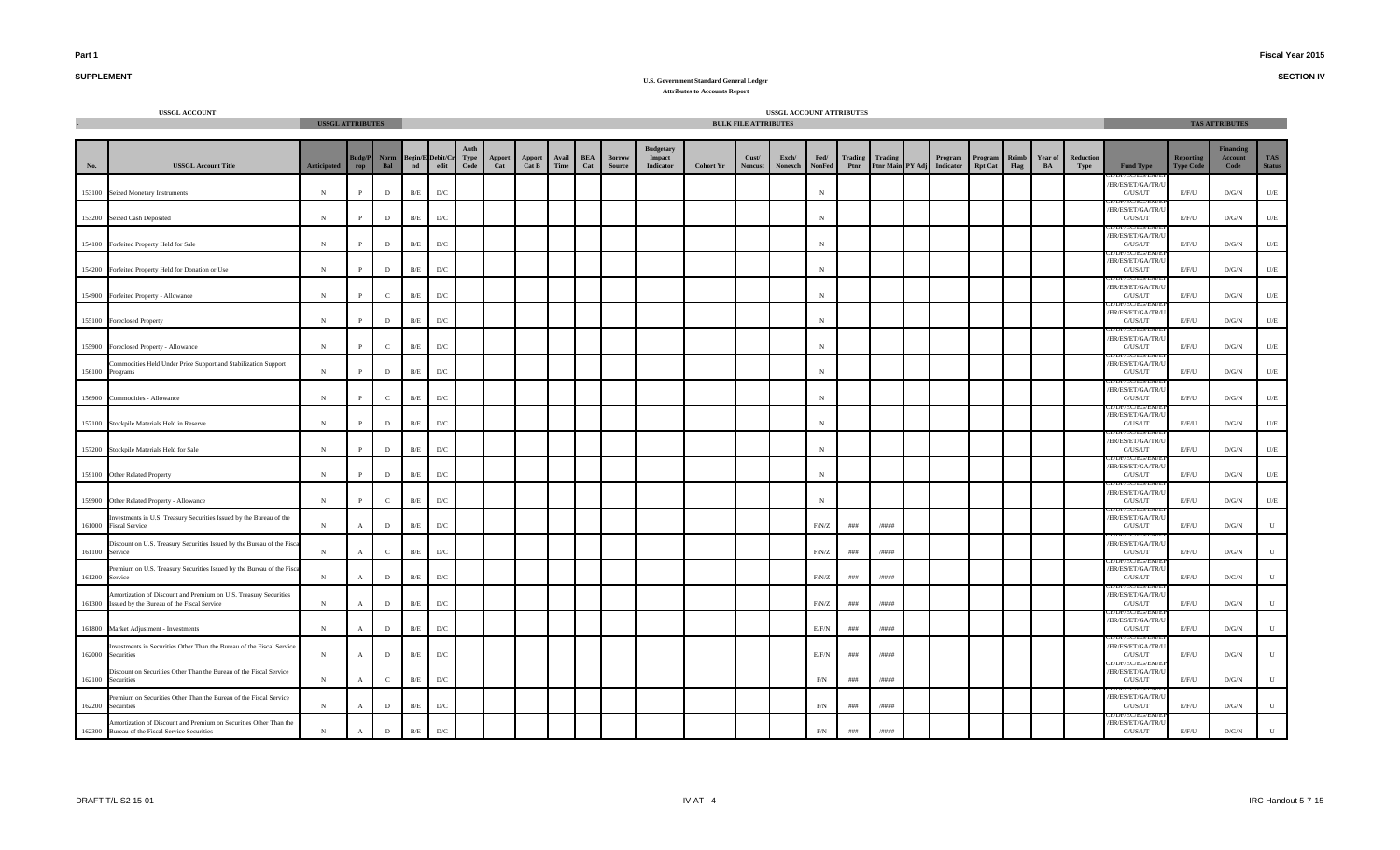**SECTION IV**

## **SUPPLEMENT**

|                  | <b>USSGL ACCOUNT</b>                                                                                               | <b>USSGL ATTRIBUTES</b> |                            |               |             |                                 |              |               |                        |               |                   |                                |                                                |                  | <b>BULK FILE ATTRIBUTES</b> | USSGL ACCOUNT ATTRIBUTES |                       |       |                 |                                       |                         |       |                      |                   |                                           |                                      | <b>TAS ATTRIBUTES</b>               |                             |
|------------------|--------------------------------------------------------------------------------------------------------------------|-------------------------|----------------------------|---------------|-------------|---------------------------------|--------------|---------------|------------------------|---------------|-------------------|--------------------------------|------------------------------------------------|------------------|-----------------------------|--------------------------|-----------------------|-------|-----------------|---------------------------------------|-------------------------|-------|----------------------|-------------------|-------------------------------------------|--------------------------------------|-------------------------------------|-----------------------------|
| No.              | <b>USSGL Account Title</b>                                                                                         | <b>Anticipated</b>      | <b>Budg/P</b><br>$\bf rep$ | Norm<br>Bal   | nd          | <b>Begin/E</b> Debit/Cr<br>edit | Type<br>Code | Apport<br>Cat | <b>Apport</b><br>Cat B | Avail<br>Time | <b>BEA</b><br>Cat | <b>Borrow</b><br><b>Source</b> | <b>Budgetary</b><br>Impact<br><b>Indicator</b> | <b>Cohort Yr</b> | Cust/<br><b>Noncust</b>     | Exch/<br><b>Nonexch</b>  | Fed/<br><b>NonFed</b> | Ptnr  | Trading Trading | Program<br>Ptnr Main PY Adj Indicator | Program<br>Rpt Cat Flag | Reimb | <b>Year of</b><br>BA | Reduction<br>Type | <b>Fund Type</b>                          | <b>Reporting</b><br><b>Type Code</b> | <b>Financing</b><br>Account<br>Code | <b>TAS</b><br><b>Status</b> |
|                  | nvestments in U.S. Treasury Zero Coupon Bonds Issued by the Burez<br>163000 of the Fiscal Service                  | $_{\rm N}$              |                            | $\mathbf{D}$  | $\rm\,B/E$  | D/C                             |              |               |                        |               |                   |                                |                                                |                  |                             |                          | F                     | # # # | /####           |                                       |                         |       |                      |                   | ER/ES/ET/GA/TR/<br>G/US/UT                | E/F/U                                | D/G/N                               | U                           |
|                  | Discount on U.S. Treasury Zero Coupon Bonds Issued by the Bureau<br>163100 the Fiscal Service                      | $\,$ N                  | $\mathbf{A}$               | $\mathbf{C}$  | $\rm\,B/E$  | D/C                             |              |               |                        |               |                   |                                |                                                |                  |                             |                          |                       | # # # | /####           |                                       |                         |       |                      |                   | ER/ES/ET/GA/TR/<br>G/US/UT                | E/F/U                                | D/G/N                               | ${\bf U}$                   |
|                  | Amortization of Discount on U.S. Treasury Zero Coupon Bonds Issued<br>163300 by the Bureau of the Fiscal Service   | $_{\rm N}$              |                            | $\mathbf{D}$  | B/E         | D/C                             |              |               |                        |               |                   |                                |                                                |                  |                             |                          | F                     | ###   | /####           |                                       |                         |       |                      |                   | /ER/ES/ET/GA/TR/I<br>G/US/UT              | E/F/U                                | D/G/N                               | U                           |
| 164200           | Preferred Stock Accounted for Under the Provisions of the Federal<br>Credit Reform Act                             | $_{\rm N}$              | $\mathbf{A}$               | $\mathbf{D}$  | $\rm\,B/E$  | D/C                             |              |               |                        |               |                   |                                |                                                |                  |                             |                          | N                     |       |                 |                                       |                         |       |                      |                   | ER/ES/ET/GA/TR/<br>${\rm G/US/UT}$        | E/F/U                                | $\rm{D/G/N}$                        | ${\bf U}$                   |
| 164300           | Allowance for Subsidy - Preferred Stock Accounted for Under the<br>Provisions of the Federal Credit Reform Act     | $_{\rm N}$              | $\mathbf{A}$               | $\mathbf{C}$  | $\rm\,B/E}$ | D/C                             |              |               |                        |               |                   |                                |                                                |                  |                             |                          | F/N                   | ###   | /####           |                                       |                         |       |                      |                   | ER/ES/ET/GA/TR/<br>G/US/UT                | E/F/U                                | D/G/N                               | ${\bf U}$                   |
| 164400           | ommon Stock Accounted for Under the Provisions of the Federal<br>Credit Reform Act                                 | $\,$ N                  | $\mathbf{A}$               | D             | $\rm B/E$   | D/C                             |              |               |                        |               |                   |                                |                                                |                  |                             |                          | N                     |       |                 |                                       |                         |       |                      |                   | ER/ES/ET/GA/TR/<br>G/US/UT                | E/F/U                                | D/G/N                               | U                           |
|                  | Allowance for Subsidy - Common Stock Accounted for Under the<br>164500 Provisions of the Federal Credit Reform Act | N                       |                            | $\mathcal{C}$ | B/E         | D/C                             |              |               |                        |               |                   |                                |                                                |                  |                             |                          | N                     |       |                 |                                       |                         |       |                      |                   | ER/ES/ET/GA/TR/U<br>G/US/UT               | E/F/U                                | D/G/N                               | U                           |
|                  | Discount on Securities Account for Under the Provisions of the Federa<br>164600 Credit Reform Act                  | N                       |                            | $\mathcal{C}$ | $\rm B/E$   | D/C                             |              |               |                        |               |                   |                                |                                                |                  |                             |                          | $_{\rm N}$            |       |                 |                                       |                         |       |                      |                   | ER/ES/ET/GA/TR/<br>G/US/UT                | E/F/U                                | D/G/N                               | ${\bf U}$                   |
| 164700           | Premium on Securities Accounted for Under the Provisions of the<br>Federal Credit Reform Act                       | $_{\rm N}$              |                            | D             | $\rm\,B/E$  | D/C                             |              |               |                        |               |                   |                                |                                                |                  |                             |                          | $_{\rm N}$            |       |                 |                                       |                         |       |                      |                   | /ER/ES/ET/GA/TR/<br>G/US/UT               | E/F/U                                | D/G/N                               | U                           |
|                  | 165000 Preferred Stock in Federal Government Sponsored Enterprise                                                  | $_{\rm N}$              |                            | D             | $\rm B/E$   | $\mathbf{D}/\mathbf{C}$         |              |               |                        |               |                   |                                |                                                |                  |                             |                          | N                     |       |                 |                                       |                         |       |                      |                   | ER/ES/ET/GA/TR/<br>G/US/UT                | E/F/U                                | D/G/N                               | U                           |
|                  | Market Adjustment - Senior Preferred Stock in Federal Government<br>165100 Sponsored Enterprise                    | ${\bf N}$               | $\mathbf{A}$               | D             | $\rm B/E$   | D/C                             |              |               |                        |               |                   |                                |                                                |                  |                             |                          | $_{\rm N}$            |       |                 |                                       |                         |       |                      |                   | ER/ES/ET/GA/TR/<br>G/US/UT                | E/F/U                                | D/G/N                               | ${\bf U}$                   |
|                  | 165200 Common Stock Warrants in Federal Government Sponsored Enterpri                                              | $_{\rm N}$              | $\mathbf{A}$               | D             | B/E         | D/C                             |              |               |                        |               |                   |                                |                                                |                  |                             |                          | $_{\rm N}$            |       |                 |                                       |                         |       |                      |                   | IEU EU/EI<br>/ER/ES/ET/GA/TR/U<br>G/US/UT | E/F/U                                | $\rm{D/G/N}$                        | U                           |
| 165300           | Market Adjustment - Common Stock Warrants in Federal Governmen<br>Sponsored Enterprise                             | $_{\rm N}$              | $\mathbf{A}$               | $\mathbf{D}$  | $\rm\,B/E$  | D/C                             |              |               |                        |               |                   |                                |                                                |                  |                             |                          | $_{\rm N}$            |       |                 |                                       |                         |       |                      |                   | ER/ES/ET/GA/TR/<br>G/US/UT                | E/F/U                                | D/G/N                               | U                           |
| 167000           | Foreign Investments                                                                                                | N                       | $\mathbf{A}$               | D             | B/E         | D/C                             |              |               |                        |               |                   |                                |                                                |                  |                             |                          | $_{\rm N}$            |       |                 |                                       |                         |       |                      |                   | EP                                        |                                      | N                                   | $\mathbf{U}$                |
| 167100           | Discount on Foreign Investments                                                                                    | N                       | $\mathbf{A}$               | $\mathbf{C}$  | B/E         | D/C                             |              |               |                        |               |                   |                                |                                                |                  |                             |                          | N                     |       |                 |                                       |                         |       |                      |                   | EP                                        | E                                    | N                                   | $\mathbf U$                 |
| 167200<br>167900 | Premium on Foreign Investments<br>Foreign Exchange Rate Revalue Adjustments - Investments                          | N<br>N                  | $\mathbf{A}$               | D<br>D        | B/E<br>B/E  | D/C<br>D/C                      |              |               |                        |               |                   |                                |                                                |                  |                             |                          | N                     |       |                 |                                       |                         |       |                      |                   | EP<br>EP                                  | Е                                    | N<br>N                              | U<br>$\mathbf{U}$           |
|                  | 169000 Other Investments                                                                                           | $_{\rm N}$              |                            | $\mathbf{D}$  | $\rm\,B/E$  | D/C                             |              |               |                        |               |                   |                                |                                                |                  |                             |                          | F/N                   | ###   | /####           |                                       |                         |       |                      |                   | EU/EU/<br>ER/ES/ET/GA/TR/<br>G/US/UT      | E/F/U                                | D/G/N                               | $U/E$                       |
|                  | 171100 Land and Land Rights                                                                                        | $_{\rm N}$              |                            | D             | $\rm B/E$   | D/C                             |              |               |                        |               |                   |                                |                                                |                  |                             |                          | $_{\rm N}$            |       |                 |                                       |                         |       |                      |                   | ER/ES/ET/GA/TR/<br>G/US/UT                | E/F/U                                | D/G/N                               | U/E/C                       |
|                  | 171200 Improvements to Land                                                                                        | N                       |                            | D             | $\rm B/E$   | D/C                             |              |               |                        |               |                   |                                |                                                |                  |                             |                          | N                     |       |                 |                                       |                         |       |                      |                   | ER/ES/ET/GA/TR/<br>G/US/UT                | E/F/U                                | D/G/N                               | U/E/C                       |
|                  | 171900 Accumulated Depreciation on Improvements to Land                                                            | ${\bf N}$               |                            | $\mathbf{C}$  | $\rm B/E$   | D/C                             |              |               |                        |               |                   |                                |                                                |                  |                             |                          | $_{\rm N}$            |       |                 |                                       |                         |       |                      |                   | ER/ES/ET/GA/TR/<br>G/US/UT                | E/F/U                                | D/G/N                               | U/E/C                       |
|                  | 172000 Construction-in-Progress                                                                                    | $_{\rm N}$              | $\mathbf{P}$               | $\mathbf{D}$  | $\rm\,B/E$  | D/C                             |              |               |                        |               |                   |                                |                                                |                  |                             |                          | $_{\rm N}$            |       |                 |                                       |                         |       |                      |                   | ER/ES/ET/GA/TR/<br>G/US/UT                | E/F/U                                | D/G/N                               | U/E/C                       |
|                  | 173000 Buildings, Improvements, and Renovations                                                                    | $_{\rm N}$              |                            | D             | $\rm\,B/E$  | D/C                             |              |               |                        |               |                   |                                |                                                |                  |                             |                          | $_{\rm N}$            |       |                 |                                       |                         |       |                      |                   | ER/ES/ET/GA/TR/<br>G/US/UT                | E/F/U                                | D/G/N                               | U/E/C                       |
|                  | Accumulated Depreciation on Buildings, Improvements, and<br>173900 Renovations                                     | $_{\rm N}$              | P                          | $\mathbf{C}$  | $\rm B/E$   | D/C                             |              |               |                        |               |                   |                                |                                                |                  |                             |                          |                       |       |                 |                                       |                         |       |                      |                   | ER/ES/ET/GA/TR/U<br>G/US/UT               | E/F/U                                | D/G/N                               | U/E/C                       |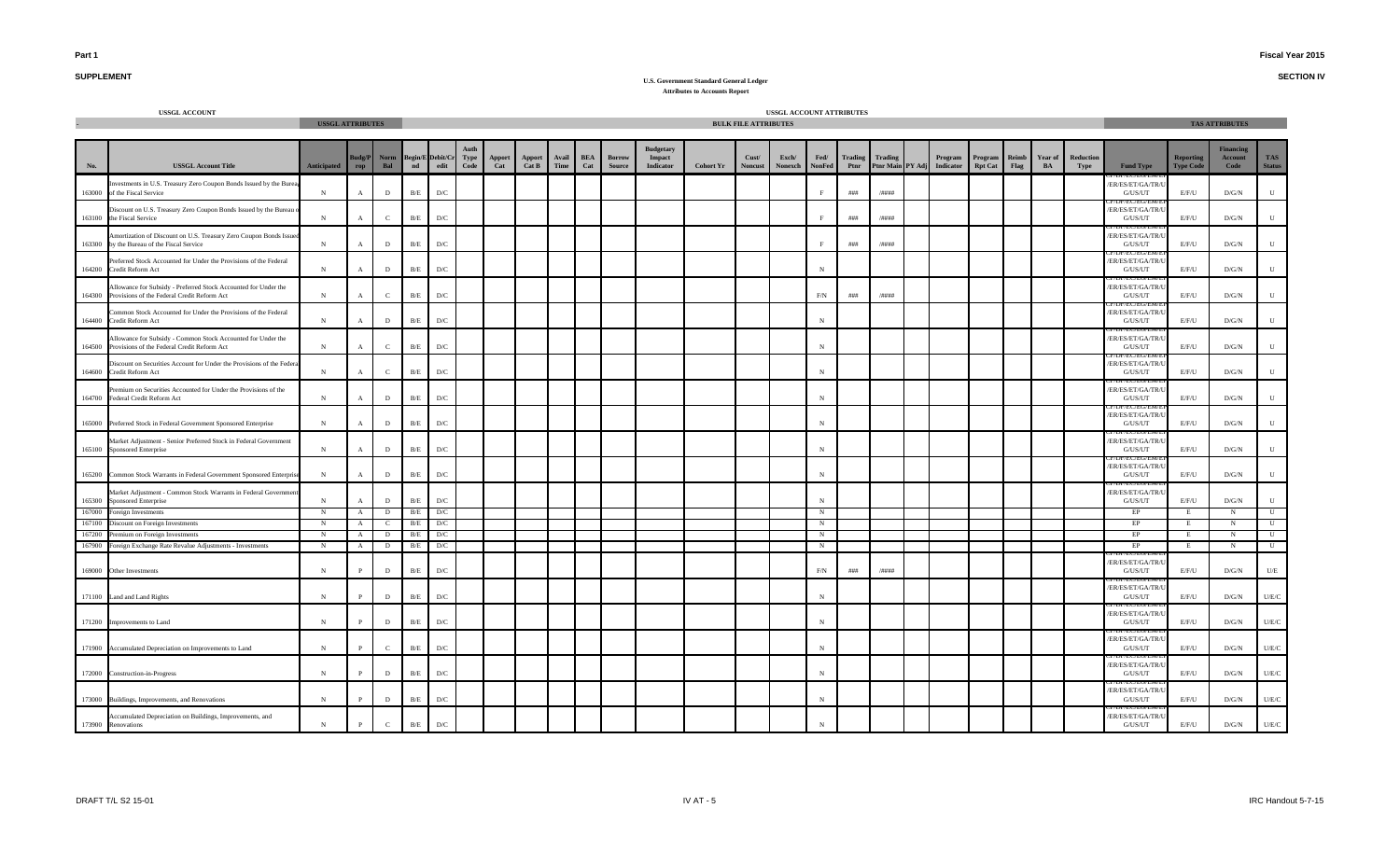**SECTION IV**

# **SUPPLEMENT**

|                         | <b>USSGL ACCOUNT</b>                                                              | <b>USSGL ATTRIBUTES</b> |              |              |                                                     |                         |                      |               |                        |               |                   |                                |                            |                  | <b>BULK FILE ATTRIBUTES</b> | USSGL ACCOUNT ATTRIBUTES |                       |                        |                             |                      |                           |               |               |                          |                                                 |                                      | <b>TAS ATTRIBUTES</b>  |                                    |
|-------------------------|-----------------------------------------------------------------------------------|-------------------------|--------------|--------------|-----------------------------------------------------|-------------------------|----------------------|---------------|------------------------|---------------|-------------------|--------------------------------|----------------------------|------------------|-----------------------------|--------------------------|-----------------------|------------------------|-----------------------------|----------------------|---------------------------|---------------|---------------|--------------------------|-------------------------------------------------|--------------------------------------|------------------------|------------------------------------|
|                         |                                                                                   |                         |              |              |                                                     |                         |                      |               |                        |               |                   |                                | <b>Budgetary</b>           |                  |                             |                          |                       |                        |                             |                      |                           |               |               |                          |                                                 |                                      | <b>Financing</b>       |                                    |
|                         | <b>USSGL Account Title</b>                                                        | Anticipated             | udg/P<br>rop | Norm<br>Bal  | <b>Begin/E Debit/C</b><br>$\overline{\mathbf{n}}$ d | $_{\rm edit}$           | <b>Type<br/>Code</b> | Apport<br>Cat | <b>Apport</b><br>Cat B | Avail<br>Time | <b>BEA</b><br>Cat | <b>Borrow</b><br><b>Source</b> | Impact<br><b>Indicator</b> | <b>Cohort Yr</b> | Cust/<br>Noncus             | Exch/<br>Nonexch         | Fed/<br><b>NonFed</b> | <b>Trading</b><br>Ptnr | Trading<br>Ptnr Main PY Adj | Program<br>Indicator | Program<br><b>Rpt Cat</b> | Reimb<br>Flag | Year of<br>BA | <b>Reduction</b><br>Type | <b>Fund Type</b>                                | <b>Reporting</b><br><b>Type Code</b> | <b>Account</b><br>Code | <b>TAS</b><br><b>Status</b>        |
| 174000                  | Other Structures and Facilities                                                   | $\,$ N                  | $\mathbf{P}$ | $\,$ D       | B/E                                                 | $\mathbf{D}/\mathbf{C}$ |                      |               |                        |               |                   |                                |                            |                  |                             |                          | $_{\rm N}$            |                        |                             |                      |                           |               |               |                          | ER/ES/ET/GA/TR/U<br>G/US/UT                     | E/F/U                                | $\rm{D/G/N}$           | U/E/C                              |
|                         | 174900 Accumulated Depreciation on Other Structures and Facilities                | ${\bf N}$               | $\mathbf{P}$ | $\mathbf{C}$ | B/E                                                 | $\mathbf{D}/\mathbf{C}$ |                      |               |                        |               |                   |                                |                            |                  |                             |                          | $_{\rm N}$            |                        |                             |                      |                           |               |               |                          | /ER/ES/ET/GA/TR/L<br>G/US/UT                    | E/F/U                                | $\rm{D/G/N}$           | $U/E/C$                            |
|                         |                                                                                   |                         |              |              |                                                     |                         |                      |               |                        |               |                   |                                |                            |                  |                             |                          |                       |                        |                             |                      |                           |               |               |                          | /ER/ES/ET/GA/TR/U                               |                                      |                        |                                    |
| 175000 Equipment        |                                                                                   | $\,$ N                  | $\mathbf{P}$ | $\mathbf D$  | B/E                                                 | $\mathbf{D}/\mathbf{C}$ |                      |               |                        |               |                   |                                |                            |                  |                             |                          | $_{\rm N}$            |                        |                             |                      |                           |               |               |                          | ${\rm G/US/UT}$<br>/ER/ES/ET/GA/TR/U            | E/F/U                                | $\rm{D/G/N}$           | $U/E/C$                            |
| 175900                  | Accumulated Depreciation on Equipment                                             | ${\bf N}$               | $\mathbf{P}$ | $\mathbf{C}$ | B/E                                                 | $\mathbf{D}/\mathbf{C}$ |                      |               |                        |               |                   |                                |                            |                  |                             |                          | $_{\rm N}$            |                        |                             |                      |                           |               |               |                          | ${\rm G/US/UT}$<br>/EU/EU/EN                    | $\rm E/F/U$                          | $\rm{D/G/N}$           | $U/E/C$                            |
|                         | 181000 Assets Under Capital Lease                                                 | $\,$ N                  | $\mathbf{P}$ | $\mathbf D$  | B/E                                                 | $\mathbf{D}/\mathbf{C}$ |                      |               |                        |               |                   |                                |                            |                  |                             |                          | $_{\rm N}$            |                        |                             |                      |                           |               |               |                          | /ER/ES/ET/GA/TR/L<br>G/US/UT<br><b>EC/EU/EP</b> | $\rm E/F/U$                          | $\rm{D/G/N}$           | $U\!/\!E\!/\!C$                    |
|                         | 181900 Accumulated Depreciation on Assets Under Capital Lease                     | ${\bf N}$               | $\mathbf{P}$ | $\mathbf{C}$ | $\rm\,B/E$                                          | $\mathbf{D}/\mathbf{C}$ |                      |               |                        |               |                   |                                |                            |                  |                             |                          | $_{\rm N}$            |                        |                             |                      |                           |               |               |                          | /ER/ES/ET/GA/TR/U<br>${\rm G/US/UT}$            | $\rm E/F/U$                          | $\rm{D/G/N}$           | $U\!/\!E\!/\!C$                    |
|                         | 182000 Leasehold Improvements                                                     | $\,$ N                  | $\mathbf{p}$ | $\mathbf D$  | $\rm\,B/E}$                                         | $\mathbf{D}/\mathbf{C}$ |                      |               |                        |               |                   |                                |                            |                  |                             |                          | $_{\rm N}$            |                        |                             |                      |                           |               |               |                          | /ER/ES/ET/GA/TR/U<br>${\rm G/US/UT}$            | $\rm E/F/U$                          | $\rm{D/G/N}$           | $U\!/\!E\!/\!C$                    |
|                         | 182900 Accumulated Amortization on Leasehold Improvements                         | ${\bf N}$               | $\mathbf{P}$ | $\mathbf{C}$ | B/E                                                 | $\mathbf{D}/\mathbf{C}$ |                      |               |                        |               |                   |                                |                            |                  |                             |                          | $_{\rm N}$            |                        |                             |                      |                           |               |               |                          | /ER/ES/ET/GA/TR/U<br>${\rm G/US/UT}$            | $\rm E/F/U$                          | $\rm{D/G/N}$           | $\mathbf{U}/\mathbf{E}/\mathbf{C}$ |
| 183000                  | Internal-Use Software                                                             | $\,$ N                  | $\mathbf{P}$ | $\mathbf{D}$ | B/E                                                 | $\mathbf{D}/\mathbf{C}$ |                      |               |                        |               |                   |                                |                            |                  |                             |                          | $_{\rm N}$            |                        |                             |                      |                           |               |               |                          | /ER/ES/ET/GA/TR/L<br>G/US/UT                    | E/F/U                                | D/G/N                  | $\mathbf{U}/\mathbf{E}/\mathbf{C}$ |
|                         | 183200 Internal-Use Software in Development                                       | $\,$ N                  | $\mathbf{P}$ | $\mathbf{D}$ | B/E                                                 | $\mathbf{D}/\mathbf{C}$ |                      |               |                        |               |                   |                                |                            |                  |                             |                          | $_{\rm N}$            |                        |                             |                      |                           |               |               |                          | /ER/ES/ET/GA/TR/U<br>G/US/UT                    | E/F/U                                | D/G/N                  | $U/E/C$                            |
|                         |                                                                                   |                         |              |              |                                                     |                         |                      |               |                        |               |                   |                                |                            |                  |                             |                          |                       |                        |                             |                      |                           |               |               |                          | /ER/ES/ET/GA/TR/U                               |                                      |                        |                                    |
| 183900                  | Accumulated Amortization on Internal-Use Software                                 | ${\bf N}$               | $\mathbf{p}$ | $\mathbf{C}$ | B/E                                                 | $\mathbf{D}/\mathbf{C}$ |                      |               |                        |               |                   |                                |                            |                  |                             |                          | $_{\rm N}$            |                        |                             |                      |                           |               |               |                          | G/US/UT<br>/ER/ES/ET/GA/TR/I                    | E/F/U                                | D/G/N                  | $U/E/C$                            |
|                         | 184000 Other Natural Resources                                                    | $\,$ N                  | $\mathbf{P}$ | $\mathbf{D}$ | B/E                                                 | $\mathbf{D}/\mathbf{C}$ |                      |               |                        |               |                   |                                |                            |                  |                             |                          | $_{\rm N}$            |                        |                             |                      |                           |               |               |                          | G/US/UT                                         | E/F/U                                | D/G/N                  | $U/E/C$                            |
|                         | 184900 Allowance for Depletion                                                    | ${\bf N}$               | P            | $\mathbf{C}$ | B/E                                                 | $\mathbf{D}/\mathbf{C}$ |                      |               |                        |               |                   |                                |                            |                  |                             |                          | $_{\rm N}$            |                        |                             |                      |                           |               |               |                          | ER/ES/ET/GA/TR/U<br>G/US/UT                     | E/F/U                                | D/G/N                  | U/E/C                              |
|                         | 189000 Other General Property, Plant, and Equipment                               | ${\bf N}$               | $\mathbf{P}$ | $\mathbf{D}$ | B/E                                                 | $\mathbf{D}/\mathbf{C}$ |                      |               |                        |               |                   |                                |                            |                  |                             |                          | $_{\rm N}$            |                        |                             |                      |                           |               |               |                          | /ER/ES/ET/GA/TR/<br>G/US/UT                     | E/F/U                                | D/G/N                  | U/E/C                              |
| 189900                  | Accumulated Depreciation on Other General Property, Plant, and<br>Equipment       | ${\bf N}$               | $\mathbf{P}$ | $\mathbf{C}$ | B/E                                                 | $\mathbf{D}/\mathbf{C}$ |                      |               |                        |               |                   |                                |                            |                  |                             |                          | N                     |                        |                             |                      |                           |               |               |                          | /ER/ES/ET/GA/TR/I<br>G/US/UT                    | E/F/U                                | D/G/N                  | U/E/C                              |
|                         | 192100 Receivable From Appropriations                                             | ${\bf N}$               | $\mathbf{P}$ | $\mathbf D$  | $\rm B/E$                                           | $\mathbf{D}/\mathbf{C}$ |                      |               |                        |               |                   |                                |                            |                  | A/S                         |                          | G                     | ###                    | $\#$ ###                    |                      |                           |               |               |                          | /ES/ET/GA/TR/UG/U<br>S/UT                       | E/F/U                                | $\rm{D/G/N}$           | $U\!/\!E$                          |
| 192300                  | Contingent Receivable for Capital Transfers                                       | $\mathbf N$             | $\mathbf{P}$ | $\mathbf D$  | $\rm B/E$                                           | $\mathbf{D}/\mathbf{C}$ |                      |               |                        |               |                   |                                |                            |                  |                             |                          |                       | ###                    | $/$ ####                    |                      |                           |               |               |                          | ER/ES/ET/GA/TR/U<br>G/US/UT                     | E/F/U                                | $\rm{D/G/N}$           | $U\!/\!E$                          |
| 192500                  | Capital Transfers Receivable                                                      | ${\bf N}$               |              | D            | $\rm B/E$                                           | $\mathbf{D}/\mathbf{C}$ |                      |               |                        |               |                   |                                |                            |                  |                             |                          |                       | ###                    | /####                       |                      |                           |               |               |                          | ER/ES/ET/GA/TR/U<br>G/US/UT                     | E/F/U                                | D/G/N                  | U/E                                |
| 198000                  | Asset for Agency's Custodial and Non-Entity Liabilities                           | $\,$ N                  | $\mathbf{P}$ | $\mathbf{D}$ | B/E                                                 | D/C                     |                      |               |                        |               |                   |                                |                            |                  |                             |                          | F                     | $\# \# \#$             | /####                       |                      |                           |               |               |                          | GA                                              | $\mathbf{U}$                         | $_{\rm N}$             | U                                  |
| 199000                  | Other Assets                                                                      | $\,$ N                  | $\mathbf{P}$ | $\,$ D       | $\rm B/E$                                           | $\mathbf{D}/\mathbf{C}$ |                      |               |                        |               |                   |                                |                            |                  |                             |                          | $\rm F/G/N$           | $\# \# \#$             | $/$ ####                    |                      |                           |               |               |                          | ER/ES/ET/GA/TR/L<br>G/US/UT                     | $\rm E/F/U$                          | D/G/N                  | $U\!/\!E$                          |
| 199500                  | ieneral Property, Plant, and Equipment Permanently Removed but No<br>Yet Disposed | $\,$ N                  | $\mathbf{P}$ | $\mathbf D$  | B/E                                                 | $\mathbf{D}/\mathbf{C}$ |                      |               |                        |               |                   |                                |                            |                  |                             |                          | N                     |                        |                             |                      |                           |               |               |                          | ER/ES/ET/GA/TR/L<br>G/US/UT                     | $\mathrm{E}/\mathrm{U}$              | D/G/N                  | U/E                                |
| 199900                  | Central Accounting Control Account                                                | $\mathbf N$             | $\mathbf{P}$ | D            | B/E                                                 | D/C                     |                      |               |                        |               |                   |                                |                            |                  |                             |                          |                       |                        |                             |                      |                           |               |               |                          | GA/MR                                           | U                                    | $\mathbf N$            | U                                  |
| 201000                  | Liability for Fund Balance With Treasury                                          | N                       |              | <sub>c</sub> | B/E                                                 | D/C                     |                      |               |                        |               |                   |                                |                            |                  |                             |                          | F/N                   | ###                    | /####                       |                      |                           |               |               |                          | GA                                              | U                                    | N                      | U                                  |
| 211000 Accounts Payable |                                                                                   | ${\bf N}$               | $\mathbf{P}$ | $\mathbf{C}$ | $\rm B/E$                                           | $\mathbf{D}/\mathbf{C}$ |                      |               |                        |               |                   |                                |                            |                  | $\mathbf{A} / \mathbf{S}$   |                          | $\rm F/N$             | $\# \# \#$             | $/$ ####                    |                      |                           |               |               |                          | ER/ES/ET/GA/MR/<br>R/UG/US/UT                   | E/F/U                                | $\rm{D/G/N}$           | $U\!/\!E$                          |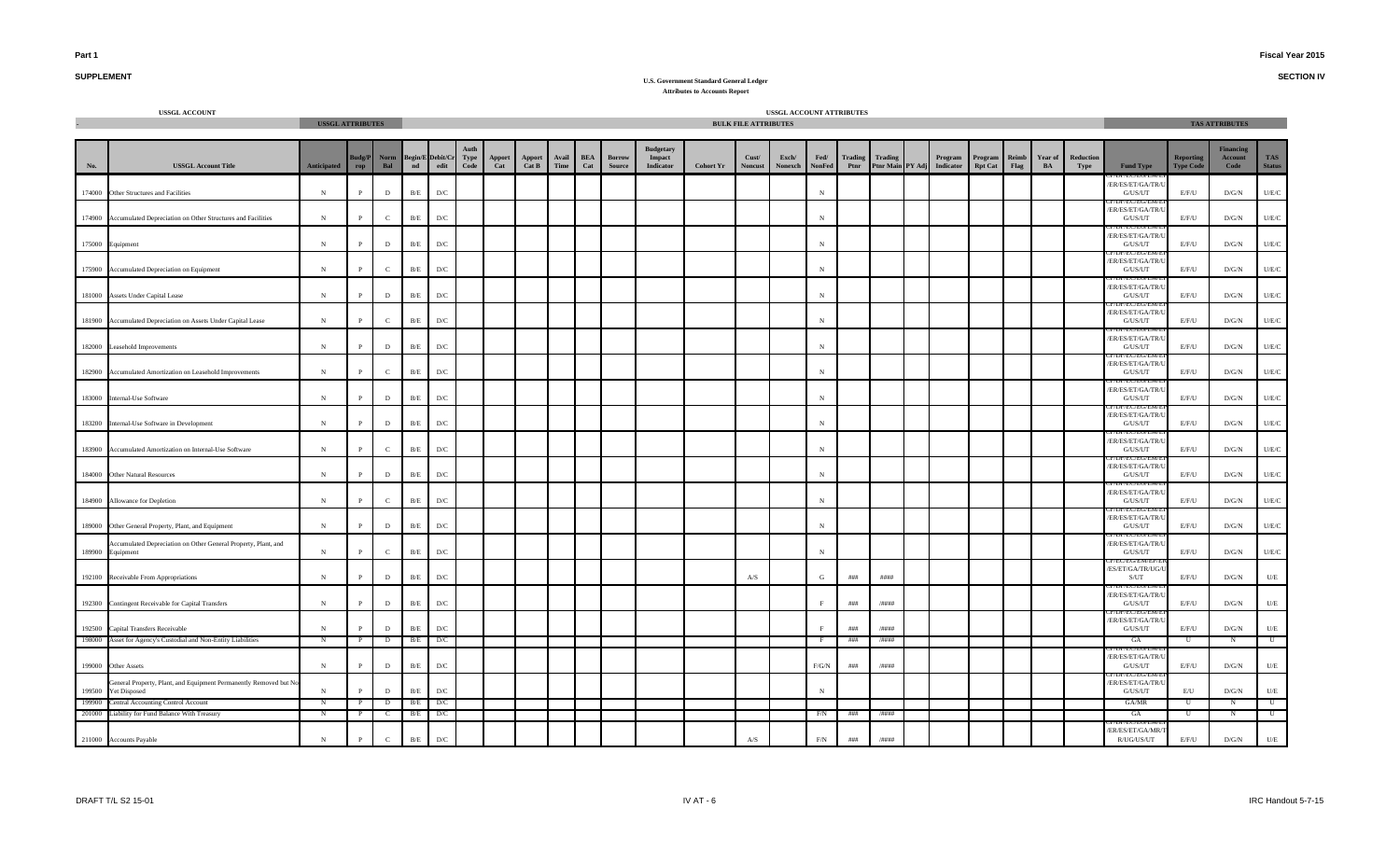**SECTION IV**

# **SUPPLEMENT**

|        | <b>USSGL ACCOUNT</b>                                            | <b>USSGL ATTRIBUTES</b> |              |              |                         |                          |              |               |                        |               |                   |                         |                                                |                  | <b>BULK FILE ATTRIBUTES</b> | USSGL ACCOUNT ATTRIBUTES |                |                        |                 |                                       |                           |                      |                      |                   |                                                         |                                      | <b>TAS ATTRIBUTES</b>               |                             |
|--------|-----------------------------------------------------------------|-------------------------|--------------|--------------|-------------------------|--------------------------|--------------|---------------|------------------------|---------------|-------------------|-------------------------|------------------------------------------------|------------------|-----------------------------|--------------------------|----------------|------------------------|-----------------|---------------------------------------|---------------------------|----------------------|----------------------|-------------------|---------------------------------------------------------|--------------------------------------|-------------------------------------|-----------------------------|
|        |                                                                 |                         |              |              |                         |                          |              |               |                        |               |                   |                         |                                                |                  |                             |                          |                |                        |                 |                                       |                           |                      |                      |                   |                                                         |                                      |                                     |                             |
| No.    | <b>USSGL Account Title</b>                                      | <b>Anticipated</b>      | udg/P<br>rop | Norm<br>Bal  | $\mathbf{nd}$           | Begin/E Debit/Cr<br>edit | Type<br>Code | Apport<br>Cat | <b>Apport</b><br>Cat B | Avail<br>Time | <b>BEA</b><br>Cat | Borrow<br><b>Source</b> | <b>Budgetary</b><br>Impact<br><b>Indicator</b> | <b>Cohort Yr</b> | Cust/<br><b>Noncust</b>     | Exch/<br>Nonexch         | Fed/<br>NonFed | <b>Trading</b><br>Ptnr | Trading         | Program<br>Ptnr Main PY Adj Indicator | Program<br><b>Rpt Cat</b> | Reimb<br><b>Flag</b> | <b>Year of</b><br>BA | Reduction<br>Type | <b>Fund Type</b>                                        | <b>Reporting</b><br><b>Type Code</b> | <b>Financing</b><br>Account<br>Code | <b>TAS</b><br><b>Status</b> |
| 211200 | Accounts Payable for Federal Government Sponsored Enterprise    | N                       | $\mathbf{P}$ | $\mathbf{C}$ | B/E                     | D/C                      |              |               |                        |               |                   |                         |                                                |                  |                             |                          | $\,$ N         |                        |                 |                                       |                           |                      |                      |                   | ER/ES/ET/GA/TR/<br>G/US/UT                              | E/F/U                                | D/G/N                               | $U/E$                       |
|        | 212000 Disbursements in Transit                                 | $_{\rm N}$              | P            | $\mathbf{C}$ | $\rm B/E$               | D/C                      |              |               |                        |               |                   |                         |                                                |                  |                             |                          | F/N            | ###                    | /####           |                                       |                           |                      |                      |                   | TECTEUTEI<br>ER/ES/ET/GA/TR/<br>G/US/UT                 | E/F/U                                | D/G/N                               | $U\!/\!E$                   |
| 213000 | <b>Contract Holdbacks</b>                                       | $_{\rm N}$              | P            | $\mathbf{C}$ | B/E                     | D/C                      |              |               |                        |               |                   |                         |                                                |                  |                             |                          | F/N            | $\# \# \#$             | /####           |                                       |                           |                      |                      |                   | ER/ES/ET/GA/TR/<br>G/US/UT                              | E/F/U                                | D/G/N                               | $U\!/\!E$                   |
| 214000 | Accrued Interest Payable - Not Otherwise Classified             | $\,$ N                  | $\, {\bf P}$ | $\mathbf{C}$ | $\rm B/E$               | $\mathbf{D}/\mathbf{C}$  |              |               |                        |               |                   |                         |                                                |                  |                             |                          | F/N            | ###                    | /####           |                                       |                           |                      |                      |                   | ER/ES/ET/GA/TR/<br>$\mathrm{G}/\mathrm{US}/\mathrm{UT}$ | $E/F/U$                              | $\rm{D/G/N}$                        | $U\!/\!E$                   |
| 214100 | Accrued Interest Payable - Debt-Loans                           | $_{\rm N}$              | P            | $\mathbf{C}$ | B/E                     | D/C                      |              |               |                        |               |                   |                         |                                                |                  |                             |                          | F/N            | ###                    | /####           |                                       |                           |                      |                      |                   | ER/ES/ET/GA/TR/U<br>G/US/UT                             | E/F/U                                | D/G/N                               | U/E                         |
|        | 214200 Accrued Interest Payable - Debt                          | $\mathbf N$             |              | $\mathbf{C}$ | $\mathbf{B}/\mathbf{E}$ | D/C                      |              |               |                        |               |                   |                         |                                                |                  |                             |                          | $\mbox{F/N}$   | $\# \# \#$             | /####           |                                       |                           |                      |                      |                   | ER/ES/ET/GA/TR/<br>G/US/UT                              | E/F/U                                | $\mathbf{D}/\mathbf{G}/\mathbf{N}$  | U/E                         |
|        | 215000 Payable for Transfers of Currently Invested Balances     | $_{\rm N}$              | P            | $\mathbf{C}$ | B/E                     | D/C                      |              |               |                        |               |                   |                         |                                                |                  |                             |                          |                | $\# \# \#$             | /####           |                                       |                           |                      |                      |                   | ER/ES/ET/GA/TR/<br>G/US/UT                              | E/F/U                                | D/G/N                               | U/E                         |
|        | 215500 Expenditure Transfers Payable                            | $_{\rm N}$              | $\mathbf{P}$ | $\mathbf{C}$ | B/E                     | $\mathbf{D}/\mathbf{C}$  |              |               |                        |               |                   |                         |                                                |                  |                             |                          | $\mathbf{F}$   | ###                    | /####           |                                       |                           |                      |                      |                   | ER/ES/ET/GA/TR/<br>$\mathrm{G}/\mathrm{US}/\mathrm{UT}$ | E/F/U                                | $\rm{D/G/N}$                        | $U\!/\!E$                   |
|        | 216000 Entitlement Benefits Due and Payable                     | ${\bf N}$               | $\mathbf{P}$ | $\mathbf{C}$ | B/E                     | D/C                      |              |               |                        |               |                   |                         |                                                |                  |                             |                          | $\,$ N         |                        |                 |                                       |                           |                      |                      |                   | ER/ES/ET/GA/TR/<br>G/US/UT                              | E/F/U                                | D/G/N                               | $U/E$                       |
| 217000 | Subsidy Payable to the Financing Account                        | $\,$ N                  | $\mathbf{P}$ | $\mathbf{C}$ | $\rm B/E$               | $\mathbf{D}/\mathbf{C}$  |              |               |                        |               |                   |                         |                                                |                  |                             |                          | $\,$ F         | $\# \# \#$             | $/$ ####        |                                       |                           |                      |                      |                   | ER/ES/ET/GA/TR/<br>${\rm G/US/UT}$                      | E/F/U                                | $\rm{D/G/N}$                        | $U/E$                       |
| 218000 | Loan Guarantee Liability                                        | N                       | P            | $\mathbf{C}$ | B/E                     | D/C                      |              |               |                        |               |                   |                         |                                                |                  |                             |                          | $_{\rm N}$     |                        |                 |                                       |                           |                      |                      |                   | /ER/ES/ET/GA/TR/<br>G/US/UT                             | E/F/U                                | D/G/N                               | $U/E$                       |
| 219000 | Other Liabilities With Related Budgetary Obligations            | ${\bf N}$               | $\mathbf{P}$ | $\mathbf C$  | $\rm B/E$               | D/C                      |              |               |                        |               |                   |                         |                                                |                  |                             |                          | $\rm F/N$      | $\# \# \#$             | $/ \# \# \# \#$ |                                       |                           |                      |                      |                   | ER/ES/ET/GA/TR/<br>G/US/UT                              | E/F/U                                | D/G/N                               | $U\!/\!E$                   |
| 219100 | Employee Health Care Liability Incurred but Not Reported        | $\mathbf N$             | $\mathbf{P}$ | $\mathbf{C}$ | B/E                     | D/C                      |              |               |                        |               |                   |                         |                                                |                  |                             |                          | $\,$ N         |                        |                 |                                       |                           |                      |                      |                   | ER/ES/ET/GA/TR/<br>G/US/UT                              | E/F/U                                | $\rm{D/G/N}$                        | $U/E$                       |
| 219200 | <b>Banks</b>                                                    | N                       | $\mathbf{p}$ | $\mathbf{C}$ | B/E                     | D/C                      |              |               |                        |               |                   |                         |                                                |                  |                             |                          | $\,$ N         |                        |                 |                                       |                           |                      |                      |                   | $\rm EP$                                                | E                                    | N                                   | ${\bf U}$                   |
| 219300 | Allocation of Special Drawing Rights (SDRs)                     | N                       |              | $\mathbf{C}$ | B/E                     | D/C                      |              |               |                        |               |                   |                         |                                                |                  |                             |                          | N              |                        |                 |                                       |                           |                      |                      |                   | EP                                                      | E                                    | N                                   | $\mathbf{U}$                |
| 221000 | Accrued Funded Payroll and Leave                                | $_{\rm N}$              | P            | $\mathbf{C}$ | $\rm B/E$               | D/C                      |              |               |                        |               |                   |                         |                                                |                  |                             |                          | $_{\rm N}$     |                        |                 |                                       |                           |                      |                      |                   | ER/ES/ET/GA/TR/<br>G/US/UT                              | E/F/U                                | D/G/N                               | $U/E$                       |
|        | 221100 Withholdings Payable                                     | $_{\rm N}$              | $\mathbf{P}$ | $\mathbf C$  | $\rm B/E$               | D/C                      |              |               |                        |               |                   |                         |                                                |                  |                             |                          | N              |                        |                 |                                       |                           |                      |                      |                   | ER/ES/ET/GA/TR/<br>${\rm G/US/UT}$                      | E/F/U                                | $\rm{D/G/N}$                        | $U\!/\!E$                   |
|        | 221300 Employer Contributions and Payroll Taxes Payable         | $\mathbf N$             | $\mathbf{P}$ | $\mathbf{C}$ | B/E                     | D/C                      |              |               |                        |               |                   |                         |                                                |                  |                             |                          | F/N/Z          | $\# \# \#$             | /####           |                                       |                           |                      |                      |                   | ER/ES/ET/GA/TR/<br>G/US/UT                              | E/F/U                                | D/G/N                               | $U/E$                       |
|        | 221500 Other Post Employment Benefits Due and Payable           | ${\bf N}$               | $\mathbf{P}$ | $\mathbf{C}$ | $\rm B/E$               | D/C                      |              |               |                        |               |                   |                         |                                                |                  |                             |                          | $\rm F/N$      | $\# \# \#$             | /####           |                                       |                           |                      |                      |                   | /EU/EU/E<br>ER/ES/ET/GA/TR/<br>G/US/UT                  | $E/F/U$                              | D/G/N                               | $U\!/\!E$                   |
|        | 221600 Pension Benefits Due and Payable to Beneficiaries        | $\mathbf N$             | P            | $\mathbf{C}$ | B/E                     | D/C                      |              |               |                        |               |                   |                         |                                                |                  |                             |                          | $_{\rm N}$     |                        |                 |                                       |                           |                      |                      |                   | ER/ES/ET/GA/TR/<br>G/US/UT                              | E/F/U                                | D/G/N                               | U/E                         |
|        | 221700 Benefit Premiums Payable to Carriers                     | $_{\rm N}$              | $\mathbf{P}$ | $\mathbf{C}$ | B/E                     | D/C                      |              |               |                        |               |                   |                         |                                                |                  |                             |                          | $_{\rm N}$     |                        |                 |                                       |                           |                      |                      |                   | ER/ES/ET/GA/TR/<br>G/US/UT                              | E/F/U                                | D/G/N                               | U/E                         |
|        | 221800 Life Insurance Benefits Due and Payable to Beneficiaries | $_{\rm N}$              | $\mathbf{P}$ | $\mathbf{C}$ | B/E                     | D/C                      |              |               |                        |               |                   |                         |                                                |                  |                             |                          | $\mathbf N$    |                        |                 |                                       |                           |                      |                      |                   | ER/ES/ET/GA/TR/<br>G/US/UT                              | E/F/U                                | D/G/N                               | U/E                         |
|        | 222000 Unfunded Leave                                           | $\,$ N $\,$             | P            | $\mathbf{C}$ | B/E                     | $\mathbf{D}/\mathbf{C}$  |              |               |                        |               |                   |                         |                                                |                  |                             |                          | $_{\rm N}$     |                        |                 |                                       |                           |                      |                      |                   | ER/ES/ET/GA/TR/<br>${\rm G/US/UT}$                      | E/F/U                                | $\rm{D/G/N}$                        | $\mathbf{U}/\mathbf{E}$     |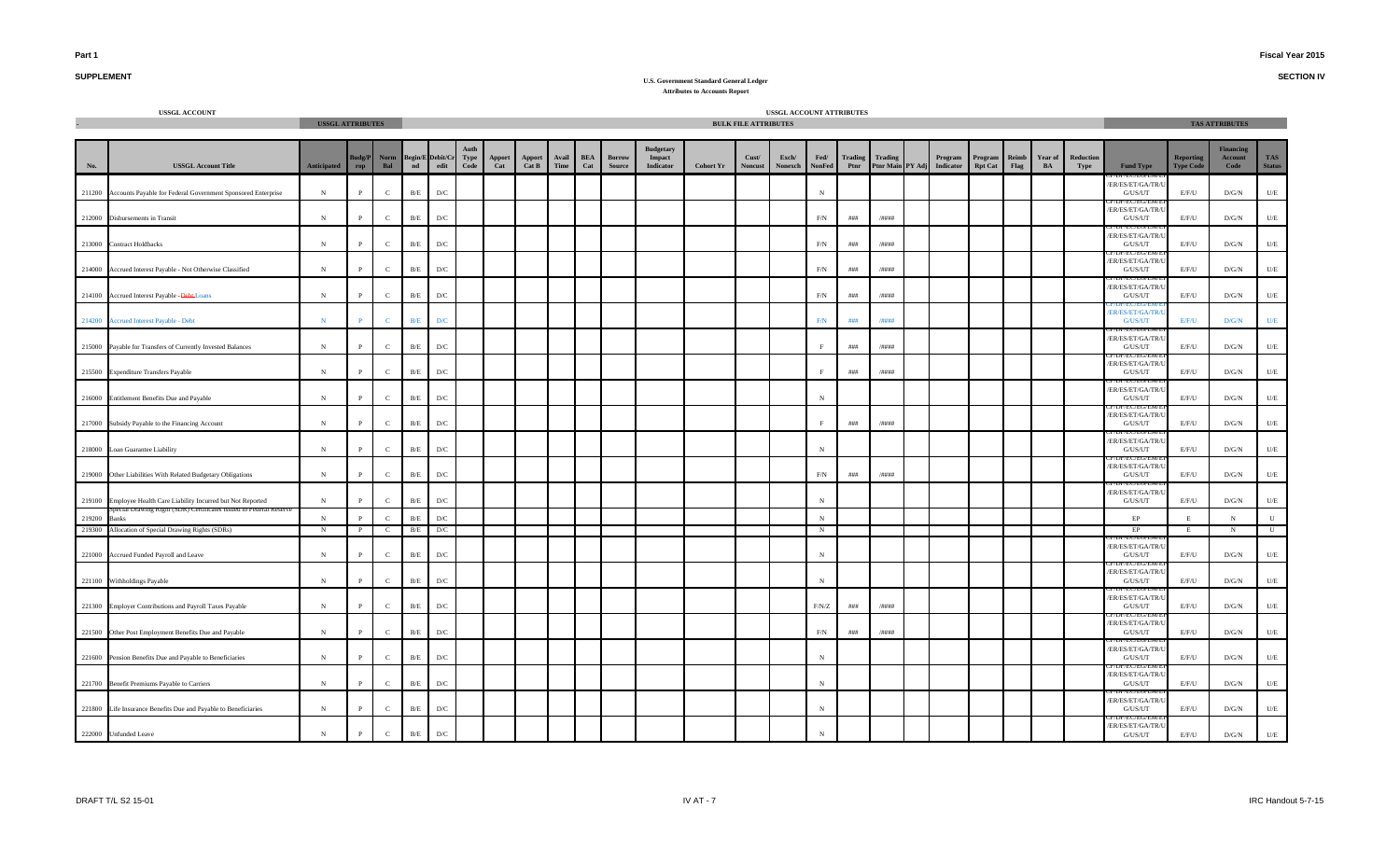**SECTION IV**

## **SUPPLEMENT**

|        | <b>USSGL ACCOUNT</b>                                                                                                     | <b>USSGL ATTRIBUTES</b> |                   |                                |               |                          |                     |               |                 |               |                   |                  |                                                |                  | <b>BULK FILE ATTRIBUTES</b> | USSGL ACCOUNT ATTRIBUTES |                       |                 |                             |        |                             |                                   |               |               |                   |                                                 |                                      | <b>TAS ATTRIBUTES</b>               |                             |
|--------|--------------------------------------------------------------------------------------------------------------------------|-------------------------|-------------------|--------------------------------|---------------|--------------------------|---------------------|---------------|-----------------|---------------|-------------------|------------------|------------------------------------------------|------------------|-----------------------------|--------------------------|-----------------------|-----------------|-----------------------------|--------|-----------------------------|-----------------------------------|---------------|---------------|-------------------|-------------------------------------------------|--------------------------------------|-------------------------------------|-----------------------------|
|        |                                                                                                                          |                         |                   |                                |               |                          |                     |               |                 |               |                   |                  |                                                |                  |                             |                          |                       |                 |                             |        |                             |                                   |               |               |                   |                                                 |                                      |                                     |                             |
| No.    | <b>USSGL Account Title</b>                                                                                               | Anticipated             | Budg/P<br>rop     | Norm<br>Bal                    | $\mathbf{nd}$ | Begin/E Debit/Cr<br>edit | <b>Type</b><br>Code | Apport<br>Cat | Apport<br>Cat B | Avail<br>Time | <b>BEA</b><br>Cat | Borrow<br>Source | <b>Budgetary</b><br>Impact<br><b>Indicator</b> | <b>Cohort Yr</b> | Cust/<br><b>Noncust</b>     | Exch/<br>Nonexch         | Fed/<br><b>NonFed</b> | Trading<br>Ptnr | Trading<br><b>Ptnr Main</b> | PY Adj | Program<br><b>Indicator</b> | ${\bf Program}$<br><b>Rpt Cat</b> | Reimb<br>Flag | Year of<br>BA | Reduction<br>Type | <b>Fund Type</b>                                | <b>Reporting</b><br><b>Type Code</b> | <b>Financing</b><br>Account<br>Code | <b>TAS</b><br><b>Status</b> |
|        | 222500 Unfunded FECA Liability                                                                                           | $_{\rm N}$              | $\mathbf{P}$      | $\mathbf{C}$                   | B/E           | D/C                      |                     |               |                 |               |                   |                  |                                                |                  |                             |                          | ${\rm F}/{\rm Z}$     | # # #           | /####                       |        |                             |                                   |               |               |                   | ER/ES/ET/GA/TR/<br>G/US/UT                      | E/F/U                                | $\rm{D/G/N}$                        | U/E                         |
|        | 229000 Other Unfunded Employment Related Liability                                                                       | ${\bf N}$               | $\mathbf{P}$      | $\mathbf{C}$                   | B/E           | $\mathbf{D}/\mathbf{C}$  |                     |               |                 |               |                   |                  |                                                |                  |                             |                          | F/N/Z                 | # # #           | /####                       |        |                             |                                   |               |               |                   | ER/ES/ET/GA/TR/<br>G/US/UT                      | E/F/U                                | D/G/N                               | $U\!/\!E$                   |
| 231000 | Liability for Advances and Prepayments                                                                                   | $\,$ N                  | $\mathbf{P}$      | $\mathbf{C}$                   | B/E           | D/C                      |                     |               |                 |               |                   |                  |                                                |                  |                             |                          | $\rm F/N$             | ###             | $/$ ####                    |        |                             |                                   |               |               |                   | ER/ES/ET/GA/TR/<br>G/US/UT                      | E/F/U                                | D/G/N                               | $U\hspace{-0.1cm}/E$        |
|        | 232000 Other Deferred Revenue                                                                                            | $_{\rm N}$              | $\mathbf{P}$      | $\mathbf{C}$                   | $\rm B/E$     | $\mathbf{D}/\mathbf{C}$  |                     |               |                 |               |                   |                  |                                                |                  |                             |                          | $_{\rm N}$            |                 |                             |        |                             |                                   |               |               |                   | ER/ES/ET/GA/TR/U<br>G/US/UT                     | E/F/U                                | D/G/N                               | U/E                         |
|        | 240000 Liability for Nonfiduciary Deposit Funds and Undeposited Collection<br>241000 Liability for Clearing Accounts     | ${\bf N}$<br>$_{\rm N}$ | P<br>$\mathbf{P}$ | $\mathbf{C}$<br><sup>-</sup> C | B/E<br>B/E    | D/C<br>D/C               |                     |               |                 |               |                   |                  |                                                |                  |                             |                          | ${\rm N/Z}$<br>N/Z    |                 |                             |        |                             |                                   |               |               |                   | ER/ES/ET/GA/TR/U<br>G/US/UT<br>CF               | E/F/U<br>E/F/U                       | $\rm{D/G/N}$<br>D/G/N               | $U\!/\!E$<br>U/E            |
|        | 251000 Principal Payable to the Bureau of the Fiscal Service                                                             | $_{\rm N}$              | $\mathbf{P}$      | $\mathbf{C}$                   | B/E           | D/C                      |                     |               |                 |               |                   |                  |                                                |                  |                             |                          | F                     | ###             | /####                       |        |                             |                                   |               |               |                   | /ER/ES/ET/GA/TR/U<br>G/US/UT                    | E/F/U                                | D/G/N                               | U/E                         |
| 251100 | Capitalized Loan Interest Payable - Non-Credit Reform                                                                    | $\, {\rm N}$            | $\mathbf{P}$      | $\mathbf{C}$                   | B/E           | $\mathbf{D}/\mathbf{C}$  |                     |               |                 |               |                   |                  |                                                |                  |                             |                          | F                     | ###             | /####                       |        |                             |                                   |               |               |                   | JI / EU/EU/E<br>ER/ES/ET/GA/TR/<br>G/US/UT      | E/F/U                                | D/G/N                               | $U\!/\!E$                   |
| 252000 | Principal Payable to the Federal Financing Bank                                                                          | $\, {\rm N}$            | $\mathbf{P}$      | $\mathbf{C}$                   | $\rm B/E$     | $\mathbf{D}/\mathbf{C}$  |                     |               |                 |               |                   |                  |                                                |                  |                             |                          | E.                    | $\# \# \#$      | /####                       |        |                             |                                   |               |               |                   | ER/ES/ET/GA/TR/<br>G/US/UT                      | E/F/U                                | $\rm{D/G/N}$                        | $U\!/\!E$                   |
|        | Securities Issued by Federal Agencies Under General and Special<br>253000 Financing Authority                            | $\,$ N                  | $\mathbf{P}$      | $\mathbf{C}$                   | B/E           | $\mathbf{D}/\mathbf{C}$  |                     |               |                 |               |                   |                  |                                                |                  |                             |                          | $\rm F/N$             | ###             | /####                       |        |                             |                                   |               |               |                   | ER/ES/ET/GA/TR/U<br>G/US/UT                     | E/F/U                                | D/G/N                               | $U\hspace{-0.1cm}/E$        |
|        | Discount on Securities Issued by Federal Agencies Under General and<br>253100 Special Financing Authority                | $_{\rm N}$              | $\mathbf{p}$      | D                              | B/E           | D/C                      |                     |               |                 |               |                   |                  |                                                |                  |                             |                          | F/N                   | ###             | /####                       |        |                             |                                   |               |               |                   | /ER/ES/ET/GA/TR/U<br>G/US/UT<br>EU EU/EI        | E/F/U                                | D/G/N                               | $U\!/\!E$                   |
| 253200 | Premium on Securities Issued by Federal Agencies Under General and<br>Special Financing Authority                        | $_{\rm N}$              | $\mathbf{p}$      | $\mathbf{C}$                   | $\rm\,B/E}$   | $\mathbf{D}/\mathbf{C}$  |                     |               |                 |               |                   |                  |                                                |                  |                             |                          | $\rm F/N$             | ###             | /####                       |        |                             |                                   |               |               |                   | ER/ES/ET/GA/TR/<br>G/US/UT                      | E/F/U                                | $\rm{D/G/N}$                        | $U/E$                       |
| 253300 | Amortization of Discount on Securities Issued by Federal Agencies<br>Under General and Special Financing Authority       | $_{\rm N}$              | P                 | $\mathbf{C}$                   | $\rm B/E$     | $\mathbf{D}/\mathbf{C}$  |                     |               |                 |               |                   |                  |                                                |                  |                             |                          | $\rm F/N$             | ###             | /####                       |        |                             |                                   |               |               |                   | ER/ES/ET/GA/TR/<br>G/US/UT                      | E/F/U                                | $\rm{D/G/N}$                        | $U\!/\!E$                   |
|        | Amortization of Premium on Securities Issued by Federal Agencies<br>253400 Under General and Special Financing Authority | $_{\rm N}$              | $\mathbf{P}$      | $\mathbf D$                    | B/E           | D/C                      |                     |               |                 |               |                   |                  |                                                |                  |                             |                          | F/N                   | $\# \# \#$      | /####                       |        |                             |                                   |               |               |                   | /ER/ES/ET/GA/TR/U<br>G/US/UT<br><b>EU/EU/EI</b> | E/F/U                                | $\rm{D/G/N}$                        | U/E                         |
|        | 254000 Participation Certificates                                                                                        | ${\bf N}$               | $\mathbf{P}$      | $\mathbf{C}$                   | B/E           | $\mathbf{D}/\mathbf{C}$  |                     |               |                 |               |                   |                  |                                                |                  |                             |                          | $\rm F/N$             | ###             | /####                       |        |                             |                                   |               |               |                   | ER/ES/ET/GA/TR/U<br>G/US/UT                     | E/F/U                                | $\rm{D/G/N}$                        | $U\hspace{-0.1cm}/E$        |
|        | 259000 Other Debt                                                                                                        | $_{\rm N}$              | $\mathbf{p}$      | $\mathbf{C}$                   | B/E           | D/C                      |                     |               |                 |               |                   |                  |                                                |                  |                             |                          | $F/G/N$               | ###             | /####                       |        |                             |                                   |               |               |                   | ER/ES/ET/GA/TR/<br>G/US/UT                      | E/F/U                                | D/G/N                               | U/E                         |
| 261000 | <b>Actuarial Pension Liability</b>                                                                                       | $\,$ N                  | $\mathbf{P}$      | $\mathbf{C}$                   | B/E           | $\mathbf{D}/\mathbf{C}$  |                     |               |                 |               |                   |                  |                                                |                  |                             |                          | $_{\rm N}$            |                 |                             |        |                             |                                   |               |               |                   | ER/ES/ET/GA/TR/<br>G/US/UT                      | E/F/U                                | $\rm{D/G/N}$                        | $U\!/\!E$                   |
|        | 262000 Actuarial Health Insurance Liability                                                                              | ${\bf N}$               | P                 | $\mathbf{C}$                   | B/E           | D/C                      |                     |               |                 |               |                   |                  |                                                |                  |                             |                          | $_{\rm N}$            |                 |                             |        |                             |                                   |               |               |                   | ER/ES/ET/GA/TR/U<br>G/US/UT                     | E/F/U                                | $\rm{D/G/N}$                        | $U\hspace{-0.1cm}/E$        |
|        | 263000 Actuarial Life Insurance Liability                                                                                | ${\bf N}$               | $\mathbf{P}$      | $\mathbf{C}$                   | B/E           | $\mathbf{D}/\mathbf{C}$  |                     |               |                 |               |                   |                  |                                                |                  |                             |                          | $_{\rm N}$            |                 |                             |        |                             |                                   |               |               |                   | ER/ES/ET/GA/TR/<br>G/US/UT                      | E/F/U                                | $\rm{D/G/N}$                        | $U\!/\!E$                   |
|        | 265000 Actuarial FECA Liability                                                                                          | $_{\rm N}$              | P                 | $\mathbf{C}$                   | $\rm B/E$     | $\mathbf{D}/\mathbf{C}$  |                     |               |                 |               |                   |                  |                                                |                  |                             |                          | $_{\rm N}$            |                 |                             |        |                             |                                   |               |               |                   | ER/ES/ET/GA/TR/<br>G/US/UT                      | E/F/U                                | $\rm{D/G/N}$                        | $U/E$                       |
|        | 266000 Actuarial Liabilities for Federal Insurance and Guarantee Programs                                                | $\mathbf N$             | $\mathbf{P}$      | $\mathbf{C}$                   | B/E           | D/C                      |                     |               |                 |               |                   |                  |                                                |                  |                             |                          | $_{\rm N}$            |                 |                             |        |                             |                                   |               |               |                   | ER/ES/ET/GA/TR/<br>G/US/UT                      | E/F/U                                | D/G/N                               | U/E                         |
|        | 267000 Actuarial Liabilities for Treasury-Managed Benefit Programs                                                       | ${\bf N}$               | $\mathbf{P}$      | $\mathbf C$                    | B/E           | $\mathbf{D}/\mathbf{C}$  |                     |               |                 |               |                   |                  |                                                |                  |                             |                          | $_{\rm N}$            |                 |                             |        |                             |                                   |               |               |                   | /ER/ES/ET/GA/TR/U<br>G/US/UT                    | E/F/U                                | $\rm{D/G/N}$                        | $U\!/\!E$                   |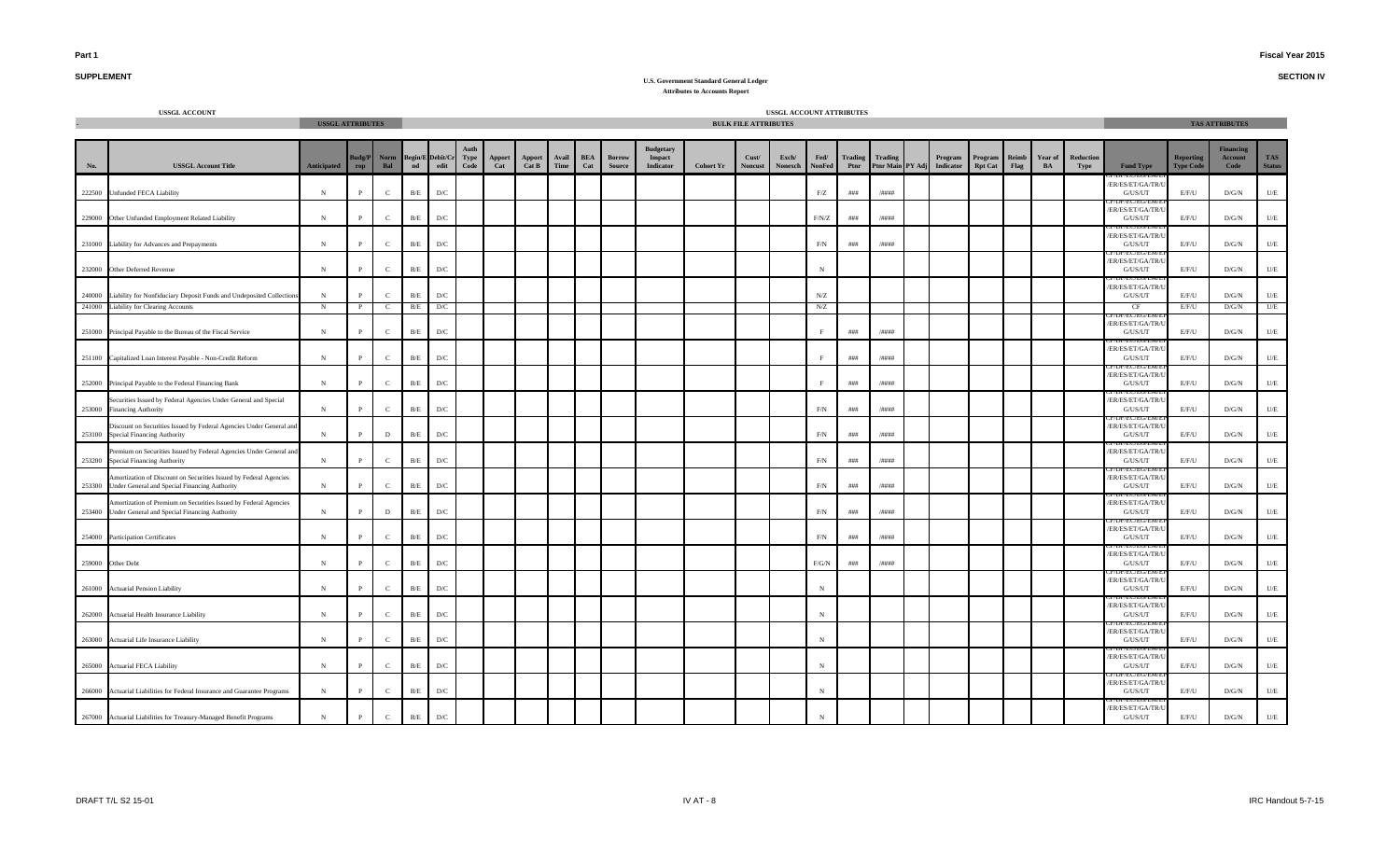**SECTION IV**

## **SUPPLEMENT**

|                  | <b>USSGL ACCOUNT</b>                                                                          | <b>USSGL ATTRIBUTES</b> |                              |                   |                         |                                 |                         |               |                 |                                                                                                        |                   |                                |                                                |                  | <b>BULK FILE ATTRIBUTES</b> | USSGL ACCOUNT ATTRIBUTES |                  |            |                 |                                       |                           |               |    |                           |                                                       |                                      | <b>TAS ATTRIBUTES</b>               |                              |
|------------------|-----------------------------------------------------------------------------------------------|-------------------------|------------------------------|-------------------|-------------------------|---------------------------------|-------------------------|---------------|-----------------|--------------------------------------------------------------------------------------------------------|-------------------|--------------------------------|------------------------------------------------|------------------|-----------------------------|--------------------------|------------------|------------|-----------------|---------------------------------------|---------------------------|---------------|----|---------------------------|-------------------------------------------------------|--------------------------------------|-------------------------------------|------------------------------|
| No.              | <b>USSGL Account Title</b>                                                                    | <b>Anticipated</b>      | Budg/P<br>rop                | Norm<br>Bal       | $\mathbf{nd}$           | <b>Begin/E Debit/Cr</b><br>edit | Type<br>$\mathbf{Code}$ | Apport<br>Cat | Apport<br>Cat B | $\begin{array}{c}\textbf{A}\textbf{v}\textbf{a}\textbf{i}\\\textbf{T}\textbf{im}\textbf{e}\end{array}$ | <b>BEA</b><br>Cat | <b>Borrow</b><br><b>Source</b> | <b>Budgetary</b><br>Impact<br><b>Indicator</b> | <b>Cohort Yr</b> | Cust/<br><b>Noncust</b>     | Exch/<br>Nonexch         | Fed/<br>NonFed   | Ptnr       | Trading Trading | Program<br>Ptnr Main PY Adj Indicator | Program<br><b>Rpt Cat</b> | Reimb<br>Flag | BA | Year of Reduction<br>Type | <b>Fund Type</b>                                      | <b>Reporting</b><br><b>Type Code</b> | <b>Financing</b><br>Account<br>Code | <b>TAS</b><br><b>Status</b>  |
|                  | 269000 Other Actuarial Liabilities                                                            | ${\bf N}$               | $\mathbf{P}$                 | $\mathbf{C}$      | $\rm B/E$               | $\mathbf{D}/\mathbf{C}$         |                         |               |                 |                                                                                                        |                   |                                |                                                |                  |                             |                          | $_{\rm N}$       |            |                 |                                       |                           |               |    |                           | ER/ES/ET/GA/TR/U<br>G/US/UT                           | E/F/U                                | D/G/N                               | $U\!/\!E$                    |
|                  | 291000 Prior Liens Outstanding on Acquired Collateral                                         | $_{\rm N}$              | P                            | $\mathbf{C}$      | B/E                     | D/C                             |                         |               |                 |                                                                                                        |                   |                                |                                                |                  |                             |                          | $_{\rm N}$       |            |                 |                                       |                           |               |    |                           | ER/ES/ET/GA/TR/<br>G/US/UT                            | E/F/U                                | D/G/N                               | $U/E$                        |
|                  | 292000 Contingent Liabilities                                                                 | $\,$ N                  | $\, {\bf P}$                 | $\mathbf{C}$      | $\rm B/E$               | $\mathbf{D}/\mathbf{C}$         |                         |               |                 |                                                                                                        |                   |                                |                                                |                  |                             |                          | F/N              | ###        | 78888           |                                       |                           |               |    |                           | ER/ES/ET/GA/TR/U<br>G/US/UT                           | E/F/U                                | D/G/N                               | $U\!/\!E$                    |
| 292200           | Contingent Liabilities - Federal Government Sponsored Enterprise                              | N                       | P                            | $\mathbf{C}$      | B/E                     | D/C                             |                         |               |                 |                                                                                                        |                   |                                |                                                |                  |                             |                          | $_{\rm N}$       |            |                 |                                       |                           |               |    |                           | ER/ES/ET/GA/TR/<br>G/US/UT                            | E/F/U                                | D/G/N                               | $U\!/\!\!E$                  |
|                  | 292300 Contingent Liability for Capital Transfers                                             | N                       | P                            | $\mathbf{C}$      | $\rm B/E$               | D/C                             |                         |               |                 |                                                                                                        |                   |                                |                                                |                  |                             |                          | $\Gamma$         | ###        | /####           |                                       |                           |               |    |                           | ER/ES/ET/GA/TR/U<br>G/US/UT                           | E/F/U                                | D/G/N                               | $U/E$                        |
|                  | 294000 Capital Lease Liability                                                                | $_{\rm N}$              | P                            | $\mathbf{C}$      | $\rm B/E$               | D/C                             |                         |               |                 |                                                                                                        |                   |                                |                                                |                  |                             |                          | F/N              | ###        | /####           |                                       |                           |               |    |                           | <b>L\DL\CC\CO\C\</b><br>/ER/ES/ET/GA/TR/U<br>G/US/UT  | E/F/U                                | D/G/N                               | $U/E$                        |
| 296000           | Accounts Payable From Canceled Appropriations                                                 | $\,$ N                  | $\, {\bf P}$                 | $\mathbf{C}$      | $\rm B/E$               | ${\rm D/C}$                     |                         |               |                 |                                                                                                        |                   |                                |                                                |                  |                             |                          | $\rm F/N$        | # # #      | $/$ ####        |                                       |                           |               |    |                           | U/ENI/EP/E<br>/ET/GA/TR                               | E/F/U                                | $\rm{D/G/N}$                        | U/E/C                        |
|                  | 297000 Liability for Capital Transfers                                                        | ${\bf N}$               | P                            | $\mathbf C$       | B/E                     | D/C                             |                         |               |                 |                                                                                                        |                   |                                |                                                |                  | $A/S$                       |                          | $\mathbf{F}$     | $\# \# \#$ | /####           |                                       |                           |               |    |                           | ER/ES/ET/GA/TR/<br>G/US/UT<br>JP/EU/EU/EIV            | E/F/U                                | D/G/N                               | U/E                          |
|                  | 298000 Custodial Liability                                                                    | $_{\rm N}$              | $\mathbf{P}$                 | $\mathbf{C}$      | B/E                     | D/C                             |                         |               |                 |                                                                                                        |                   |                                |                                                |                  | $\mathbf{S}$                |                          | $\mathrm{G/N/Z}$ | # # #      | ####            |                                       |                           |               |    |                           | ER/ES/ET/GA/MR/<br>R/UG/US/UT                         | E/F/U                                | D/G/N                               | U/E                          |
|                  | Liability for Non-Entity Assets Not Reported on the Statement of<br>298500 Custodial Activity | N                       | P                            | $\mathbf{C}$      | B/E                     | D/C                             |                         |               |                 |                                                                                                        |                   |                                |                                                |                  |                             |                          | G                | ###        | ####            |                                       |                           |               |    |                           | ER/ES/ET/GA/MR/<br>R/UG/US/UT                         | E/F/U                                | D/G/N                               | $U/E$                        |
|                  | 299000 Other Liabilities Without Related Budgetary Obligations                                | $\,$ N                  | $\, {\bf P}$                 | $\mathbf{C}$      | $\rm B/E$               | $\mathbf{D}/\mathbf{C}$         |                         |               |                 |                                                                                                        |                   |                                |                                                |                  |                             |                          | F/G/N/Z          | ###        | /####           |                                       |                           |               |    |                           | ER/ES/ET/GA/MR/<br>R/UG/US/UT                         | E/F/U                                | $\rm{D/G/N}$                        | $U\!/\!E$                    |
|                  | 299500 Estimated Cleanup Cost Liability                                                       | $_{\rm N}$              | P                            | $\mathbf{C}$      | $\rm B/E$               | D/C                             |                         |               |                 |                                                                                                        |                   |                                |                                                |                  |                             |                          | $_{\rm N}$       |            |                 |                                       |                           |               |    |                           | <b>IDE/BU/EU/BIVI/</b><br>/ER/ES/ET/GA/TR/<br>G/US/UT | E/F/U                                | D/G/N                               | $U/E$                        |
|                  | 310000 Unexpended Appropriations - Cumulative                                                 | ${\bf N}$               | P                            | $\mathcal{C}$     | $\rm B/E$               | $\mathbf{D}/\mathbf{C}$         |                         |               |                 |                                                                                                        |                   |                                |                                                |                  |                             |                          |                  |            |                 |                                       |                           |               |    |                           | EU/EM/EP/E<br>/ET/TR                                  | E/F/U                                | D/G/N                               | $U\!/\mathrm{E}$             |
|                  | 310100 Unexpended Appropriations - Appropriations Received                                    | ${\bf N}$               | P                            | $\mathcal{C}$     | $\mathbf E$             | $D/C$                           |                         |               |                 |                                                                                                        |                   |                                |                                                |                  |                             |                          | G                | ###        | ####            |                                       |                           |               |    |                           | 'EIVI/EF/<br>/ET/TR                                   | E/F/U                                | D/G/N                               | $U/E$                        |
|                  | 310200 Unexpended Appropriations - Transfers-In                                               | $\,$ N                  | $\mathbf{p}$                 | $\mathbf C$       | E                       | ${\rm D/C}$                     |                         |               |                 |                                                                                                        |                   |                                |                                                |                  |                             |                          | F                | # # #      | $/$ ####        |                                       |                           |               |    |                           | CIVI/ E.P<br>/ET/TR                                   | E/F/U                                | $\rm{D/G/N}$                        | $\mathbf{U}/\mathbf{E}$      |
|                  | 310300 Unexpended Appropriations - Transfers-Out                                              | N                       | $\mathbf{P}$                 | $\mathbf{D}$      | E.                      | $D/C$                           |                         |               |                 |                                                                                                        |                   |                                |                                                |                  |                             |                          |                  | ###        | /####           |                                       |                           |               |    |                           | EU/EN/EP/E<br>/ET/TR                                  | E/F/U                                | D/G/N                               | $U\hspace{-0.1cm}/E$         |
| 310500           | Corrections of Errors - Years Preceding the Prior Year                                        | $\,$ N                  | $\mathbf{P}$                 | $\,$ D            | E                       | $\mathbf{D}/\mathbf{C}$         |                         |               |                 |                                                                                                        |                   |                                |                                                |                  |                             |                          | z                |            |                 |                                       |                           |               |    |                           | 'EIVI/EI'<br>/ET/TR                                   | E/F/U                                | $\rm{D/G/N}$                        | $U/E$                        |
| 310600           | <b>Unexpended Appropriations - Adjustments</b>                                                | ${\bf N}$               | P                            | D                 | E                       | D/C                             |                         |               |                 |                                                                                                        |                   |                                |                                                |                  |                             |                          | G                | ###        | ####            |                                       |                           |               |    |                           | EIVI/ EI<br>/ET/TR                                    | E/F/U                                | D/G/N                               | $U/E$                        |
|                  | 310700 Unexpended Appropriations - Used                                                       | $\,$ N                  | $\mathbf{P}$                 | D                 | E                       | D/C                             |                         |               |                 |                                                                                                        |                   |                                |                                                |                  |                             |                          | G                | $\# \# \#$ | # # ##          |                                       |                           |               |    |                           | /ET/TR                                                | E/F/U                                | D/G/N                               | $U\hspace{-0.1cm}/E$         |
| 310800           | ns - Prior-Period Adjusiments Due i<br>Corrections of Errors                                  | ${\bf N}$               | $\mathbf{P}$                 | $\,$ D            | E                       | $D/C$                           |                         |               |                 |                                                                                                        |                   |                                |                                                |                  |                             |                          | z                |            |                 |                                       |                           |               |    |                           | :G/ENI/EP/E<br>/ET/TR                                 | E/F/U                                | D/G/N                               | $U/E$                        |
| 310900           | Changes in Accounting Principles                                                              | $\,$ N                  | P                            | $\mathbf{D}$      | E.                      | $D/C$                           |                         |               |                 |                                                                                                        |                   |                                |                                                |                  |                             |                          | z                |            |                 |                                       |                           |               |    |                           | <b>EWLER</b><br>/ET/TR                                | E/F/U                                | D/G/N                               | $U\hspace{-0.1cm}/E$         |
| 320000           | Appropriations Outstanding - Cumulative                                                       | N                       | $\mathbf{P}$                 | D                 | B/E                     | D/C                             |                         |               |                 |                                                                                                        |                   |                                |                                                |                  |                             |                          |                  |            |                 |                                       |                           |               |    |                           | GA                                                    | U                                    | N                                   | $\overline{\mathbf{u}}$      |
| 320100<br>320600 | Appropriations Outstanding - Warrants Issued                                                  | N                       | $\mathbf{P}$<br>$\mathbf{P}$ | D<br>$\mathbf{C}$ | E<br>E                  | D/C                             |                         |               |                 |                                                                                                        |                   |                                |                                                |                  |                             |                          | – F              | ###<br>### | /####<br>/####  |                                       |                           |               |    |                           | GA<br>GA                                              | U                                    | $_{\rm N}$                          | $\overline{U}$               |
| 320700           | Appropriations Outstanding - Adjustments<br><b>Appropriations Outstanding - Expended</b>      | N<br>N                  | P.                           | - C               |                         | D/C<br>D/C                      |                         |               |                 |                                                                                                        |                   |                                |                                                |                  |                             |                          |                  | ###        | /####           |                                       |                           |               |    |                           | GA                                                    | $\mathbf{U}$<br>U                    | N<br>N.                             | $\mathbf{U}$<br>$\mathbf{U}$ |
|                  |                                                                                               |                         |                              |                   |                         |                                 |                         |               |                 |                                                                                                        |                   |                                |                                                |                  |                             |                          |                  |            |                 |                                       |                           |               |    |                           | ER/ES/ET/GA/TR/                                       |                                      |                                     |                              |
|                  | 331000 Cumulative Results of Operations                                                       | $_{\rm N}$              | P                            | $\mathbf{C}$      | B/E                     | D/C                             |                         |               |                 |                                                                                                        |                   |                                |                                                |                  |                             |                          |                  |            |                 |                                       |                           |               |    |                           | G/US/UT                                               | E/F/U                                | D/G/N                               | U/E/C                        |
|                  | 340000 Fiduciary Net Assets                                                                   | N                       | $\mathbf P$                  | $\mathbf{C}$      | $\mathbf{B}/\mathbf{E}$ | $\mathbf{D}/\mathbf{C}$         |                         |               |                 |                                                                                                        |                   |                                |                                                |                  |                             |                          |                  |            |                 |                                       |                           |               |    |                           | ER/ES/ET/TR/UG/L<br>S/UT                              | $\mathbf{F}$                         | D/G/N                               | $U/E$                        |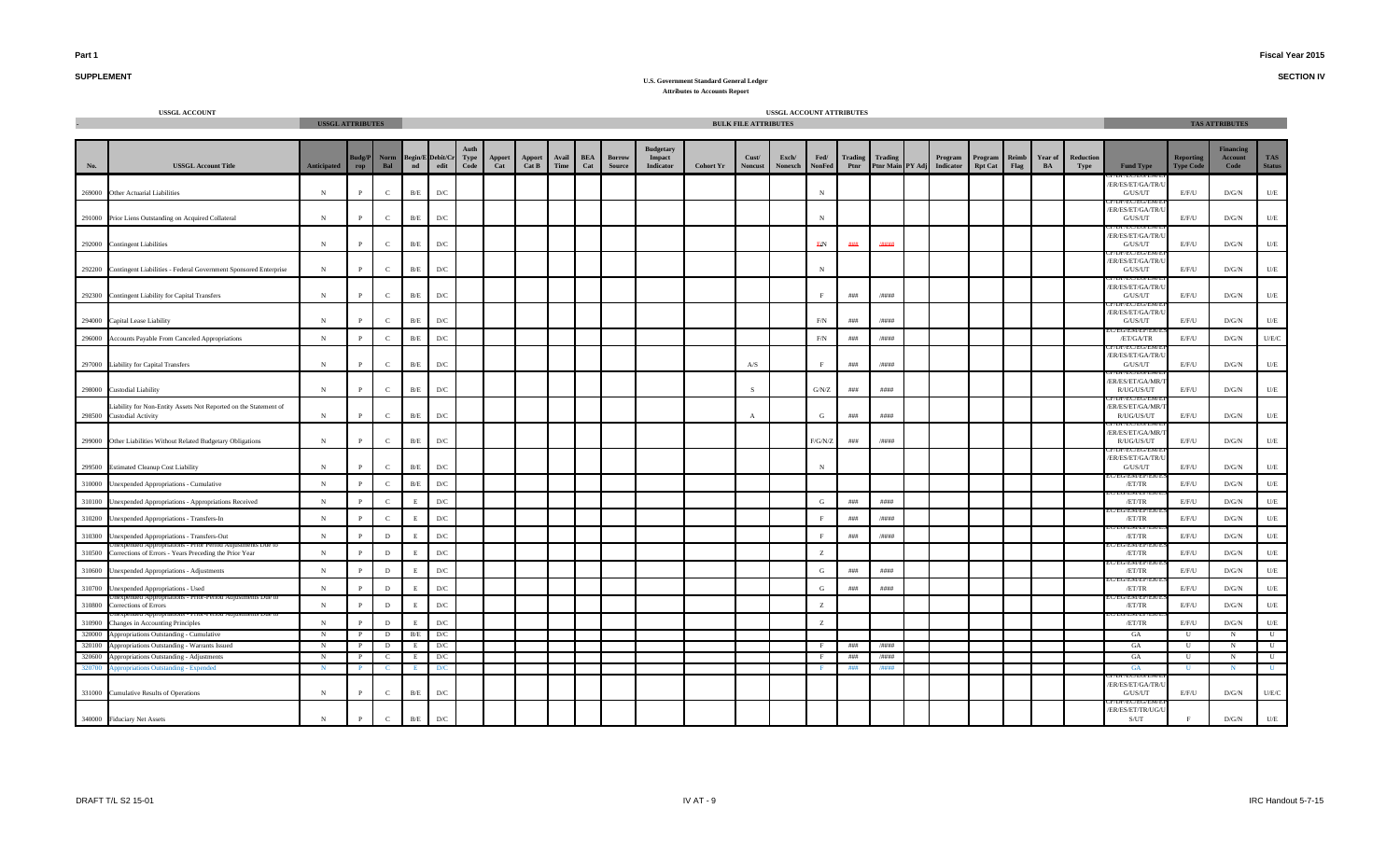**SECTION IV**

## **SUPPLEMENT**

|        | <b>USSGL ACCOUNT</b>                                               | <b>USSGL ATTRIBUTES</b> |                 |               |               |                         |              |               |                        |               |                   |                                |                                                |                  | <b>BULK FILE ATTRIBUTES</b> | USSGL ACCOUNT ATTRIBUTES |                       |                 |                                    |       |                             |                           |                      |               |                   |                              |                                      | <b>TAS ATTRIBUTES</b>               |                             |
|--------|--------------------------------------------------------------------|-------------------------|-----------------|---------------|---------------|-------------------------|--------------|---------------|------------------------|---------------|-------------------|--------------------------------|------------------------------------------------|------------------|-----------------------------|--------------------------|-----------------------|-----------------|------------------------------------|-------|-----------------------------|---------------------------|----------------------|---------------|-------------------|------------------------------|--------------------------------------|-------------------------------------|-----------------------------|
| No.    | <b>USSGL Account Title</b>                                         | <b>Anticipated</b>      | udg/P<br>rop    | Norm<br>Bal   | Begin/E<br>nd | Debit/Cı<br>edit        | Type<br>Code | Apport<br>Cat | <b>Apport</b><br>Cat B | Avail<br>Time | <b>BEA</b><br>Cat | <b>Borrow</b><br><b>Source</b> | <b>Budgetary</b><br>Impact<br><b>Indicator</b> | <b>Cohort Yr</b> | Cust/<br><b>Noncust</b>     | Exch/<br>Nonexch         | Fed/<br><b>NonFed</b> | Trading<br>Ptnr | <b>Trading</b><br>Ptnr Main PY Adj |       | Program<br><b>Indicator</b> | Program<br><b>Rpt Cat</b> | <b>Reimb</b><br>Flag | Year of<br>BA | Reduction<br>Type | <b>Fund Type</b>             | <b>Reporting</b><br><b>Type Code</b> | <b>Financing</b><br>Account<br>Code | <b>TAS</b><br><b>Status</b> |
|        | 341000 Contributions to Fiduciary Net Assets                       | N                       |                 | $\mathcal{C}$ | E             | $\mathbf{D}/\mathbf{C}$ |              |               |                        |               |                   |                                |                                                |                  |                             |                          |                       |                 |                                    |       |                             |                           |                      |               |                   | ER/ES/ET/TR/UG/U<br>S/UT     |                                      | D/G/N                               | U/E                         |
|        | 342000 Withdrawals or Distributions of Fiduciary Net Assets        | N                       |                 | $\mathbf{D}$  | E             | $\mathbf{D}/\mathbf{C}$ |              |               |                        |               |                   |                                |                                                |                  |                             |                          |                       |                 |                                    |       |                             |                           |                      |               |                   | ER/ES/ET/TR/UG/U<br>S/UT     |                                      | D/G/N                               | U/E                         |
| 403200 | <b>Estimated Indefinite Contract Authority</b>                     | Y                       | $\mathbf{B}$    | D             |               | D/C                     |              |               |                        |               | D/M               |                                |                                                |                  |                             |                          |                       |                 |                                    |       |                             |                           |                      |               |                   | EG/EP/ER/ET                  | E/F/U                                | N                                   | U                           |
| 403400 | Anticipated Adjustments to Contract Authority                      | $\mathbf Y$             | $\mathbf{R}$    | $\mathcal{C}$ |               | D/C                     |              |               |                        |               | D/M               |                                |                                                |                  |                             |                          |                       |                 |                                    |       |                             |                           |                      |               |                   | /ET/FR<br>/EM/EI             | E/F/U                                | $_{\rm N}$                          | ${\bf U}$                   |
|        | 404200 Estimated Indefinite Borrowing Authority                    | Y                       | $\mathbf{B}$    | D             | E.            | $\mathbf{D}/\mathbf{C}$ |              |               |                        |               | D/M               | F/P/T                          |                                                | 1992-2016        |                             |                          |                       |                 |                                    |       |                             |                           |                      |               |                   | /ET/TR                       | E/F/U                                | $\rm{D/G/N}$                        | $\mathbf{U}$                |
| 404400 | Anticipated Reductions to Borrowing Authority                      | Y                       | $\mathbf{B}$    | $\mathcal{C}$ | E.            | $\mathbf{D}/\mathbf{C}$ |              |               |                        |               | D/M               |                                |                                                | 1992-2016        |                             |                          |                       |                 |                                    |       |                             |                           |                      |               |                   | /ET/TR                       | E/F/U                                | $\rm{D/G/N}$                        | ${\bf U}$                   |
| 404700 | Year Authority                                                     | $\mathbf Y$             | $\mathbf B$     | $\mathbf{C}$  | E             | D/C                     | B/P/S        |               |                        |               | D/M               |                                |                                                | 1992-2016        |                             |                          |                       |                 |                                    |       |                             |                           |                      |               |                   | /ET/TR                       | E/F/U                                | $\rm{D/G/N}$                        | $\mathbf U$                 |
| 404800 | ransters to the General Fund of the Treasury - Prior-1<br>Balances | $\mathbf Y$             | $\mathbf{B}$    | $\mathcal{C}$ | E             | D/C                     |              |               |                        |               |                   |                                |                                                | 1992-2016        |                             |                          |                       |                 |                                    |       |                             |                           |                      |               |                   | /EM/EP/I<br>/ET/TR           | E/F/U                                | D/G/N                               | $\mathbf U$                 |
| 406000 | Anticipated Collections From Non-Federal Sources                   | $\mathbf Y$             | $\mathbf{B}$    | $\,$ D        | $\mathbf{E}$  | D/C                     |              | A/B/E         |                        |               | D/M               |                                |                                                | 1992-2016        |                             |                          |                       |                 |                                    |       |                             |                           | D/R                  |               |                   | /EM/EP/<br>/ET/TR            | E/F/U                                | $\rm{D/G/N}$                        | ${\bf U}$                   |
| 407000 | Anticipated Collections From Federal Sources                       | $\mathbf Y$             | $\, {\bf B} \,$ | $\,$ D        | $\mathbf{E}$  | D/C                     |              | A/B/E         |                        |               | D/M               |                                |                                                | 1992-2016        |                             |                          |                       |                 |                                    |       |                             |                           | D/R                  |               |                   | /ET/TR                       | E/F/U                                | D/G/N                               | $\mathbf U$                 |
| 408100 | TAFS - Receivable - Transferred                                    | N                       | $\mathbf{B}$    | $\mathbf C$   | E             | ${\rm D/C}$             | R/S          |               |                        |               | D/M               |                                |                                                | 1992-2016        |                             |                          |                       |                 |                                    |       |                             |                           |                      |               |                   | <b>CIVILLE</b><br>/ET/TR     | E/F/U                                | D/G/N                               | $U\!/\!E$                   |
| 408200 | <b>Balances - Transferred</b>                                      | ${\bf N}$               | $\mathbf{B}$    | $\mathcal{C}$ | E.            | D/C                     | R/S          |               |                        |               | D/M               |                                |                                                | 1992-2016        |                             |                          |                       |                 |                                    |       |                             |                           |                      |               |                   | 7/E.M/EP/I<br>/ET/TR         | E/F/U                                | D/G/N                               | $U\!/\!E$                   |
| 408300 | Fransfers - Current-Year Authority - Receivable - Transferred      | ${\bf N}$               | $\mathbf{B}$    | $\mathcal{C}$ | E             | $\mathbf{D}/\mathbf{C}$ | R/S          |               |                        |               | D/M               |                                |                                                | 1992-2016        |                             |                          |                       |                 |                                    |       |                             |                           |                      |               |                   | EWI/EF<br>/ET/TR             | E/F/U                                | D/G/N                               | ${\bf U}$                   |
|        | 411100 Debt Liquidation Appropriations                             | N                       | $\mathbf{R}$    | D             |               | $\mathbf{D}/\mathbf{C}$ | D/P          |               |                        |               | D/M               |                                |                                                |                  |                             |                          |                       |                 |                                    | B/P/X |                             |                           |                      |               |                   | <b>ÆT/TR</b>                 | E/F/U                                | $_{\rm N}$                          | $U\!/\!E$                   |
| 411200 | Liquidation of Deficiency - Appropriations                         | $\,$ N                  | $\mathbf{R}$    | $\,$ D        |               | $\mathbf{D}/\mathbf{C}$ |              |               |                        |               | D/M               |                                |                                                |                  |                             |                          |                       |                 |                                    | B/P/X |                             |                           |                      |               |                   | <b>ÆT/TR</b>                 | E/F/U                                | $\,$ N                              | $U\!/\!E$                   |
| 411300 | Receipts                                                           | ${\bf N}$               | $\mathbf{B}$    | D             | E.            | $\mathbf{D}/\mathbf{C}$ | D/P          |               |                        |               | D/M               |                                |                                                |                  |                             |                          |                       |                 |                                    | B/P/X |                             |                           |                      |               | SEQ/XXX           | ES/ET                        | E/F/U                                | $_{\rm N}$                          | $U/E$                       |
| 411400 | Receipts                                                           | N                       | $\mathbf{B}$    | D             | E.            | $\mathbf{D}/\mathbf{C}$ | D/P          |               |                        |               | D/M               |                                |                                                |                  |                             |                          |                       |                 |                                    | B/P/X |                             |                           |                      |               |                   | ES/ET                        | E/F/U                                | $_{\rm N}$                          | $U\!/\!E$                   |
|        | 411500 Loan Subsidy Appropriation                                  | ${\bf N}$               | $\mathbf B$     | $\,$ D        | $\mathbf E$   | D/C                     | D/P          |               |                        |               | D/M               |                                |                                                |                  |                             |                          |                       |                 |                                    | B/P/X |                             |                           |                      |               |                   | <b>ÆT/TR</b>                 | E/F/U                                | $\,$ N                              | $U/E$                       |
|        | 411600 Debt Forgiveness Appropriation                              | ${\bf N}$               | $\mathbf{B}$    | D             | $\mathbf F$   | D/C                     | $\mathbf{p}$ |               |                        |               | D/M               |                                |                                                |                  |                             |                          |                       |                 |                                    | B/P/X |                             |                           |                      |               |                   | /EM/EP/I<br>/ET/TR           | E/F/U                                | $_{\rm N}$                          | $U/E$                       |
|        | 411700 Loan Administrative Expense Appropriation                   | $\,$ N                  | $\, {\bf B} \,$ | $\,$ D        | $\mathbf{E}$  | ${\rm D/C}$             | D/P          |               |                        |               | D/M               |                                |                                                |                  |                             |                          |                       |                 |                                    | B/P/X |                             |                           |                      |               |                   | <b>ÆT/TR</b>                 | E/F/U                                | $_{\rm N}$                          | $U\!/\!E$                   |
|        | 411800 Reestimated Loan Subsidy Appropriation                      | ${\bf N}$               | $\, {\bf B} \,$ | $\,$ D        | $\mathbf{E}$  | D/C                     |              |               |                        |               |                   |                                |                                                |                  |                             |                          |                       |                 |                                    | B/P/X |                             |                           |                      |               |                   | <b>ÆT/TR</b>                 | E/F/U                                | $_{\rm N}$                          | $U\!/\!E$                   |
|        | 411900 Other Appropriations Realized                               | ${\bf N}$               | $\, {\bf B} \,$ | $\,$ D        | E             | ${\rm D/C}$             | D/E/F/       |               |                        |               | D/M               |                                |                                                |                  |                             |                          |                       |                 |                                    | B/P/X |                             |                           |                      |               |                   | EIVI/ EF<br>/ET              | E/F/U                                | $_{\rm N}$                          | $U\!/\!E$                   |
| 412000 | Anticipated Indefinite Appropriations                              | $\mathbf{Y}$            | $\mathbf{B}$    | D             | E.            | D/C                     |              |               |                        |               | D/M               |                                |                                                | 1992-2016        |                             |                          |                       |                 |                                    |       |                             |                           |                      |               |                   | /EM/EP/I<br>/ET/TR<br>ENLEP. | E/F/U                                | D/G/N                               | ${\bf U}$                   |
| 412100 | Receivable - Cancellation                                          | $_{\rm N}$              | $\mathbf{B}$    | $\mathbf{D}$  | E             | $\mathbf{D}/\mathbf{C}$ | P/S          |               |                        |               | D/M               |                                |                                                |                  |                             |                          |                       |                 |                                    | B/P/X |                             |                           |                      |               |                   | /ET/TR                       | E/F/U                                | $_{\rm N}$                          | $U/E$                       |
| 412200 | Securities                                                         | ${\bf N}$               | $\mathbf{R}$    | D             | $\rm B/E$     | D/C                     |              |               |                        |               | M                 |                                |                                                |                  |                             |                          |                       |                 |                                    | B/P/X |                             |                           |                      |               |                   | EG                           | E/F/U                                | $_{\rm N}$                          | ${\bf U}$                   |
| 412300 | Receivable - Temporary Reduction                                   | ${\bf N}$               | $\mathbf{B}$    | $\,$ D        | E             | D/C                     | B/P/S        |               |                        |               | D/M               |                                |                                                |                  |                             |                          |                       |                 |                                    | B/P/X |                             |                           |                      |               |                   | /EM/Er<br>/ET/TR             | E/F/U                                | N                                   | $U\!/\!E$                   |
|        | 412400 Payable - Temporary Reduction/Cancellation                  | ${\bf N}$               | $\mathbf{B}$    | $\mathbf{C}$  | E             | D/C                     |              |               |                        |               | D/M               |                                |                                                |                  |                             |                          |                       |                 |                                    | B/P/X |                             |                           |                      |               |                   | /ET/FR                       | E/F/U                                | $_{\rm N}$                          | $U/E$                       |
| 412500 | Loan Modification Adjustment Transfer Appropriation                | $_{\rm N}$              | $\mathbf{B}$    | D             | E.            | $\mathbf{D}/\mathbf{C}$ |              |               |                        |               | D/M               |                                |                                                | 1992-2016        |                             |                          |                       |                 |                                    | B/P/X |                             |                           |                      |               |                   | <b>ÆT/TR</b>                 | E/F/U                                | D/G/N                               | U/E                         |
| 412600 | Amounts Appropriated From Specific Invested TAFS - Receivable      | N                       | B               | D             | B/E           | D/C                     | B/P          |               |                        |               | D/M               |                                |                                                |                  |                             |                          | F                     | ###             | ####                               | B/P/X |                             |                           |                      |               | SEQ/XXX           | ES/ET                        | E/F/U                                | N                                   | U/E                         |
| 412700 | Amounts Appropriated From Specific Invested TAFS - Payable         | N                       | $\mathbf{B}$    | C             | B/E           | D/C                     |              |               |                        |               | D/M               |                                |                                                |                  |                             |                          | F                     | ###             | ####                               | B/P/X |                             |                           |                      |               | SEQ/XXX           | EG/ES/ET                     | E/F/U                                | N                                   | U/E                         |
| 412800 | Amounts Appropriated From Specific Invested TAFS - Transfers-In    | N                       | $\, {\bf B} \,$ | D             | E             | D/C                     | B/P          |               |                        |               | D/M               |                                |                                                |                  |                             |                          | E                     | ###             | ####                               | B/P/X |                             |                           |                      |               | SEQ/XXX           | /ETAR                        | E/F/U                                | $_{\rm N}$                          | $U\!/\!E$                   |
| 412900 | Amounts Appropriated From Specific Invested TAFS - Transfers-Ou    | N                       | $\mathbf{B}$    | $\mathcal{C}$ | E             | D/C                     | B/P          |               |                        |               | D/M               |                                |                                                |                  |                             |                          |                       | ###             | ####                               | B/P/X |                             |                           |                      |               | SEQ/XXX           | /ETAR<br>/EM/EP/E            | E/F/U                                | $_{\rm N}$                          | $U\!/\!E$                   |
|        | 413000 Appropriation To Liquidate Contract Authority Withdrawn     | ${\bf N}$               | $\, {\bf B} \,$ | $\mathcal{C}$ | $\mathbf E$   | $\mathbf{D}/\mathbf{C}$ |              |               |                        |               | <b>DA</b>         |                                |                                                |                  |                             |                          |                       |                 |                                    | B/P/X |                             |                           |                      |               |                   | /ET/TR                       | E/F/U                                | N                                   | ${\bf U}$                   |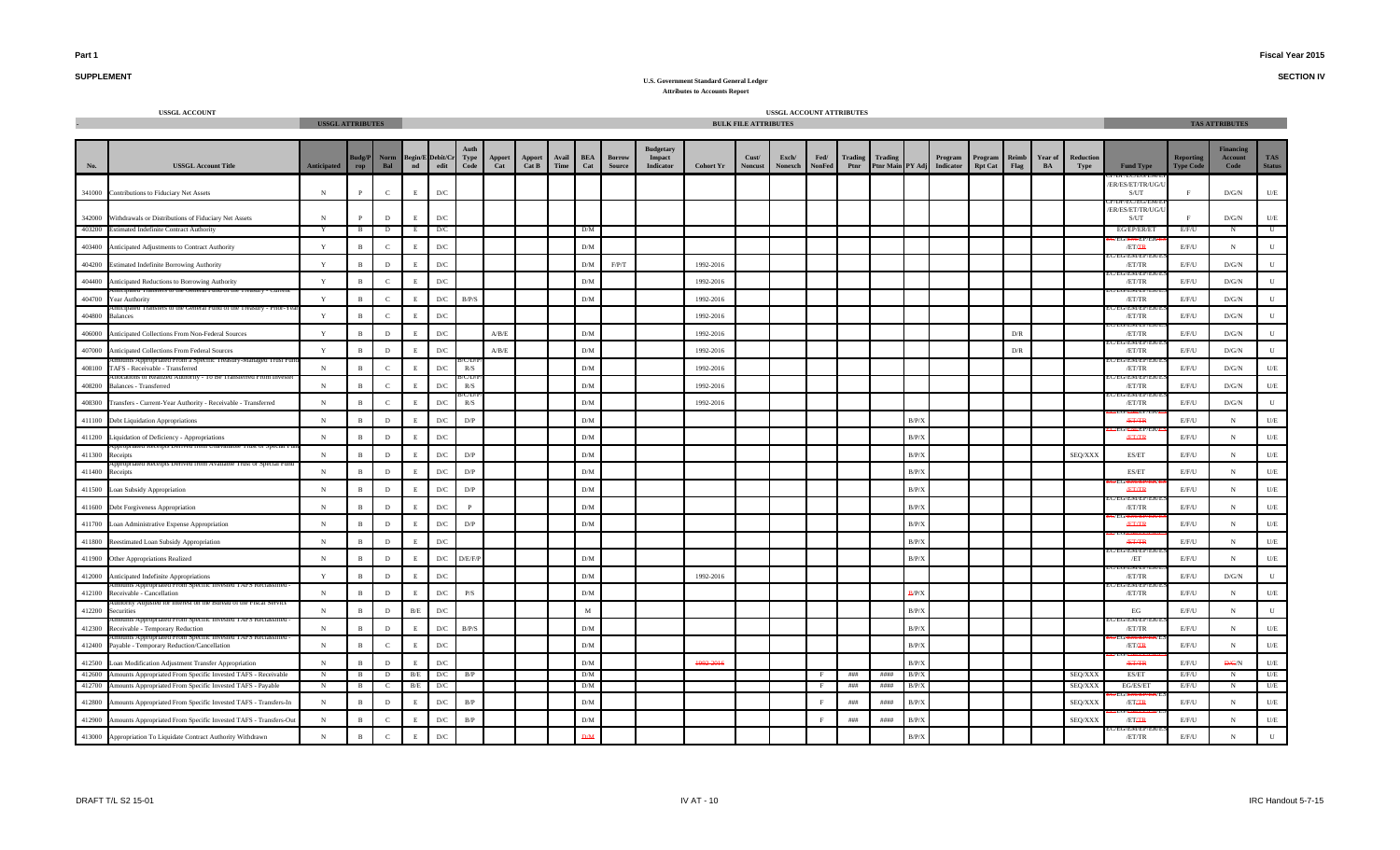**SECTION IV**

## **SUPPLEMENT**

| <b>USSGL ACCOUNT</b>                                                        | <b>USSGL ATTRIBUTES</b> |                |               |               |                                 |                         |               |                 |               |                   |                                |                                         |                  | <b>BULK FILE ATTRIBUTES</b> | USSGL ACCOUNT ATTRIBUTES |                |                        |                             |                         |                      |                           |               |                |                          |                                      |                                      | <b>TAS ATTRIBUTES</b>                    |                             |
|-----------------------------------------------------------------------------|-------------------------|----------------|---------------|---------------|---------------------------------|-------------------------|---------------|-----------------|---------------|-------------------|--------------------------------|-----------------------------------------|------------------|-----------------------------|--------------------------|----------------|------------------------|-----------------------------|-------------------------|----------------------|---------------------------|---------------|----------------|--------------------------|--------------------------------------|--------------------------------------|------------------------------------------|-----------------------------|
|                                                                             |                         |                |               |               |                                 |                         |               |                 |               |                   |                                |                                         |                  |                             |                          |                |                        |                             |                         |                      |                           |               |                |                          |                                      |                                      |                                          |                             |
| <b>USSGL Account Title</b>                                                  | <b>Anticipated</b>      | udg/P<br>rop   | Norm<br>Bal   | $\mathbf{nd}$ | <b>Begin/E</b> Debit/Cr<br>edit | <b>Type</b><br>Code     | Apport<br>Cat | Apport<br>Cat B | Avail<br>Time | <b>BEA</b><br>Cat | <b>Borrow</b><br><b>Source</b> | Budgetary<br>Impact<br><b>Indicator</b> | <b>Cohort Yr</b> | Cust/<br><b>Noncust</b>     | Exch/<br>Nonexch         | Fed/<br>NonFed | <b>Trading</b><br>Ptnr | Trading<br>Ptnr Main PY Adj |                         | Program<br>Indicator | Program<br><b>Rpt Cat</b> | Reimb<br>Flag | Year of<br>BA  | <b>Reduction</b><br>Type | <b>Fund Type</b>                     | <b>Reporting</b><br><b>Type Code</b> | <b>inancin</b><br><b>Account</b><br>Code | <b>TAS</b><br><b>Status</b> |
| 413100<br>Current-Year Contract Authority Realized                          | $\mathbf N$             | $\overline{B}$ | $\,$ D        |               | D/C                             |                         |               |                 |               | D/M               |                                |                                         |                  |                             |                          |                |                        |                             | P/X                     |                      |                           |               |                |                          | /ET/TR                               | E/F/U                                | N                                        | $U\!/\!E$                   |
| 413200<br><b>Substitution of Contract Authority</b>                         | $\mathbf N$             | $\mathbf{B}$   | $\mathbf{C}$  | E             | D/C                             | -S                      |               |                 |               |                   |                                |                                         |                  |                             |                          |                |                        |                             | P/X                     |                      |                           |               |                |                          | ER                                   | E/F/U                                | N                                        | U                           |
| 413300<br>Decreases to Indefinite Contract Authority                        | N                       | $\overline{B}$ | $\,c\,$       |               | D/C                             |                         |               |                 |               | ${\rm D/M}$       |                                |                                         |                  |                             |                          |                |                        |                             | $\mathbf{P}/\mathbf{X}$ |                      |                           |               |                |                          | /ET/TR                               | E/F/U                                | N                                        | $U/E$                       |
| 413400<br>Contract Authority Withdrawn                                      | N                       | $\overline{B}$ | $\mathbf{C}$  |               | $\mathcal{D}/\mathcal{C}$       |                         |               |                 |               |                   |                                |                                         |                  |                             |                          |                |                        |                             | $\rm P/X$               |                      |                           |               |                |                          | /ET/TR                               | E/F/U                                | N                                        | $U\!/\!\!E$                 |
| 413500<br><b>Contract Authority Liquidated</b>                              | N                       | $\overline{B}$ | $\mathcal{C}$ |               | D/C                             | P/S                     |               |                 |               | ${\rm D/M}$       |                                |                                         |                  |                             |                          |                |                        |                             | B/P/X                   |                      |                           |               |                |                          | J/EM/EP/<br>/ET/TR                   | E/F/U                                | $_{\rm N}$                               | U/F                         |
| 413600<br>Contract Authority To Be Liquidated by Trust Funds                | N                       | B              | C.            | B/E           | D/C                             |                         |               |                 |               | D/M               |                                |                                         |                  |                             |                          |                |                        |                             | P/X                     |                      |                           |               |                |                          | ET                                   | E/F/U                                | N                                        | U                           |
| 413700<br>Transfers of Contract Authority - Allocation                      | N                       | B              | $\mathbf{D}$  | B/E           | D/C                             |                         |               |                 |               | D/M               |                                |                                         |                  |                             |                          |                | ###                    | ####                        | B/P/X                   |                      |                           |               |                |                          | ET<br>EM/EP                          | E/F/U                                | $_{\rm N}$                               | U                           |
| 413800<br>Appropriation To Liquidate Contract Authority                     | $\mathbf N$             | $\mathbf{R}$   | $\,$ D        |               | D/C                             |                         |               |                 |               | D/M               |                                |                                         |                  |                             |                          |                |                        |                             | B/P/X                   |                      |                           |               |                |                          | /ET/TR                               | $\rm E/F/U$                          | $_{\rm N}$                               | $U/E$                       |
| 413900<br>Contract Authority Carried Forward                                | N                       | - B            | D             | B/E           | D/C                             |                         |               |                 |               |                   |                                |                                         |                  |                             |                          |                |                        |                             |                         |                      |                           |               |                |                          | EG/EP/ER/ES/ET<br>/ F.I. T/ F.M/ F.I | E/F/U                                | N                                        | U                           |
| 414000<br>Substitution of Borrowing Authority                               | $\mathbf N$             | $\overline{B}$ | $\,c\,$       |               | $\mathbf{D}/\mathbf{C}$         | P/S                     |               |                 |               | ${\rm D/M}$       | F/P/T                          |                                         |                  |                             |                          |                |                        |                             | B/P/X                   |                      |                           |               |                |                          | /ET/TR                               | E/F/U                                | $\,$ N                                   | UÆ                          |
| 414100<br>Current-Year Borrowing Authority Realized                         | $\mathbf N$             | $\overline{R}$ | D             |               | D/C                             |                         |               |                 |               | D/M               | F/P/T                          |                                         | 1992-2016        |                             |                          |                |                        |                             | P/X                     |                      |                           |               |                |                          | /EG/EN/EP/<br>/ET/TR                 | E/F/U                                | D/G/N                                    | <b>II/E</b>                 |
| 414200<br>Actual Repayment of Borrowing Authority Converted to Cash         | N                       | B              | $\mathbf{C}$  | -Е            | D/C                             |                         |               |                 |               |                   |                                |                                         | 1992-2016        |                             |                          |                |                        |                             | X                       |                      |                           |               |                |                          | EG/EP/ERASAET/T<br>EG/EM/EP/E        | E/F/U                                | D/G/N                                    | $U \oplus$                  |
| 414300<br>Current-Year Decreases to Indefinite Borrowing Authority Realized | ${\bf N}$               | $\overline{B}$ | $\mathbf{C}$  |               | $\mathbf{D}/\mathbf{C}$         |                         |               |                 |               | ${\rm D/M}$       | $\rm F/P/T$                    |                                         | 1992-2016        |                             |                          |                |                        |                             | $\mathbf{P}/\mathbf{X}$ |                      |                           |               |                |                          | /ET/TR<br>:G/EN/EP/E                 | $\rm E/F/U$                          | $\rm{D/G/N}$                             | $U\!/\!E$                   |
| 414400<br>Borrowing Authority Withdrawn                                     | $\mathbf N$             | $\mathbf{R}$   | $\mathcal{C}$ |               | D/C                             |                         |               |                 |               |                   | F/P/T                          |                                         | 1992-2016        |                             |                          |                |                        |                             | P/X                     |                      |                           |               |                |                          | /ET/TR                               | E/F/U                                | D/G/N                                    | $U\!/\!\!E$                 |
| 414500<br>Borrowing Authority Converted to Cash                             | $\mathbf N$             | $\overline{B}$ | $\mathcal{C}$ |               | D/C                             |                         |               |                 |               |                   | $\rm F/P/T$                    |                                         | 1992-2016        |                             |                          |                |                        |                             | <b>B/X</b>              |                      |                           |               |                |                          | /ET/TR                               | E/F/U                                | D/G/N                                    | $U/E$                       |
| 414600<br>Actual Repayments of Debt, Current-Year Authority                 | $\mathbf N$             | $\overline{B}$ | $\mathbf C$   |               | $\mathbf{D}/\mathbf{C}$         | B/P/S                   |               |                 |               | ${\rm D/M}$       |                                |                                         | 1992-2016        |                             |                          |                |                        |                             | B/P/X                   |                      |                           |               |                |                          | ENI/EI<br>/ET/TR<br>J/ENI/EP         | $\rm E/F/U$                          | D/G/N                                    | $U\!/\!E$                   |
| 414700<br>Actual Repayments of Debt, Prior-Year Balances                    | N                       | $\overline{B}$ | $\mathbf{C}$  |               | D/C                             |                         |               |                 |               |                   |                                |                                         | 1992-2016        |                             |                          |                |                        |                             | B/P/X                   |                      |                           |               |                |                          | /ET/TR<br><b>CIVIL CE</b>            | E/F/U                                | D/G/N                                    | $U\!/\!E$                   |
| 414800<br>Resources Realized From Borrowing Authority                       | $\mathbf N$             | $\overline{R}$ | D             |               | D/C                             |                         |               |                 |               |                   | F/P/T                          |                                         | 1992-2016        |                             |                          |                |                        |                             | B/X                     |                      |                           |               |                |                          | /ET/TR                               | E/F/U                                | D/G/N                                    | U/E                         |
| 414900<br>Borrowing Authority Carried Forward                               | N                       | B              | D             | B/E           | D/C                             |                         |               |                 |               |                   | F/P/T                          |                                         | 1992-2016        |                             |                          |                |                        |                             |                         |                      |                           |               |                |                          | EG/EP/ER/ES/ET<br>J/EM/EP            | E/F/U                                | D/G/N                                    | U                           |
| 415000<br>Reappropriations - Transfers-In                                   | N                       | $\overline{B}$ | $\,$ D        |               | D/C                             |                         |               |                 |               | ${\rm D/M}$       |                                |                                         |                  |                             |                          |                |                        |                             | B/P/3                   |                      |                           |               |                |                          | /ET/TR                               | E/F/U                                | N                                        | $U/E$                       |
| 415100<br>Year Authority                                                    | $\mathbf N$             | $\mathbf{R}$   | $\mathbf{C}$  |               | $\mathbf{D}/\mathbf{C}$         | $\mathbf{P}/\mathbf{S}$ |               |                 |               | D/M               |                                |                                         | 1992-2016        |                             |                          |                |                        |                             | B/P/X                   |                      |                           |               |                |                          | /ET/TR                               | $\rm E/F/U$                          | $\rm{D/G/N}$                             | U/E                         |
| 415200<br>Year Balances                                                     | $\mathbf N$             | $\overline{B}$ | $\mathbf{C}$  |               | D/C                             |                         |               |                 |               |                   |                                |                                         | 1992-2016        |                             |                          |                |                        |                             | B/P/X                   |                      |                           |               |                |                          | /ET/TR                               | E/F/U                                | D/G/N                                    | U/E                         |
| 415300<br>Transfers of Contract Authority - Nonallocation                   | $\mathbf N$             | $\overline{B}$ | $\mathbf D$   | B/E           | $\mathbf{D}/\mathbf{C}$         |                         |               |                 |               |                   |                                |                                         |                  |                             |                          |                | ###                    | ####                        | B/P/X                   |                      |                           |               | <b>BAL/NEV</b> |                          | ET                                   | E/F/U                                | N                                        |                             |
| nation 10 Liquidate Contract Authority<br>415400<br>Transferred             | $\mathbf N$             | $\overline{B}$ | $\,$ D        |               | D/C                             |                         |               |                 |               |                   |                                |                                         |                  |                             |                          |                |                        |                             | B/P/X                   |                      |                           |               |                |                          | <b>ÆT/FR</b>                         | E/F/U                                | N                                        |                             |
| 10 Liquidate Contract Autho<br>415500<br>Transferred                        | $\mathbf N$             | $\overline{B}$ | $\,$ D        |               | D/C                             |                         |               |                 |               |                   |                                |                                         |                  |                             |                          |                |                        |                             | B/P/X                   |                      |                           |               |                |                          | ET                                   | E                                    | $_{\rm N}$                               |                             |
| ог дрргорнаноп ваг<br>415700<br>Previously Precluded From Obligation        | $\mathbf N$             | $\overline{B}$ | $\,$ D        |               | $\mathbf{D}/\mathbf{C}$         | C/P                     |               |                 |               |                   |                                |                                         |                  |                             |                          |                |                        |                             | P/X                     |                      |                           |               |                |                          | ES/ET                                | E/F/U                                | N                                        |                             |
| Collection Balance<br>415800<br>Previously Precluded From Obligation        | $\mathbf N$             | $\overline{B}$ | $\,$ D        | F             | D/C                             |                         |               |                 |               | D/M               |                                |                                         |                  |                             |                          |                |                        |                             | P/X                     |                      |                           |               |                |                          | EM/EF<br>/ET/TR                      | E/F/U                                | N                                        | $U/E$                       |
| 416000<br>Anticipated Transfers - Current-Year Authority                    | Y                       | $\overline{B}$ | $\,$ D        | F             | $\mathbf{D}/\mathbf{C}$         | <b>R/S</b>              |               |                 |               | D/M               |                                |                                         | 1992-2016        |                             |                          |                |                        |                             |                         |                      |                           |               |                |                          | /ET/TR                               | E/F/U                                | $\rm{D/G/N}$                             | $\mathbf{U}$                |
| 416500<br>Allocations of Authority - Anticipated From Invested Balances     | $\mathbf Y$             | $\overline{B}$ | $\,$ D        |               | $\mathbf{D}/\mathbf{C}$         |                         |               |                 |               | ${\rm D/M}$       |                                |                                         | 1992-2016        |                             |                          |                |                        |                             |                         |                      |                           |               |                |                          | /ET/TR                               | E/F/U                                | $\rm{D/G/N}$                             | $\mathbf{U}$                |
| 416600<br>alances                                                           | $\,$ N                  | $\overline{B}$ | $\,$ D        | B/E           | D/C                             |                         |               |                 |               | ${\rm D/M}$       |                                |                                         |                  |                             |                          | F              | # # #                  | ####                        | B/P/X                   |                      |                           |               |                |                          | EG/EP/ES/ET                          | E/F/U                                | $_{\rm N}$                               | $\mathbf{H}$                |
| ations of Realized Authority - Transfei<br>416700<br>alances                | $\mathbf N$             | $\overline{B}$ | $\,$ D        | E             | D/C                             |                         |               |                 |               | ${\rm D/M}$       |                                |                                         |                  |                             |                          | F              | # # #                  | ####                        | B/P/X                   |                      |                           |               |                |                          | /EN/EP<br>/ET/TR                     | E/F/U                                | $_{\rm N}$                               | $U\!/\!E$                   |
| 416800<br>Transferred From Invested Balances - Temporary Reduction          | $\mathbf N$             | $\mathbf{B}$   | D             |               | D/C                             |                         |               |                 |               | ${\rm D/M}$       |                                |                                         |                  |                             |                          | $_{\rm F}$     | # # #                  | ####                        | B/P/X                   |                      |                           |               |                |                          | /ET/TR                               | E/F/U                                | $_{\rm N}$                               | $U/E$                       |
| 417000<br><b>Transfers - Current-Year Authority</b>                         | N                       | $\overline{B}$ | $\,$ D        |               | D/C                             | P/S                     |               |                 |               | ${\rm D/M}$       |                                |                                         |                  |                             |                          |                | # # #                  | ####                        | B/P/X                   |                      |                           |               |                |                          | /ET/TR                               | E/F/U                                | ${\bf N}$                                | U/E                         |
| 417100<br><b>Nonallocation Transfers of Invested Balances - Receivable</b>  | $\mathbf N$             | B              | D             | B/E           | D/C                             |                         |               |                 |               | D/M               |                                |                                         |                  |                             |                          |                | ###                    | ####                        | B/P/X                   |                      |                           |               |                | SEQ/XXX                  | EG/ES/ET                             | E/F/U                                | $_{\rm N}$                               | U/E                         |
| 417200<br><b>Ionallocation Transfers of Invested Balances - Payable</b>     | $\mathbf N$             | $\overline{B}$ | <sub>c</sub>  | B/E           | D/C                             |                         |               |                 |               | D/M               |                                |                                         |                  |                             |                          |                | ###                    | ####                        | B/P/X                   |                      |                           |               |                | SEQ/XXX                  | EP/ES/ET                             | E/F/U                                | N                                        | U                           |
| 417300<br>Nonallocation Transfers of Invested Balances - Transferred        | N                       | $\, {\bf B}$   | $\,$ D        |               | $\mathbf{D}/\mathbf{C}$         |                         |               |                 |               | ${\rm D/M}$       |                                |                                         |                  |                             |                          |                | ###                    | ####                        | B/P/X                   |                      |                           |               |                | SEQ/XXX                  | /ETAR                                | E/F/U                                | $\mathbf N$                              | U/E                         |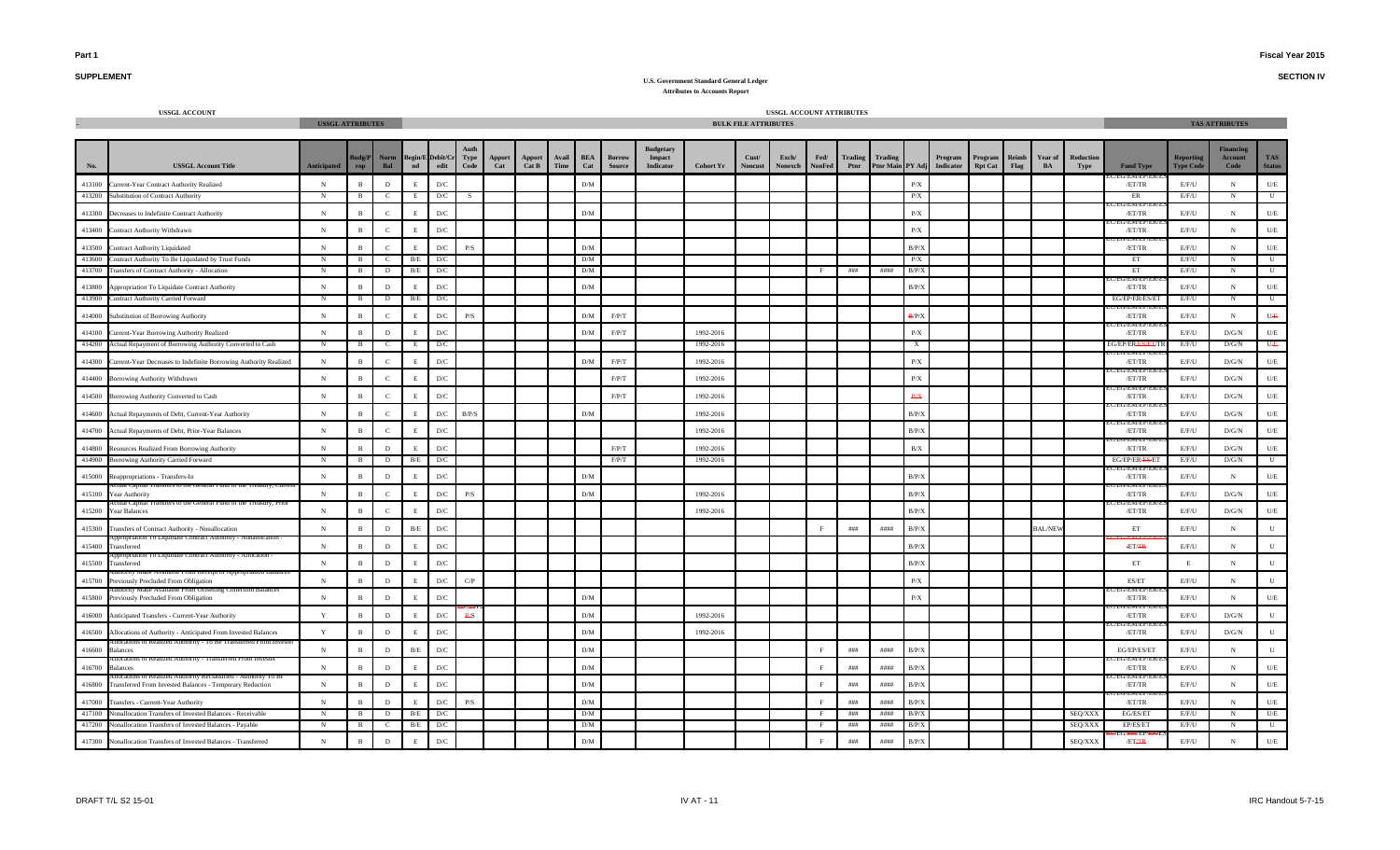**SECTION IV**

### **SUPPLEMENT**

|        | <b>USSGL ACCOUNT</b>                                              | <b>USSGL ATTRIBUTES</b> |                    |              |               |                         |                         |                           |                 |               |                   |                         |                                         |                  | <b>BULK FILE ATTRIBUTES</b> | USSGL ACCOUNT ATTRIBUTES |                       |                        |                                    |        |                      |                           |                      |               |                   |                      |                               | <b>TAS ATTRIBUTES</b>               |                      |
|--------|-------------------------------------------------------------------|-------------------------|--------------------|--------------|---------------|-------------------------|-------------------------|---------------------------|-----------------|---------------|-------------------|-------------------------|-----------------------------------------|------------------|-----------------------------|--------------------------|-----------------------|------------------------|------------------------------------|--------|----------------------|---------------------------|----------------------|---------------|-------------------|----------------------|-------------------------------|-------------------------------------|----------------------|
| No.    | <b>USSGL Account Title</b>                                        | <b>Anticipated</b>      | udg/P<br>$\bf rep$ | Norm<br>Bal  | $\mathbf{nd}$ | Begin/E Debit/C<br>edit | Type<br>Code            | Apport<br>Cat             | Apport<br>Cat B | Avail<br>Time | <b>BEA</b><br>Cat | Borrov<br><b>Source</b> | Budgetary<br>Impact<br><b>Indicator</b> | <b>Cohort Yr</b> | Cust/<br><b>Noncust</b>     | Exch/<br>Nonexch         | Fed/<br><b>NonFed</b> | <b>Trading</b><br>Ptnr | <b>Trading</b><br><b>Ptnr Main</b> | PY Adj | Program<br>Indicator | Program<br><b>Rpt Cat</b> | <b>Reimb</b><br>Flag | Year of<br>BA | Reduction<br>Type | <b>Fund Type</b>     | Reporting<br><b>Type Code</b> | <b>Financing</b><br>Account<br>Code | TAS<br><b>Status</b> |
| 417500 | <b>Accounts</b>                                                   | $_{\rm N}$              | $\,$ B             | $\,$ D       |               | $\mathbf{D}/\mathbf{C}$ | $\mathbf{P}/\mathbf{S}$ |                           |                 |               | ${\rm D/M}$       |                         |                                         |                  |                             |                          |                       | # # #                  | ####                               | B/P/X  |                      |                           |                      |               |                   | /ET/TR               | E/F/U                         | ${\bf N}$                           | $U\hspace{-0.1cm}/E$ |
| 417600 | Allocation Transfers of Prior-Year Balances                       | ${\bf N}$               | $\overline{B}$     | $\,$ D       |               | $\mathbf{D}/\mathbf{C}$ | $\mathbf{P}/\mathbf{S}$ |                           |                 |               |                   |                         |                                         |                  |                             |                          |                       | # # #                  | ####                               | B/P/X  |                      |                           |                      |               |                   | r/EM/EP/E<br>/ET/TR  | E/F/U                         | $_{\rm N}$                          | $U/E$                |
| 418000 | Anticipated Transfers - Prior-Year Balances                       | Y                       | $\overline{B}$     | $\,$ D       |               | $\mathbf{D}/\mathbf{C}$ |                         |                           |                 |               |                   |                         |                                         | 1992-2016        |                             |                          |                       |                        |                                    |        |                      |                           |                      |               |                   | /ET/TR               | E/F/U                         | D/G/N                               | ${\bf U}$            |
| 418300 | hange of Purpose                                                  | $\mathbf Y$             | $\overline{B}$     | $\,$ D       |               | ${\rm D/C}$             | P/R/S                   |                           |                 |               | ${\rm D/M}$       |                         |                                         | 1992-2016        |                             |                          |                       |                        |                                    |        |                      |                           |                      |               |                   | /ET/TR               | E/F/U                         | $\rm{D/G/N}$                        | ${\bf U}$            |
| 419000 | `ransfers - Prior-Year Balances                                   | $_{\rm N}$              | $\mathbf{B}$       | $\,$ D       |               | $\mathbf{D}/\mathbf{C}$ | P/S                     |                           |                 |               |                   |                         |                                         |                  |                             |                          |                       | # # #                  | ####                               | B/P/X  |                      |                           |                      |               |                   | 'EM/EP<br>/ET/TR     | E/F/U                         | $_{\rm N}$                          | $U/E$                |
| 419100 | ion of Availability Other<br>eappropriations                      | $_{\rm N}$              | $\overline{B}$     | D            |               | D/C                     | P/S                     |                           |                 |               |                   |                         |                                         |                  |                             |                          |                       | # # #                  | ####                               | B/P/X  |                      |                           |                      |               |                   | /EM/EP/<br>/ET/TR    | E/F/U                         | N                                   | U/E                  |
| 419200 | <b>Balance Transfers - Unexpired to Expired</b>                   | $\,$ N                  | $\mathbf{B}$       | $\,$ D       |               | $\mathbf{D}/\mathbf{C}$ | P/S                     |                           |                 |               |                   |                         |                                         |                  |                             |                          |                       |                        |                                    | B/P/X  |                      |                           |                      |               |                   | /ET/TR               | E/F/U                         | N                                   | $U\!/\!E$            |
| 419300 | urpose                                                            | $_{\rm N}$              | $\mathbf{B}$       | D            |               | D/C                     | P/S                     |                           |                 |               | D/M               |                         |                                         |                  |                             |                          |                       | ###                    | ####                               | B/P/X  |                      |                           |                      |               |                   | /ET/TR               | E/F/U                         | N                                   | U/E                  |
| 419500 | Transfer of Obligated Balances                                    | $_{\rm N}$              | $\mathbf{B}$       | $\,$ D       |               | $\mathbf{D}/\mathbf{C}$ |                         |                           |                 |               |                   |                         |                                         | 1992-2016        |                             |                          |                       |                        |                                    |        |                      |                           |                      |               |                   | /EM/EP/<br>/ET/TR    | E/F/U                         | D/G/N                               | U/E                  |
| 419600 | Balance Transfers-In - Expired to Expired                         | $\,$ N                  | $\mathbf{B}$       | $\,$ D       |               | $\,$ D                  | $\mathbf{P}/\mathbf{S}$ |                           |                 |               |                   |                         |                                         |                  |                             |                          |                       |                        |                                    | B/P/X  |                      |                           |                      |               |                   | /ET/TR               | $E/F/U$                       | ${\bf N}$                           | $\mathbf E$          |
| 419700 | Balance Transfers-Out - Expired to Expired                        | $_{\rm N}$              | $\mathbf{B}$       | $\mathbf{C}$ | F             | $\mathbf{C}$            | $\mathbf{P}/\mathbf{S}$ |                           |                 |               |                   |                         |                                         |                  |                             |                          |                       |                        |                                    | B/P/X  |                      |                           |                      |               |                   | /ET/TR               | E/F/U                         | $_{\rm N}$                          | $\mathbf E$          |
| 419900 | Transfer of Expired Expenditure Transfers - Receivable            | $\mathbf N$             | $\,$ B             | D            |               | $\mathbf{D}/\mathbf{C}$ |                         |                           |                 |               |                   |                         |                                         |                  |                             |                          |                       | $\# \# \#$             | ####                               | B/P/X  |                      |                           |                      |               |                   | /ETAR                | E/F/U                         | $_{\rm N}$                          | $U/E$                |
| 420100 | <b>Total Actual Resources - Collected</b>                         | ${\bf N}$               | $\overline{B}$     | $\,$ D       | B/E           | $\mathbf{D}/\mathbf{C}$ |                         |                           |                 |               |                   |                         |                                         | 1992-2016        |                             |                          |                       |                        |                                    |        |                      |                           |                      |               |                   | J/ENVEP/<br>/ET/TR   | E/F/U                         | $\mathbf{D}/\mathbf{G}/\mathbf{N}$  | $U/E$                |
| 421000 | Anticipated Reimbursements and Other Income                       | Y                       | $\overline{B}$     | D            |               | D/C                     |                         | A/B/E                     |                 |               | D/M               |                         |                                         | 1992-2016        |                             |                          |                       |                        |                                    |        |                      |                           | D/R                  |               |                   | /ET/TR               | E/F/U                         | $\rm{D/G/N}$                        | U                    |
| 421200 | Liquidation of Deficiency - Offsetting Collections                | ${\bf N}$               | $\mathbf{B}$       | $\,$ D       |               | $\mathbf{D}/\mathbf{C}$ |                         |                           |                 |               | ${\rm D/M}$       |                         |                                         |                  |                             |                          | E/F/N                 |                        |                                    | B/P/X  |                      |                           |                      |               |                   | /ET/TR               | E/F/U                         | $_{\rm N}$                          | $U\!/\!E$            |
| 421500 | Anticipated Expenditure Transfers from Trust Funds                | $\mathbf Y$             | $\mathbf{B}$       | $\mathbf{D}$ | E.            | ${\rm D/C}$             |                         | $\mathbf{A/B}/\mathbf{E}$ |                 |               | D/M               |                         |                                         | 1992-2016        |                             |                          |                       |                        |                                    |        |                      |                           | D/R                  |               |                   | /EM/EP/<br>/ET/TR    | E/F/U                         | D/G/N                               | ${\bf U}$            |
| 422100 | Unfilled Customer Orders Without Advance                          | $_{\rm N}$              | $\,$ B             | $\,$ D       | B/E           | $\mathbf{D}/\mathbf{C}$ |                         |                           |                 |               | D/M               |                         |                                         | 1992-2016        |                             |                          | E/F                   |                        |                                    | B/P/X  |                      |                           |                      |               |                   | /ET/TR               | E/F/U                         | D/G/N                               | $U/E$                |
| 422200 | Unfilled Customer Orders With Advance                             | $_{\rm N}$              | $\,$ B             | D            | B/E           | $\mathbf{D}/\mathbf{C}$ |                         |                           |                 |               | D/M               |                         |                                         | 1992-2016        |                             |                          | $E/F/N$               |                        |                                    | B/P/X  |                      |                           |                      |               |                   | /ET/TR               | E/F/U                         | D/G/N                               | U/E                  |
| 422500 | Expenditure Transfers from Trust Funds - Receivable               | $_{\rm N}$              | $\mathbf{B}$       | D            | B/E           | $\mathbf{D}/\mathbf{C}$ |                         |                           |                 |               | D/M               |                         |                                         | 1992-2016        |                             |                          |                       |                        |                                    | B/P/X  |                      |                           |                      |               |                   | /ET/TR               | E/F/U                         | D/G/N                               | U/E                  |
| 423000 | Infilled Customer Orders Without Advance - Transferred            | $_{\rm N}$              | $\mathbf{B}$       | D            |               | D/C                     |                         |                           |                 |               | D/M               |                         |                                         | 1992-2016        |                             |                          | E/F                   | ###                    | $\#$ ###                           | B/P/X  |                      |                           |                      |               |                   | VENVEP<br>/ET/TR     | E/F/U                         | D/G/N                               | U/E                  |
| 423100 | Infilled Customer Orders With Advance - Transferred               | N                       | $\mathbf{B}$       | $\mathbf{C}$ |               | D/C                     |                         |                           |                 |               | D/M               |                         |                                         | 1992-2016        |                             |                          | E/F/N                 |                        |                                    | B/X    |                      |                           |                      |               |                   | /ET/TR               | E/F/U                         | D/G/N                               | U/E                  |
| 423200 | ust pung experimur<br>ransferred                                  | $_{\rm N}$              | $\mathbf{B}$       | D            |               | $\mathbf{D}/\mathbf{C}$ |                         |                           |                 |               | ${\rm D/M}$       |                         |                                         | 1992-2016        |                             |                          | F                     | ###                    | ####                               | B/P/X  |                      |                           |                      |               |                   | /ET/TR               | E/F/U                         | D/G/N                               | $U/E$                |
| 423300 | Reimbursements and Other Income Earned - Receivable - Transferred | ${\bf N}$               | $\overline{R}$     | D            |               | $\mathbf{D}/\mathbf{C}$ |                         |                           |                 |               | ${\rm D/M}$       |                         |                                         | 1992-2016        |                             |                          | $\rm E/F$             | ###                    | ####                               | B/P/X  |                      |                           |                      |               |                   | G/ENI/EP/I<br>/ET/TR | E/F/U                         | $\rm{D/G/N}$                        | $U\!/\!E$            |
| 423400 | Other Federal Receivables - Transferred                           | $_{\rm N}$              | $\overline{B}$     | D            |               | $\mathbf{D}/\mathbf{C}$ |                         |                           |                 |               | ${\rm D/M}$       |                         |                                         | 1992-2016        |                             |                          |                       | ###                    | ####                               | B/P/X  |                      |                           |                      |               |                   | G/ENI/EP/E<br>/ET/TR | E/F/U                         | D/G/N                               | $U/E$                |
| 425100 | Reimbursements and Other Income Earned - Receivable               | $\mathbf N$             | $\overline{B}$     | D            | B/E           | $\mathbf{D}/\mathbf{C}$ |                         |                           |                 |               | ${\rm D/M}$       |                         |                                         | 1992-2016        |                             |                          | $\rm E/F$             |                        |                                    | B/P/X  |                      |                           |                      |               |                   | /ET/TR               | E/F/U                         | D/G/N                               | $U/E$                |
| 425200 | Reimbursements and Other Income Earned - Collected                | ${\bf N}$               | $\overline{B}$     | $\,$ D       |               | $\mathbf{D}/\mathbf{C}$ |                         |                           |                 |               | ${\rm D/M}$       |                         |                                         | 1992-2016        |                             |                          | E/F/N                 |                        |                                    | B/P/X  |                      |                           |                      |               |                   | /ET/TR               | E/F/U                         | D/G/N                               | $U\!/\!E$            |
| 425300 | Prior-Year Unfilled Customer Orders With Advance - Refunds Paid   | N                       | $\overline{B}$     | D            |               | $\mathbf{D}/\mathbf{C}$ |                         |                           |                 |               | D/M               |                         |                                         | 1992-2016        |                             |                          | E/F/N                 |                        |                                    | B/P/X  |                      |                           |                      |               |                   | /EM/EP<br>/ET/TR     | E/F/U                         | D/G/N                               | $U/E$                |
| 425500 | Expenditure Transfers from Trust Funds - Collected                | ${\bf N}$               | $\mathbf{B}$       | D            |               | $\mathbf{D}/\mathbf{C}$ |                         |                           |                 |               | D/M               |                         |                                         | 1992-2016        |                             |                          |                       |                        |                                    | B/P/X  |                      |                           |                      |               |                   | /ET/TR               | E/F/U                         | D/G/N                               | $U/E$                |
| 426000 | Actual Collections of "governmental-type" Fees                    | ${\bf N}$               | $\,$ B             | $\,$ D       |               | ${\rm D/C}$             |                         |                           |                 |               | ${\rm D/M}$       |                         |                                         | 1992-2016        |                             |                          |                       |                        |                                    | B/P/X  |                      |                           |                      |               |                   | /ET/TR               | E/F/U                         | $\rm{D/G/N}$                        | $U\!/\!E$            |
| 426100 | <b>Actual Collections of Business-Type Fees</b>                   | $_{\rm N}$              | $\overline{B}$     | $\,$ D       |               | $\mathbf{D}/\mathbf{C}$ |                         |                           |                 |               | D/M               |                         |                                         | 1992-2016        |                             |                          |                       |                        |                                    | B/P/X  |                      |                           |                      |               |                   | /EM/EP<br>/ET/TR     | E/F/U                         | $\rm{D/G/N}$                        | $U/E$                |
| 426200 | Actual Collections of Loan Principal                              | $_{\rm N}$              | $\overline{B}$     | $\,$ D       | E             | $\mathbf{D}/\mathbf{C}$ |                         |                           |                 |               | D/M               |                         |                                         | 1992-2016        |                             |                          |                       |                        |                                    | B/P/X  |                      |                           |                      |               |                   | /EM/EP<br>/ET/TR     | E/F/U                         | D/G/N                               | $U/E$                |
| 426300 | <b>Actual Collections of Loan Interest</b>                        | $_{\rm N}$              | $\overline{B}$     | $\,$ D       | E             | $\mathbf{D}/\mathbf{C}$ |                         |                           |                 |               | ${\rm D/M}$       |                         |                                         | 1992-2016        |                             |                          |                       |                        |                                    | B/P/X  |                      |                           |                      |               |                   | /ET/TR               | E/F/U                         | $\rm{D/G/N}$                        | $U/E$                |
| 426400 | <b>Actual Collections of Rent</b>                                 | $_{\rm N}$              | $\,$ B             | $\,$ D       | E             | $\mathbf{D}/\mathbf{C}$ |                         |                           |                 |               | ${\rm D/M}$       |                         |                                         | 1992-2016        |                             |                          |                       |                        |                                    | B/P/X  |                      |                           |                      |               |                   | /ET/TR               | E/F/U                         | $\mathbf{D}/\mathbf{G}/\mathbf{N}$  | U/E                  |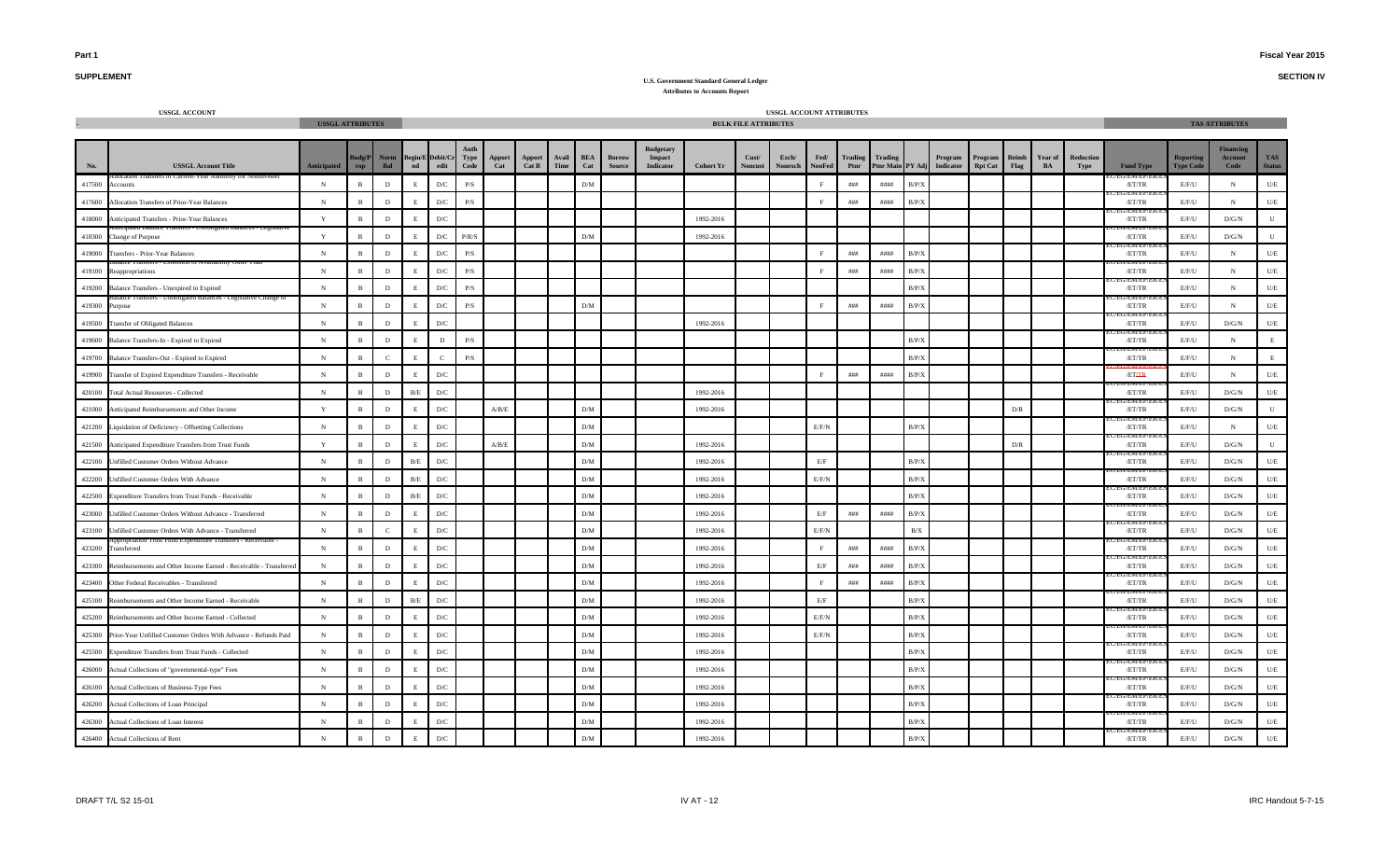**SECTION IV**

## **SUPPLEMENT**

|        | <b>USSGL ACCOUNT</b>                                                 | <b>USSGL ATTRIBUTES</b> |                    |               |              |                                       |                         |                           |                 |               |                   |                                |                                                |                  | <b>BULK FILE ATTRIBUTES</b> | USSGL ACCOUNT ATTRIBUTES |                       |                 |         |                         |                                       |                           |                         |                      |                   |                            |                                      | <b>TAS ATTRIBUTES</b>               |                             |
|--------|----------------------------------------------------------------------|-------------------------|--------------------|---------------|--------------|---------------------------------------|-------------------------|---------------------------|-----------------|---------------|-------------------|--------------------------------|------------------------------------------------|------------------|-----------------------------|--------------------------|-----------------------|-----------------|---------|-------------------------|---------------------------------------|---------------------------|-------------------------|----------------------|-------------------|----------------------------|--------------------------------------|-------------------------------------|-----------------------------|
| No.    | <b>USSGL Account Title</b>                                           | Anticipated             | udg/P<br>$\bf rep$ | Norm<br>Bal   |              | Begin/E Debit/Cr Type<br>nd edit Code |                         | Apport<br>Cat             | Apport<br>Cat B | Avail<br>Time | <b>BEA</b><br>Cat | <b>Borrow</b><br><b>Source</b> | <b>Budgetary</b><br>Impact<br><b>Indicator</b> | <b>Cohort Yr</b> | Cust/<br><b>Noncust</b>     | Exch/<br>Nonexch         | Fed/<br><b>NonFed</b> | Trading<br>Ptnr | Trading |                         | Program<br>Ptnr Main PY Adj Indicator | Program<br><b>Rpt Cat</b> | Reimb<br>Flag           | <b>Year of</b><br>BA | Reduction<br>Type | <b>Fund Type</b>           | <b>Reporting</b><br><b>Type Code</b> | <b>Financins</b><br>Account<br>Code | <b>TAS</b><br><b>Status</b> |
| 426500 | Actual Collections From Sale of Foreclosed Property                  | $_{\rm N}$              | $\,$ B             | $\,$ D        | E            | D/C                                   |                         |                           |                 |               | ${\rm D/M}$       |                                |                                                | 1992-2016        |                             |                          |                       |                 |         | B/P/X                   |                                       |                           |                         |                      |                   | <b>U/EN/EP/I</b><br>/ET/TR | E/F/U                                | $\rm{D/G/N}$                        | $U/E$                       |
| 426600 | Other Actual Business-Type Collections From Non-Federal Sources      | $_{\rm N}$              | $\overline{B}$     | $\,$ D        |              | $\mathbf{D}/\mathbf{C}$               |                         |                           |                 |               | ${\rm D/M}$       |                                |                                                | 1992-2016        |                             |                          |                       |                 |         | B/P/X                   |                                       |                           |                         |                      |                   | J/EM/EP/E<br>/ET/TR        | E/F/U                                | $\rm{D/G/N}$                        | $U\!/\!E$                   |
| 426700 | Actual governmental-type Conections ri<br>Sources                    | $_{\rm N}$              | $\overline{B}$     | D             |              | D/C                                   |                         |                           |                 |               | ${\rm D/M}$       |                                |                                                | 1992-2016        |                             |                          |                       |                 |         | B/P/X                   |                                       |                           |                         |                      |                   | /ET/TR                     | E/F/U                                | $\rm{D/G/N}$                        | $U/E$                       |
| 427100 | Actual Program Fund Subsidy Collected                                | $_{\rm N}$              | $\overline{B}$     | D             |              | D/C                                   |                         |                           |                 |               | ${\rm D/M}$       |                                |                                                | 1992-2016        |                             |                          |                       |                 |         | B/P/X                   |                                       |                           |                         |                      |                   | /ET/TR                     | E/F/U                                | D/G/N                               | $U\!/\!E$                   |
| 427300 | <b>Interest Collected From Treasury</b>                              | $\mathbf N$             | B                  | D             |              | D/C                                   |                         |                           |                 |               | D/M               |                                |                                                | 1992-2016        |                             |                          |                       |                 |         | B/P/X                   |                                       |                           |                         |                      |                   | EG/EP/ER/TR                | E/F/U                                | D/G/N                               | UÆ                          |
| 427500 | Actual Collections From Liquidating Fund                             | N                       | $\mathbf{R}$       | D             |              | D/C                                   |                         |                           |                 |               | D/M               |                                |                                                | 1992-2016        |                             |                          |                       |                 |         | B/P/X                   |                                       |                           |                         |                      |                   | /ET/TR                     | E/F/U                                | D/G/N                               | $U\hspace{-0.1cm}/E$        |
| 427600 | Actual Collections From Financing Fund                               | $\,$ N                  | $\overline{B}$     | D             |              | $\mathbf{D}/\mathbf{C}$               |                         |                           |                 |               | D/M               |                                |                                                | 1992-2016        |                             |                          |                       |                 |         | B/P/X                   |                                       |                           |                         |                      |                   | <b>INDIVIDE</b><br>/ET/TR  | E/F/U                                | $\rm{D/G/N}$                        | $U\!/\!E$                   |
| 427700 | Other Actual Collections - Federal                                   | $\,$ N                  | $\,$ B             | $\,$ D        |              | D/C                                   |                         |                           |                 |               | D/M               |                                |                                                | 1992-2016        |                             |                          |                       |                 |         | B/P/X                   |                                       |                           |                         |                      |                   | /ET/TR                     | E/F/U                                | D/G/N                               | $U/E$                       |
| 428300 | <b>Interest Receivable From Treasury</b>                             | $_{\rm N}$              | $\mathbf{B}$       | $\,$ D        | B/E          | D/C                                   |                         |                           |                 |               | ${\rm D/M}$       |                                |                                                | 1992-2016        |                             |                          |                       |                 |         | B/P/X                   |                                       |                           |                         |                      |                   | J/ENVEP/<br>/ET/TR         | E/F/U                                | $\rm{D/G/N}$                        | $U\!/\!E$                   |
| 428500 | Receivable From the Liquidating Fund                                 | ${\bf N}$               | $\mathbf{B}$       | D             | $\rm B/E$    | $\mathbf{D}/\mathbf{C}$               |                         |                           |                 |               | ${\rm D/M}$       |                                |                                                | 1992-2016        |                             |                          |                       |                 |         | B/P/X                   |                                       |                           |                         |                      |                   | /ET/TR                     | E/F/U                                | $\rm{D/G/N}$                        | U/E                         |
|        | 428600 Receivable From the Financing Fund                            | $_{\rm N}$              | $\overline{B}$     | D             | B/E          | $\mathbf{D}/\mathbf{C}$               |                         |                           |                 |               | DM                |                                |                                                | 1992-2016        |                             |                          |                       |                 |         | B/P/X                   |                                       |                           |                         |                      |                   | /ET/TR                     | E/F/U                                | $\rm{D/G/N}$                        | $U/E$                       |
| 428700 | Other Federal Receivables                                            | $_{\rm N}$              | $\overline{B}$     | D             | B/E          | D/C                                   |                         |                           |                 |               | ${\rm D/M}$       |                                |                                                | 1992-2016        |                             |                          |                       |                 |         | B/P/X                   |                                       |                           |                         |                      |                   | J/EM/EP<br>/ET/TR          | E/F/U                                | $\rm{D/G/N}$                        | $U\!/\!E$                   |
| 429000 | Amortization of Investments in U.S. Treasury Zero Coupon Bonds       | $_{\rm N}$              | $\, {\bf B}$       | $\,$ D        | E            | $\mathbf{D}/\mathbf{C}$               |                         |                           |                 |               | D/M               |                                |                                                |                  |                             |                          |                       |                 |         | B/P/X                   |                                       |                           |                         |                      |                   | /ET/TR                     | E/F/U                                | $_{\rm N}$                          | $U\!/\!E$                   |
| 429500 | Adjustments to the Exchange Stabilization Fund                       | N                       | B                  | D             | B/E          | D/C                                   |                         |                           |                 |               |                   |                                |                                                |                  |                             |                          |                       |                 |         | B/P/X                   |                                       |                           |                         |                      |                   | EP<br>/EM/EP               | E/F/U                                | N                                   | $\mathbb{U}$                |
| 431000 | Anticipated Recoveries of Prior-Year Obligations                     | $\mathbf Y$             | $\overline{B}$     | D             |              | $\mathbf{D}/\mathbf{C}$               |                         | $\mathbf{A/B}/\mathbf{E}$ |                 |               |                   |                                |                                                | 1992-2016        |                             |                          |                       |                 |         |                         |                                       |                           | $\mathbf{D}/\mathbf{R}$ |                      |                   | /ET/TR                     | E/F/U                                | $\rm{D/G/N}$                        | ${\bf U}$                   |
| 432000 | Resources                                                            | $_{\rm N}$              | $\mathbf{B}$       | D             |              | D/C                                   |                         |                           |                 |               |                   |                                |                                                |                  |                             |                          |                       |                 |         | $\mathbf{P}/\mathbf{X}$ |                                       |                           |                         |                      |                   | /ET/TR                     | E/F/U                                | N                                   | $U\!/\!E$                   |
| 435000 | anceled Authority                                                    | $_{\rm N}$              | $\overline{B}$     | $\mathbf{C}$  |              | D/C                                   |                         |                           |                 |               | ${\rm D/M}$       |                                |                                                |                  |                             |                          |                       |                 |         | B/P/X                   |                                       |                           |                         |                      |                   | /ET/TR                     | E/F/U                                | N                                   | $U\!/\!E$                   |
| 435100 | Warrant                                                              | $_{\rm N}$              | $\overline{B}$     | $\mathcal{C}$ |              | D/C                                   |                         |                           |                 |               | ${\rm D/M}$       |                                |                                                |                  |                             |                          |                       |                 |         | B/P/X                   |                                       |                           |                         |                      |                   | /ET/TR                     | E/F/U                                | $_{\rm N}$                          | $U/E$                       |
| 435500 | Cancellation of Appropriation From Unavailable Receipts              | $_{\rm N}$              | $\overline{B}$     | $\mathbf{C}$  |              | D/C                                   |                         |                           |                 |               | ${\rm D/M}$       |                                |                                                |                  |                             |                          |                       |                 |         | B/P/X                   |                                       |                           |                         |                      |                   | /ETAR                      | E/F/U                                | N                                   | $U\!/\!E$                   |
| 435600 | Cancellation of Appropriation From Invested Balances                 | ${\bf N}$               | $\overline{B}$     | $\epsilon$    | $_{\rm F}$   | $\mathbf{D}/\mathbf{C}$               |                         |                           |                 |               | D/M               |                                |                                                |                  |                             |                          |                       |                 |         | B/P/X                   |                                       |                           |                         |                      |                   | /ETAR                      | E/F/U                                | $\,$ N                              | U/E                         |
| 435700 | r Special Funds                                                      | $\,$ N                  | $\, {\bf B}$       | $\mathbf{C}$  | E            | $\mathbf{D}/\mathbf{C}$               |                         |                           |                 |               | D/M               |                                |                                                |                  |                             |                          |                       |                 |         | P/X                     |                                       |                           |                         |                      |                   | /ETAR                      | E/F/U                                | $_{\rm N}$                          | $U\!/\!E$                   |
| 437000 | Offset to Appropriation Realized for Redemption of Treasury Securiti | $_{\rm N}$              | $\mathbf{B}$       | $\mathbf{C}$  | $\mathbf{F}$ | $\mathbf{D}/\mathbf{C}$               |                         |                           |                 |               |                   |                                |                                                |                  |                             |                          |                       |                 |         | B/P/X                   |                                       |                           |                         |                      |                   | J/EN/EP/I<br>/ET/TR        | E/F/U                                | N                                   | $U\hspace{-0.1cm}/E$        |
| 438200 | Temporary Reduction - New Budget Authority                           | $\,$ N                  | $\mathbf{B}$       | $\mathbf{C}$  |              | $\mathbf{D}/\mathbf{C}$               | S                       |                           |                 |               | ${\rm D/M}$       | F/P/T                          |                                                |                  |                             |                          |                       |                 |         | $\mathbf{P}/\mathbf{X}$ |                                       |                           |                         |                      | Q                 | /ET/TR                     | E/F/U                                | $\,$ N                              | $U\!/\!E$                   |
| 438300 | Temporary Reduction - Prior-Year Balances                            | $_{\rm N}$              | $\, {\bf B}$       | $\mathbf{C}$  |              | $\mathbf{D}/\mathbf{C}$               | $\frac{D}{P/S}$         |                           |                 |               | ${\rm D/M}$       |                                |                                                |                  |                             |                          |                       |                 |         | $\mathbf{P}/\mathbf{X}$ |                                       |                           |                         |                      | OTR/SEQ           | /ET/TR                     | E/F/U                                | N                                   | $U\hspace{-0.1cm}/E$        |
| 438400 | Temporary Reduction/Cancellation Returned by Appropriation           | N                       | $\mathbf{B}$       | $\mathbf{C}$  | B/E          | D/C                                   | S.                      |                           |                 |               | D/M               | F/P/T                          |                                                |                  |                             |                          |                       |                 |         | P/X                     |                                       |                           |                         |                      | Q/XXX             | EG/EP/ER/ES/ET/1           | E/F/U                                | N                                   | $U\!/\!E$                   |
| 438700 | non or Appropriation From Unavailable<br>New Budget Authority        | $_{\rm N}$              | $\mathbf{B}$       | $\mathbf{C}$  |              | $\mathbf{D}/\mathbf{C}$               | Đ.P                     |                           |                 |               | D/M               |                                |                                                |                  |                             |                          |                       |                 |         | B/P/X                   |                                       |                           |                         |                      | . B/U I<br>Q      | ES/ET                      | E/F/U                                | N                                   | $U\!/\!E$                   |
| 438800 | Prior-Year Balances                                                  | N                       | $\overline{B}$     | $\mathcal{C}$ |              | $\mathbf{D}/\mathbf{C}$               | $\mathbf{D} \mathbf{P}$ |                           |                 |               | ${\rm D/M}$       |                                |                                                |                  |                             |                          |                       |                 |         | B/P/X                   |                                       |                           |                         |                      | OTR/SEQ           | ES/ET                      | E/F/U                                | N                                   | $U\!/\!E$                   |
| 439000 | Reappropriations - Transfers-Out                                     | $_{\rm N}$              | $\overline{B}$     | $\mathbf{C}$  |              | $\mathbf{D}/\mathbf{C}$               |                         |                           |                 |               | ${\rm D/M}$       |                                |                                                |                  |                             |                          |                       |                 |         | B/P/X                   |                                       |                           |                         |                      |                   | <b>EWL'EF</b><br>/ET/TR    | E/F/U                                | N                                   | $\mathbf E$                 |
| 439100 | Adjustments to Indefinite Appropriations                             | $_{\rm N}$              | $\overline{B}$     | $\mathbf{C}$  |              | $\mathbf{D}/\mathbf{C}$               |                         |                           |                 |               | D/M               |                                |                                                |                  |                             |                          |                       |                 |         | B/P/X                   |                                       |                           |                         |                      |                   | <b>ÆTÆR</b>                | E/F/U                                | N                                   | $U/E$                       |
| 439200 | Permanent Reduction - New Budget Authority                           | $_{\rm N}$              | $\overline{B}$     | $\mathbf{C}$  |              | $\mathbf{D}/\mathbf{C}$               | R/S                     |                           |                 |               | ${\rm D/M}$       | F/P/T                          |                                                |                  |                             |                          |                       |                 |         | B/P/X                   |                                       |                           |                         |                      | Q                 | J/ENVEP/<br>/ET/TR         | E/F/U                                | N                                   | $U\hspace{-0.1cm}/E$        |
| 439300 | Permanent Reduction - Prior-Year Balances                            | $_{\rm N}$              | $\overline{B}$     | $\epsilon$    |              | $\mathbf{D}/\mathbf{C}$               | R/S                     |                           |                 |               | ${\rm D/M}$       | F/P/T                          |                                                |                  |                             |                          |                       |                 |         | B/P/X                   |                                       |                           |                         |                      | Q                 | /ET/TR                     | E/F/U                                | $\,$ N                              | $U/E$                       |
| 439400 | Receipts Unavailable for Obligation Upon Collection                  | ${\bf N}$               | $\,$ B             | $\mathbf{C}$  | B/E          | $\mathbf{D}/\mathbf{C}$               |                         |                           |                 |               | ${\rm D/M}$       |                                |                                                |                  |                             |                          |                       |                 |         | B/P/X                   |                                       |                           |                         |                      |                   | /ETAR                      | E/F/U                                | $_{\rm N}$                          | UÆ                          |
| 439500 | nority Unavailable for Oblis<br>Temporary                            | Y                       | $\, {\bf B}$       | $\mathbf C$   | E            | D/C                                   | R/S                     |                           |                 |               | ${\rm D/M}$       |                                |                                                | 1992-2016        |                             |                          |                       |                 |         |                         |                                       |                           |                         |                      |                   | /ET/TR                     | E/F/U                                | $\rm{D/G/N}$                        | ${\bf U}$                   |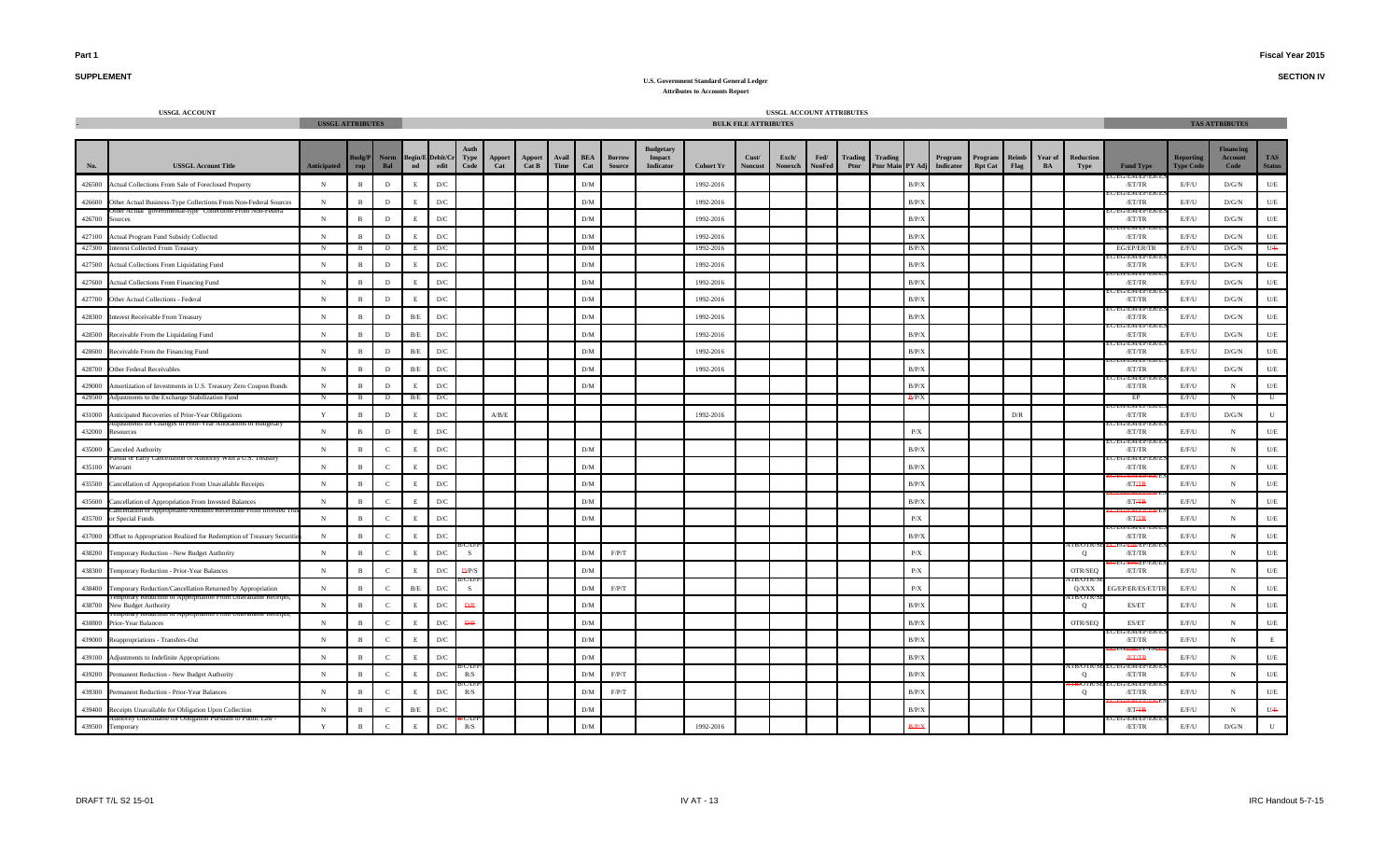**SECTION IV**

## **SUPPLEMENT**

|        | <b>USSGL ACCOUNT</b>                                                                      | <b>USSGL ATTRIBUTES</b> |                     |                |              |                                   |              |                                                                                                |                 |                           |                   |                                |                                                |                  | <b>BULK FILE ATTRIBUTES</b> | USSGL ACCOUNT ATTRIBUTES |                       |            |                 |            |                                       |                           |                         |                |                   |                             |                                      | <b>TAS ATTRIBUTES</b>              |                            |
|--------|-------------------------------------------------------------------------------------------|-------------------------|---------------------|----------------|--------------|-----------------------------------|--------------|------------------------------------------------------------------------------------------------|-----------------|---------------------------|-------------------|--------------------------------|------------------------------------------------|------------------|-----------------------------|--------------------------|-----------------------|------------|-----------------|------------|---------------------------------------|---------------------------|-------------------------|----------------|-------------------|-----------------------------|--------------------------------------|------------------------------------|----------------------------|
| No.    | <b>USSGL Account Title</b>                                                                | <b>Anticipated</b>      | Judg/P<br>$\bf rep$ | Norm<br>Bal    | nd           | Begin/E Debit/Cr<br>$_{\rm edit}$ | Type<br>Code | $\begin{array}{c} \textbf{Apport} \\ \textbf{Cat} \end{array}$                                 | Apport<br>Cat B | Avail<br>Time             | <b>BEA</b><br>Cat | <b>Borrow</b><br><b>Source</b> | <b>Budgetary</b><br>Impact<br><b>Indicator</b> | <b>Cohort Yr</b> | Cust/<br><b>Noncust</b>     | Exch/<br>Nonexch         | Fed/<br><b>NonFed</b> | Ptnr       | Trading Trading |            | Program<br>Ptnr Main PY Adj Indicator | Program<br><b>Rpt Cat</b> | Reimb<br>Flag           | Year of<br>BA  | Reduction<br>Type | <b>Fund Type</b>            | <b>Reporting</b><br><b>Type Code</b> | <i>inancing</i><br>Account<br>Code | <b>TAS</b><br><b>Statu</b> |
|        | 439600 Unavailable - Receipts Unavailable for Obligation Upon Collection                  | ${\bf N}$               | $\mathbf{B}$        | $\mathbf{C}$   | $\,$ E       | $\mathbf{D}/\mathbf{C}$           |              |                                                                                                |                 |                           |                   |                                |                                                |                  |                             |                          |                       |            |                 | B/P/X      |                                       |                           |                         |                |                   | /ETAR                       | E/F/U                                | ${\bf N}$                          | $\mathbf{U}$               |
| 439700 | Receipts and Appropriations Temporarily Precluded From Obligation                         | N                       | $\mathbf{B}$        | $\mathcal{C}$  | B/E          | D/C                               | C/P          |                                                                                                |                 |                           | D/M               |                                |                                                |                  |                             |                          |                       |            |                 | B/P/X      |                                       |                           |                         |                |                   | EG/ES/ET                    | E/F/U                                | ${\bf N}$                          | U/E                        |
|        | 439800 Offsetting Collections Temporarily Precluded From Obligation                       | $_{\rm N}$              | B                   | C              | B/E          | D/C                               | - S          |                                                                                                |                 |                           | D/M               |                                |                                                |                  |                             |                          |                       |            |                 | B/P/2      |                                       |                           |                         |                |                   | EG/EP/ERAES                 | E/F/U                                | N                                  | U/E                        |
|        | Unavailable - Receipts and Appropriations Temporarily Precluded<br>439900 From Obligation | $_{\rm N}$              | B                   | $\mathbf{C}$   | E            | D/C                               |              |                                                                                                |                 |                           |                   |                                |                                                |                  |                             |                          |                       |            |                 | B/P/X      |                                       |                           |                         |                |                   | C/EG/EM/EP/ER/E<br>/ET/TR   | E/F/U                                | $_{\rm N}$                         | U/E                        |
| 442000 | Unapportioned Authority - Pending Rescission                                              | ${\bf N}$               | $\mathbf{B}$        | $\mathbf{C}$   | $\,$ E       | D/C                               |              |                                                                                                |                 |                           |                   |                                |                                                | 1992-2016        |                             |                          |                       |            |                 |            |                                       |                           | $\mathbf{D}/\mathbf{R}$ |                |                   | <b>EUT/ENVER</b><br>/ET/TR  | E/F/U                                | <b>D/G/N</b>                       |                            |
|        | 443000 Unapportioned Authority - OMB Deferral                                             | ${\bf N}$               | $\mathbf{B}$        | $\mathcal{C}$  | E            | D/C                               |              |                                                                                                |                 |                           |                   |                                |                                                | 1992-2016        |                             |                          |                       |            |                 |            |                                       |                           | D/R                     |                |                   | /ET/TR                      | E/F/U                                | <b>D/G/N</b>                       |                            |
|        | 445000 Unapportioned Authority                                                            | ${\bf N}$               | $\mathbf{B}$        | $\mathcal{C}$  | B/E          | D/C                               |              |                                                                                                |                 |                           |                   |                                |                                                | 1992-2016        |                             |                          |                       |            |                 | B/P/X      |                                       |                           | D/R                     |                |                   | <b>CIVI/ CI</b><br>/ET/TR   | E/F/U                                | D/G/N                              | U/E                        |
|        | 451000 Apportionments                                                                     | ${\bf N}$               | $\mathbf{B}$        | $\mathbf{C}$   | E            | ${\rm D/C}$                       |              |                                                                                                |                 | $\mathbf{A} / \mathbf{S}$ |                   |                                |                                                | 1992-2016        |                             |                          |                       |            |                 |            |                                       |                           | $\mathbf{D}/\mathbf{R}$ |                |                   | /ET/TR                      | $E/F/U$                              | $\mathbf{D}/\mathbf{G}/\mathbf{N}$ | $\mathbf{U}$               |
| 459000 | ipated Resources - Prog<br>Apportionment                                                  | Y                       | $\mathbf{B}$        | $\mathcal{C}$  | E            | D/C                               |              |                                                                                                |                 | $\mathbf{A} / \mathbf{S}$ |                   |                                |                                                | 1992-2016        |                             |                          |                       |            |                 |            |                                       |                           | D/R                     |                |                   | /ET/TR                      | E/F/U                                | D/G/N                              | $\mathbf{U}$               |
| 461000 | Allotments - Realized Resources                                                           | ${\bf N}$               | $\mathbf{B}$        | $\mathbf C$    | E            | D/C                               |              |                                                                                                |                 | A/S                       |                   |                                |                                                | 1992-2016        |                             |                          |                       |            |                 |            |                                       |                           | D/R                     |                |                   | /ET/TR                      | E/F/U                                | D/G/N                              | $\mathbf{U}$               |
| 462000 | Unobligated Funds Exempt From Apportionment                                               | $_{\rm N}$              | $\mathbf{B}$        | $\mathbf C$    | B/E          | $\mathbf{D}/\mathbf{C}$           |              |                                                                                                |                 | $\mathbf{A} / \mathbf{S}$ |                   |                                |                                                | 1992-2016        |                             |                          |                       |            |                 | B/P/X      |                                       |                           | D/R                     |                |                   | /ET/TR                      | E/F/U                                | D/G/N                              | $U\!/\!\!E$                |
| 463000 | Funds Not Available for Commitment/Obligation                                             | ${\bf N}$               | $\mathbf{B}$        | $\overline{c}$ | $\mathbf E$  | D/C                               |              | A/B/E                                                                                          |                 |                           |                   |                                |                                                | 1992-2016        |                             |                          |                       |            |                 |            |                                       |                           | D/R                     |                |                   | /EM/EP<br>/ET/TR            | E/F/U                                | $\mathbf{D}/\mathbf{G}/\mathbf{N}$ | $\mathbf{U}$               |
| 463500 | Funds Not Available - Adjustments to the Exchange Stabilization Fu                        | ${\bf N}$               | $\mathbf{B}$        | $\mathcal{C}$  | B/E          | D/C                               |              | E                                                                                              |                 |                           |                   |                                |                                                |                  |                             |                          |                       |            |                 |            |                                       |                           | D                       |                |                   | EG/EP                       | E/U                                  | N                                  | $\mathbf{U}$               |
| 465000 | Allotments - Expired Authority                                                            | $\,$ N                  | $\mathbf{B}$        | $\mathcal{C}$  | B/E          | D/C                               |              | A/B/E                                                                                          |                 |                           |                   |                                |                                                | 1992-2016        |                             |                          |                       |            |                 | B/P/X      |                                       |                           | D/R                     |                |                   | EIVI/IEIT<br>/ET/TR         | E/F/U                                | D/G/N                              | E                          |
| 469000 | Anticipated Resources - Programs Exempt From Apportionment                                | $\mathbf Y$             | $\mathbf{B}$        | $\mathbf{C}$   | E            | D/C                               |              |                                                                                                |                 | $\mathbf{A} / \mathbf{S}$ |                   |                                |                                                | 1992-2016        |                             |                          |                       |            |                 |            |                                       |                           | ${\rm D/R}$             |                |                   | <b>INDIVIDENT</b><br>/ET/TR | E/F/U                                | D/G/N                              | $\mathbf{U}$               |
| 470000 | Commitments - Programs Subject to Apportionment                                           | $\,$ N                  | $\mathbf{B}$        | $\mathcal{C}$  | $\mathbf{F}$ | D/C                               |              |                                                                                                |                 | $\mathbf{A} / \mathbf{S}$ |                   |                                |                                                | 1992-2016        |                             |                          |                       |            |                 |            |                                       |                           | $\mathbf{D}/\mathbf{R}$ |                |                   | :G/EM/EP/<br>/ET/TR         | E/F/U                                | $\mathbf{D}/\mathbf{G}/\mathbf{N}$ | $\mathbf{H}$               |
| 472000 | Commitments - Programs Exempt From Apportionment                                          | ${\bf N}$               | $\mathbf{B}$        | $\mathbf{C}$   | E            | D/C                               |              |                                                                                                |                 | $\mathbf{A} / \mathbf{S}$ |                   |                                |                                                | 1992-2016        |                             |                          |                       |            |                 |            |                                       |                           | $\mathbf{D}/\mathbf{R}$ |                |                   | <b>EMPLE</b><br>/ET/TR      | E/F/U                                | D/G/N                              | $\mathbf{U}$               |
| 480100 | Undelivered Orders - Obligations, Unpaid                                                  | $_{\rm N}$              | B                   | $\mathbf{C}$   | B/E          | ${\rm D/C}$                       |              | A/B/E                                                                                          | ####            |                           |                   |                                |                                                | 1992-2016        |                             |                          |                       |            |                 | B/P/X      |                                       | ##                        | $\mathbf{D}/\mathbf{R}$ |                |                   | <b>EIVI/JEF</b><br>/ET/TR   | E/F/U                                | D/G/N                              | $U/E$                      |
|        | 480200 Undelivered Orders - Obligations, Prepaid/Advanced                                 | N                       | $\mathbf{R}$        | $\mathcal{C}$  | B/E          | D/C                               |              | A/B/E                                                                                          | ####            |                           | DM                |                                |                                                | 1992-2016        |                             |                          |                       |            |                 | B/P/X      |                                       | ##                        | D/R                     | <b>BAL/NEV</b> |                   | EU/EM/EP/<br>/ET/TR         | E/F/U                                | D/G/N                              | U/E                        |
|        | 483100 Undelivered Orders - Obligations Transferred, Unpaid                               | N                       | $\mathbf{B}$        | $\mathbf{C}$   | E            | D/C                               |              |                                                                                                |                 |                           |                   |                                |                                                | 1992-2016        |                             |                          | F                     | ###        | $\#$ ###        | B/P/X      |                                       |                           |                         |                |                   | /ET/TR                      | E/F/U                                | D/G/N                              | U/E                        |
|        | 483200 Undelivered Orders - Obligations Transferred, Prepaid/Advanced<br>а впостеж сложны | $_{\rm N}$              | $\mathbf{B}$        | $\mathcal{C}$  | E            | D/C                               |              |                                                                                                |                 |                           |                   |                                |                                                | 1992-2016        |                             |                          |                       |            |                 | $\rm\,B/X$ |                                       |                           |                         |                |                   | /ET/TR                      | E/F/U                                | $\mathbf{D}/\mathbf{G}/\mathbf{N}$ | $U/E$                      |
|        | 487100 Obligations, Recoveries                                                            | ${\bf N}$               | $\mathbf{B}$        | $\,$ D         | $\,$ E       | ${\rm D/C}$                       |              |                                                                                                |                 |                           |                   |                                |                                                | 1992-2016        |                             |                          |                       |            |                 | B/P/X      |                                       |                           |                         |                |                   | .WEF<br>/ET/TR              | $E/F/U$                              | $\mathbf{D}/\mathbf{G}/\mathbf{N}$ | $U\hspace{-0.1cm}/E$       |
| 487200 | Orders - Obligations, Refunds Collected                                                   | ${\bf N}$               | $\mathbf{B}$        | D              | $\mathbf{F}$ | D/C                               |              |                                                                                                |                 |                           | DM                |                                |                                                | 1992-2016        |                             |                          | $\rm F/N$             |            |                 | B/P/X      |                                       |                           |                         |                |                   | EM/EP/<br>/ET/TR            | E/F/U                                | $\mathbf{D}/\mathbf{G}/\mathbf{N}$ | U/E                        |
| 488100 | Jnpaid                                                                                    | ${\bf N}$               | $\, {\bf B}$        | $\mathcal{C}$  | E            | D/C                               |              | A/B/E                                                                                          | ####            |                           |                   |                                |                                                | 1992-2016        |                             |                          |                       |            |                 | B/P/X      |                                       | ##                        | D/R                     |                |                   | /ET/TR                      | E/F/U                                | D/G/N                              | U/E                        |
| 488200 | Prepaid/Advanced                                                                          | ${\bf N}$               | $\, {\bf B}$        | $\mathbf{C}$   | E            | ${\rm D/C}$                       |              | $\ensuremath{\mathbf{A}}\xspace/\ensuremath{\mathbf{B}}\xspace/\ensuremath{\mathbf{E}}\xspace$ | $\#$ ###        |                           | D/M               |                                |                                                | 1992-2016        |                             |                          |                       |            |                 | B/P/X      |                                       | ##                        | D/R                     | <b>BALAH</b>   |                   | /ET/TR<br>EU/EM/EP/E        | E/F/U                                | $\mathbf{D}/\mathbf{G}/\mathbf{N}$ | $U/E$                      |
| 490100 | Delivered Orders - Obligations, Unpaid                                                    | N                       | $\mathbf{R}$        | $\mathcal{C}$  | B/E          | D/C                               |              | A/B/E                                                                                          | ####            |                           |                   |                                |                                                | 1992-2016        |                             |                          |                       |            |                 | B/P/X      |                                       | ##                        | D/R                     |                |                   | /ET/TR                      | E/F/U                                | D/G/N                              | U/E                        |
|        | 490200 Delivered Orders - Obligations, Paid                                               | N                       | $\mathbf{B}$        | $\mathcal{C}$  | E.           | D/C                               |              | A/B/E                                                                                          | ####            |                           | D/M               |                                |                                                | 1992-2016        |                             |                          |                       |            |                 | B/P/X      |                                       | ##                        | D/R                     | <b>BAL/NE</b>  |                   | :G/EN/EP/<br>/ET/TR         | E/F/U                                | $\mathbf{D}/\mathbf{G}/\mathbf{N}$ | $U\!/\!\!E$                |
| 490800 | Authority Outlayed Not Yet Disbursed                                                      | ${\bf N}$               | $\mathbf{B}$        | $\mathbf{C}$   | B/E          | D/C                               |              | $\mathbf{A}/\mathbf{E}$                                                                        |                 |                           | D/M               |                                |                                                |                  |                             |                          |                       |            |                 | B/P/X      |                                       | ##                        | D/R                     | <b>BAL/NE</b>  |                   | EG/ER                       | E/F/U                                | $_{\rm N}$                         | $\mathbf{U}$               |
| 493100 | Delivered Orders - Obligations Transferred, Unpaid                                        | ${\bf N}$               | $\mathbf{R}$        | $\epsilon$     | $\mathbf{E}$ | $\mathbf{D}/\mathbf{C}$           |              |                                                                                                |                 |                           |                   |                                |                                                | 1992-2016        |                             |                          | R                     | $\# \# \#$ | $\#$ ###        | B/P/X      |                                       |                           |                         |                |                   | eivi/ ei<br>/ET/TR          | E/F/U                                | D/G/N                              | $U\!/\!E$                  |
|        | ents or Prior-Year Unpaid Delivered Or<br>497100 Obligations, Recoveries                  | ${\bf N}$               | $\mathbf{B}$        | $\,$ D         |              | D/C                               |              |                                                                                                |                 |                           |                   |                                |                                                | 1992-2016        |                             |                          |                       |            |                 | B/P/X      |                                       |                           |                         |                |                   | :G/EN/EP/<br>/ET/TR         | E/F/U                                | D/G/N                              | U/E                        |
|        | 497200 Obligations, Refunds Collected                                                     | ${\bf N}$               | $\mathbf{B}$        | $\mathbf{D}$   | E            | D/C                               |              |                                                                                                |                 |                           | D/M               |                                |                                                | 1992-2016        |                             |                          | E/F/N                 |            |                 | B/P/X      |                                       |                           |                         |                |                   | /ET/TR                      | E/F/U                                | D/G/N                              | U/E                        |
| 498100 | Unpaid                                                                                    | $_{\rm N}$              | $\mathbf B$         | $\mathbf{C}$   | E            | ${\rm D/C}$                       |              | $\ensuremath{\mathbf{A}}\xspace/\ensuremath{\mathbf{B}}\xspace/\ensuremath{\mathbf{E}}\xspace$ | $\#$ ###        |                           |                   |                                |                                                | 1992-2016        |                             |                          |                       |            |                 | B/P/X      |                                       | ##                        | $\mathbf{D}/\mathbf{R}$ |                |                   | /ET/TR                      | E/F/U                                | $\rm{D/G/N}$                       | U/E                        |
| 498200 | Paid                                                                                      | N                       | $\, {\bf B}$        | $\mathbf{C}$   | $\,$ E       | D/C                               |              | $\ensuremath{\mathbf{A}}\xspace/\ensuremath{\mathbf{B}}\xspace/\ensuremath{\mathbf{E}}\xspace$ | $\#$ ####       |                           | D/M               |                                |                                                | 1992-2016        |                             |                          |                       |            |                 | B/P/X      |                                       | ##                        | D/R                     |                |                   | /FL1/F.M/F.P<br>/ET/TR      | E/F/U                                | $\rm{D/G/N}$                       | U/E                        |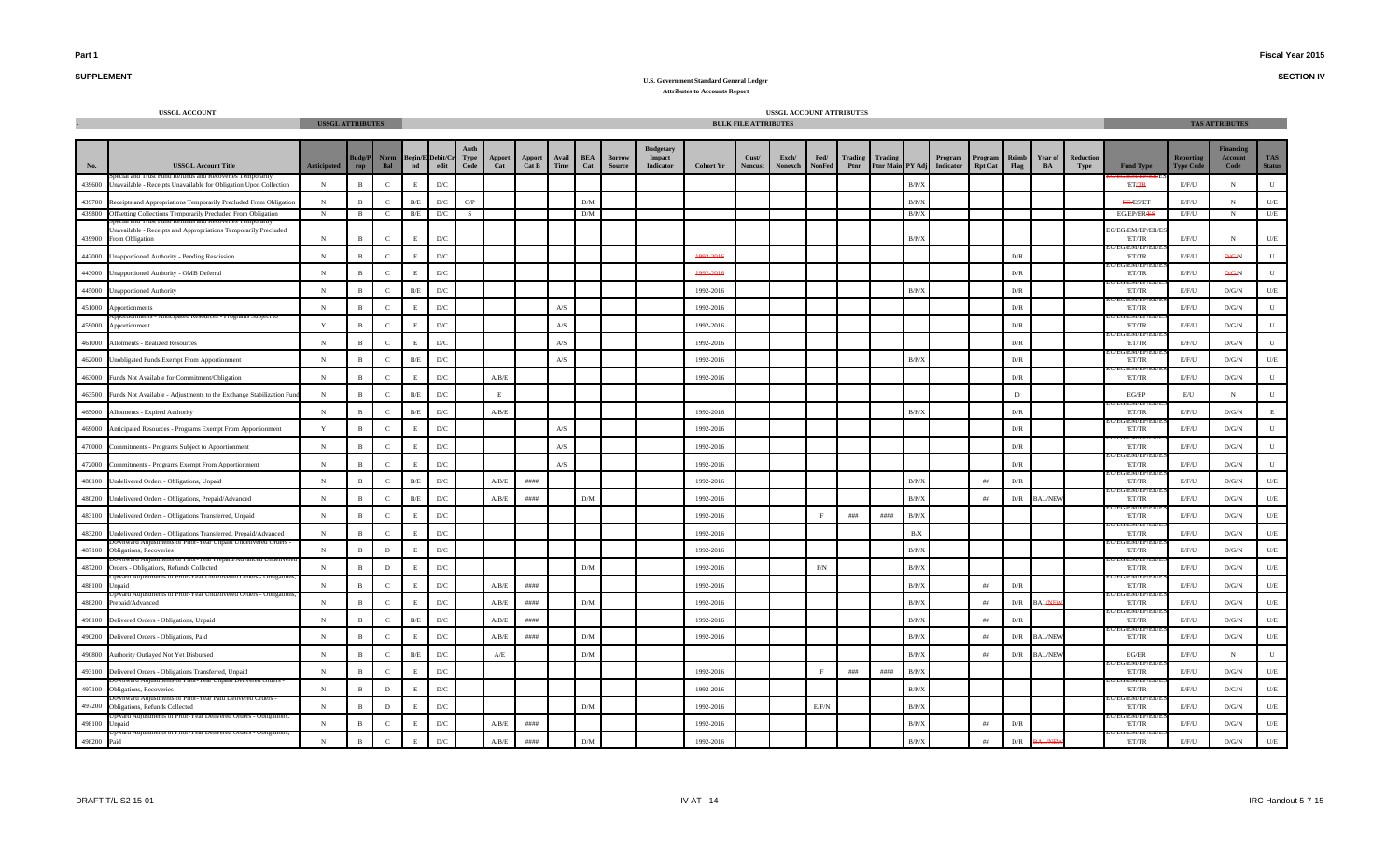**SECTION IV**

# **SUPPLEMENT**

|        | <b>USSGL ACCOUNT</b>                                                                                             | <b>USSGL ATTRIBUTES</b> |                      |                    |            |                                       |               |                 |               |                   |                  |                                                |                  | <b>BULK FILE ATTRIBUTES</b> | USSGL ACCOUNT ATTRIBUTES |                       |                 |                             |                      |                           |               |               |                   |                                             |                                      | <b>TAS ATTRIBUTES</b>                      |                         |
|--------|------------------------------------------------------------------------------------------------------------------|-------------------------|----------------------|--------------------|------------|---------------------------------------|---------------|-----------------|---------------|-------------------|------------------|------------------------------------------------|------------------|-----------------------------|--------------------------|-----------------------|-----------------|-----------------------------|----------------------|---------------------------|---------------|---------------|-------------------|---------------------------------------------|--------------------------------------|--------------------------------------------|-------------------------|
|        |                                                                                                                  |                         |                      |                    |            |                                       |               |                 |               |                   |                  |                                                |                  |                             |                          |                       |                 |                             |                      |                           |               |               |                   |                                             |                                      |                                            |                         |
| No.    | <b>USSGL Account Title</b>                                                                                       | Anticipated             | <b>Budg/P</b><br>rop | <b>Norm</b><br>Bal |            | Begin/E Debit/Cr Type<br>nd edit Code | Apport<br>Cat | Apport<br>Cat B | Avail<br>Time | <b>BEA</b><br>Cat | Borrow<br>Source | <b>Budgetary</b><br>Impact<br><b>Indicator</b> | <b>Cohort Yr</b> | Cust/<br><b>Noncust</b>     | Exch/<br>Nonexch         | Fed/<br><b>NonFed</b> | Trading<br>Ptnr | Trading<br>Ptnr Main PY Adj | Program<br>Indicator | Program<br><b>Rpt Cat</b> | Reimb<br>Flag | Year of<br>BA | Reduction<br>Type | <b>Fund Type</b>                            | <b>Reporting</b><br><b>Type Code</b> | <b>Financing</b><br><b>Account</b><br>Code | TAS<br><b>Status</b>    |
| 510000 | Revenue From Goods Sold                                                                                          | $_{\rm N}$              | $\mathbf{p}$         | $\mathbf{C}$       | E.         | $\mathbf{D}/\mathbf{C}$               |               |                 |               |                   |                  |                                                |                  |                             | $\mathbf x$              | F/N                   | $\# \# \#$      | /####                       |                      |                           |               |               |                   | ER/ES/ET/GA/TR/<br>G/US/UT                  | E/F/U                                | D/G/N                                      | U/E                     |
|        | 510900 Contra Revenue for Goods Sold                                                                             | $\,$ N                  | $\mathbf{P}$         | $\mathbf{D}$       |            | $\mathbf{D}/\mathbf{C}$               |               |                 |               |                   |                  |                                                |                  |                             | X                        | $\rm F/N$             | $\# \# \#$      | /####                       |                      |                           |               |               |                   | ER/ES/ET/GA/TR/U<br>G/US/UT                 | E/F/U                                | D/G/N                                      | U/E                     |
|        | 520000 Revenue From Services Provided                                                                            | $_{\rm N}$              | $\mathbf{P}$         | $\mathbf{C}$       |            | $\mathbf{D}/\mathbf{C}$               |               |                 |               |                   |                  |                                                |                  |                             | X                        | $\rm F/N$             | ###             | /####                       | P/Q                  |                           |               |               |                   | /ER/ES/ET/GA/TR/U<br>G/US/UT                | E/F/U                                | D/G/N                                      | U/E                     |
|        | 520900 Contra Revenue for Services Provided                                                                      | N                       | $\mathbf{P}$         | D                  |            | D/C                                   |               |                 |               |                   |                  |                                                |                  |                             | X                        | F/N                   | ###             | /####                       |                      |                           |               |               |                   | /ER/ES/ET/GA/TR/U<br>G/US/UT                | E/F/U                                | D/G/N                                      | U/E                     |
|        | 531000 Interest Revenue - Other                                                                                  | $_{\rm N}$              | $\mathbf{P}$         | $\mathbf{C}$       | E          | D/C                                   |               |                 |               |                   |                  |                                                |                  | A/S                         | T/X                      | F/N                   | ###             | /####                       | P/Q                  |                           |               |               |                   | IEU EU/E<br>ER/ES/ET/GA/MR/<br>R/UG/US/UT   | E/F/U                                | D/G/N                                      | U/E                     |
| 531100 | <b>Interest Revenue - Investments</b>                                                                            | $\,$ N                  | $\mathbf{P}$         | $\mathbf{C}$       |            | $\mathbf{D}/\mathbf{C}$               |               |                 |               |                   |                  |                                                |                  | A/S                         | T/X                      | F/N/Z                 | ###             | /####                       | P/Q                  |                           |               |               |                   | /ER/ES/ET/GA/TR/<br>G/US/UT                 | E/F/U                                | D/G/N                                      | $\mathbf{U}/\mathbf{E}$ |
| 531200 | Interest Revenue - Loans Receivable/Uninvested Funds                                                             | $_{\rm N}$              | $\mathbf{P}$         | $\mathbf{C}$       | E          | $\mathbf{D}/\mathbf{C}$               |               |                 |               |                   |                  |                                                |                  | A/S                         | T/X                      | F/N                   | ###             | /####                       | P/Q                  |                           |               |               |                   | /ER/ES/ET/GA/TR/<br>G/US/UT                 | E/F/U                                | D/G/N                                      | U/E                     |
| 531300 | Interest Revenue - Subsidy Amortization                                                                          | $_{\rm N}$              | P                    | $\mathbf{C}$       | E          | $\mathbf{D}/\mathbf{C}$               |               |                 |               |                   |                  |                                                |                  |                             | $\mathbf x$              | $_{\rm N}$            |                 |                             | P/O                  |                           |               |               |                   | ER/ES/ET/GA/TR/<br>G/US/UT                  | E/F/U                                | D/G/N                                      | $U/E$                   |
| 531400 | Dividend Income Accounted for Under the Provisions of the Federal<br>Credit Reform Act                           | $_{\rm N}$              | $\mathbf{p}$         | $\mathbf{C}$       | E.         | D/C                                   |               |                 |               |                   |                  |                                                |                  |                             | X                        | $_{\rm N}$            |                 |                             |                      |                           |               |               |                   | /ER/ES/ET/GA/TR/U<br>G/US/UT                | E/F/U                                | D/G/N                                      | $U\!/\!E$               |
|        | Contra Revenue for Dividend Income Accounted for Under the<br>531500 Provisions of the Federal Credit Reform Act | $\,$ N                  | P                    | $\mathbf D$        |            | $\mathbf{D}/\mathbf{C}$               |               |                 |               |                   |                  |                                                |                  |                             | X                        | $_{\rm N}$            |                 |                             |                      |                           |               |               |                   | ER/ES/ET/GA/TR/U<br>G/US/UT                 | E/F/U                                | $\rm{D/G/N}$                               | $U\!/\!E$               |
|        | 531700 Contra Revenue for Interest Revenue - Loans Receivable                                                    | $\mathbf N$             | P                    | D                  | E.         | $\mathbf{D}/\mathbf{C}$               |               |                 |               |                   |                  |                                                |                  | A/S                         | T/X                      | F/N                   | ###             | /####                       | P/Q                  |                           |               |               |                   | /ER/ES/ET/GA/TR/U<br>G/US/UT                | E/F/U                                | D/G/N                                      | U/E                     |
|        | 531800 Contra Revenue for Interest Revenue - Investments                                                         | $\mathbf N$             | P                    | D                  |            | D/C                                   |               |                 |               |                   |                  |                                                |                  | A/S                         | T/X                      | F/N                   | ###             | /####                       | P/Q                  |                           |               |               |                   | JP/EU/EU/EIV<br>ER/ES/ET/GA/TR/L<br>G/US/UT | E/F/U                                | D/G/N                                      | U/E                     |
|        | 531900 Contra Revenue for Interest Revenue - Other                                                               | $\,$ N                  | $\mathbf P$          | $\mathbf{D}$       |            | $\mathbf{D}/\mathbf{C}$               |               |                 |               |                   |                  |                                                |                  | A/S                         | T/X                      | F/N                   | ###             | /####                       | P/Q                  |                           |               |               |                   | ER/ES/ET/GA/TR/<br>G/US/UT                  | E/F/U                                | $\rm{D/G/N}$                               | $\mathbf{U}/\mathbf{E}$ |
|        | 532000 Penalties and Fines Revenue                                                                               | $_{\rm N}$              | P                    | $\mathbf{C}$       | F          | $\mathbf{D}/\mathbf{C}$               |               |                 |               |                   |                  |                                                |                  | A/S                         |                          | $F/G/N$               | ###             | /####                       |                      |                           |               |               |                   | ER/ES/ET/GA/TR/<br>G/US/UT                  | E/F/U                                | D/G/N                                      | $U/E$                   |
|        | 532400 Contra Revenue for Penalties and Fines                                                                    | $\,$ N                  | $\mathbf{p}$         | $\mathbf{D}$       | E          | $\mathbf{D}/\mathbf{C}$               |               |                 |               |                   |                  |                                                |                  | A/S                         | T                        | $F/G/N$               | # # #           | /####                       |                      |                           |               |               |                   | /ER/ES/ET/GA/TR/<br>G/US/UT                 | E/F/U                                | D/G/N                                      | U/E                     |
|        | 532500 Administrative Fees Revenue                                                                               | $_{\rm N}$              | $\mathbf{P}$         | $\mathbf{C}$       |            | $\mathbf{D}/\mathbf{C}$               |               |                 |               |                   |                  |                                                |                  | $\mathbf{A} / \mathbf{S}$   | X                        | $\rm F/N$             | $\# \# \#$      | /####                       |                      |                           |               |               |                   | /ER/ES/ET/GA/TR/U<br>G/US/UT                | E/F/U                                | $\rm{D/G/N}$                               | $\mathbf{U}/\mathbf{E}$ |
|        | 532900 Contra Revenue for Administrative Fees                                                                    | $_{\rm N}$              | $\mathbf{P}$         | $\mathbf{D}$       | E          | $\mathbf{D}/\mathbf{C}$               |               |                 |               |                   |                  |                                                |                  | A/S                         | X                        | F/N                   | ###             | /####                       |                      |                           |               |               |                   | /ER/ES/ET/GA/TR/U<br>G/US/UT                | E/F/U                                | D/G/N                                      | $\mathbf{U}/\mathbf{E}$ |
|        | 540000 Funded Benefit Program Revenue                                                                            | N                       | $\mathbf{P}$         | $\mathbf{C}$       |            | D/C                                   |               |                 |               |                   |                  |                                                |                  |                             | T/X                      | F/N                   | ###             | /####                       |                      |                           |               |               |                   | /ER/ES/ET/GA/TR/U<br>G/US/UT                | E/F/U                                | D/G/N                                      | U/E                     |
| 540500 | Unfunded FECA Benefit Revenue                                                                                    | N                       | $\mathbf{P}$         | $\mathbf{C}$       | E          | D/C                                   |               |                 |               |                   |                  |                                                |                  |                             | $\mathbf{x}$             | F/N                   | ###             | /####                       |                      |                           |               |               |                   | EG                                          | U                                    | D/G/N                                      | $\mathbf U$             |
| 540600 | Contra Revenue for Unfunded FECA Benefit Revenue                                                                 | N                       | $\mathbf{P}$         | $\mathbf{D}$       | E          | D/C                                   |               |                 |               |                   |                  |                                                |                  |                             | $\mathbf{X}$             | F/N                   | ###             | /####                       |                      |                           |               |               |                   | EG                                          | U                                    | D/G/N                                      | $\overline{U}$          |
|        | 540900 Contra Revenue for Funded Benefit Program Revenue                                                         | $\,$ N                  | $\mathbf{p}$         | D                  | $_{\rm E}$ | $\mathbf{D}/\mathbf{C}$               |               |                 |               |                   |                  |                                                |                  |                             | T/X                      | F/N                   | ###             | /####                       |                      |                           |               |               |                   | ER/ES/ET/GA/TR/<br>G/US/UT                  | E/F/U                                | D/G/N                                      | $U/E$                   |
|        | 550000 Insurance and Guarantee Premium Revenue                                                                   | $\,$ N                  | $\mathbf{p}$         | $\mathbf{C}$       | E          | $\mathbf{D}/\mathbf{C}$               |               |                 |               |                   |                  |                                                |                  |                             | $\mathbf{x}$             | $_{\rm N}$            |                 |                             |                      |                           |               |               |                   | TECTORES<br>ER/ES/ET/GA/TR/<br>G/US/UT      | E/F/U                                | D/G/N                                      | U/E                     |
|        | 550900 Contra Revenue for Insurance and Guarantee Premium Revenue                                                | ${\bf N}$               | $\mathbf{P}$         | $\mathbf D$        | E          | $\mathbf{D}/\mathbf{C}$               |               |                 |               |                   |                  |                                                |                  |                             | X                        |                       |                 |                             |                      |                           |               |               |                   | ER/ES/ET/GA/TR/U<br>G/US/UT                 | $\rm E/F/U$                          | D/G/N                                      | $U/E$                   |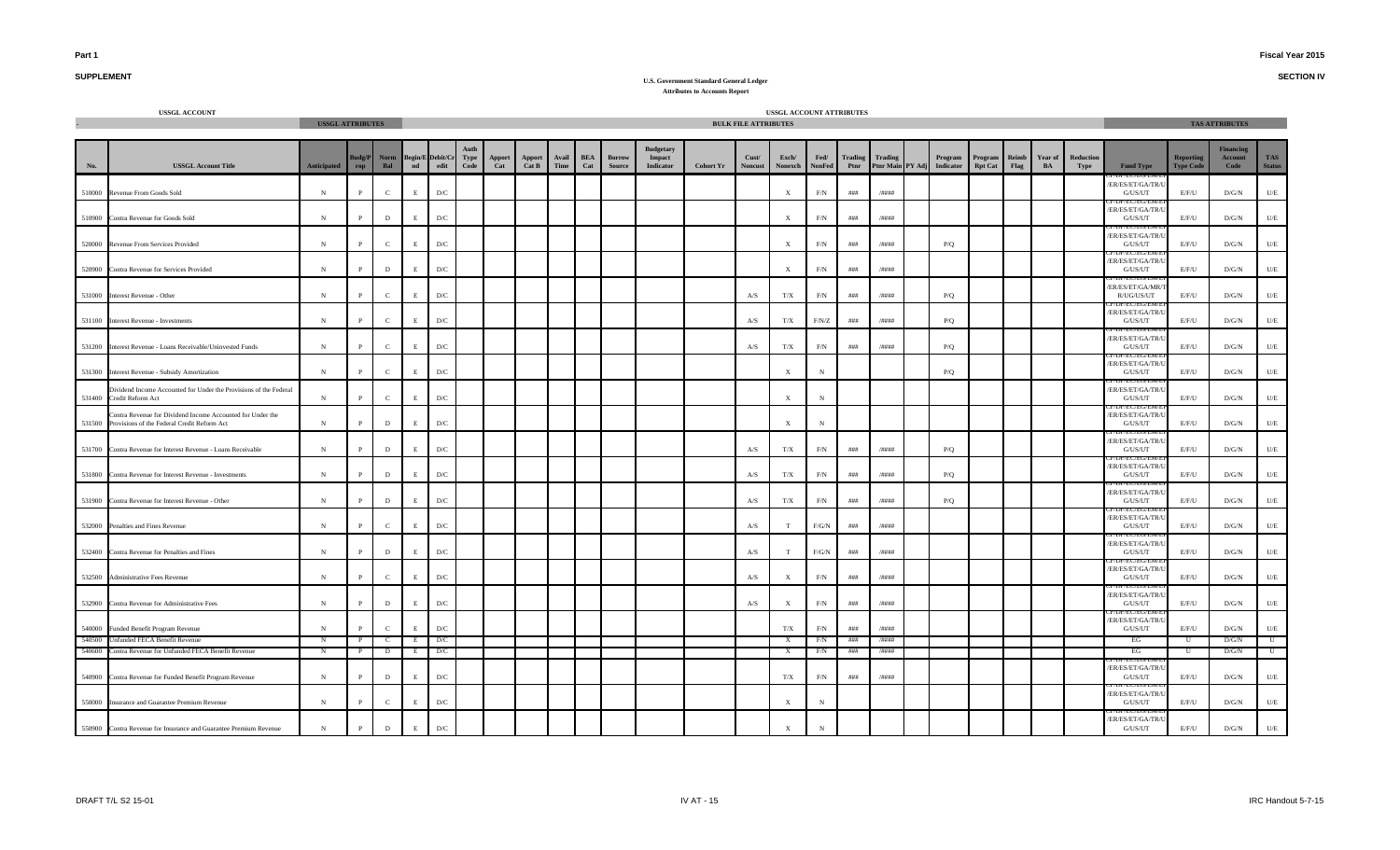**SECTION IV**

# **SUPPLEMENT**

|               | <b>USSGL ACCOUNT</b>                                                                                                | <b>USSGL ATTRIBUTES</b> |                      |                    |                    |                                 |              |               |                        |               |                   |                         |                                                |                  | <b>BULK FILE ATTRIBUTES</b> | USSGL ACCOUNT ATTRIBUTES |                       |                        |         |                                       |                           |                      |                      |                   |                                    |                                      | <b>TAS ATTRIBUTES</b>               |                             |
|---------------|---------------------------------------------------------------------------------------------------------------------|-------------------------|----------------------|--------------------|--------------------|---------------------------------|--------------|---------------|------------------------|---------------|-------------------|-------------------------|------------------------------------------------|------------------|-----------------------------|--------------------------|-----------------------|------------------------|---------|---------------------------------------|---------------------------|----------------------|----------------------|-------------------|------------------------------------|--------------------------------------|-------------------------------------|-----------------------------|
|               |                                                                                                                     |                         |                      |                    |                    |                                 |              |               |                        |               |                   |                         |                                                |                  |                             |                          |                       |                        |         |                                       |                           |                      |                      |                   |                                    |                                      |                                     |                             |
| No.           | <b>USSGL Account Title</b>                                                                                          | <b>Anticipated</b>      | <b>Budg/P</b><br>rop | <b>Norm</b><br>Bal | $\mathbf{nd}$      | <b>Begin/E Debit/Cr</b><br>edit | Type<br>Code | Apport<br>Cat | <b>Apport</b><br>Cat B | Avail<br>Time | <b>BEA</b><br>Cat | <b>Borrow</b><br>Source | <b>Budgetary</b><br>Impact<br><b>Indicator</b> | <b>Cohort Yr</b> | Cust/<br><b>Noncust</b>     | Exch/<br>Nonexch         | Fed/<br><b>NonFed</b> | <b>Trading</b><br>Ptnr | Trading | Program<br>Ptnr Main PY Adj Indicator | Program<br><b>Rpt Cat</b> | Reimb<br><b>Flag</b> | <b>Year of</b><br>BA | Reduction<br>Type | <b>Fund Type</b>                   | <b>Reporting</b><br><b>Type Code</b> | <b>Financing</b><br>Account<br>Code | <b>TAS</b><br><b>Status</b> |
|               | 560000 Donated Revenue - Financial Resources                                                                        | ${\bf N}$               |                      | $\mathbf{C}$       | E                  | $\mathbf{D}/\mathbf{C}$         |              |               |                        |               |                   |                         |                                                |                  | A/S                         | T                        | N                     |                        |         |                                       |                           |                      |                      |                   | ER/ES/ET/GA/TR/<br>${\rm G/US/UT}$ | E/F/U                                | $\rm{D/G/N}$                        | $U/E$                       |
| 560900        | Contra Revenue for Donations - Financial Resources                                                                  | $_{\rm N}$              | <sup>D</sup>         | D                  | E                  | $\mathbf{D}/\mathbf{C}$         |              |               |                        |               |                   |                         |                                                |                  | A/S                         |                          | $_{\rm N}$            |                        |         |                                       |                           |                      |                      |                   | ER/ES/ET/GA/TR<br>G/US/UT          | E/F/U                                | D/G/N                               | $U/E$                       |
|               | 561000 Donated Revenue - Nonfinancial Resources                                                                     | $_{\rm N}$              |                      | $\mathbf{C}$       | E                  | $\mathbf{D}/\mathbf{C}$         |              |               |                        |               |                   |                         |                                                |                  |                             |                          |                       |                        |         |                                       |                           |                      |                      |                   | ER/ES/ET/GA/TR<br>G/US/UT          | E/F/U                                | $\rm{D/G/N}$                        | U/E                         |
| 561900        | Contra Donated Revenue - Nonfinancial Resources                                                                     | ${\bf N}$               | $\mathbf{p}$         | $\mathbf D$        | E                  | $\mathbf{D}/\mathbf{C}$         |              |               |                        |               |                   |                         |                                                |                  |                             | T                        | $_{\rm N}$            |                        |         |                                       |                           |                      |                      |                   | ER/ES/ET/GA/TR/<br>G/US/UT         | E/F/U                                | $\rm{D/G/N}$                        | $U\!/\!E$                   |
|               | 564000 Forfeiture Revenue - Cash and Cash Equivalents                                                               | N                       |                      | $\mathbf{C}$       | E                  | $\mathbf{D}/\mathbf{C}$         |              |               |                        |               |                   |                         | D                                              |                  |                             |                          |                       |                        |         |                                       |                           |                      |                      |                   | ER/ES/ET/GA/TR/<br>G/US/UT         | E/F/U                                | D/G/N                               | U/E                         |
| 564900        | Contra Forfeiture Revenue - Cash and Cash Equivalents                                                               | N                       |                      | D                  | E                  | D/C                             |              |               |                        |               |                   |                         | D                                              |                  | $\mathbf{A}$                | T                        |                       |                        |         |                                       |                           |                      |                      |                   | ER/ES/ET/GA/TR/<br>G/US/UT         | E/F/U                                | D/G/N                               | U/E                         |
|               | 565000 Forfeiture Revenue - Forfeitures of Property                                                                 | N                       |                      | $\mathbf{C}$       | E                  | $\mathbf{D}/\mathbf{C}$         |              |               |                        |               |                   |                         | E                                              |                  | $\mathbf{A}$                | T                        |                       |                        |         |                                       |                           |                      |                      |                   | ER/ES/ET/GA/TR/<br>G/US/UT         | E/F/U                                | D/G/N                               | U/E                         |
| 565900        | Contra Forfeiture Revenue - Forfeitures of Property                                                                 | $_{\rm N}$              |                      | $\mathbf D$        | E                  | $\mathbf{D}/\mathbf{C}$         |              |               |                        |               |                   |                         | E                                              |                  | $\mathbf{A}$                | T                        | $_{\rm N}$            |                        |         |                                       |                           |                      |                      |                   | ER/ES/ET/GA/TR/<br>G/US/UT         | E/F/U                                | D/G/N                               | $U\!/\!E$                   |
|               | 570000 Expended Appropriations                                                                                      | $_{\rm N}$              |                      | $\mathbf{C}$       | E                  | $\mathbf{D}/\mathbf{C}$         |              |               |                        |               |                   |                         |                                                |                  |                             |                          | G                     | ###                    | ####    |                                       |                           |                      |                      |                   | /ES/ET/TR/UG/US/U<br>T             | E/F/U                                | D/G/N                               | $U/E$                       |
| 570500        | Expended Appropriations - Prior Period Adjustments Due to<br>Corrections of Errors - Years Preceding the Prior Year | ${\bf N}$               | D                    | $\mathbf C$        | E                  | $\mathbf{D}/\mathbf{C}$         |              |               |                        |               |                   |                         |                                                |                  |                             |                          | z                     |                        |         |                                       |                           |                      |                      |                   | /ES/ET/TR/UG/US/U<br>T             | E/F/U                                | D/G/N                               | $U\!/\!E$                   |
| 570800        | Expended Appropriations - Prior-Period Adjustments Due to<br>Corrections of Errors                                  | N                       |                      | $\mathbf{C}$       | E                  | $\mathbf{D}/\mathbf{C}$         |              |               |                        |               |                   |                         |                                                |                  |                             |                          | $Z_{\rm c}$           |                        |         |                                       |                           |                      |                      |                   | /ER/ES/ET/TR/UG/U<br>S/UT          | E/F/U                                | D/G/N                               | U/E                         |
|               | Expended Appropriations - Prior-Period Adjustments Due to Changes<br>570900 in Accounting Principles                | N                       |                      | $\mathbf{C}$       | E                  | $\mathbf{D}/\mathbf{C}$         |              |               |                        |               |                   |                         |                                                |                  |                             |                          | $Z_{\rm c}$           |                        |         |                                       |                           |                      |                      |                   | /ER/ES/ET/TR/UG/U<br>S/UT          | E/F/U                                | D/G/N                               | $U/E$                       |
| 571000        | cy Unavariable Custodial and Non-Entity<br>Collections                                                              | $\,$ N                  |                      | $\mathbf{C}$       | $\mathbf E$        | $\mathbf{D}/\mathbf{C}$         |              |               |                        |               |                   |                         |                                                |                  |                             |                          | $\mathbf F$           | $\# \# \#$             | /####   |                                       |                           |                      |                      |                   | GA                                 | $\mathbf{U}$                         | N                                   | ${\bf U}$                   |
| 571200 Entity |                                                                                                                     | N                       |                      | $\mathbf{C}$       | E                  | $\mathbf{D}/\mathbf{C}$         |              |               |                        |               |                   |                         |                                                |                  |                             |                          | $\mathbf{F}$          | $\# \# \#$             | /####   |                                       |                           |                      |                      |                   | GA                                 | $\mathbf{U}$                         | $_{\rm N}$                          | $\mathbf{U}$                |
|               | 572000 Financing Sources Transferred In Without Reimbursement                                                       | N                       |                      | $\mathbf{C}$       | E                  | D/C                             |              |               |                        |               |                   |                         |                                                |                  |                             |                          | $\mathbf{F}$          | # # #                  | /####   |                                       |                           |                      |                      |                   | ER/ES/ET/GA/TR/<br>G/US/UT         | E/F/U                                | D/G/N                               | U/E/C                       |
|               | 573000 Financing Sources Transferred Out Without Reimbursement                                                      | $\,$ N                  | P                    | $\mathbf{D}$       | E                  | $\mathbf{D}/\mathbf{C}$         |              |               |                        |               |                   |                         |                                                |                  |                             |                          |                       | ###                    | /####   |                                       |                           |                      |                      |                   | ER/ES/ET/GA/TR/<br>G/US/UT         | E/F/U                                | $\rm{D/G/N}$                        | U/E                         |
| 574000        | Appropriated Dedicated Collections Transferred In                                                                   | $\,$ N                  | $\mathbf{p}$         | $\mathbf C$        | $\mathbf E$        | $\mathbf{D}/\mathbf{C}$         |              |               |                        |               |                   |                         |                                                |                  |                             |                          | $\mathbf{F}$          | # # #                  | /####   |                                       |                           |                      |                      |                   | ER/ES/ET/GA/TR<br>G/US/UT          | E/F/U                                | $\rm{D/G/N}$                        | $U/E$                       |
| 574500        | Appropriated Dedicated Collections Transferred Out                                                                  | ${\bf N}$               | D                    | $\mathbf D$        | $\mathbf E$        | $\mathbf{D}/\mathbf{C}$         |              |               |                        |               |                   |                         |                                                |                  |                             |                          |                       | # # #                  | /####   |                                       |                           |                      |                      |                   | ER/ES/ET/GA/TR<br>G/US/UT          | E/F/U                                | D/G/N                               | $U/E$                       |
|               | 575000 Expenditure Financing Sources - Transfers-In                                                                 | ${\bf N}$               |                      | $\mathbf{C}$       | E                  | D/C                             |              |               |                        |               |                   |                         |                                                |                  |                             |                          |                       | # # #                  | /####   |                                       |                           |                      |                      |                   | ER/ES/ET/GA/TR<br>G/US/UT          | E/F/U                                | D/G/N                               | $U\!/\!E$                   |
|               | 575500 Nonexpenditure Financing Sources - Transfers-In - Other                                                      | ${\bf N}$               |                      | $\mathbf{C}$       | E                  | $\mathbf{D}/\mathbf{C}$         |              |               |                        |               |                   |                         |                                                |                  |                             |                          |                       | # # #                  | /####   |                                       |                           |                      |                      |                   | ER/ES/ET/GA/TR/<br>G/US/UT         | E/F/U                                | D/G/N                               | $U/E$                       |
|               | 575600 Nonexpenditure Financing Sources - Transfers-In - Capital Transfers                                          | $_{\rm N}$              |                      | $\mathbf{C}$       | E                  | D/C                             |              |               |                        |               |                   |                         |                                                |                  |                             |                          |                       | # # #                  | /####   |                                       |                           |                      |                      |                   | ER/ES/ET/GA/TR<br>G/US/UT          | E/F/U                                | D/G/N                               | $U\!/\!E$                   |
|               | 576000 Expenditure Financing Sources - Transfers-Out                                                                | ${\bf N}$               |                      | $\,$ D             | E.                 | $\mathbf{D}/\mathbf{C}$         |              |               |                        |               |                   |                         |                                                |                  |                             |                          |                       | $\# \# \#$             | /####   |                                       |                           |                      |                      |                   | ER/ES/ET/GA/TR/<br>${\rm G/US/UT}$ | E/F/U                                | D/G/N                               | $U\!/\!E$                   |
|               | 576500 Nonexpenditure Financing Sources - Transfers-Out - Other                                                     | $_{\rm N}$              |                      | D                  | $\mathbf{E}% _{0}$ | D/C                             |              |               |                        |               |                   |                         |                                                |                  |                             |                          |                       | ###                    | /####   |                                       |                           |                      |                      |                   | ER/ES/ET/GA/TR/U<br>G/US/UT        | E/F/U                                | D/G/N                               | U/E                         |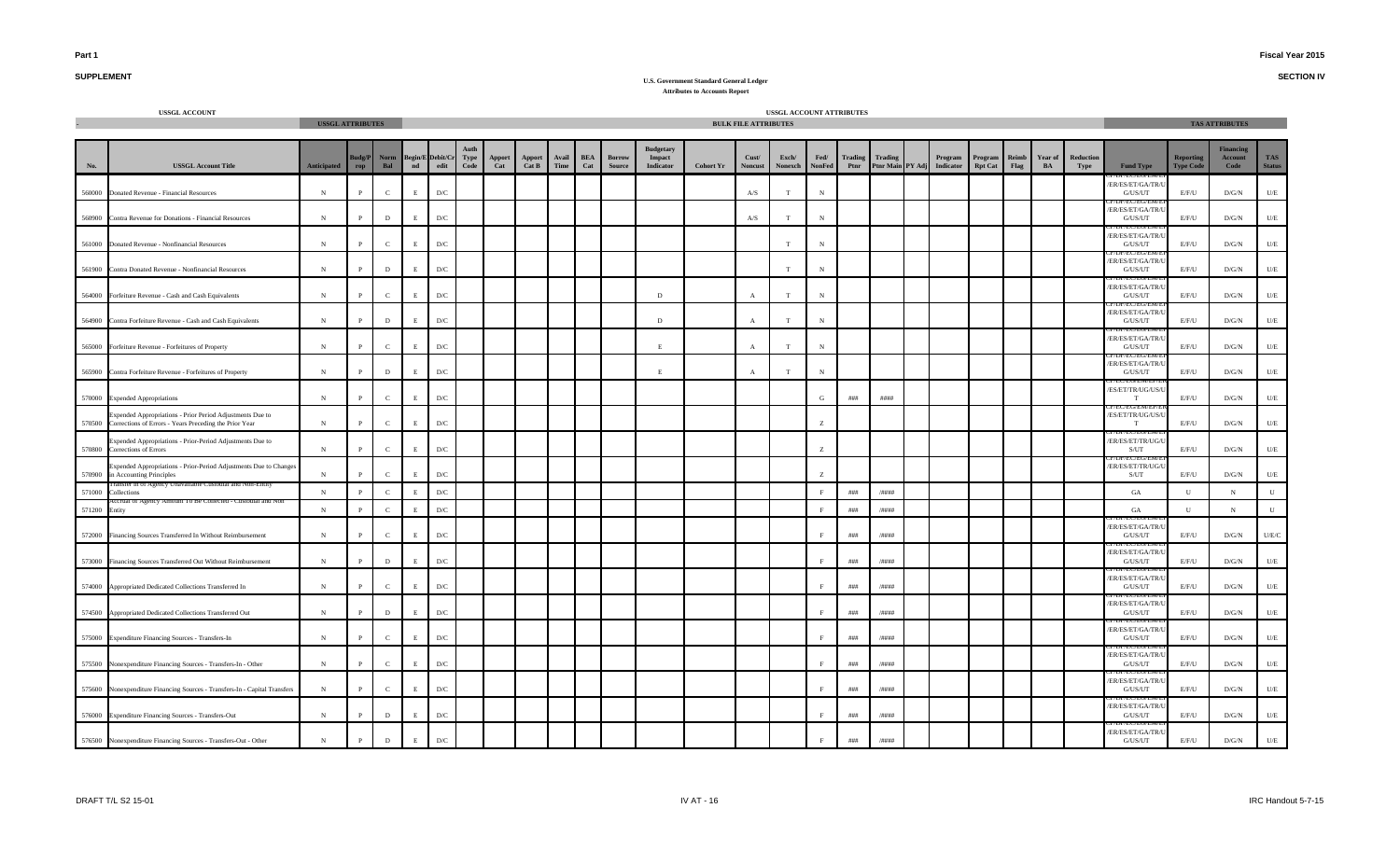**SECTION IV**

# **SUPPLEMENT**

|                | <b>USSGL ACCOUNT</b>                                                       | <b>USSGL ATTRIBUTES</b> |                            |              |             |                                                                                                                                                                                           |                     |               |                 |               |                   |                         |                                                |                  | <b>BULK FILE ATTRIBUTES</b> | USSGL ACCOUNT ATTRIBUTES |                       |                 |                             |                      |                           |               |                          |                   |                                                      |                                      | <b>TAS ATTRIBUTES</b>               |                             |
|----------------|----------------------------------------------------------------------------|-------------------------|----------------------------|--------------|-------------|-------------------------------------------------------------------------------------------------------------------------------------------------------------------------------------------|---------------------|---------------|-----------------|---------------|-------------------|-------------------------|------------------------------------------------|------------------|-----------------------------|--------------------------|-----------------------|-----------------|-----------------------------|----------------------|---------------------------|---------------|--------------------------|-------------------|------------------------------------------------------|--------------------------------------|-------------------------------------|-----------------------------|
| No.            | <b>USSGL Account Title</b>                                                 | Anticipated             | <b>Budg/P</b><br>$\bf rep$ | Norm<br>Bal  |             | $\begin{tabular}{c} Begin/E \end{tabular} \begin{tabular}{l} \multicolumn{2}{c}{\textbf{Begin/E} } \end{tabular} \begin{tabular}{l} \multicolumn{2}{c}{\textbf{Debit/Cr} } \end{tabular}$ | <b>Type</b><br>Code | Apport<br>Cat | Apport<br>Cat B | Avail<br>Time | <b>BEA</b><br>Cat | <b>Borrow</b><br>Source | <b>Budgetary</b><br>Impact<br><b>Indicator</b> | <b>Cohort Yr</b> | Cust/<br><b>Noncust</b>     | Exch/<br>Nonexch         | Fed/<br><b>NonFed</b> | Trading<br>Ptnr | Trading<br>Ptnr Main PY Adj | Program<br>Indicator | Program<br><b>Rpt Cat</b> | Reimb<br>Flag | Year of<br>$\mathbf{BA}$ | Reduction<br>Type | <b>Fund Type</b>                                     | <b>Reporting</b><br><b>Type Code</b> | <b>Financing</b><br>Account<br>Code | <b>TAS</b><br><b>Status</b> |
|                | 576600 Nonexpenditure Financing Sources - Transfers-Out - Capital Transfer | $_{\rm N}$              | $\mathbf{p}$               | $\mathbf D$  | $\mathbf E$ | $\mathbf{D}/\mathbf{C}$                                                                                                                                                                   |                     |               |                 |               |                   |                         |                                                |                  |                             |                          |                       | ###             | $/$ ####                    |                      |                           |               |                          |                   | DI / EU/EU/EW/<br>ER/ES/ET/GA/TR/<br>${\rm G/US/UT}$ | E/F/U                                | D/G/N                               | $\mathbf{U}/\mathbf{E}$     |
|                | 577500 Nonbudgetary Financing Sources Transferred In                       | $_{\rm N}$              | P                          | $\mathbf{C}$ | E           | $\mathbf{D}/\mathbf{C}$                                                                                                                                                                   |                     |               |                 |               |                   |                         |                                                |                  |                             |                          |                       | ###             | /####                       |                      |                           |               |                          |                   | <b>EC/EU/EN</b><br>ER/ES/ET/GA/MR/<br>R/UG/US/UT     | E/F/U                                | D/G/N                               | U/E                         |
|                | 577600 Nonbudgetary Financing Sources Transferred Out                      | $_{\rm N}$              |                            | D            | E           | D/C                                                                                                                                                                                       |                     |               |                 |               |                   |                         |                                                |                  |                             |                          |                       | ###             | /####                       |                      |                           |               |                          |                   | ER/ES/ET/GA/TR/L<br>G/US/UT                          | E/F/U                                | $\rm{D/G/N}$                        | U/E                         |
| 577700         | Authority Transfer Control In                                              | N                       | -Р                         | $\mathbf{C}$ | E           | D/C                                                                                                                                                                                       |                     |               |                 |               |                   |                         |                                                |                  |                             |                          |                       |                 |                             |                      |                           |               |                          |                   | GA                                                   | U                                    | N                                   | $\mathbf{U}$                |
| 577800         | Authority Transfer Control Out                                             | N                       | $\mathbf{P}$               | D            | E           | D/C                                                                                                                                                                                       |                     |               |                 |               |                   |                         |                                                |                  |                             |                          |                       |                 |                             |                      |                           |               |                          |                   | GA                                                   | U                                    | $_{\rm N}$                          | U                           |
| 578000         | <b>Imputed Financing Sources</b>                                           | $_{\rm N}$              |                            | $\mathbf{C}$ | E           | $\mathbf{D}/\mathbf{C}$                                                                                                                                                                   |                     |               |                 |               |                   |                         |                                                |                  |                             |                          |                       | ###             | /####                       |                      |                           |               |                          |                   | ER/ES/ET/GA/TR/<br>G/US/UT                           | E/F/U                                | D/G/N                               | U/E/C                       |
|                | 579000 Other Financing Sources                                             | N                       |                            | $\mathbf{C}$ | E           | D/C                                                                                                                                                                                       |                     |               |                 |               |                   |                         | D/E                                            |                  |                             |                          | G/Z                   | ###             | ####                        |                      |                           |               |                          |                   | ER/ES/ET/GA/MR<br>R/UG/US/UT                         | E/F/U                                | D/G/N                               | U/E                         |
| 579100 Subsidy | Adjustment to Financing Sources - Downward Reestimate or Negative          | N                       | $\mathbf{P}$               | $\mathbf D$  | E           | $\mathbf{D}/\mathbf{C}$                                                                                                                                                                   |                     |               |                 |               |                   |                         | E                                              |                  |                             |                          | G/Z                   | ###             | ####                        |                      |                           |               |                          |                   | ER/ES/ET/GA/TR/L<br>G/US/UT                          | E/F/U                                | D/G/N                               | U/E                         |
|                | 579200 Financing Sources To Be Transferred Out - Contingent Liability      | $\,$ N                  | $\mathbf{p}$               | $\mathbf{D}$ | E           | $\mathbf{D}/\mathbf{C}$                                                                                                                                                                   |                     |               |                 |               |                   |                         |                                                |                  |                             |                          | F                     | ###             | /####                       |                      |                           |               |                          |                   | ER/ES/ET/GA/TR/U<br>G/US/UT                          | E/F/U                                | D/G/N                               | U/E                         |
|                | 579500 Seigniorage                                                         | ${\bf N}$               | $\mathbf{P}$               | $\mathbf{C}$ | E           | $\mathbf{D}/\mathbf{C}$                                                                                                                                                                   |                     |               |                 |               |                   |                         | E                                              |                  |                             |                          | N                     |                 |                             |                      |                           |               |                          |                   | ER/ES/ET/GA/TR/<br>G/US/UT                           | $\mathrm{E}/\mathrm{U}$              | $\rm{D/G/N}$                        | $U/E$                       |
|                | 580000 Tax Revenue Collected - Not Otherwise Classified                    | $\,$ N                  | <sup>p</sup>               | $\mathbf{C}$ | E           | $\mathbf{D}/\mathbf{C}$                                                                                                                                                                   |                     |               |                 |               |                   |                         |                                                |                  | A/S                         | T                        | G/N                   | ###             | ####                        |                      |                           |               |                          |                   | ER/ES/ET/GA/TR/U<br>G/US/UT                          | E/F/U                                | D/G/N                               | $U/E$                       |
|                | 580100 Tax Revenue Collected - Individual                                  | $\,$ N                  | $\mathbf{p}$               | $\mathbf{C}$ | E           | $\mathbf{D}/\mathbf{C}$                                                                                                                                                                   |                     |               |                 |               |                   |                         |                                                |                  | A/S                         | T                        | G/N                   | ###             | ####                        |                      |                           |               |                          |                   | ER/ES/ET/GA/TR/U<br>G/US/UT                          | E/F/U                                | $\rm{D/G/N}$                        | $U\!/\!E$                   |
|                | 580200 Tax Revenue Collected - Corporate                                   | ${\bf N}$               |                            | $\mathbf{C}$ | E.          | $\mathbf{D}/\mathbf{C}$                                                                                                                                                                   |                     |               |                 |               |                   |                         |                                                |                  | A/S                         | T                        | G/N                   | ###             | ####                        |                      |                           |               |                          |                   | ER/ES/ET/GA/TR/U<br>G/US/UT                          | E/F/U                                | D/G/N                               | U/E                         |
|                | 580300 Tax Revenue Collected - Unemployment                                | $_{\rm N}$              |                            | $\mathbf{C}$ | E.          | $\mathbf{D}/\mathbf{C}$                                                                                                                                                                   |                     |               |                 |               |                   |                         |                                                |                  | A/S                         |                          | G/N                   | ###             | ####                        |                      |                           |               |                          |                   | ER/ES/ET/GA/TR/U<br>G/US/UT                          | E/F/U                                | D/G/N                               | U/E                         |
|                | 580400 Tax Revenue Collected - Excise                                      | $_{\rm N}$              |                            | $\epsilon$   | $_{\rm E}$  | D/C                                                                                                                                                                                       |                     |               |                 |               |                   |                         |                                                |                  | A/S                         | T                        | G/N                   | ###             | ####                        |                      |                           |               |                          |                   | JI / EU/EU/EI<br>ER/ES/ET/GA/TR/L<br>G/US/UT         | E/F/U                                | D/G/N                               | U/E                         |
|                | 580500 Tax Revenue Collected - Estate and Gift                             | $\,$ N                  | D                          | $\mathbf{C}$ | $\;$ E      | $\mathbf{D}/\mathbf{C}$                                                                                                                                                                   |                     |               |                 |               |                   |                         |                                                |                  | A/S                         |                          | G/N                   | ###             | ####                        |                      |                           |               |                          |                   | ER/ES/ET/GA/TR/<br>G/US/UT                           | E/F/U                                | D/G/N                               | U/E                         |
|                | 580600 Tax Revenue Collected - Customs                                     | N                       |                            | $\mathbf{C}$ | E.          | $\mathbf{D}/\mathbf{C}$                                                                                                                                                                   |                     |               |                 |               |                   |                         |                                                |                  | A/S                         |                          | G/N                   | ###             | ####                        |                      |                           |               |                          |                   | ER/ES/ET/GA/TR/I<br>G/US/UT                          | E/F/U                                | D/G/N                               | $U/E$                       |
|                | 582000 Tax Revenue Accrual Adjustment - Not Otherwise Classified           | $\,$ N                  |                            | $\mathbf{C}$ | E           | $\mathbf{D}/\mathbf{C}$                                                                                                                                                                   |                     |               |                 |               |                   |                         |                                                |                  | $\mathbf{A} / \mathbf{S}$   | T                        | G/N                   | ###             | ####                        |                      |                           |               |                          |                   | ER/ES/ET/GA/TR/<br>G/US/UT                           | E/F/U                                | D/G/N                               | $\mathbf{U}/\mathbf{E}$     |
|                | 582100 Tax Revenue Accrual Adjustment - Individual                         | $_{\rm N}$              |                            | $\mathbf{C}$ | E           | $\mathbf{D}/\mathbf{C}$                                                                                                                                                                   |                     |               |                 |               |                   |                         |                                                |                  | A/S                         |                          | G/N                   | ###             | ####                        |                      |                           |               |                          |                   | <b>L'ECTEULER</b><br>ER/ES/ET/GA/TR/U<br>G/US/UT     | E/F/U                                | D/G/N                               | $U/E$                       |
|                | 582200 Tax Revenue Accrual Adjustment - Corporate                          | $_{\rm N}$              |                            | $\mathbf{C}$ | E.          | $\mathbf{D}/\mathbf{C}$                                                                                                                                                                   |                     |               |                 |               |                   |                         |                                                |                  | $\mathbf{A} / \mathbf{S}$   | т                        | G/N                   | ###             | ####                        |                      |                           |               |                          |                   | ER/ES/ET/GA/TR/<br>G/US/UT                           | E/F/U                                | D/G/N                               | U/E                         |
|                | 582300 Tax Revenue Accrual Adjustment - Unemployment                       | ${\bf N}$               | P                          | $\mathbf{C}$ | E           | $\mathbf{D}/\mathbf{C}$                                                                                                                                                                   |                     |               |                 |               |                   |                         |                                                |                  | $\mathbf{A} / \mathbf{S}$   | T                        | G/N                   | $\# \# \#$      | ####                        |                      |                           |               |                          |                   | ER/ES/ET/GA/TR/<br>G/US/UT                           | E/F/U                                | D/G/N                               | U/E                         |
|                | 582400 Tax Revenue Accrual Adjustment - Excise                             | $_{\rm N}$              |                            | $\mathbf{C}$ | E           | $\mathbf{D}/\mathbf{C}$                                                                                                                                                                   |                     |               |                 |               |                   |                         |                                                |                  | A/S                         | T                        | G/N                   | ###             | ####                        |                      |                           |               |                          |                   | ER/ES/ET/GA/TR/<br>G/US/UT                           | E/F/U                                | D/G/N                               | $U/E$                       |
|                | 582500 Tax Revenue Accrual Adjustment - Estate and Gift                    | $_{\rm N}$              | P                          | $\mathbf{C}$ | $\mathbf E$ | $\mathbf{D}/\mathbf{C}$                                                                                                                                                                   |                     |               |                 |               |                   |                         |                                                |                  | A/S                         | T                        | G/N                   | ###             | ####                        |                      |                           |               |                          |                   | ER/ES/ET/GA/TR/U<br>G/US/UT                          | E/F/U                                | $\rm{D/G/N}$                        | U/E                         |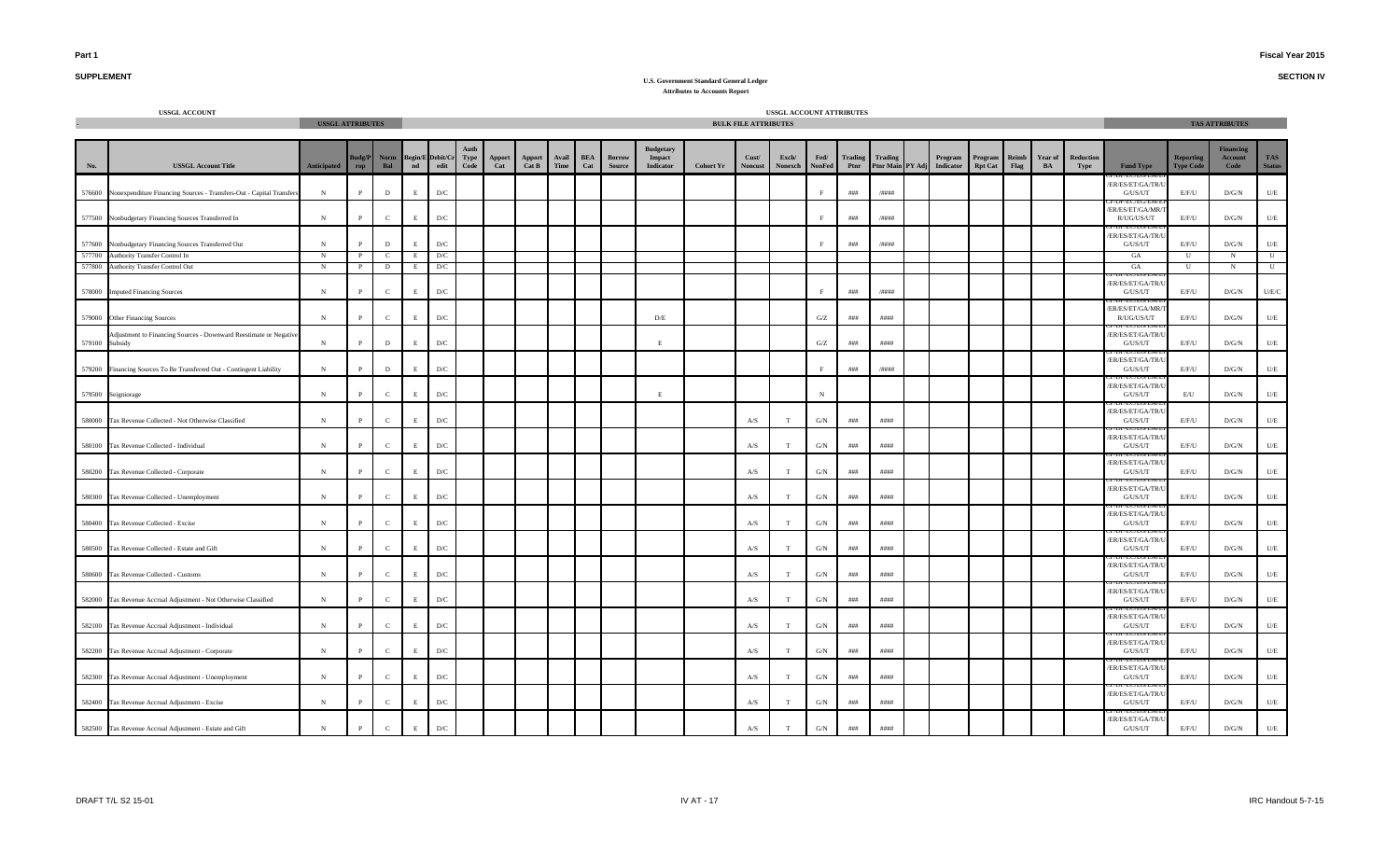**SECTION IV**

# **SUPPLEMENT**

|                 | <b>USSGL ACCOUNT</b>                                                    | <b>USSGL ATTRIBUTES</b> |              |                |                          |                                  |              |               |                 |               |                   |                         |                                         |                  | <b>BULK FILE ATTRIBUTES</b> | USSGL ACCOUNT ATTRIBUTES  |                      |                 |         |                                       |                           |      |               |                   |                                                          |                                      | <b>TAS ATTRIBUTES</b>               |                             |
|-----------------|-------------------------------------------------------------------------|-------------------------|--------------|----------------|--------------------------|----------------------------------|--------------|---------------|-----------------|---------------|-------------------|-------------------------|-----------------------------------------|------------------|-----------------------------|---------------------------|----------------------|-----------------|---------|---------------------------------------|---------------------------|------|---------------|-------------------|----------------------------------------------------------|--------------------------------------|-------------------------------------|-----------------------------|
| No.             | <b>USSGL Account Title</b>                                              | <b>Anticipated</b>      | udg/F<br>rop | Norm<br>Bal    | $\overline{\mathbf{nd}}$ | Begin/E Debit/C<br>$_{\rm edit}$ | Type<br>Code | Apport<br>Cat | Apport<br>Cat B | Avail<br>Time | <b>BEA</b><br>Cat | <b>Borrow</b><br>Source | <b>Budgetary</b><br>Impact<br>Indicator | <b>Cohort Yr</b> | Cust/<br><b>Noncust</b>     | Exch/<br>Nonexch          | Fed/<br>NonFed       | Trading<br>Ptnr | Trading | Program<br>Ptnr Main PY Adj Indicator | Program<br><b>Rpt Cat</b> | Flag | Year of<br>BA | Reduction<br>Type | <b>Fund Type</b>                                         | <b>Reporting</b><br><b>Type Code</b> | <b>Financing</b><br>Account<br>Code | <b>TAS</b><br><b>Status</b> |
|                 | 582600 Tax Revenue Accrual Adjustment - Customs                         | ${\bf N}$               | P            | $\mathbf{C}$   | E                        | $\mathbf{D}/\mathbf{C}$          |              |               |                 |               |                   |                         |                                         |                  | A/S                         | T                         | G/N                  | $\# \# \#$      | ####    |                                       |                           |      |               |                   | ER/ES/ET/GA/TR/U<br>G/US/UT                              | E/F/U                                | D/G/N                               | $U\!/\!E$                   |
|                 | 583000 Contra Revenue for Taxes - Not Otherwise Classified              | $\,$ N                  | D            | $\,$ D         | $\mathbf E$              | $\mathbf{D}/\mathbf{C}$          |              |               |                 |               |                   |                         |                                         |                  | A/S                         |                           | G/N                  | $\# \# \#$      | ####    |                                       |                           |      |               |                   | ER/ES/ET/GA/TR/<br>G/US/UT                               | E/F/U                                | $\rm{D/G/N}$                        | $U\!/\!E$                   |
|                 | 583100 Contra Revenue for Taxes - Individual                            | N                       |              | $\,$ D         | E                        | $\mathbf{D}/\mathbf{C}$          |              |               |                 |               |                   |                         |                                         |                  | A/S                         |                           | G/N                  | ###             | ####    |                                       |                           |      |               |                   | ER/ES/ET/GA/TR/<br>G/US/UT                               | E/F/U                                | D/G/N                               | $U/E$                       |
|                 | 583200 Contra Revenue for Taxes - Corporate                             | N                       | P            | $\,$ D         | E                        | D/C                              |              |               |                 |               |                   |                         |                                         |                  | A/S                         |                           | G/N                  | ###             | ####    |                                       |                           |      |               |                   | /ER/ES/ET/GA/TR<br>G/US/UT                               | E/F/U                                | $\rm{D/G/N}$                        | $U/E$                       |
|                 | 583300 Contra Revenue for Taxes - Unemployment                          | $_{\rm N}$              |              | $\,$ D         | $\mathbf E$              | $\mathbf{D}/\mathbf{C}$          |              |               |                 |               |                   |                         |                                         |                  | $\mathbf{A} / \mathbf{S}$   |                           | G/N                  | # # #           | ####    |                                       |                           |      |               |                   | /EU/EU/E<br>ER/ES/ET/GA/TR/<br>G/US/UT                   | E/F/U                                | $\rm{D/G/N}$                        | $U/E$                       |
|                 | 583400 Contra Revenue for Taxes - Excise                                | N                       |              | D              | E                        | D/C                              |              |               |                 |               |                   |                         |                                         |                  | A/S                         | T                         | $\mathrm{G/N}$       | ###             | ####    |                                       |                           |      |               |                   | ER/ES/ET/GA/TR/I<br>G/US/UT                              | E/F/U                                | D/G/N                               | $U/E$                       |
| 583500          | Contra Revenue for Taxes - Estate and Gift                              | N                       |              | D              | E                        | D/C                              |              |               |                 |               |                   |                         |                                         |                  | A/S                         | T.                        | G/N                  | ###             | ####    |                                       |                           |      |               |                   | ER/ES/ET/GA/TR/<br>G/US/UT                               | E/F/U                                | D/G/N                               | $U\!/\!E$                   |
|                 | 583600 Contra Revenue for Taxes - Customs                               | N                       |              | $\,$ D         | E                        | $\mathbf{D}/\mathbf{C}$          |              |               |                 |               |                   |                         |                                         |                  | $\mathbf{A} / \mathbf{S}$   | T                         | $\mathrm{G/N}$       | # # #           | ####    |                                       |                           |      |               |                   | /ER/ES/ET/GA/TR/<br>$\mathrm{G}/\mathrm{US}/\mathrm{UT}$ | E/F/U                                | D/G/N                               | $U\!/\!E$                   |
|                 |                                                                         |                         |              |                |                          |                                  |              |               |                 |               |                   |                         |                                         |                  |                             |                           |                      |                 |         |                                       |                           |      |               |                   | EC/EU/EI<br>/ER/ES/ET/GA/TR/U                            |                                      |                                     |                             |
|                 | 589000 Tax Revenue Refunds - Not Otherwise Classified                   | $_{\rm N}$              | P            | $\,$ D         | E                        | D/C                              |              |               |                 |               |                   |                         |                                         |                  | A/S                         | T                         | G/N                  | ###             | ####    |                                       |                           |      |               |                   | G/US/UT<br>/ER/ES/ET/GA/TR/U                             | E/F/U                                | D/G/N                               | U/E                         |
|                 | 589100 Tax Revenue Refunds - Individual                                 | $_{\rm N}$              | P            | D              | E                        | $\mathbf{D}/\mathbf{C}$          |              |               |                 |               |                   |                         |                                         |                  | A/S                         | T                         | G/N                  | ###             | ####    |                                       |                           |      |               |                   | G/US/UT<br>/ER/ES/ET/GA/TR/U                             | E/F/U                                | D/G/N                               | U/E                         |
|                 | 589200 Tax Revenue Refunds - Corporate                                  | $_{\rm N}$              |              | D              | E                        | D/C                              |              |               |                 |               |                   |                         |                                         |                  | A/S                         | т                         | G/N                  | ###             | ####    |                                       |                           |      |               |                   | G/US/UT                                                  | E/F/U                                | D/G/N                               | U/E                         |
|                 | 589300 Tax Revenue Refunds - Unemployment                               | N                       |              | D              | E                        | $\mathbf{D}/\mathbf{C}$          |              |               |                 |               |                   |                         |                                         |                  | A/S                         | T                         | G/N                  | # # #           | ####    |                                       |                           |      |               |                   | /ER/ES/ET/GA/TR/U<br>G/US/UT<br>TECTEUTE                 | E/F/U                                | $\rm{D/G/N}$                        | U/E                         |
|                 | 589400 Tax Revenue Refunds - Excise                                     | N                       | P            | $\,$ D         | E                        | $\mathbf{D}/\mathbf{C}$          |              |               |                 |               |                   |                         |                                         |                  | $\mathbf{A} / \mathbf{S}$   | T                         | G/N                  | $\# \# \#$      | ####    |                                       |                           |      |               |                   | ER/ES/ET/GA/TR/<br>G/US/UT                               | E/F/U                                | D/G/N                               | $U\!/\!E$                   |
|                 | 589500 Tax Revenue Refunds - Estate and Gift                            | $\,$ N                  | P            | $\mathbf D$    | E                        | $\mathbf{D}/\mathbf{C}$          |              |               |                 |               |                   |                         |                                         |                  | A/S                         | T                         | G/N                  | $\# \# \#$      | ####    |                                       |                           |      |               |                   | ER/ES/ET/GA/TR/<br>G/US/UT                               | E/F/U                                | $\rm{D/G/N}$                        | U/E                         |
|                 | 589600 Tax Revenue Refunds - Customs                                    | $\,$ N                  | P            | $\,$ D         | E                        | D/C                              |              |               |                 |               |                   |                         |                                         |                  | A/S                         | T                         | G/N                  | $\# \# \#$      | ####    |                                       |                           |      |               |                   | ER/ES/ET/GA/TR/<br>G/US/UT                               | E/F/U                                | D/G/N                               | U/E                         |
|                 | 590000 Other Revenue                                                    | N                       | D            | $\mathbf{C}$   | E                        | D/C                              |              |               |                 |               |                   |                         | D/E                                     |                  | A/S                         | T/X                       | $F/G/N/Z$            | ###             | /####   | P/Q                                   |                           |      |               |                   | ER/ES/ET/GA/MR/<br>R/UG/US/UT                            | E/F/U                                | D/G/N                               | U/E                         |
|                 | 590900 Contra Revenue for Other Revenue                                 | $_{\rm N}$              | P            | $\mathbf D$    | E                        | $\mathbf{D}/\mathbf{C}$          |              |               |                 |               |                   |                         | D/E                                     |                  | A/S                         | T/X                       | F <del>/G</del> /N/Z | ###             | /####   | P/Q                                   |                           |      |               |                   | ER/ES/ET/GA/TR/<br>G/US/UT                               | E/F/U                                | D/G/N                               | U/E                         |
| 591900          | Revenue and Other Financing Sources - Cancellations                     | N                       | $\mathbf{p}$ | D              | E.                       | D/C                              |              |               |                 |               |                   |                         |                                         |                  |                             |                           | G                    | ###             | ####    |                                       |                           |      |               |                   | /ET/TR/US/UT                                             | E/F/U                                | D/G/N                               | $U/E$                       |
| 592100          | Valuation Change in Investments - Exchange Stabilization Fund           | N                       |              | C              | E                        | D/C                              |              |               |                 |               |                   |                         |                                         |                  |                             | $\mathbf{x}$              | N                    |                 |         |                                       |                           |      |               |                   | ER                                                       | E/F/U                                | D/G/N                               | U/E                         |
| 592200          | nterprise                                                               | $\,$ N                  |              | $\mathcal{C}$  | E                        | ${\rm D/C}$                      |              |               |                 |               |                   |                         |                                         |                  |                             | $\boldsymbol{\mathrm{X}}$ | N                    |                 |         |                                       |                           |      |               |                   | $_{\rm UG}$                                              | E/F/U                                | D/G/N                               | U/E                         |
|                 | 592300 Valuation Change in Investments - Beneficial Interest in Trust   | $\mathbf{N}$            | $\mathbf{P}$ | <sup>-</sup> C | E                        | D/C                              |              |               |                 |               |                   |                         |                                         |                  | - S                         |                           | N                    |                 |         |                                       |                           |      |               |                   | UG                                                       | E/F/U                                | D/G/N                               | U/E                         |
|                 | 599000 Collections for Others - Statement of Custodial Activity         | N                       | P            | $\,$ D         | E                        | D/C                              |              |               |                 |               |                   |                         | D/E                                     |                  |                             | T/X                       | G/N/Z                | ###             | ####    |                                       |                           |      |               |                   | ER/ES/ET/GA/MR<br>R/UG/US/UT                             | E/F/U                                | $\rm{D/G/N}$                        | $U/E$                       |
|                 | 599100 Accrued Collections for Others - Statement of Custodial Activity | $\mathbf N$             | P            | D              | E                        | $\mathbf{D}/\mathbf{C}$          |              |               |                 |               |                   |                         | D/E                                     |                  | -S                          | T/X                       | G/N/Z                | ###             | ####    |                                       |                           |      |               |                   | ER/ES/ET/GA/TR/<br>G/US/UT                               | E/F/U                                | D/G/N                               | U/E                         |
| 599300 Position | Offset to Non-Entity Collections - Statement of Changes in Net          | N                       | $\mathbf{P}$ | $\mathbf D$    | $\mathbf E$              | $\mathbf{D}/\mathbf{C}$          |              |               |                 |               |                   |                         | E                                       |                  | $\mathbf{A}$                |                           | G                    | ###             | ####    |                                       |                           |      |               |                   | ER/ES/ET/GA/TR/<br>G/US/UT                               | E/F/U                                | $\rm{D/G/N}$                        | $U\!/\!E$                   |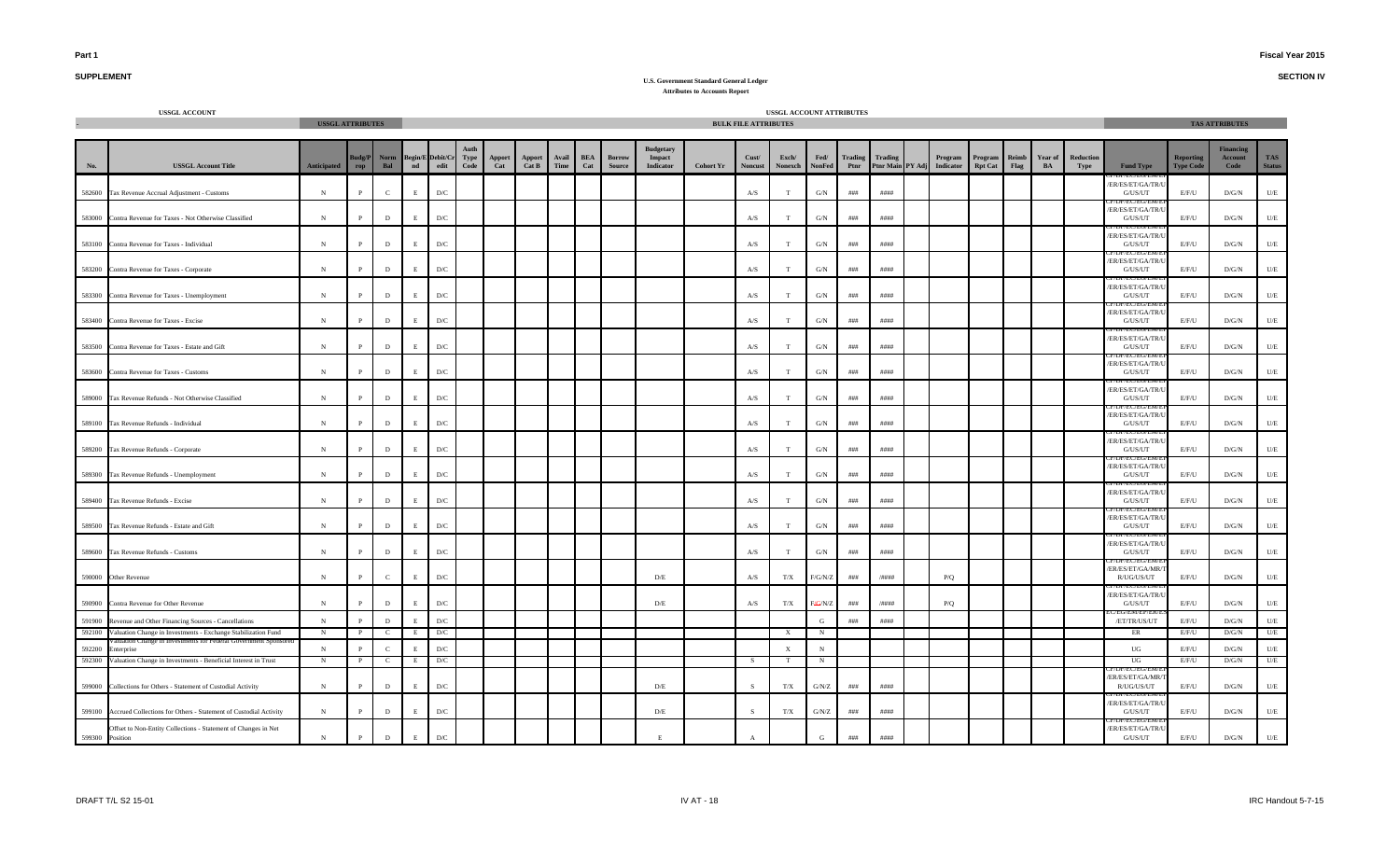**SECTION IV**

# **SUPPLEMENT**

|        | <b>USSGL ACCOUNT</b>                                                                                                     | <b>USSGL ATTRIBUTES</b> |                            |               |             |                                                                                            |               |                 |               |                         |                                |                                                |                  | <b>BULK FILE ATTRIBUTES</b> | USSGL ACCOUNT ATTRIBUTES |                    |            |                 |                                       |                           |               |               |                   |                                        |                                      | <b>TAS ATTRIBUTES</b>               |                      |
|--------|--------------------------------------------------------------------------------------------------------------------------|-------------------------|----------------------------|---------------|-------------|--------------------------------------------------------------------------------------------|---------------|-----------------|---------------|-------------------------|--------------------------------|------------------------------------------------|------------------|-----------------------------|--------------------------|--------------------|------------|-----------------|---------------------------------------|---------------------------|---------------|---------------|-------------------|----------------------------------------|--------------------------------------|-------------------------------------|----------------------|
| No.    | <b>USSGL Account Title</b>                                                                                               | Anticipated             | <b>Budg/P</b><br>$\bf rep$ | Norm<br>Bal   |             | $\begin{tabular}{lcl} \bf Begin/E\; Debit/Cr & Type \\ \bf nd & edit & Code \end{tabular}$ | Apport<br>Cat | Apport<br>Cat B | Avail<br>Time | <b>BEA</b><br>$\bf Cat$ | <b>Borrow</b><br><b>Source</b> | <b>Budgetary</b><br>Impact<br><b>Indicator</b> | <b>Cohort Yr</b> | Cust/<br><b>Noncust</b>     | Exch/<br>Nonexch         | Fed/<br>NonFed     | Ptnr       | Trading Trading | Program<br>Ptnr Main PY Adj Indicator | Program<br><b>Rpt Cat</b> | Reimb<br>Flag | Year of<br>BA | Reduction<br>Type | <b>Fund Type</b>                       | <b>Reporting</b><br><b>Type Code</b> | <b>Financing</b><br>Account<br>Code | TAS<br><b>Status</b> |
|        | Offset to Non-Entity Accrued Collections - Statement of Changes in<br>599400 Net Position                                | N                       |                            | $\mathbf D$   | $\mathbf E$ | $\mathbf{D}/\mathbf{C}$                                                                    |               |                 |               |                         |                                | E                                              |                  | $\mathbf{A}$                |                          | G                  | $\# \# \#$ | ####            |                                       |                           |               |               |                   | ER/ES/ET/GA/TR/<br>G/US/UT             | E/F/U                                | $\rm{D/G/N}$                        | $U\!/\!E$            |
|        | Financing Sources Transferred In From Custodial Statement<br>599700 Collections                                          | N                       |                            | $\mathbf{C}$  | E.          | D/C                                                                                        |               |                 |               |                         |                                |                                                |                  | $\mathbf{A}$                |                          |                    | # # #      | /####           |                                       |                           |               |               |                   | ER/ES/ET/GA/TR/<br>G/US/UT             | E/F/U                                | D/G/N                               | $U/E$                |
|        | Custodial Collections Transferred Out to a Treasury Account Symbol<br>599800 Other Than the General Fund of the Treasury | $_{\rm N}$              | P                          | $\mathbf D$   | E           | D/C                                                                                        |               |                 |               |                         |                                |                                                |                  | <sub>S</sub>                |                          |                    | # # #      | /####           |                                       |                           |               |               |                   | ER/ES/ET/GA/TR/<br>G/US/UT             | E/F/U                                | D/G/N                               | U/E                  |
|        | 610000 Operating Expenses/Program Costs                                                                                  | ${\bf N}$               | P                          | $\mathbf D$   | E           | $\mathbf{D}/\mathbf{C}$                                                                    |               |                 |               |                         |                                |                                                |                  |                             |                          | F/N                | ###        | /####           |                                       |                           |               |               |                   | ER/ES/ET/GA/TR/<br>G/US/UT             | E/F/U                                | D/G/N                               | $U/E$                |
|        | 619000 Contra Bad Debt Expense - Incurred for Others                                                                     | ${\bf N}$               |                            | $\mathbf{C}$  | E           | $\mathbf{D}/\mathbf{C}$                                                                    |               |                 |               |                         |                                |                                                |                  |                             |                          | F/N                | ###        | $/$ ####        |                                       |                           |               |               |                   | ER/ES/ET/GA/TR/U<br>G/US/UT            | E/F/U                                | $\rm{D/G/N}$                        | $U/E$                |
|        | 619900 Adjustment to Subsidy Expense                                                                                     | $_{\rm N}$              |                            | $\mathcal{C}$ | E.          | D/C                                                                                        |               |                 |               |                         |                                |                                                |                  |                             |                          | $_{\rm N}$         |            |                 |                                       |                           |               |               |                   | ER/ES/ET/GA/TR/U<br>G/US/UT            | E/F/U                                | D/G/N                               | $U\hspace{-0.1cm}/E$ |
|        | Interest Expenses on Borrowing From the Bureau of the Fiscal Service<br>631000 and/or the Federal Financing Bank         | ${\bf N}$               |                            | D             | E           | D/C                                                                                        |               |                 |               |                         |                                |                                                |                  |                             |                          |                    | ###        | /####           |                                       |                           |               |               |                   | ER/ES/ET/GA/TR/<br>G/US/UT             | E/F/U                                | D/G/N                               | U/E                  |
|        | 632000 Interest Expenses on Securities                                                                                   | $_{\rm N}$              | D                          | $\mathbf{D}$  | E           | $\mathbf{D}/\mathbf{C}$                                                                    |               |                 |               |                         |                                |                                                |                  |                             |                          | F/N                | ###        | /####           |                                       |                           |               |               |                   | ER/ES/ET/GA/TR/<br>G/US/UT             | E/F/U                                | D/G/N                               | $U/E$                |
|        | 633000 Other Interest Expenses                                                                                           | $_{\rm N}$              |                            | $\mathbf D$   | E           | $\mathbf{D}/\mathbf{C}$                                                                    |               |                 |               |                         |                                |                                                |                  | A/S                         |                          | H <sub>G/N/Z</sub> | # # #      | /####           |                                       |                           |               |               |                   | ER/ES/ET/GA/TR/<br>G/US/UT             | E/F/U                                | $\rm{D/G/N}$                        | $U\!/\!E$            |
| 633800 | <b>Remuneration Interest</b>                                                                                             | N                       |                            | D             | E           | D/C                                                                                        |               |                 |               |                         |                                |                                                |                  |                             |                          | N                  |            |                 |                                       |                           |               |               |                   | EP                                     |                                      | N                                   | $\mathbb U$          |
| 634000 | Interest Expense Accrued on the Liability for Loan Guarantees                                                            | ${\bf N}$               |                            | $\mathbf D$   | E           | $\mathbf{D}/\mathbf{C}$                                                                    |               |                 |               |                         |                                |                                                |                  |                             |                          | $_{\rm N}$         |            |                 |                                       |                           |               |               |                   | ER/ES/ET/GA/TR/I<br>G/US/UT            | E/F/U                                | $\rm{D/G/N}$                        | $U\hspace{-0.1cm}/E$ |
|        | 640000 Benefit Expense                                                                                                   | $_{\rm N}$              |                            | D             | E.          | D/C                                                                                        |               |                 |               |                         |                                |                                                |                  |                             |                          | F/N/Z              | ###        | /####           | P/Q                                   |                           |               |               |                   | ER/ES/ET/GA/TR/U<br>G/US/UT            | E/F/U                                | $\rm{D/G/N}$                        | $U\hspace{-0.1cm}/E$ |
|        | 650000 Cost of Goods Sold                                                                                                | $_{\rm N}$              |                            | D             | E           | D/C                                                                                        |               |                 |               |                         |                                |                                                |                  |                             |                          | $_{\rm N}$         |            |                 |                                       |                           |               |               |                   | ER/ES/ET/GA/TR/<br>G/US/UT             | E/F/U                                | D/G/N                               | U/E                  |
|        | 660000 Applied Overhead                                                                                                  | $_{\rm N}$              |                            | $\mathbf{C}$  | E           | $\mathbf{D}/\mathbf{C}$                                                                    |               |                 |               |                         |                                |                                                |                  |                             |                          | $_{\rm N}$         |            |                 |                                       |                           |               |               |                   | ER/ES/ET/GA/TR/<br>G/US/UT             | E/F/U                                | D/G/N                               | $U/E$                |
|        | 661000 Cost Capitalization Offset                                                                                        | N                       |                            | $\mathbf{C}$  | E           | $\mathbf{D}/\mathbf{C}$                                                                    |               |                 |               |                         |                                |                                                |                  |                             |                          |                    |            |                 |                                       |                           |               |               |                   | EL ELVEI<br>ER/ES/ET/GA/TR/<br>G/US/UT | E/F/U                                | $\rm{D/G/N}$                        | $U\!/\!E$            |
|        | 671000 Depreciation, Amortization, and Depletion                                                                         | $_{\rm N}$              |                            | $\mathbf D$   | E.          | D/C                                                                                        |               |                 |               |                         |                                |                                                |                  |                             |                          | $_{\rm N}$         |            |                 |                                       |                           |               |               |                   | ER/ES/ET/GA/TR/I<br>G/US/UT            | E/F/U                                | D/G/N                               | $U/E/C$              |
|        | 672000 Bad Debt Expense                                                                                                  | $_{\rm N}$              | D                          | $\mathbf D$   | E           | D/C                                                                                        |               |                 |               |                         |                                |                                                |                  |                             |                          | F/N                | # # #      | /####           |                                       |                           |               |               |                   | ER/ES/ET/GA/TR/<br>G/US/UT             | E/F/U                                | D/G/N                               | U/E                  |
| 673000 | <b>Imputed Costs</b>                                                                                                     | ${\bf N}$               | D                          | $\mathbf D$   | E           | $\mathbf{D}/\mathbf{C}$                                                                    |               |                 |               |                         |                                |                                                |                  |                             |                          |                    | ###        | /####           |                                       |                           |               |               |                   | ER/ES/ET/GA/TR/<br>G/US/UT             | E/F/U                                | D/G/N                               | $U/E/C$              |
|        | 679000 Other Expenses Not Requiring Budgetary Resources                                                                  | ${\bf N}$               |                            | $\mathbf D$   | E.          | $\mathbf{D}/\mathbf{C}$                                                                    |               |                 |               |                         |                                |                                                |                  | A/S                         |                          | F/N                | $\# \# \#$ | /####           |                                       |                           |               |               |                   | ER/ES/ET/GA/TR/<br>G/US/UT             | E/F/U                                | $\rm{D/G/N}$                        | $U/E$                |
|        | 680000 Future Funded Expenses                                                                                            | $_{\rm N}$              |                            | D             | E.          | D/C                                                                                        |               |                 |               |                         |                                |                                                |                  |                             |                          | F/N/Z              | ###        | /####           | P/Q                                   |                           |               |               |                   | ER/ES/ET/GA/TR/U<br>G/US/UT            | E/F/U                                | D/G/N                               | U/E/C                |
|        | Employer Contributions to Employee Benefit Programs Not Requiring<br>685000 Current-Year Budget Authority (Unobligated)  | ${\bf N}$               |                            | D             | E           | D/C                                                                                        |               |                 |               |                         |                                |                                                |                  |                             |                          |                    | ###        | /####           | P/Q                                   |                           |               |               |                   | ER/ES/ET/GA/TR/<br>G/US/UT             | E/F/U                                | D/G/N                               | U/E                  |
|        | 690000 Nonproduction Costs                                                                                               | ${\bf N}$               | P                          | $\mathbf D$   | E           | $\mathbf{D}/\mathbf{C}$                                                                    |               |                 |               |                         |                                |                                                |                  |                             |                          | F/N/Z              | # # #      | /####           | P/Q                                   |                           |               |               |                   | ER/ES/ET/GA/TR/I<br>G/US/UT            | E/F/U                                | D/G/N                               | $U/E$                |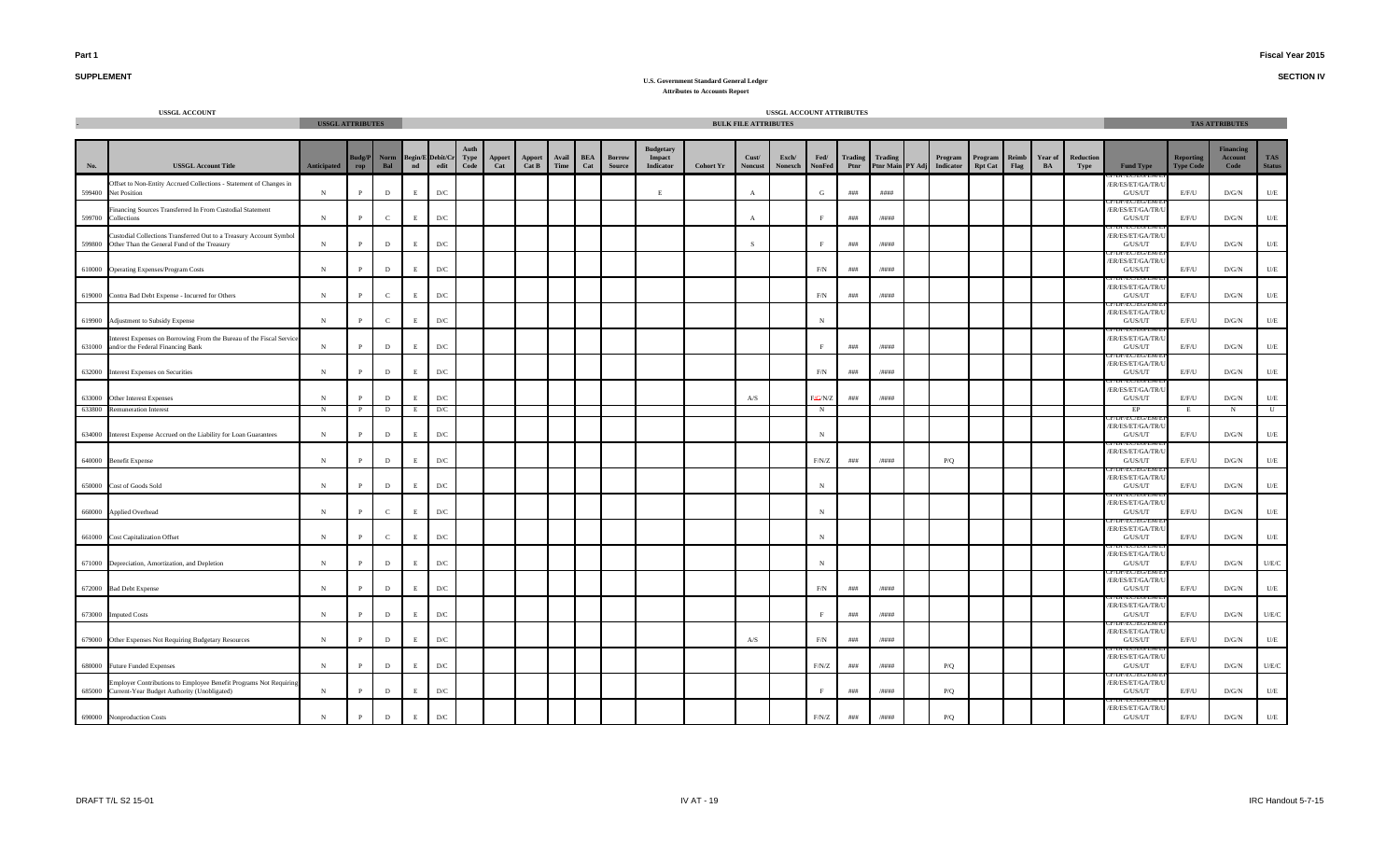**SECTION IV**

## **SUPPLEMENT**

|        | <b>USSGL ACCOUNT</b>                                                                            | <b>USSGL ATTRIBUTES</b> |               |               |                    |                         |                      |               |                        |               |                   |                                |                                         |                  | <b>BULK FILE ATTRIBUTES</b> | USSGL ACCOUNT ATTRIBUTES  |                       |                 |                                    |                             |                           |               |               |                   |                                           |                               | <b>TAS ATTRIBUTES</b>               |                         |
|--------|-------------------------------------------------------------------------------------------------|-------------------------|---------------|---------------|--------------------|-------------------------|----------------------|---------------|------------------------|---------------|-------------------|--------------------------------|-----------------------------------------|------------------|-----------------------------|---------------------------|-----------------------|-----------------|------------------------------------|-----------------------------|---------------------------|---------------|---------------|-------------------|-------------------------------------------|-------------------------------|-------------------------------------|-------------------------|
| No.    | <b>USSGL Account Title</b>                                                                      | <b>Anticipated</b>      | 3udg/P<br>rop | Norm<br>Bal   | Begin/I<br>$^{nd}$ | Debit/C<br>edit         | Antl<br>Type<br>Code | Apport<br>Cat | <b>Apport</b><br>Cat B | Avail<br>Time | <b>BEA</b><br>Cat | <b>Borrow</b><br><b>Source</b> | Budgetary<br>Impact<br><b>Indicator</b> | <b>Cohort Yr</b> | Cust/<br><b>Noncust</b>     | Exch/<br>Nonexch          | Fed/<br><b>NonFed</b> | Trading<br>Ptnr | <b>Trading</b><br>Ptnr Main PY Adj | Program<br><b>Indicator</b> | Program<br><b>Rpt Cat</b> | Reimb<br>Flag | Year of<br>BA | Reduction<br>Type | <b>Fund Type</b>                          | Reporting<br><b>Type Code</b> | <b>Financing</b><br>Account<br>Code | TAS<br><b>Status</b>    |
|        | 711000 Gains on Disposition of Assets - Other                                                   | N                       |               | $\mathbf{C}$  | E                  | D/C                     |                      |               |                        |               |                   |                                | D/E                                     |                  |                             | T/X                       | N                     |                 |                                    | P/Q                         |                           |               |               |                   | ER/ES/ET/GA/TR/U<br>G/US/UT               | E/F/U                         | D/G/N                               | U/E/C                   |
|        | 711100 Gains on Disposition of Investments                                                      | $\,$ N                  |               | $\mathbf{C}$  | E                  | $\mathbf{D}/\mathbf{C}$ |                      |               |                        |               |                   |                                | D/E                                     |                  |                             | T/X                       | F/N/Z                 | # # #           | /####                              | P/Q                         |                           |               |               |                   | ER/ES/ET/GA/TR/I<br>G/US/UT               | E/F/U                         | D/G/N                               | $U/E$                   |
|        | 711200 Gains on Disposition of Borrowings                                                       | N                       |               | $\mathcal{C}$ | E                  | $\mathbf{D}/\mathbf{C}$ |                      |               |                        |               |                   |                                | D/E                                     |                  |                             | $\rm T/X$                 |                       | ###             | /####                              | P/Q                         |                           |               |               |                   | ER/ES/ET/GA/TR/U<br>G/US/UT               | E/F/U                         | D/G/N                               | $U/E$                   |
|        | 717100 Gains on Changes in Long-Term Assumptions - From Experience                              | $\,$ N                  | $\mathbf{P}$  | $\mathbf{C}$  | $\mathbf E$        | D/C                     |                      |               |                        |               |                   |                                |                                         |                  |                             | $\mathbf X$               | $_{\rm N}$            |                 |                                    |                             |                           |               |               |                   | ER/ES/ET/GA/TR/U<br>${\rm G/US/UT}$       | E/F/U                         | $\rm{D/G/N}$                        | $\mathbf{U}/\mathbf{E}$ |
|        | 717200 Losses on Changes in Long-Term Assumptions - From Experience                             | N                       | $\mathbf{p}$  | D             | $\mathbf{F}$       | D/C                     |                      |               |                        |               |                   |                                |                                         |                  |                             | X                         | $_{\rm N}$            |                 |                                    |                             |                           |               |               |                   | ER/ES/ET/GA/TR/U<br>G/US/UT               | E/F/U                         | $\rm{D/G/N}$                        | $U/E$                   |
|        | 718000 Unrealized Gains                                                                         | N                       |               | $\epsilon$    | $\mathbf{F}$       | D/C                     |                      |               |                        |               |                   |                                | D/E                                     |                  |                             | $\rm T/X$                 | F/N                   | ###             | /####                              | P/Q                         |                           |               |               |                   | ER/ES/ET/GA/MR/<br>R/UG/US/UT             | E/F/U                         | D/G/N                               | $U/E$                   |
| 718100 | Unrealized Gain - Exchange Stabilization Fund                                                   | N                       |               | - C           | E                  | D/C                     |                      |               |                        |               |                   |                                |                                         |                  |                             | X                         | $_{\rm N}$            |                 |                                    |                             |                           |               |               |                   | EP                                        | E                             | N                                   | $\mathbb{U}$            |
|        | 719000 Other Gains                                                                              | $_{\rm N}$              |               | $\mathbf{C}$  | E                  | D/C                     |                      |               |                        |               |                   |                                | D/E                                     |                  |                             | T/X                       | $\rm F/N$             | # # #           | /####                              | P/Q                         |                           |               |               |                   | EC/EU/I<br>ER/ES/ET/GA/TR/<br>G/US/UT     | E/F/U                         | D/G/N                               | U/E                     |
| 719100 | r Accrued Special Drawing Kight (SDK) Interest a<br>Charges                                     | $_{\rm N}$              |               | $\mathbf{C}$  | E                  | D/C                     |                      |               |                        |               |                   |                                |                                         |                  |                             | $\mathbf x$               | $_{\rm N}$            |                 |                                    |                             |                           |               |               |                   | $\rm EP$                                  | E                             | ${\bf N}$                           | U                       |
|        | 721000 Losses on Disposition of Assets - Other                                                  | $\,$ N                  |               | $\mathbf{D}$  | E                  | D/C                     |                      |               |                        |               |                   |                                | $\mathbf{D}/\mathbf{E}$                 |                  |                             | $\rm T/X$                 | N                     |                 |                                    | P/Q                         |                           |               |               |                   | ER/ES/ET/GA/TR/<br>G/US/UT                | E/F/U                         | D/G/N                               | U/E/C                   |
|        | 721100 Losses on Disposition of Investments                                                     | ${\bf N}$               |               | $\,$ D        | $\mathbf E$        | $\mathbf{D}/\mathbf{C}$ |                      |               |                        |               |                   |                                | $\rm D/E$                               |                  | $\mathbf{A}$                | $\rm T/X$                 | F/N/Z                 | $\# \# \#$      | $/ \# \# \# \#$                    | $\mathbf{P}/\mathbf{Q}$     |                           |               |               |                   | ER/ES/ET/GA/TR/U<br>${\rm G/US/UT}$       | E/F/U                         | $\rm{D/G/N}$                        | $U\!/\!E$               |
|        | 721200 Losses on Disposition of Borrowings                                                      | ${\bf N}$               | $\mathbf{P}$  | $\mathbf{D}$  | E                  | D/C                     |                      |               |                        |               |                   |                                | D/E                                     |                  |                             | $\rm T/X$                 | F/Z                   | ###             | /####                              | P/Q                         |                           |               |               |                   | ER/ES/ET/GA/TR/<br>G/US/UT                | E/F/U                         | D/G/N                               | $U/E$                   |
|        | 727100 Gains on Changes in Long-Term Assumptions                                                | ${\bf N}$               |               | $\mathbf{C}$  | E                  | D/C                     |                      |               |                        |               |                   |                                |                                         |                  |                             | $\mathbf X$               | $_{\rm N}$            |                 |                                    |                             |                           |               |               |                   | ER/ES/ET/GA/TR/I<br>G/US/UT               | E/F/U                         | D/G/N                               | $U/E$                   |
|        | 727200 Losses on Changes in Long-Term Assumptions                                               | N                       | $\mathbf{P}$  | D             | E                  | D/C                     |                      |               |                        |               |                   |                                |                                         |                  |                             | X                         | $_{\rm N}$            |                 |                                    |                             |                           |               |               |                   | ER/ES/ET/GA/TR/<br>G/US/UT                | E/F/U                         | D/G/N                               | U/E                     |
|        | 728000 Unrealized Losses                                                                        | N                       |               | D             | E                  | D/C                     |                      |               |                        |               |                   |                                | D/E                                     |                  |                             | T/X                       | F/N                   | ###             | /####                              | P/Q                         |                           |               |               |                   | YEU EU/E<br>ER/ES/ET/GA/MR/<br>R/UG/US/UT | E/F/U                         | D/G/N                               | U/E                     |
| 728100 | Unrealized Losses - Exchange Stabilization Fund                                                 | N                       | $\mathbf{P}$  | $\mathbf{D}$  | E                  | D/C                     |                      |               |                        |               |                   |                                |                                         |                  |                             | $\mathbf{x}$              | N                     |                 |                                    |                             |                           |               |               |                   | EP                                        | E                             | $\mathbf N$                         | $\mathbf U$             |
|        | 729000 Other Losses                                                                             | $_{\rm N}$              |               | D             |                    | D/C                     |                      |               |                        |               |                   |                                | D/E                                     |                  |                             | T/X                       | F/N/Z                 | # # #           | /####                              | P/Q                         |                           |               |               |                   | ER/ES/ET/GA/TR/<br>G/US/UT                | E/F/U                         | D/G/N                               | $U/E$                   |
| 729100 | Charges                                                                                         | N                       | $\mathbf{P}$  | D             | $\mathbf F$        | $_{\mathrm{D/C}}$       |                      |               |                        |               |                   |                                |                                         |                  |                             | $\boldsymbol{\mathrm{X}}$ | N                     |                 |                                    |                             |                           |               |               |                   | $\rm EP$                                  | E                             | $\,$ N                              | ${\bf U}$               |
|        | 729200 Other Losses from Impairment of Assets                                                   | ${\bf N}$               |               | D             | E                  | D/C                     |                      |               |                        |               |                   |                                | D/E                                     |                  |                             | X                         | $_{\rm N}$            |                 |                                    | P/Q                         |                           |               |               |                   | ER/ES/ET/GA/TR/<br>G/US/UT                | E/F/U                         | D/G/N                               | $U/E$                   |
|        | 730000 Extraordinary Items                                                                      | N                       |               | $\mathbf{C}$  | E                  | D/C                     |                      |               |                        |               |                   |                                |                                         |                  |                             | X                         | $_{\rm N}$            |                 |                                    | P/Q                         |                           |               |               |                   | ER/ES/ET/GA/TR/<br>G/US/UT                | E/F/U                         | D/G/N                               | $U/E$                   |
|        | 740000 Prior-Period Adjustments Due to Corrections of Errors                                    | N                       |               | $\mathbf{C}$  | E                  | $\mathbf{D}/\mathbf{C}$ |                      |               |                        |               |                   |                                |                                         |                  |                             |                           | $N\!/\!Z$             |                 |                                    |                             |                           |               |               |                   | ER/ES/ET/GA/TR/<br>G/US/UT                | E/F/U                         | D/G/N                               | U/E                     |
|        | 740100 Prior-Period Adjustments Due to Changes in Accounting Principles                         | N                       |               | $\mathcal{C}$ | E                  | D/C                     |                      |               |                        |               |                   |                                |                                         |                  |                             |                           | N/Z                   |                 |                                    |                             |                           |               |               |                   | /EU/EU/E<br>ER/ES/ET/GA/TR/<br>G/US/UT    | E/F/U                         | D/G/N                               | U/E                     |
|        | Prior Period Adjustments Due to Corrections of Errors -Years<br>740500 Preceding the Prior Year | N                       |               | $\mathcal{C}$ | E                  | D/C                     |                      |               |                        |               |                   |                                |                                         |                  |                             |                           | ${\rm N/Z}$           |                 |                                    |                             |                           |               |               |                   | ER/ES/ET/GA/TR/<br>G/US/UT                | E/F/U                         | $\rm{D/G/N}$                        | $U/E$                   |
|        | 750000 Distribution of Income - Dividend                                                        | N                       |               | D             | E                  | $\mathbf{D}/\mathbf{C}$ |                      |               |                        |               |                   |                                | $\mathrm{D}/\mathrm{E}$                 |                  |                             | $\rm T/X$                 | GN/Z                  | ###             | $\# \# \# \#$                      | P/Q                         |                           |               |               |                   | ER/ES/ET/GA/TR/U<br>G/US/UT               | E/F/U                         | $\rm{D/G/N}$                        | $U\!/\!E$               |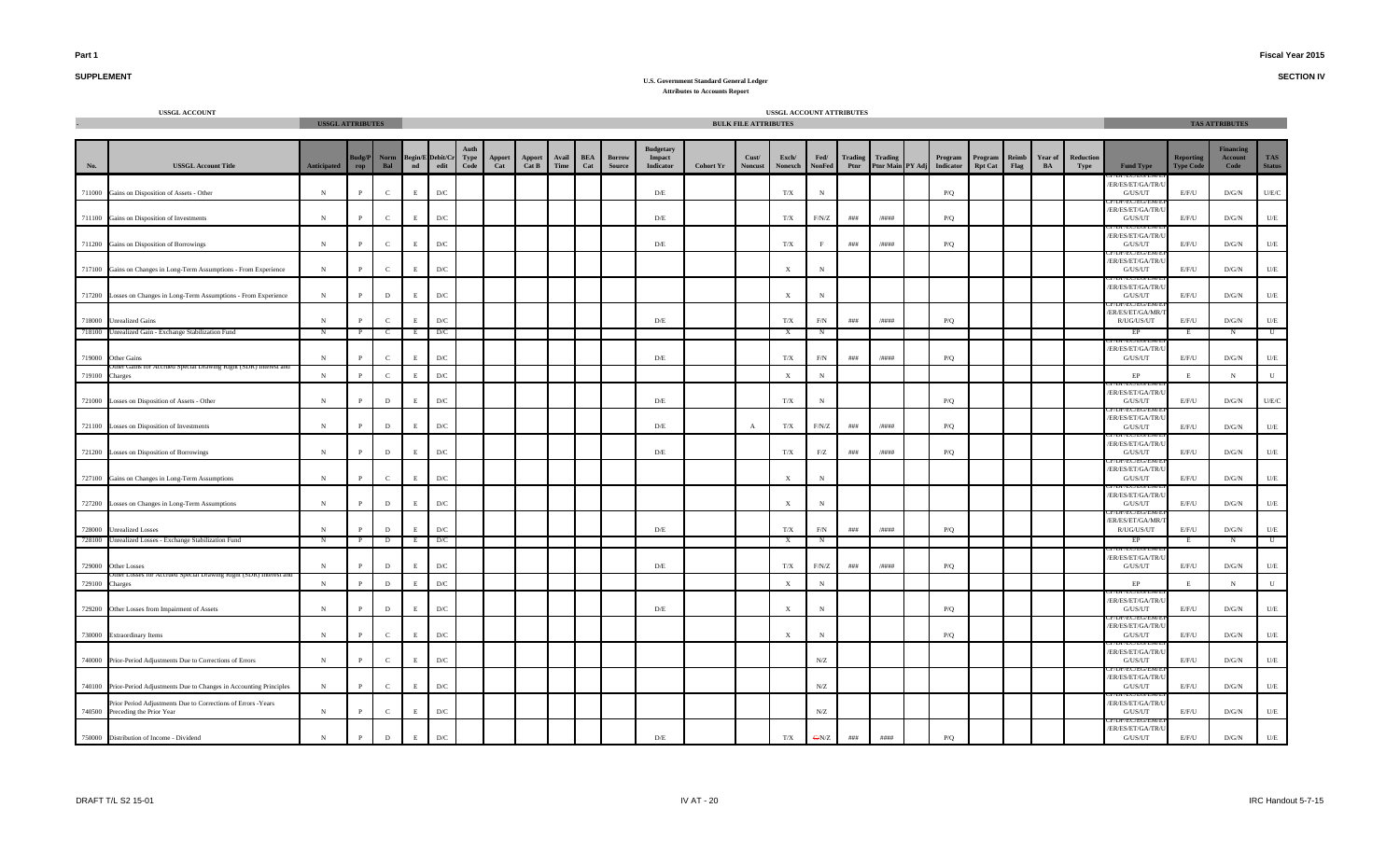#### **Fiscal Year 2015**

**SECTION IV**

# **SUPPLEMENT**

|     | <b>USSGL ACCOUNT</b>                                                 |                         |     |                                   |    |      |      |               |       |            |                                   |                                         |                  |                             | USSGL ACCOUNT ATTRIBUTES        |            |                      |       |                                         |      |    |                                                 |                                                            |                        |                             |                             |
|-----|----------------------------------------------------------------------|-------------------------|-----|-----------------------------------|----|------|------|---------------|-------|------------|-----------------------------------|-----------------------------------------|------------------|-----------------------------|---------------------------------|------------|----------------------|-------|-----------------------------------------|------|----|-------------------------------------------------|------------------------------------------------------------|------------------------|-----------------------------|-----------------------------|
|     |                                                                      | <b>USSGL ATTRIBUTES</b> |     |                                   |    |      |      |               |       |            |                                   |                                         |                  | <b>BULK FILE ATTRIBUTES</b> |                                 |            |                      |       |                                         |      |    |                                                 |                                                            |                        | <b>TAS ATTRIBUTES</b>       |                             |
| No. | <b>USSGL Account Title</b>                                           | Anticipated             | rop | Budg/P Norm Begin/E Debit/Cr Type | nd | edit | Code | Apport<br>Cat | Cat B | Time   Cat | Apport Avail BEA Borrow<br>Source | <b>Budgetary</b><br>Impact<br>Indicator | <b>Cohort Yr</b> | Cust/                       | Exch/<br>Noncust Nonexch NonFed |            | Fed/ Trading Trading |       | Ptnr Ptnr Main PY Adj Indicator Rpt Cat | Flag | BA | Program Program Reimb Year of Reduction<br>Type | <b>Fund Type</b>                                           | Reporting<br>Type Code | Financing<br>Accoun<br>Code | <b>TAS</b><br><b>Status</b> |
|     | 760000 Changes in Actuarial Liability                                | $_{\rm N}$              |     |                                   | E  | D/C  |      |               |       |            |                                   |                                         |                  |                             |                                 | $_{\rm N}$ |                      |       | P/Q                                     |      |    |                                                 | /ER/ES/ET/GA/TR/U<br>G/US/UT                               | E/F/U                  | D/G/N                       | U/E                         |
|     | 771000 Trust Fund Warrant Journal Vouchers Issued Net of Adjustments | - N                     |     |                                   |    | D/C  |      |               |       |            |                                   |                                         |                  |                             |                                 |            | ###                  | /#### |                                         |      |    |                                                 | GA                                                         |                        |                             | $\mathbf{U}$                |
|     | 880100 Offset for Purchases of Assets                                | N                       | P   |                                   |    | D/C  |      |               |       |            |                                   |                                         |                  |                             |                                 | F/N/Z      | ###                  | /#### |                                         |      |    |                                                 | <b>TADI TECTEUR EMPLI</b><br>/ER/ES/ET/GA/TR/U<br>G/US/UT  | E/F/U                  | D/G/N                       | U/E                         |
|     | 880200 Purchases of Property, Plant, and Equipment                   | N                       |     |                                   |    | D/C  |      |               |       |            |                                   |                                         |                  |                             |                                 | F/N        | ###                  | /#### |                                         |      |    |                                                 | CI7DI7EU/EU/EW/E<br>/ER/ES/ET/GA/TR/U<br>G/US/UT           | E/F/U                  | D/G/N                       | U/E                         |
|     | 880300 Purchases of Inventory and Related Property                   | N                       |     |                                   | E. | D/C  |      |               |       |            |                                   |                                         |                  |                             |                                 | F/N        | ###                  | /#### |                                         |      |    |                                                 | CP/DP/EC/EU/EWPER<br>/ER/ES/ET/GA/TR/L<br>G/US/UT          | E/F/U                  | D/G/N                       | U/E                         |
|     | 880400 Purchases of Assets - Other                                   |                         |     |                                   |    | D/C  |      |               |       |            |                                   |                                         |                  |                             |                                 | F/N        | ###                  | /#### |                                         |      |    |                                                 | <b>CITION TOUR CHANNEL</b><br>/ER/ES/ET/GA/TR/U<br>G/US/UT | E/F/U                  | D/G/N                       | U/E                         |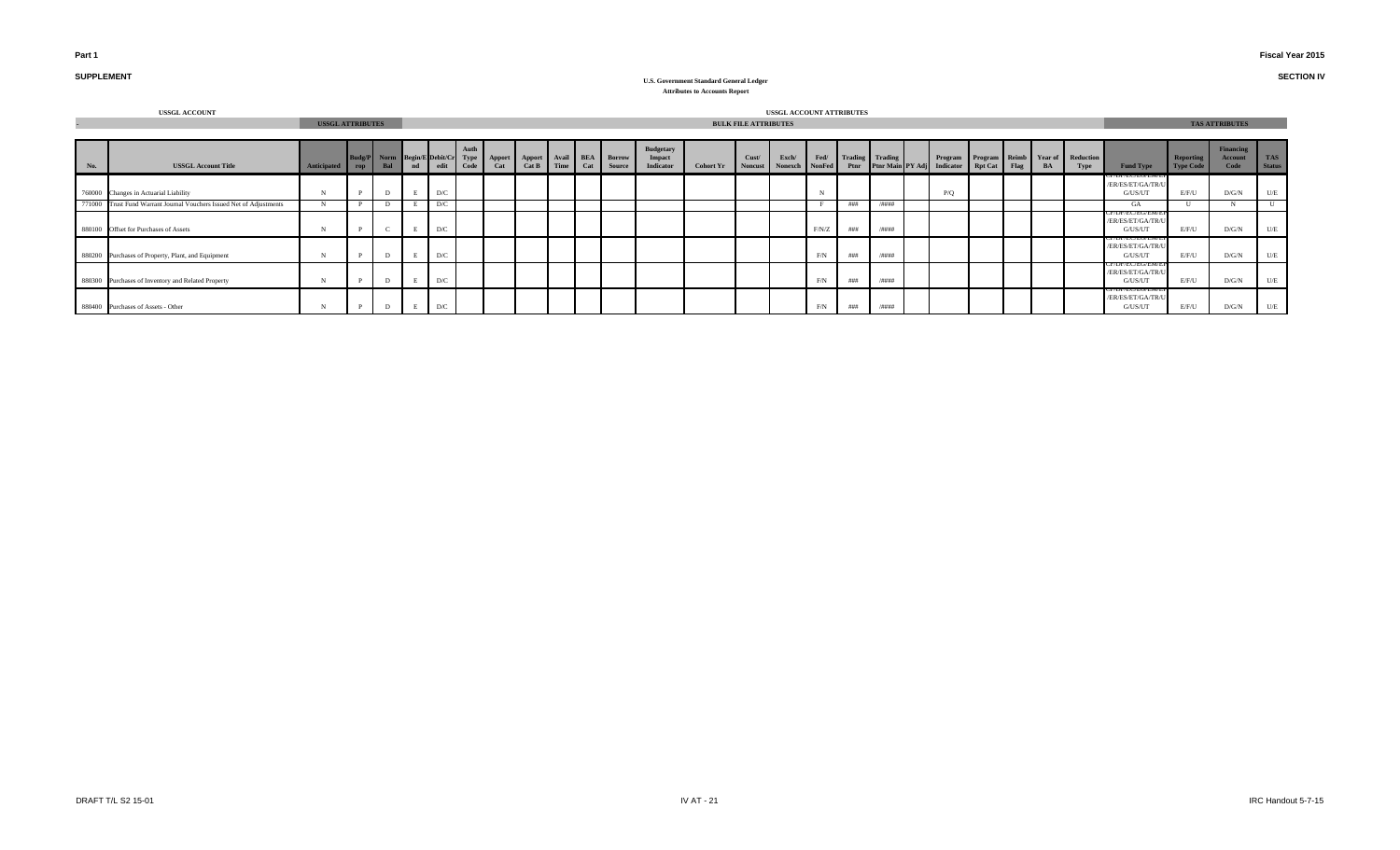# **SUPPLEMENT**

**Contract Contract**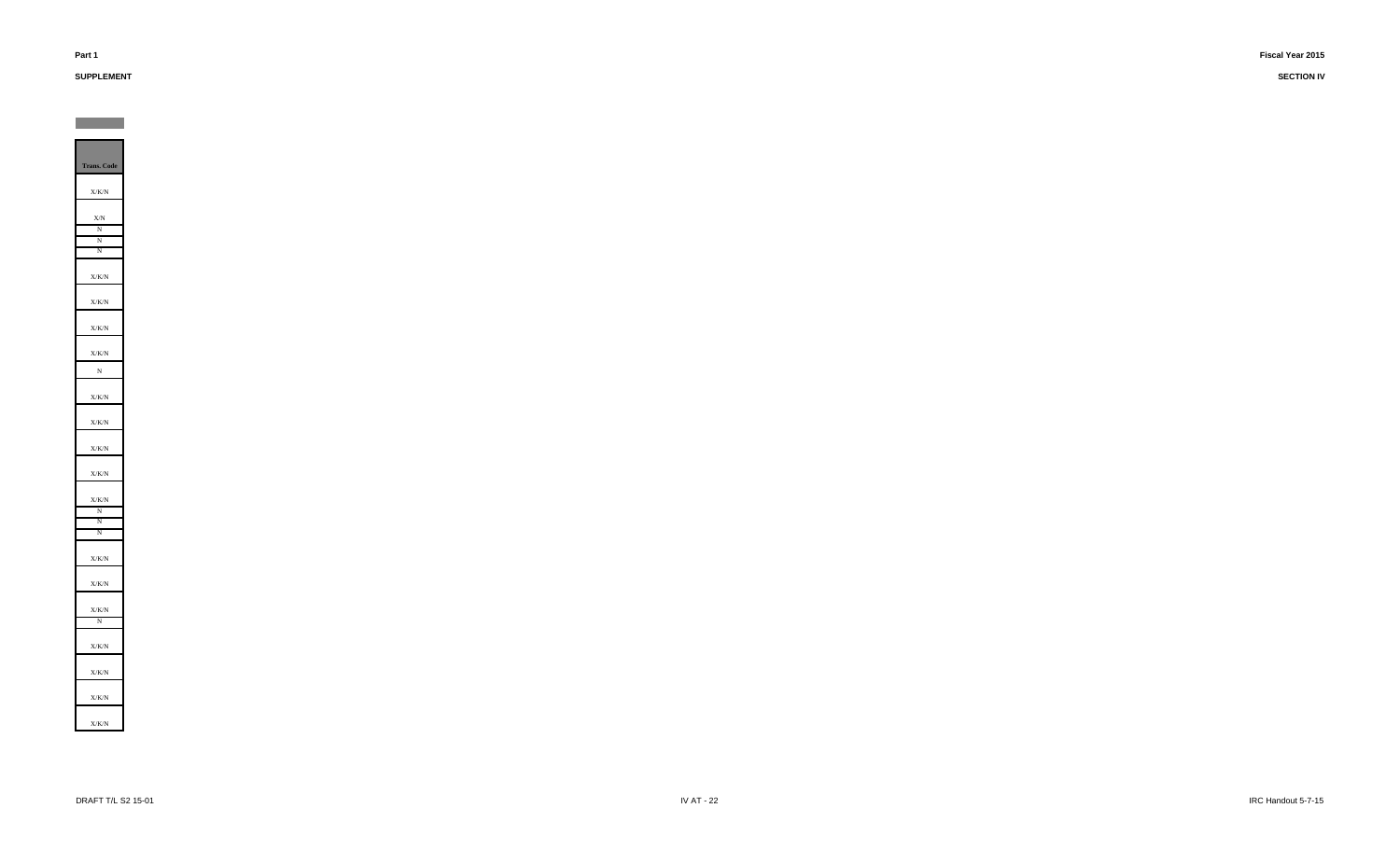# **SUPPLEMENT**

**SECTION IV**

**Trans. Code** X/K/N X/K/N X/K/NX/K/N N X/K/NX/K/N X/K/NX/K/N X/K/N X/K/NX/K/N X/K/NX/K/N X/K/N X/K/N X/K/N X/K/N X/K/NX/K/NX/K/N X/K/N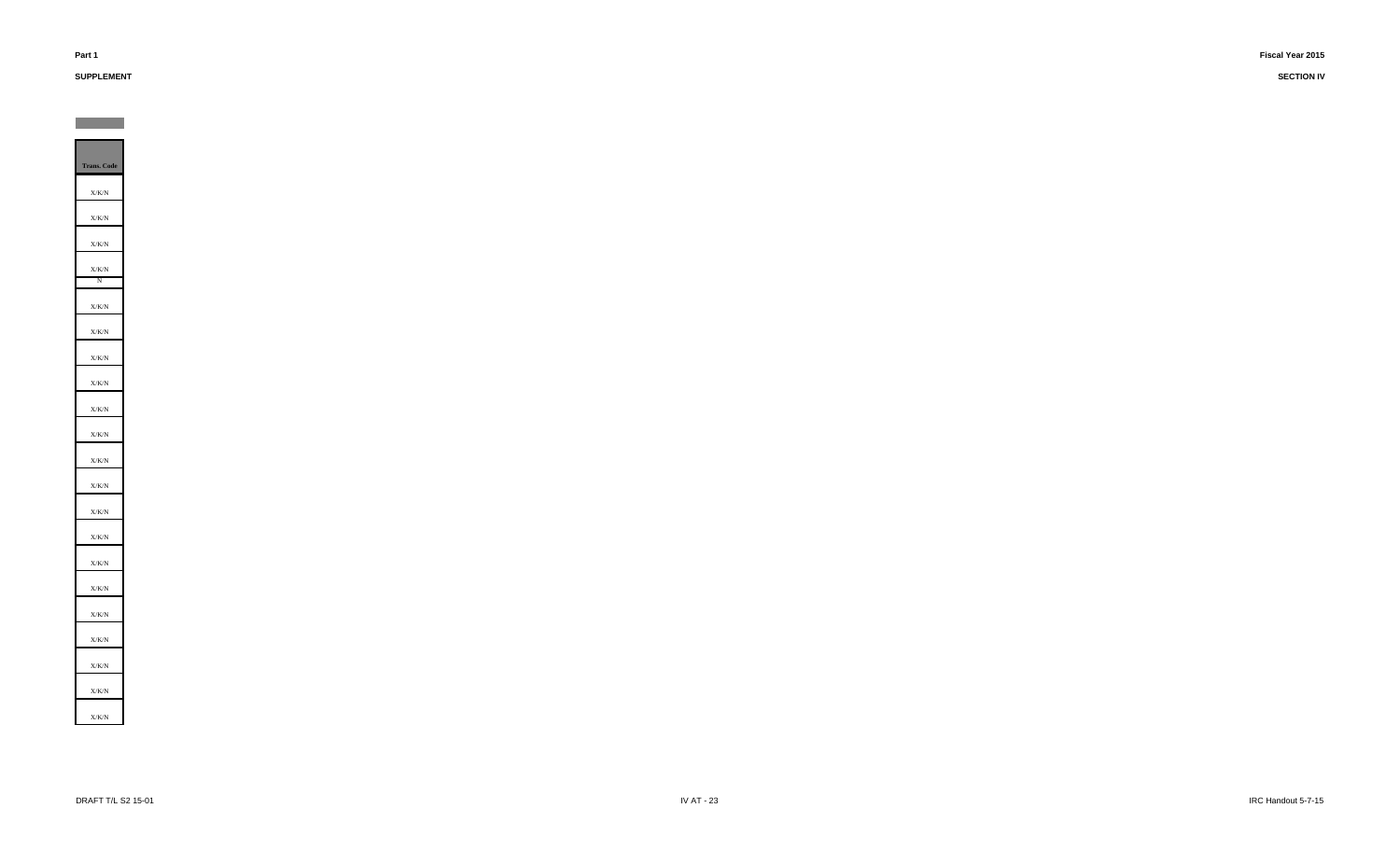# **SUPPLEMENT**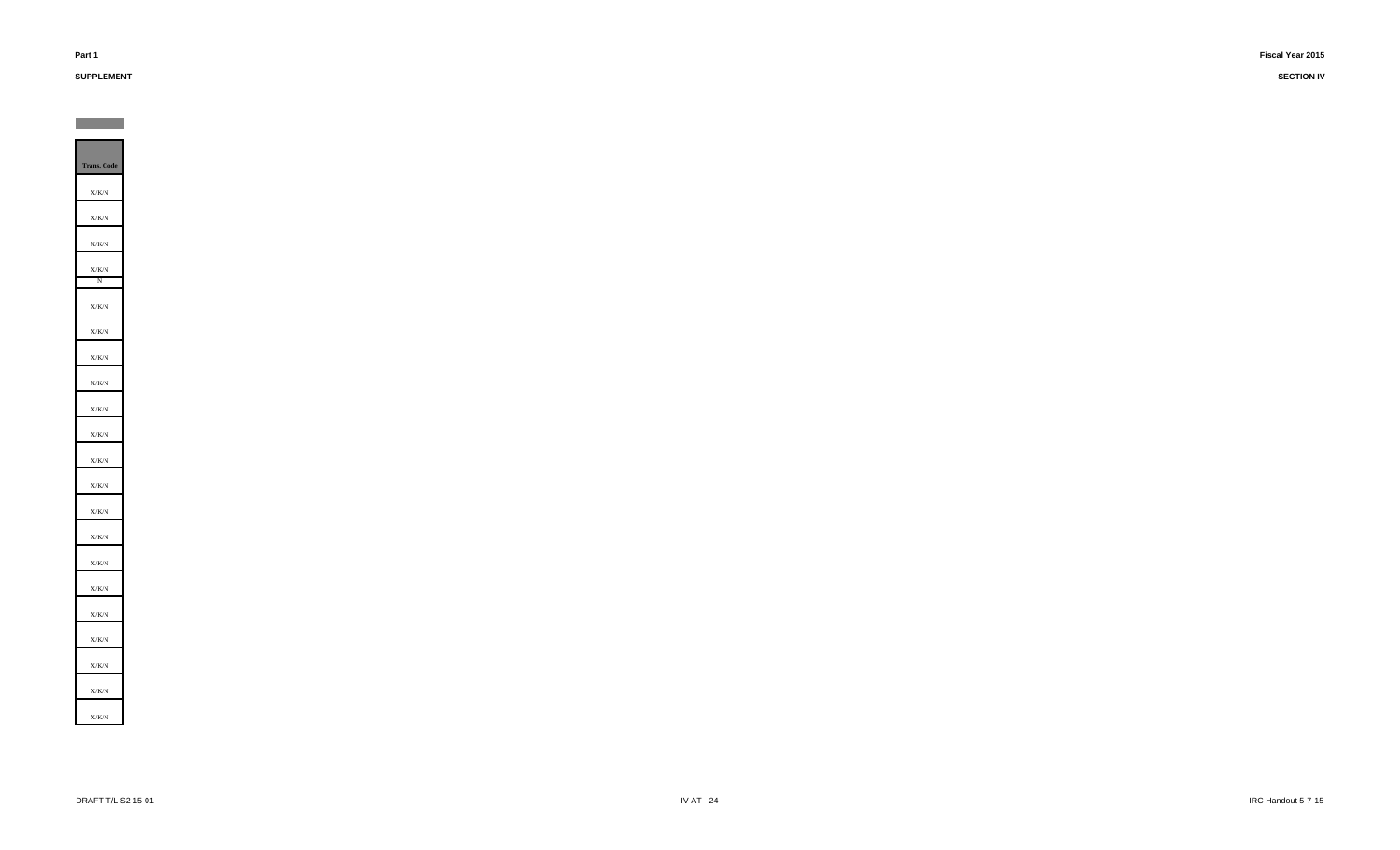# **SUPPLEMENT**

**Contract Contract** 

**SECTION IV**

**Trans. Code** X/K/N X/K/N X/K/NX/K/N X/K/NX/K/N X/K/N X/K/NX/K/N X/K/NX/K/N X/K/N X/K/N X/K/N X/K/N X/K/NX/K/N X/K/N X/K/N X/K/N X/K/N X/K/N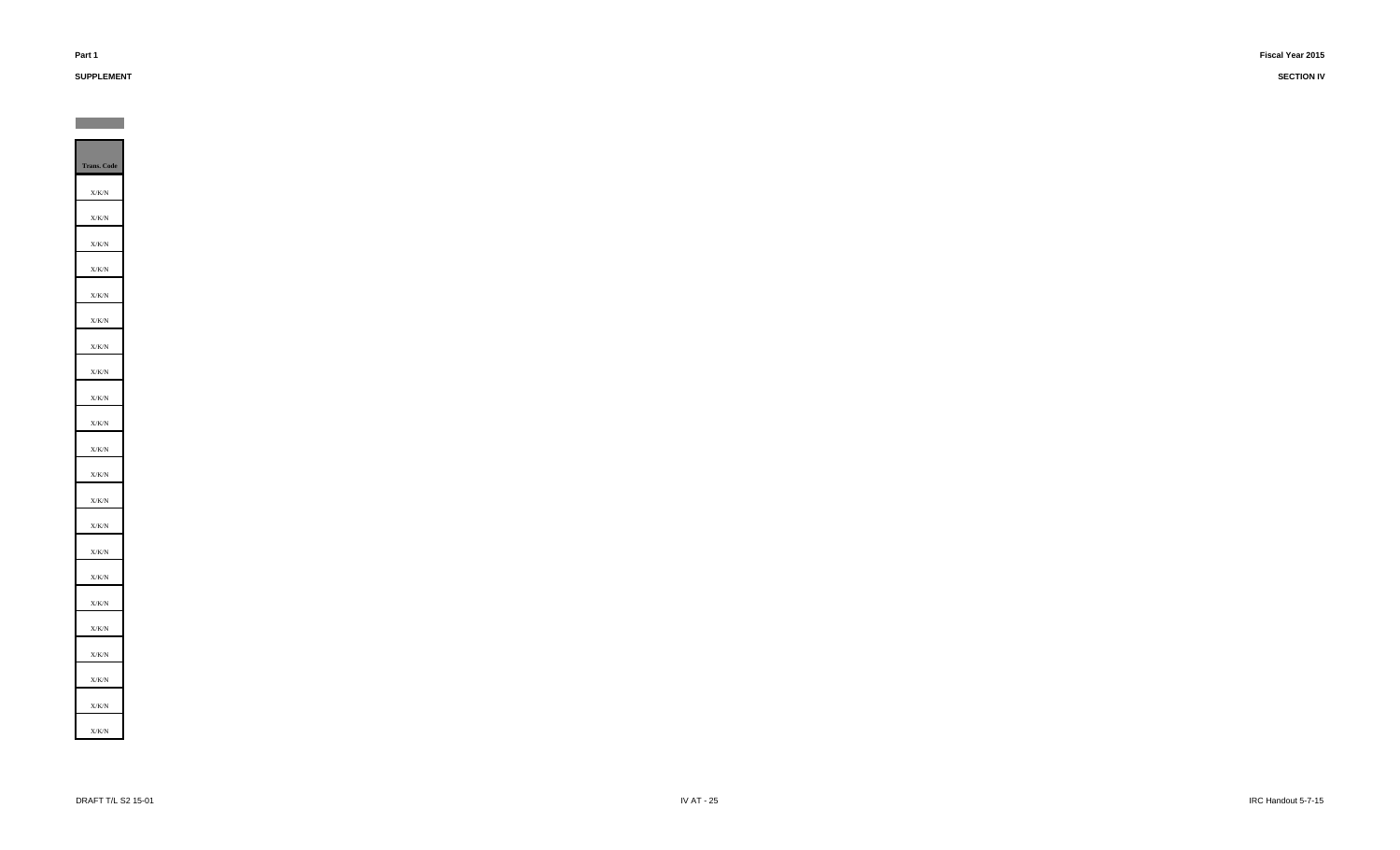# **SUPPLEMENT**

**Contract Contract**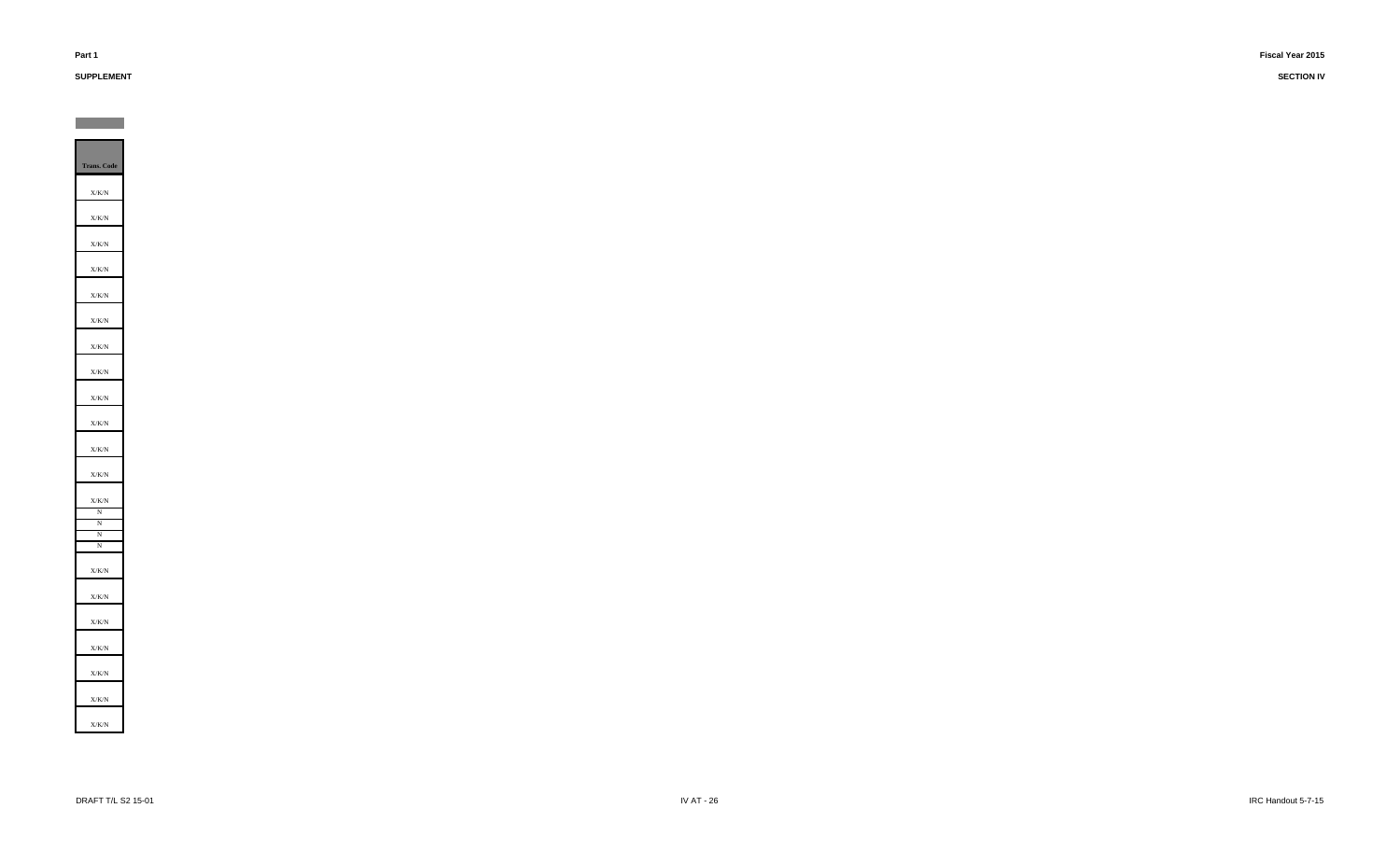# **SUPPLEMENT**

**Contract Contract**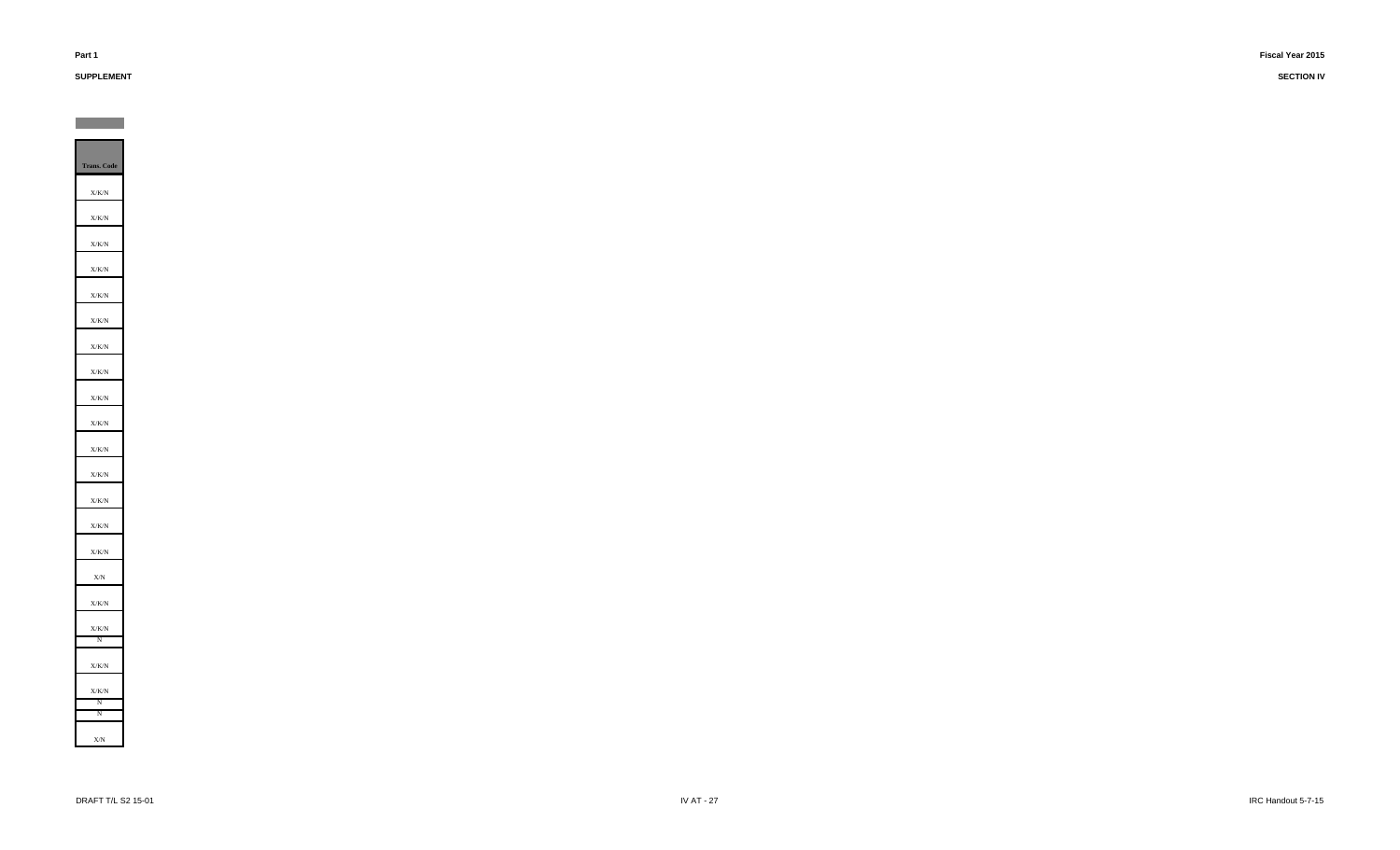# **SUPPLEMENT**

**Contract** 

| Trans. Code                  |
|------------------------------|
| $\mathbf{X}/\mathbf{N}$      |
| X/N                          |
| $\mathbf{X}/\mathbf{N}$      |
| X/N                          |
| $\mathbf{X}/\mathbf{N}$<br>L |
| $\mathbf{X}/\mathbf{N}$      |
| $\mathbf{X}/\mathbf{N}$      |
| ÷,<br>X/N                    |
| $\mathbf{X}/\mathbf{N}$      |
| X/N                          |
|                              |
| X/N                          |
| $\mathbf{X}/\mathbf{N}$      |
| X/N<br>N                     |
| N                            |
| X/N                          |
| X/N                          |
| X/N                          |
| $\mathbf{X}/\mathbf{N}$      |
| X/N                          |
| $\mathbf{X}/\mathbf{N}$      |
| X/N                          |
| X/N                          |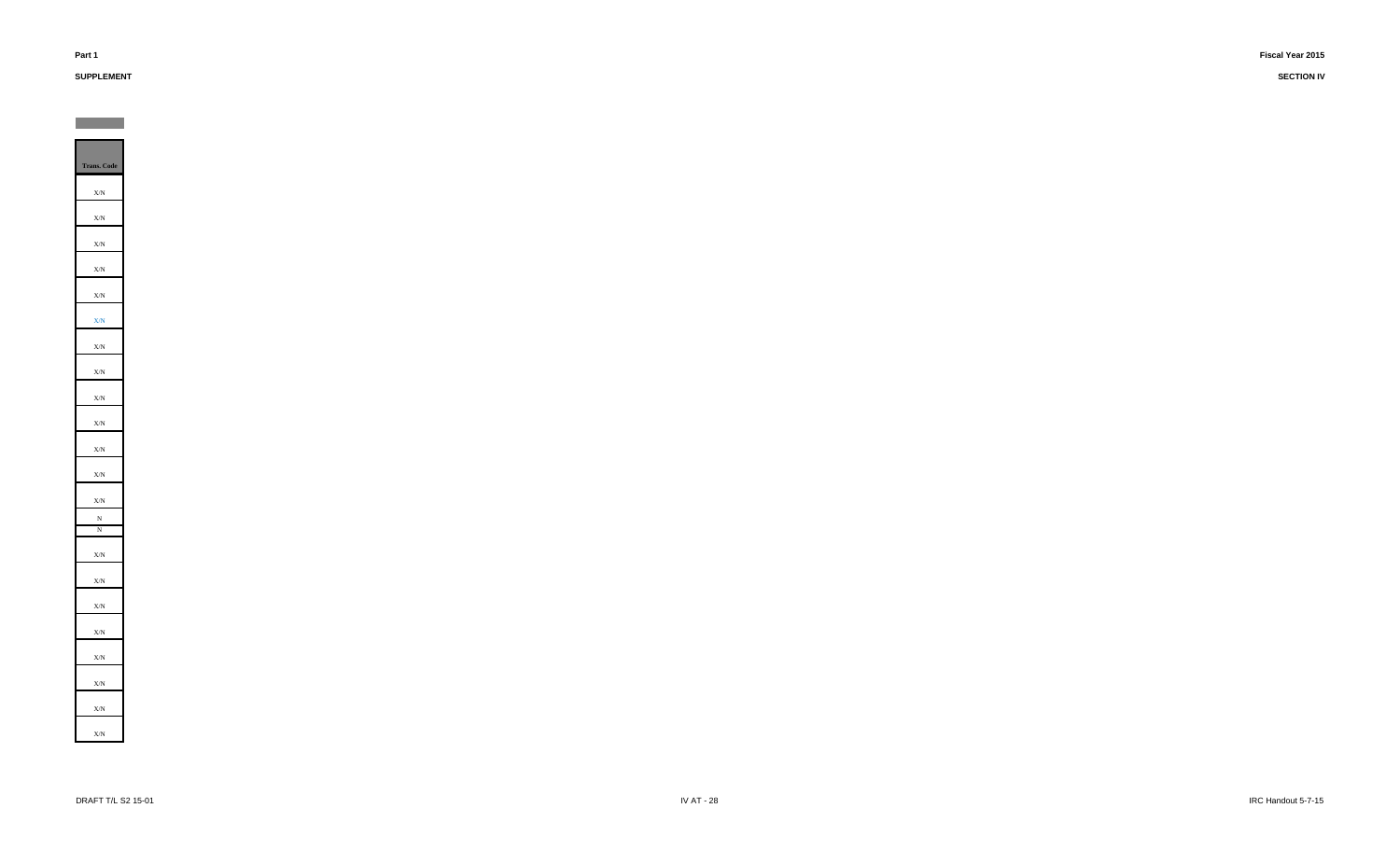# **SUPPLEMENT**

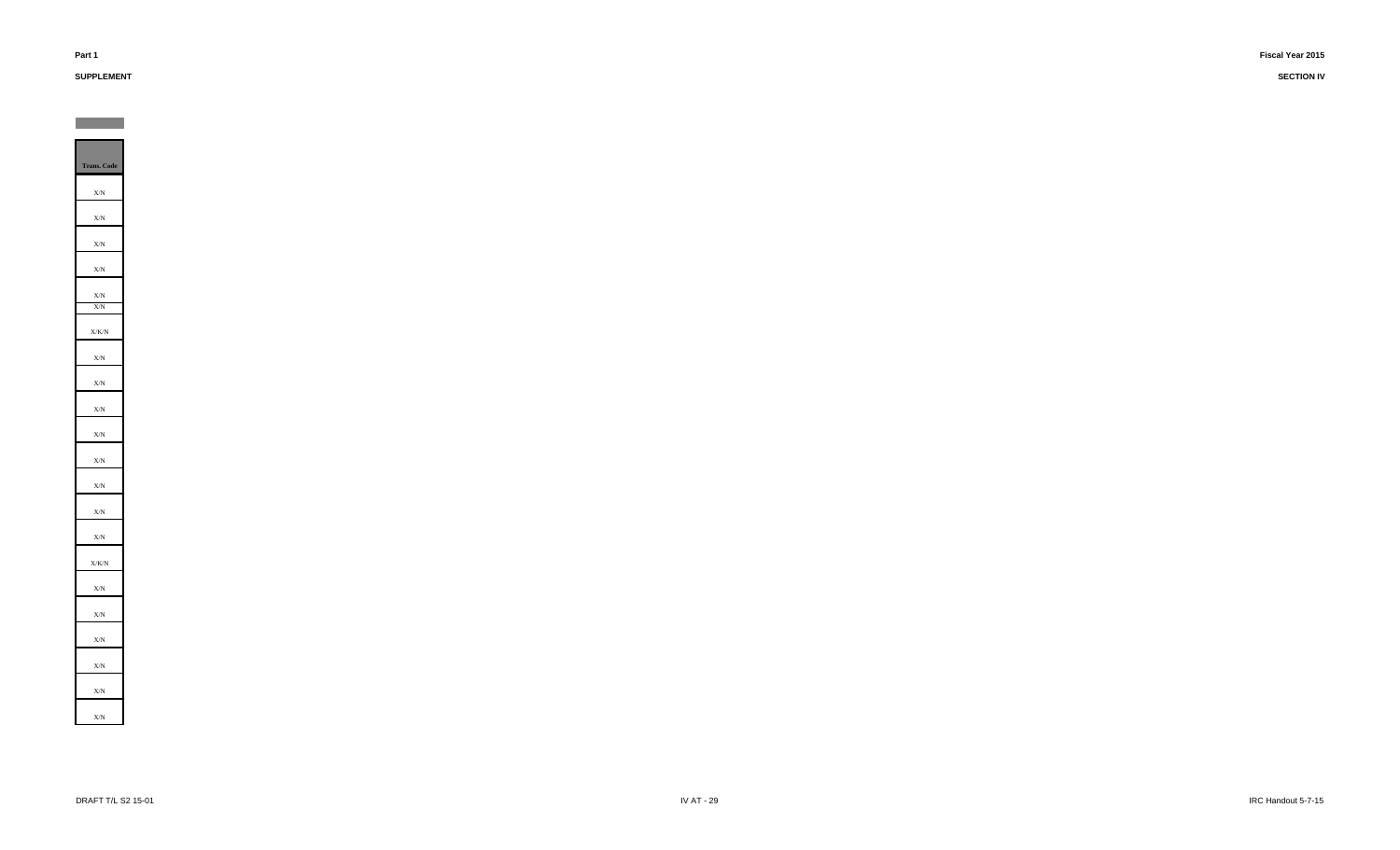# **SUPPLEMENT**

**Contract Contract**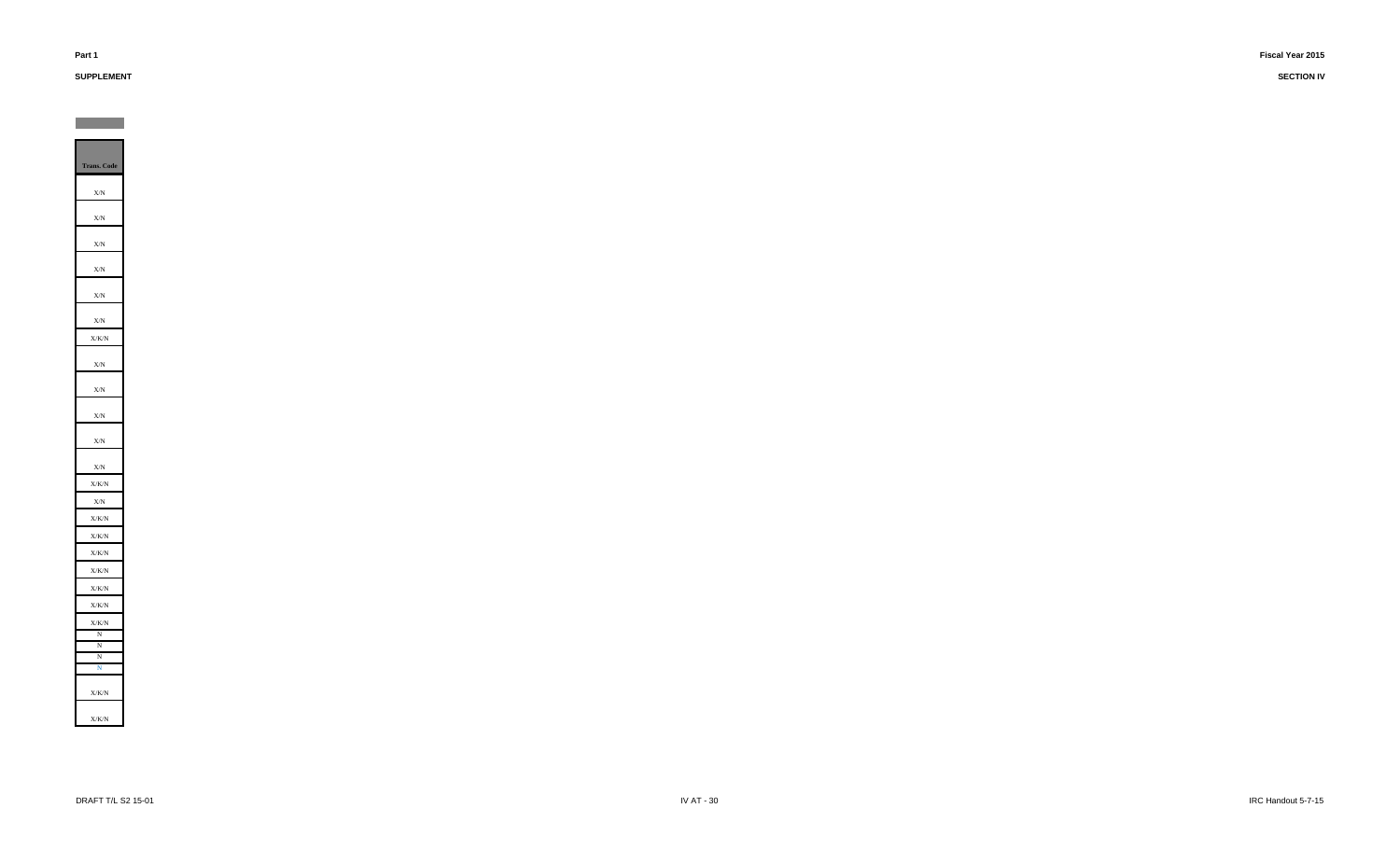# **SUPPLEMENT**

**Contract**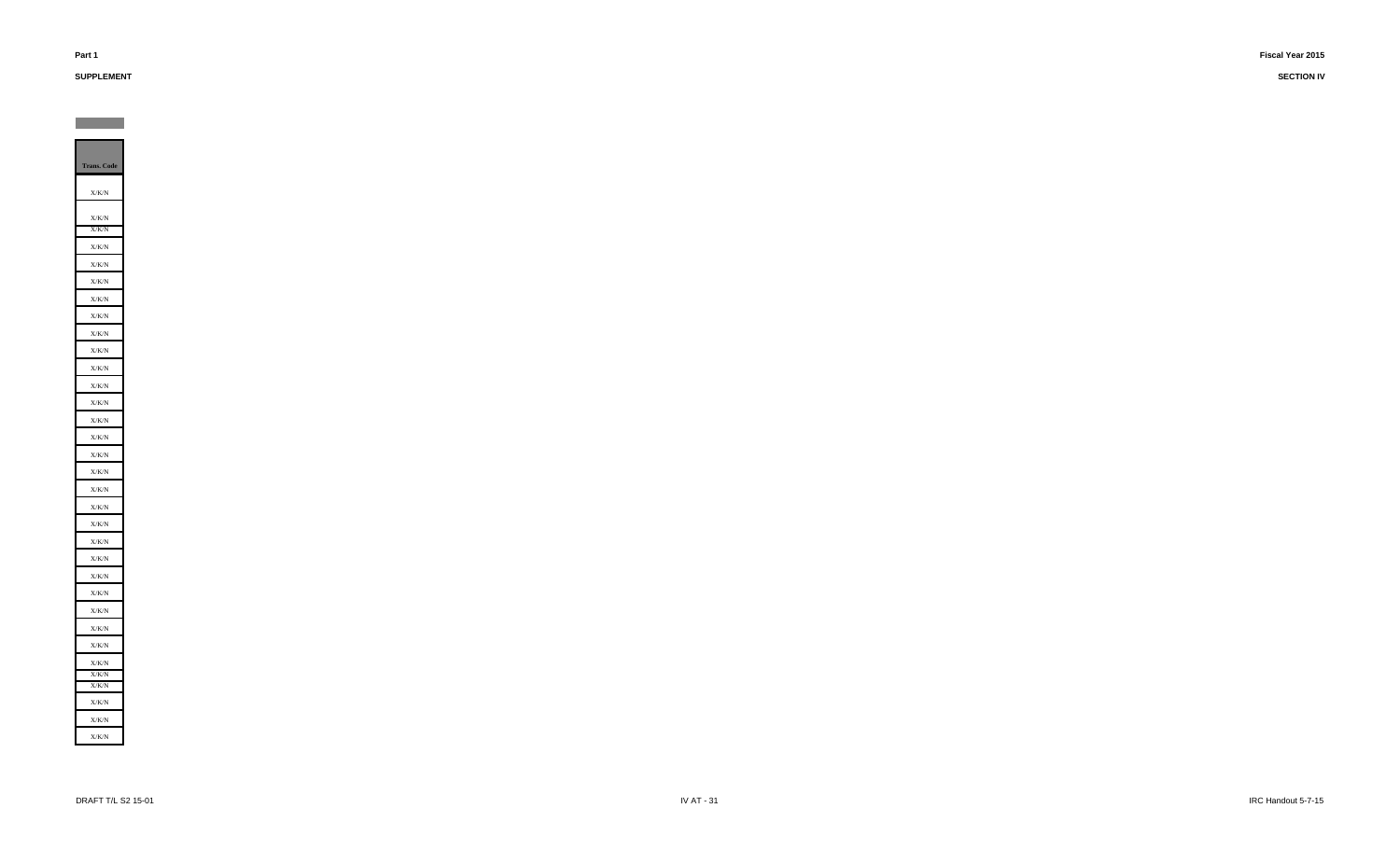**SUPPLEMENT**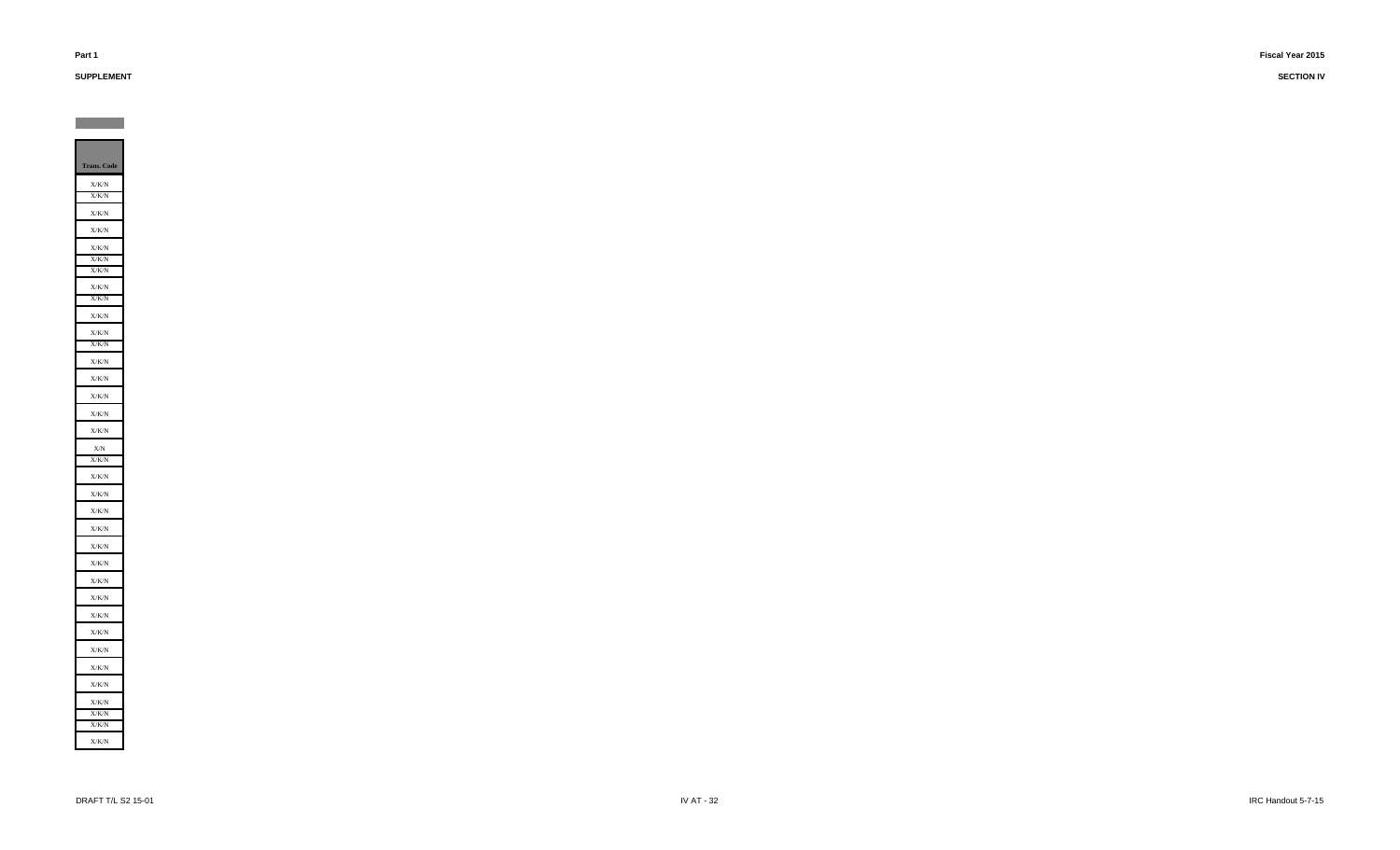**SUPPLEMENT**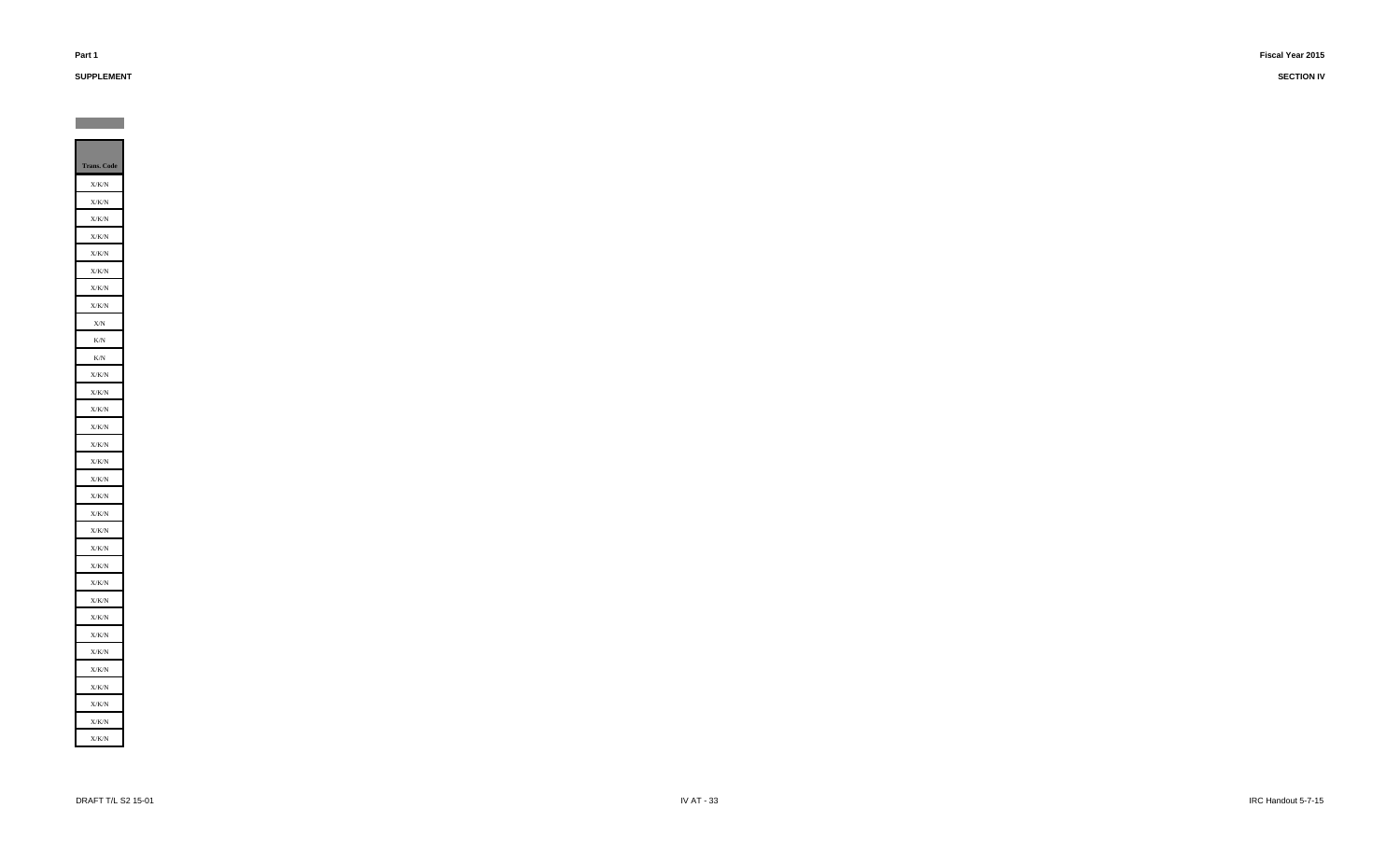**SUPPLEMENT**

**Contract**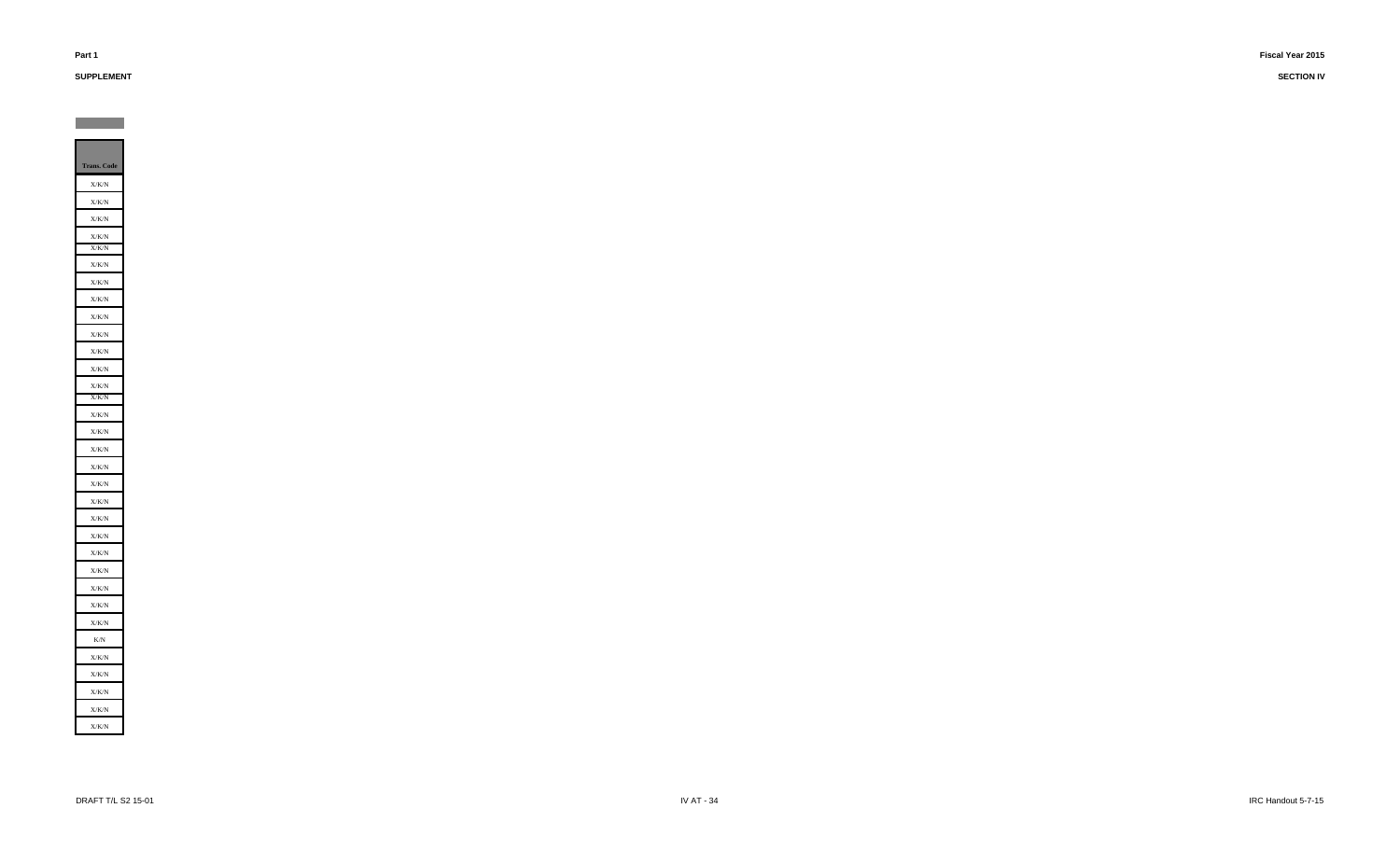# **SUPPLEMENT**

**Contract**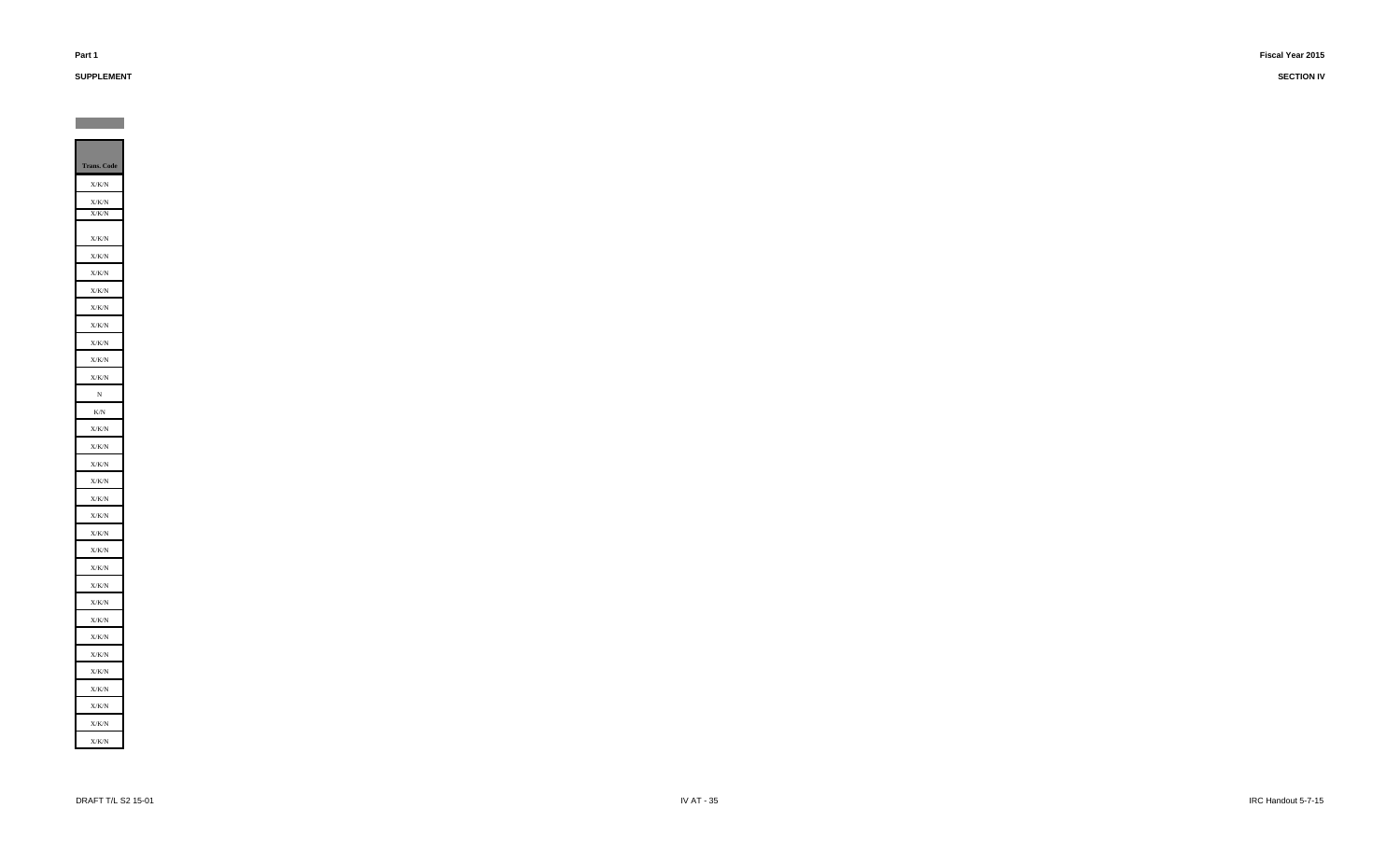# **SUPPLEMENT**

**Contract**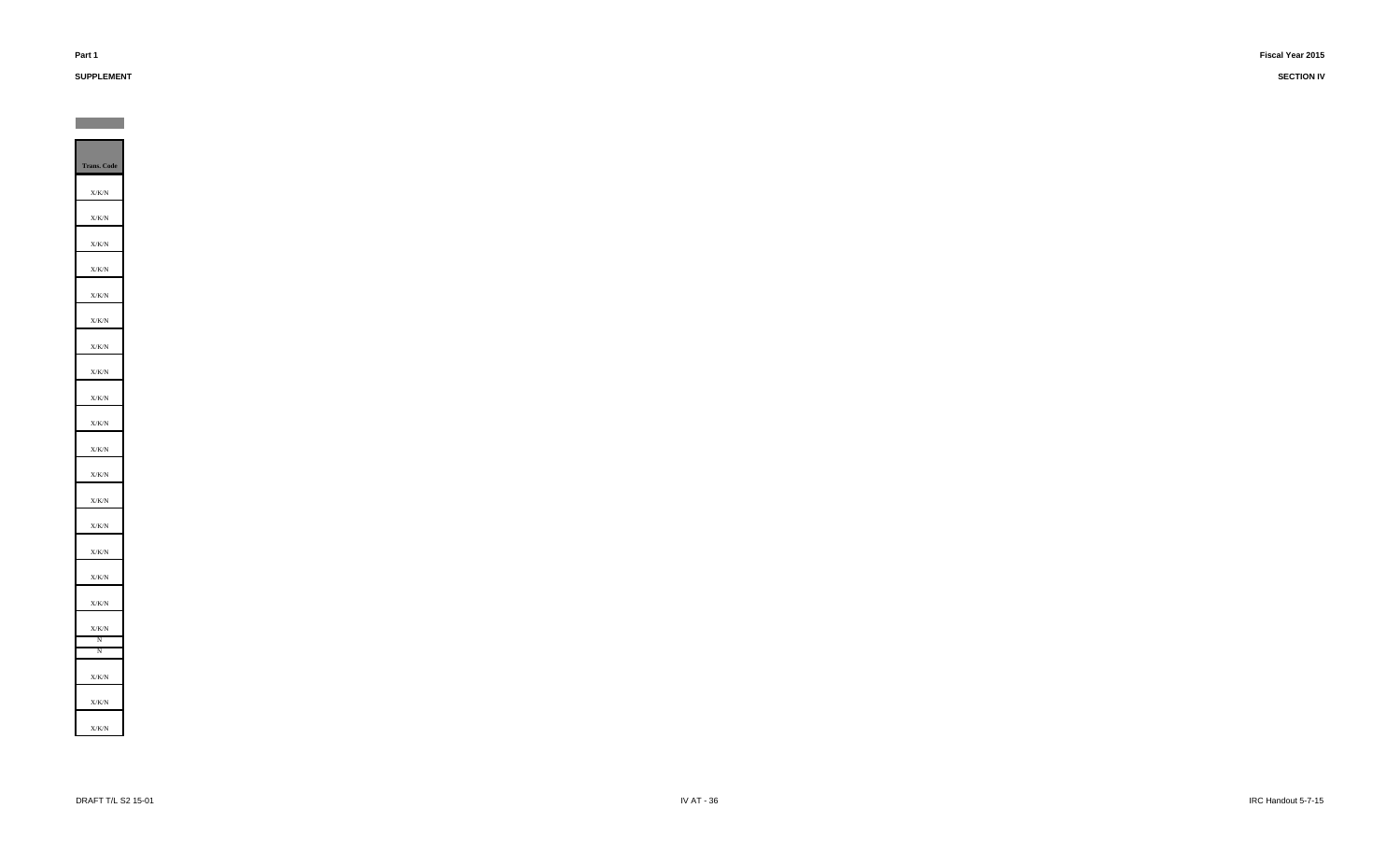# **SUPPLEMENT**

**Contract**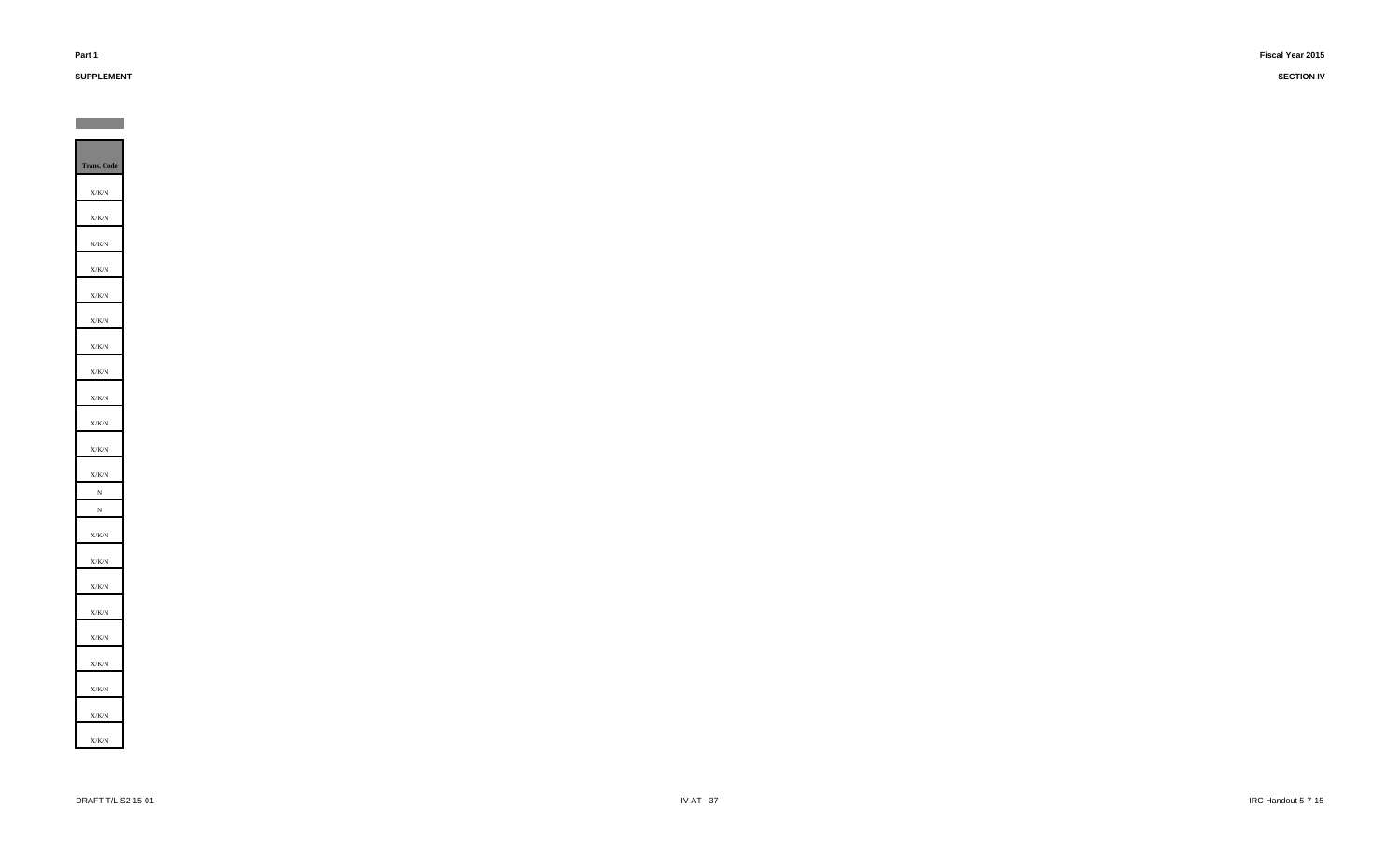# **SUPPLEMENT**

**Contract** 

**SECTION IV**

**Trans. Code** X/K/N X/K/N X/K/N N N X/K/NX/K/N X/K/NX/K/NX/K/N X/K/NX/K/N X/K/N X/K/N X/K/N X/K/N X/K/N X/K/N X/K/N X/K/N X/K/N X/K/N X/K/N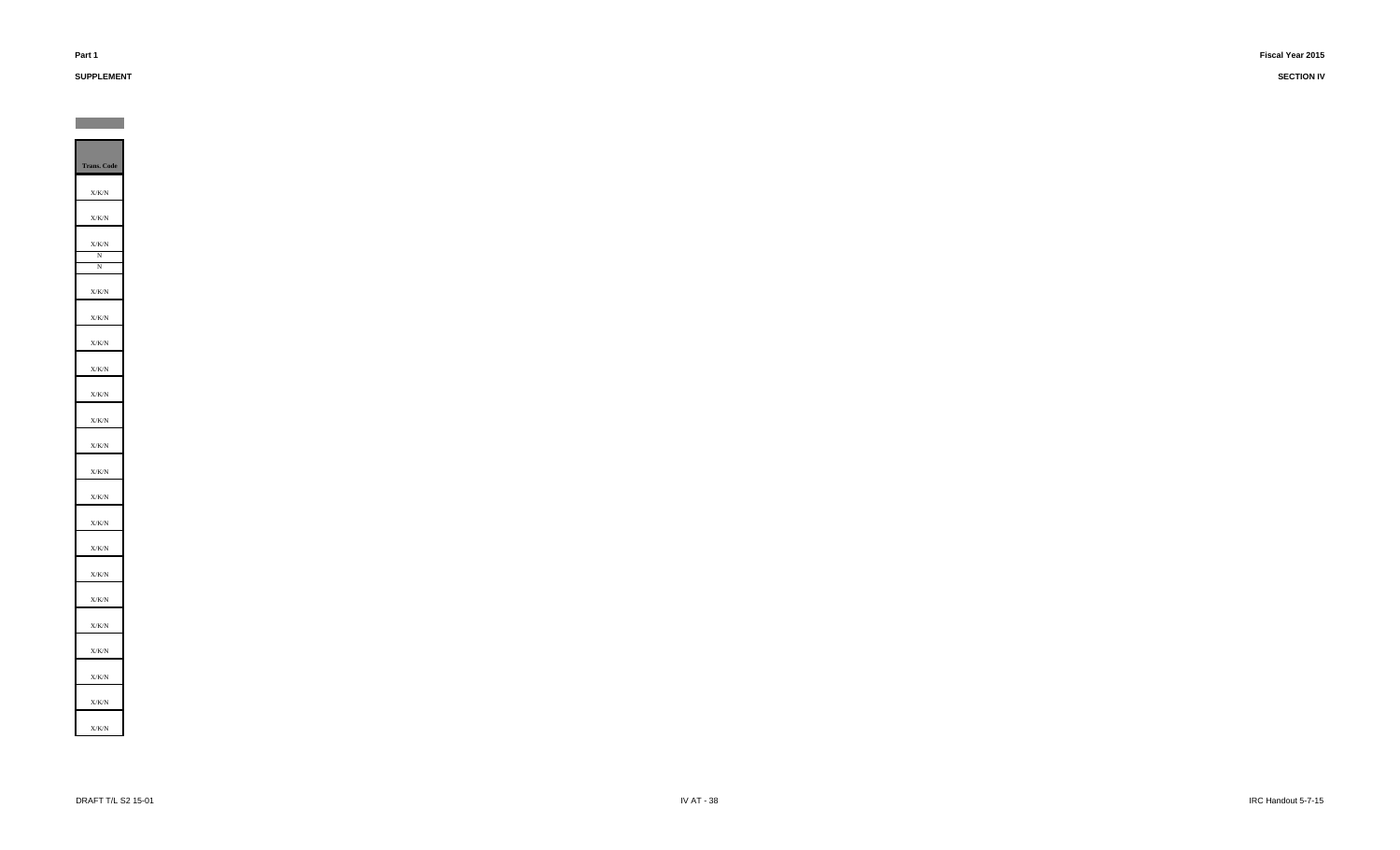# **SUPPLEMENT**

**Contract**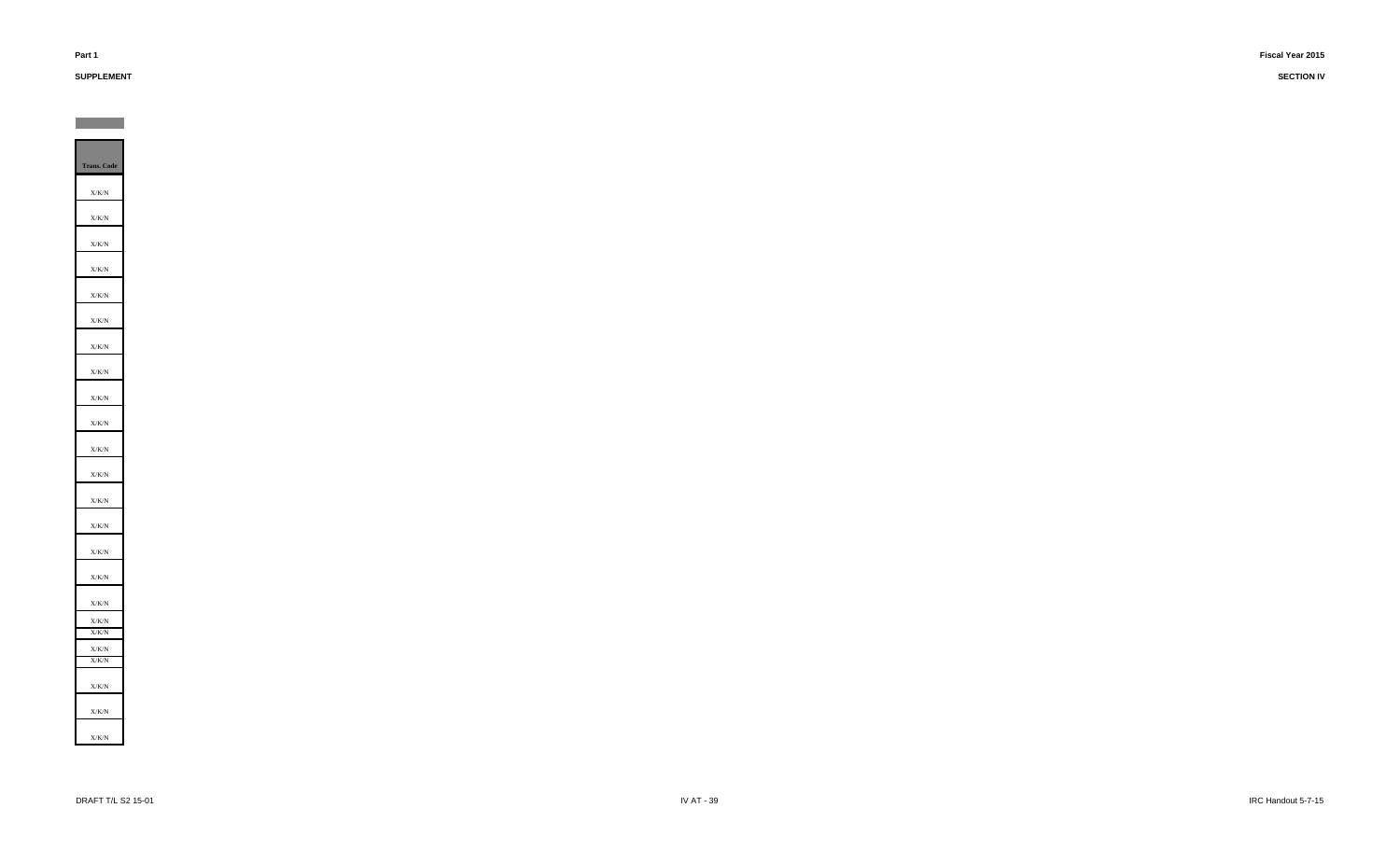# **SUPPLEMENT**

**Contract**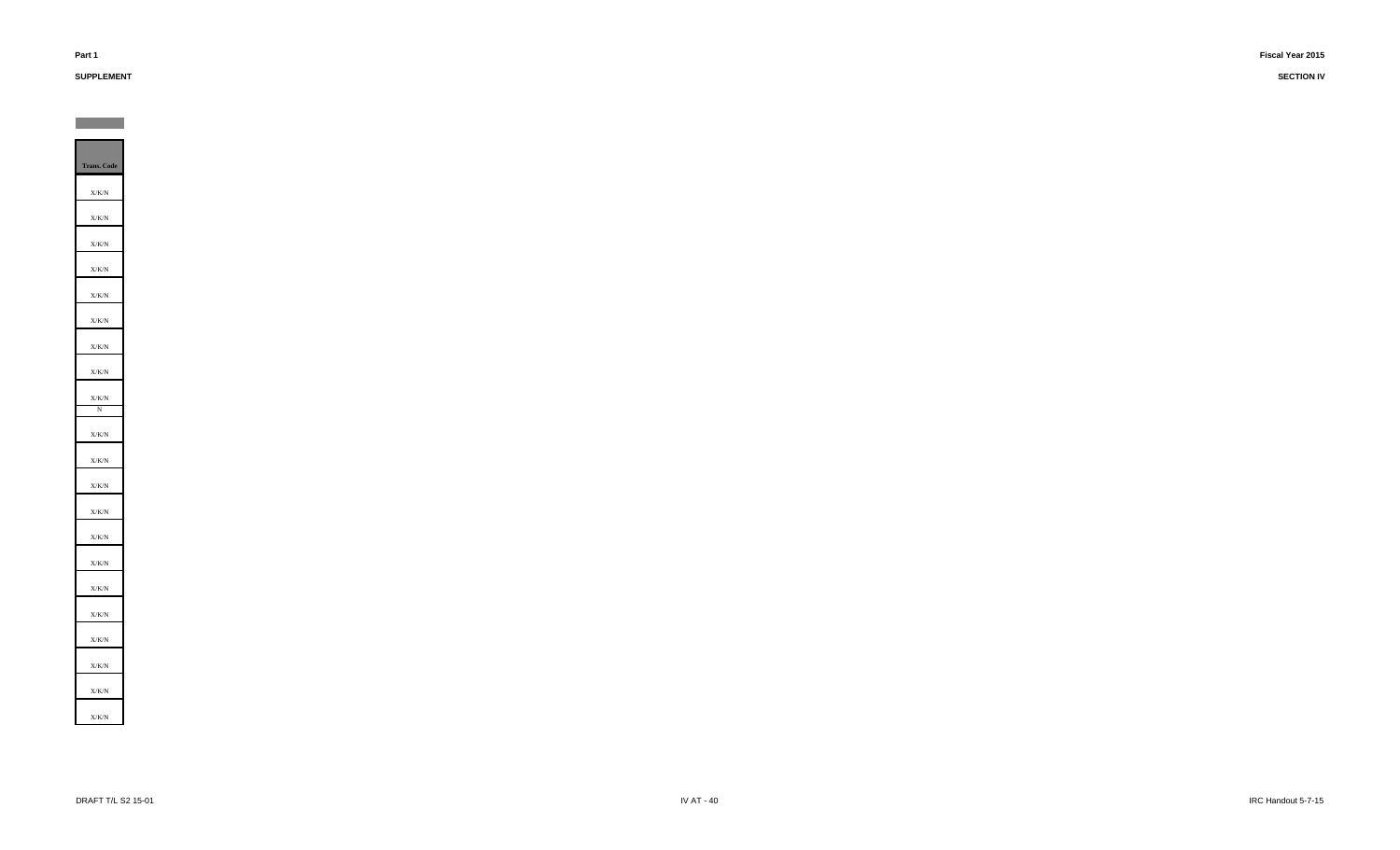# **SUPPLEMENT**

**Contract** 

**SECTION IV**

**Trans. Code** X/K/N X/K/N X/K/NX/K/N X/K/NX/K/N N X/K/NN X/K/N X/K/NX/K/N X/K/N X/K/N X/K/N N X/K/N N X/NX/K/N X/K/N X/K/N X/K/NX/K/N